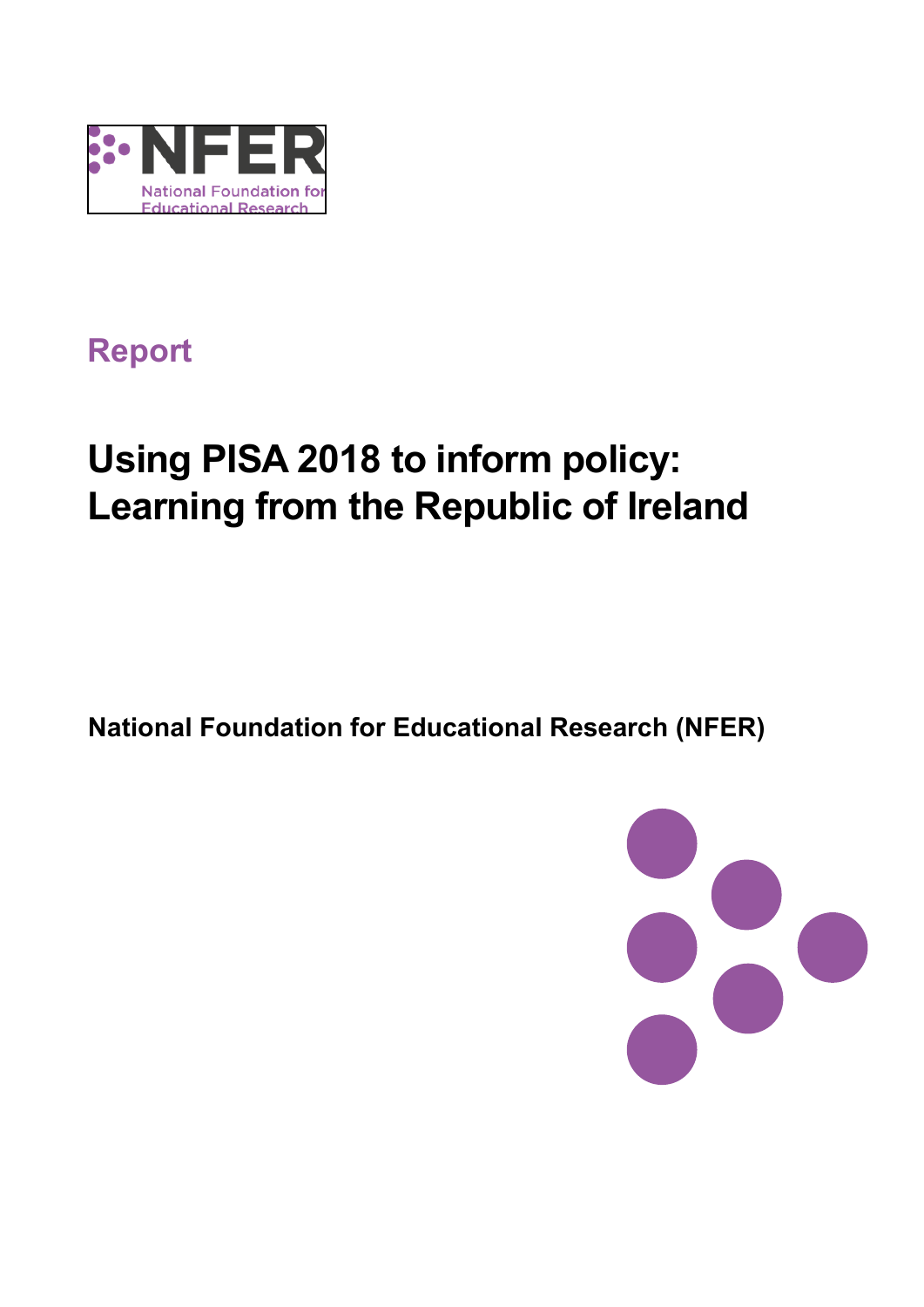## **Using PISA to inform policy: Learning from the Republic of Ireland**

Neal Hepworth Maria Galvis Geeta Gambhir Juliet Sizmur

Published in May 2021 By the National Foundation for Educational Research, The Mere, Upton Park, Slough, Berkshire SL1 2DQ [NFER](http://www.nfer.ac.uk/)

© 2021 National Foundation for Educational Research Registered Charity No. 313392

**ISBN**: 978-1-912596-41-6

**How to cite this publication:** Hepworth, N., Galvis, M., Gambhir, G., & Sizmur, J. (2021). *Using PISA to inform policy: Learning from the Republic of Ireland.* Slough: NFER.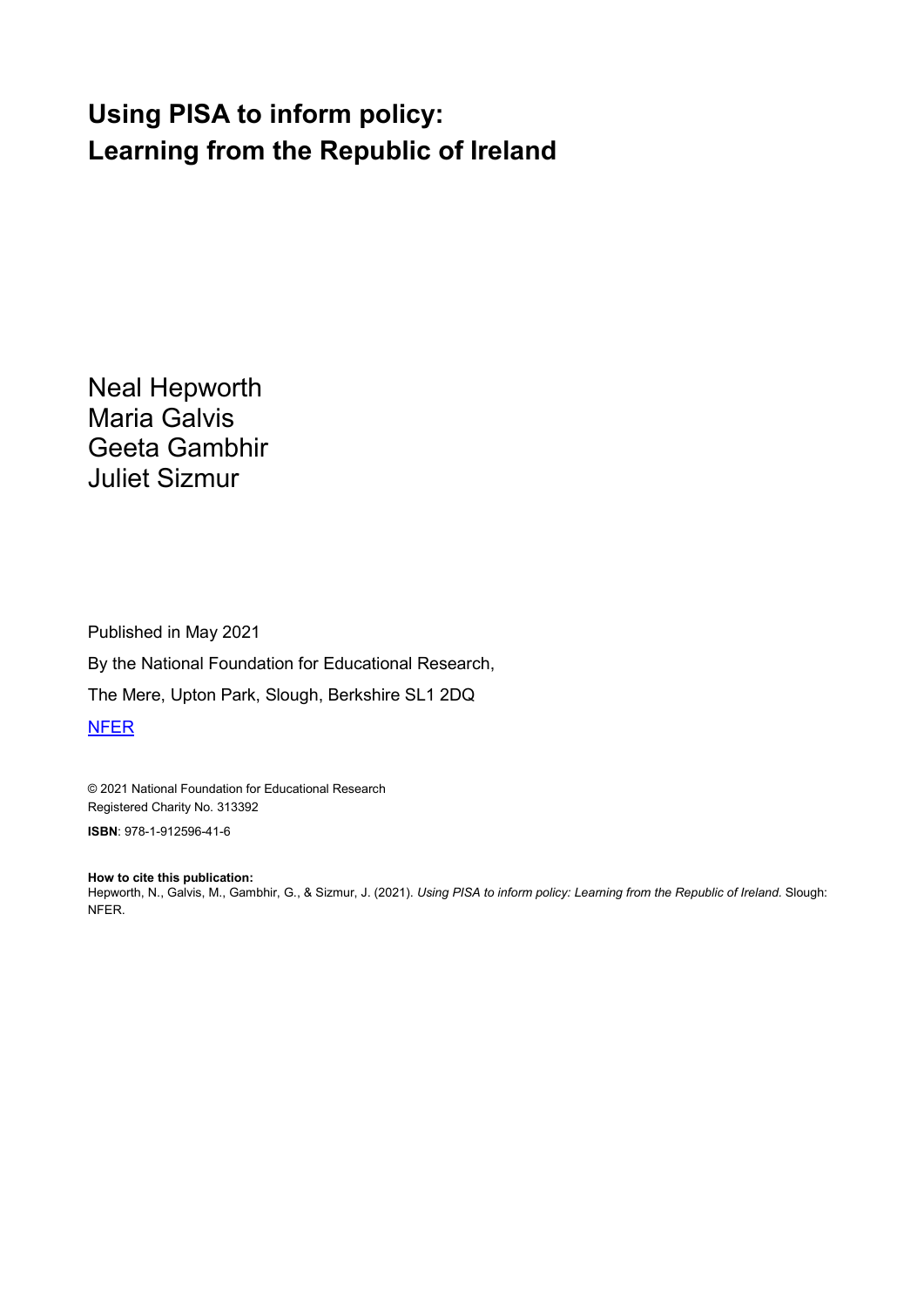## **Contents**

| List of figures          |                                                                                                                     |                                                                                  |    |  |  |  |
|--------------------------|---------------------------------------------------------------------------------------------------------------------|----------------------------------------------------------------------------------|----|--|--|--|
| Acknowledgements         |                                                                                                                     |                                                                                  |    |  |  |  |
| <b>Executive Summary</b> |                                                                                                                     |                                                                                  |    |  |  |  |
| $\mathbf 1$              | Introduction                                                                                                        |                                                                                  |    |  |  |  |
| 1.1                      |                                                                                                                     | Background to the study                                                          |    |  |  |  |
| 1.2                      | of Ireland?                                                                                                         | How has performance in PISA changed over time in the UK nations and the Republic |    |  |  |  |
| 2.                       |                                                                                                                     | Policy background across the UK nations                                          |    |  |  |  |
| 2.1                      | England                                                                                                             |                                                                                  |    |  |  |  |
|                          | 2.1.1                                                                                                               | Policy history                                                                   | 15 |  |  |  |
|                          | 2.1.2                                                                                                               | Perceptions of impact                                                            | 18 |  |  |  |
| $2.2^{\circ}$            | Scotland                                                                                                            |                                                                                  |    |  |  |  |
|                          | 2.2.1                                                                                                               | Policy history                                                                   | 22 |  |  |  |
|                          | 2.2.2                                                                                                               | Perceptions of impact                                                            | 23 |  |  |  |
| 2.3                      | Wales<br>25                                                                                                         |                                                                                  |    |  |  |  |
|                          | 2.3.1                                                                                                               | Policy history                                                                   | 25 |  |  |  |
|                          | 2.3.2                                                                                                               | Perceptions of impact                                                            | 27 |  |  |  |
| 2.4                      | Northern Ireland                                                                                                    |                                                                                  | 28 |  |  |  |
|                          | 2.4.1                                                                                                               | Policy history                                                                   | 28 |  |  |  |
|                          | 2.4.2                                                                                                               | Perceptions of impact                                                            | 30 |  |  |  |
| 3                        |                                                                                                                     | Republic of Ireland perspectives<br>32                                           |    |  |  |  |
| 3.1                      | Policy background in the Republic of Ireland<br>32                                                                  |                                                                                  |    |  |  |  |
|                          | 3.1.1                                                                                                               | Delivering Equality of Opportunity in Schools                                    | 32 |  |  |  |
|                          | 3.1.2                                                                                                               | <b>Evaluations of DEIS</b>                                                       | 34 |  |  |  |
|                          | 3.1.3                                                                                                               | National Literacy and Numeracy Strategy                                          | 37 |  |  |  |
|                          | 3.1.4                                                                                                               | Review of the National Literacy and Numeracy Strategy                            | 39 |  |  |  |
|                          | 3.1.5                                                                                                               | Early Start and the Action Plan for Education                                    | 40 |  |  |  |
| 3.2                      | Perspectives on policy implementation from educationalists and policy experts from<br>the Republic of Ireland<br>42 |                                                                                  |    |  |  |  |
|                          | 3.2.1                                                                                                               | Integrated policymaking and autonomy for stakeholders                            | 42 |  |  |  |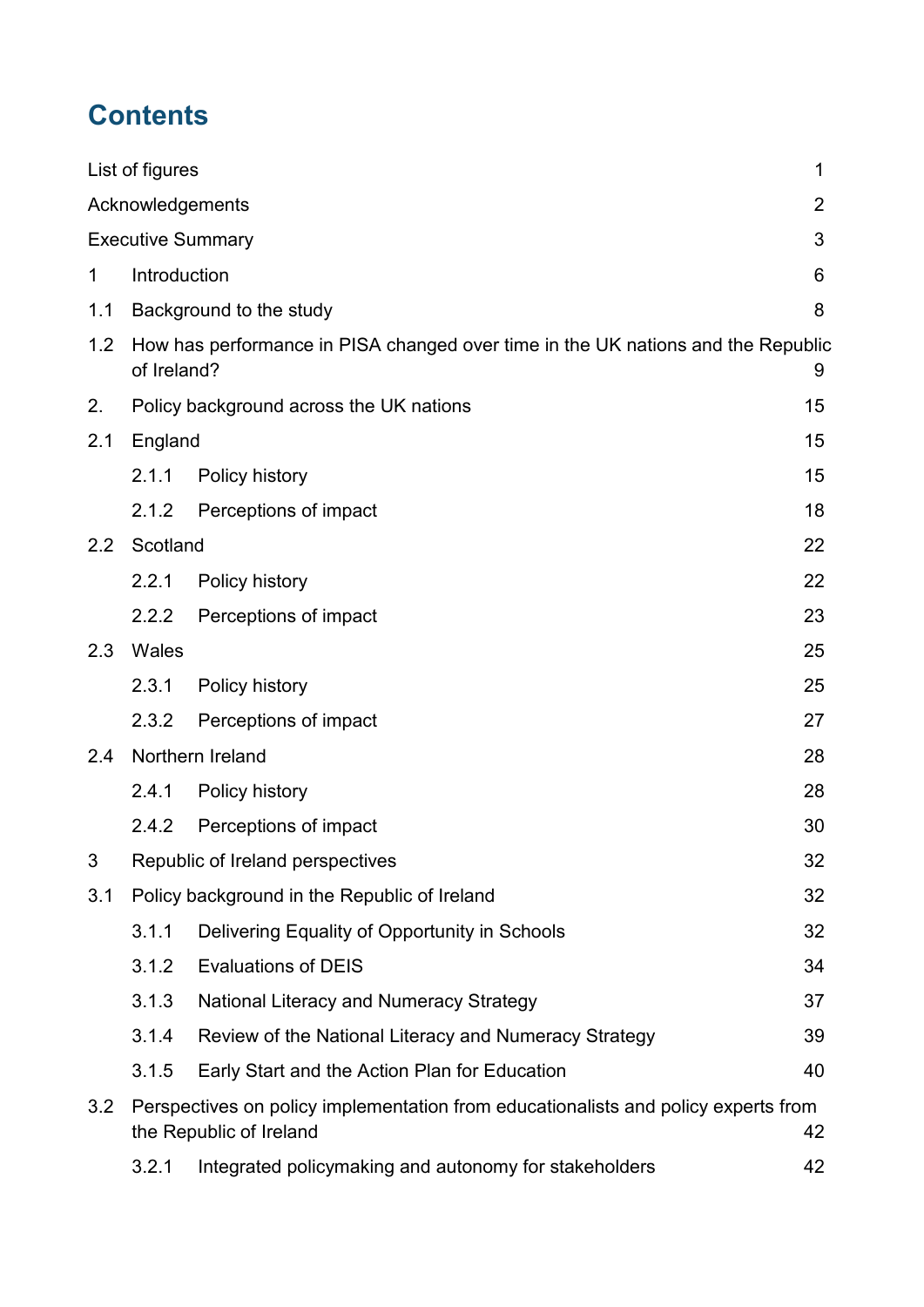|                                                                                                          | 3.2.2             | Reform of continued professional development and teacher training | 43 |  |
|----------------------------------------------------------------------------------------------------------|-------------------|-------------------------------------------------------------------|----|--|
|                                                                                                          | 3.2.3             | Engagement with families and the local community                  | 45 |  |
|                                                                                                          | 3.2.4             | Meaningful collaboration with key stakeholders                    | 46 |  |
|                                                                                                          | 3.2.5             | Cultural approach to school and reading                           | 47 |  |
|                                                                                                          | 3.2.6             | A long history of policy aimed at tackling disadvantage           | 47 |  |
| 4                                                                                                        | <b>Discussion</b> |                                                                   | 49 |  |
| 5<br>Conclusions and key findings                                                                        |                   |                                                                   | 58 |  |
| Conclusions<br>5.1                                                                                       |                   |                                                                   | 58 |  |
| 5.2                                                                                                      |                   | Key findings that could be applied more widely                    | 59 |  |
| References                                                                                               |                   |                                                                   | 61 |  |
| Further reading                                                                                          |                   |                                                                   |    |  |
| Appendix 1 - The 2009 PISA 'dip' in the Republic of Ireland                                              |                   |                                                                   |    |  |
| Appendix 2 – What the proficiency levels and PISA scale scores mean                                      |                   |                                                                   |    |  |
| Appendix 3 - Survey                                                                                      |                   |                                                                   |    |  |
| Appendix 4 – Policy overview: UK and the Republic of Ireland                                             |                   |                                                                   |    |  |
| Appendix 5 – Equivalence of pupils' age and school year in the UK nations and the<br>Republic of Ireland |                   |                                                                   |    |  |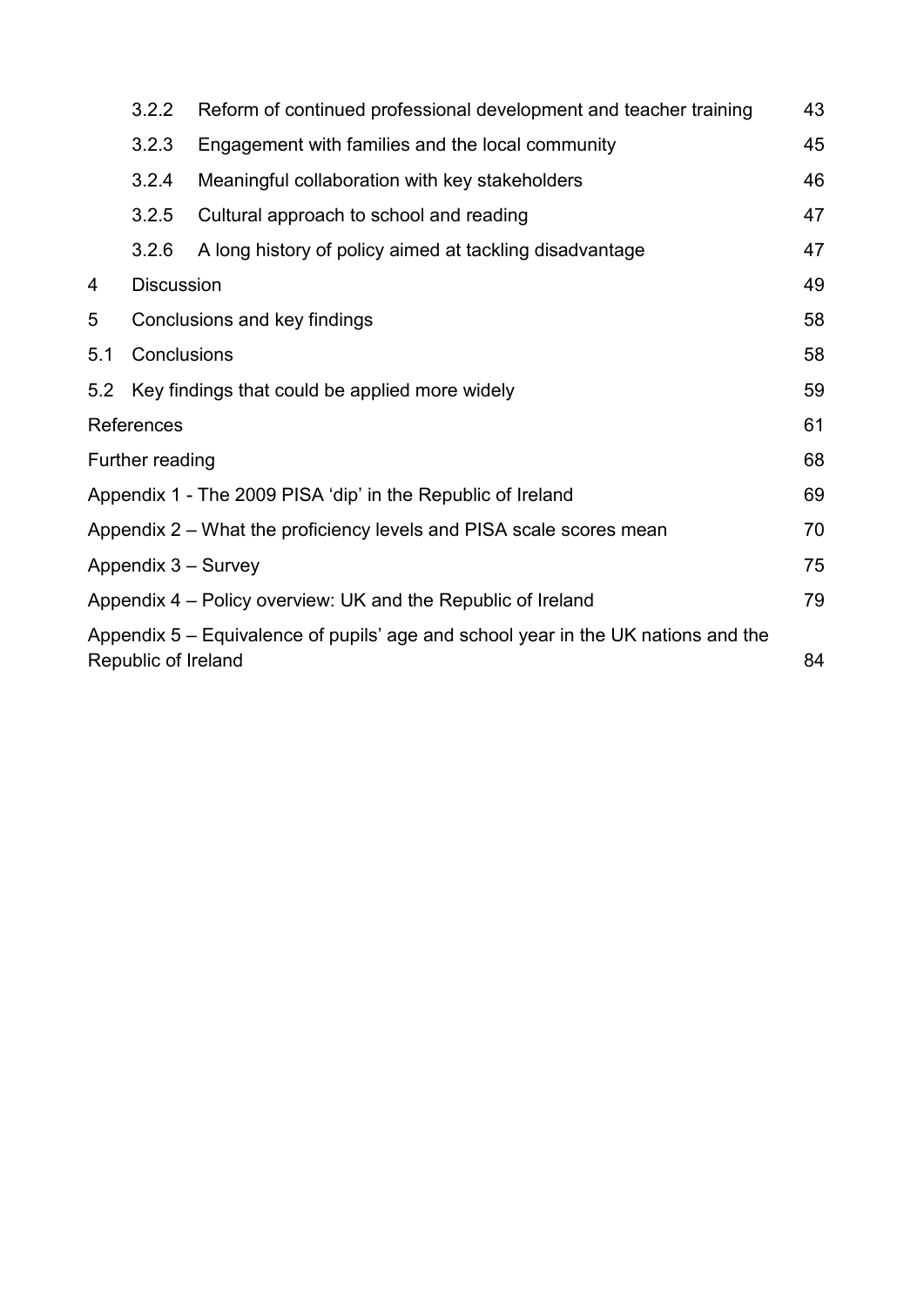## <span id="page-4-0"></span>**List of figures**

| Figure 2: Percentage of pupils at each PISA reading proficiency level - 201811              |  |
|---------------------------------------------------------------------------------------------|--|
| Figure 3: Trends in the proportions of pupils working at the lowest and highest proficiency |  |
|                                                                                             |  |
|                                                                                             |  |
|                                                                                             |  |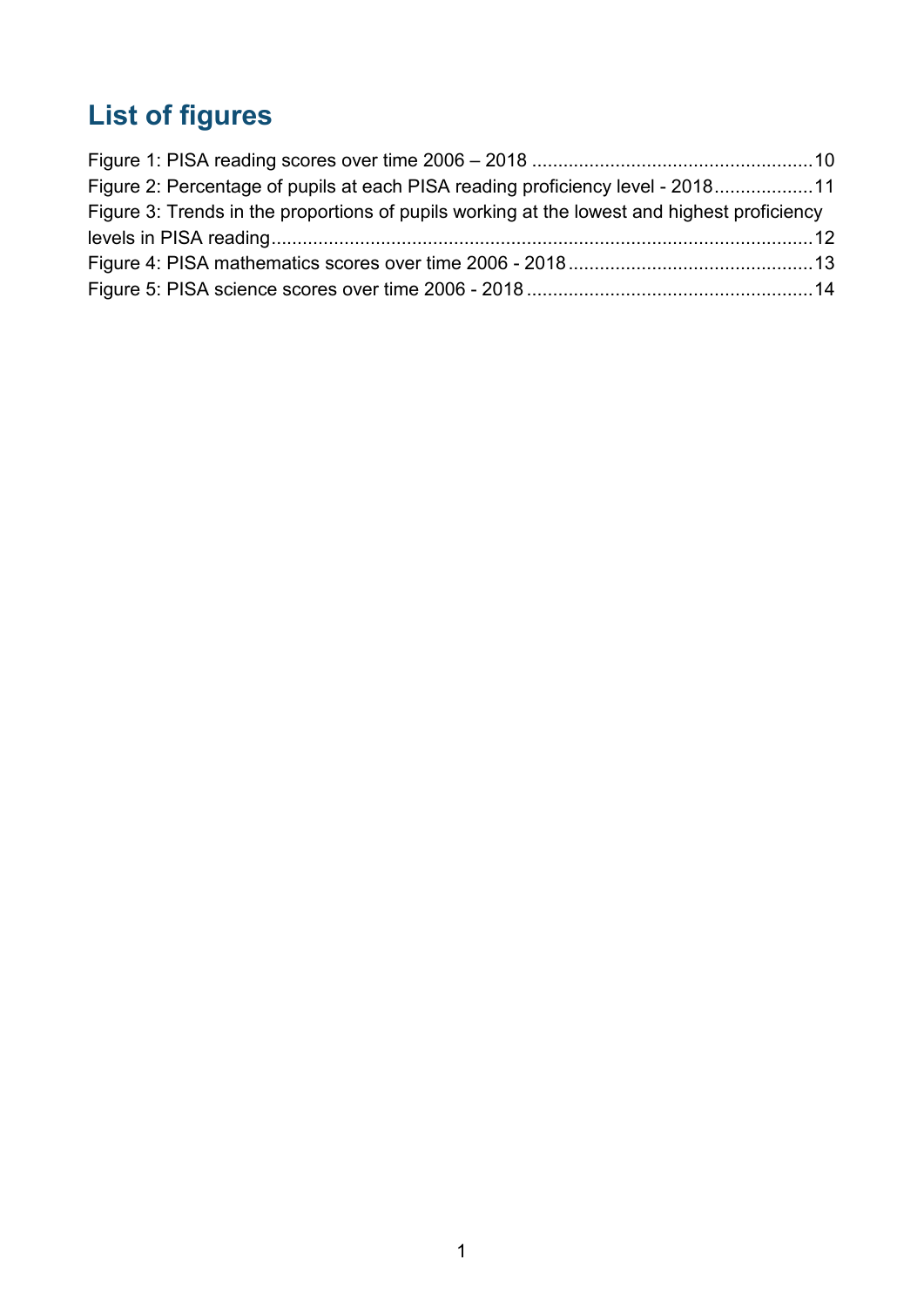## <span id="page-5-0"></span>**Acknowledgements**

- The authors would like to thank all the policy colleagues and government representatives who completed surveys in England, Wales, Northern Ireland, Scotland and the Republic of Ireland.
- We also extend our further thanks Dr Jude Cosgrove and senior colleagues from the Educational Research Centre, Drumcondra, Dublin and the Inspectorate Division of the Department of Education, for sharing their time and broad-ranging experience to inform our interviews, review documents and provide detailed information on policy, and implementation, in the Republic of Ireland.
- With thanks, also, to Sigrid Boyd and Maureen Heron (NFER Knowledge Team) for compiling the relevant policy background for the UK (England, Wales, Scotland and Northern Ireland) and the Republic of Ireland.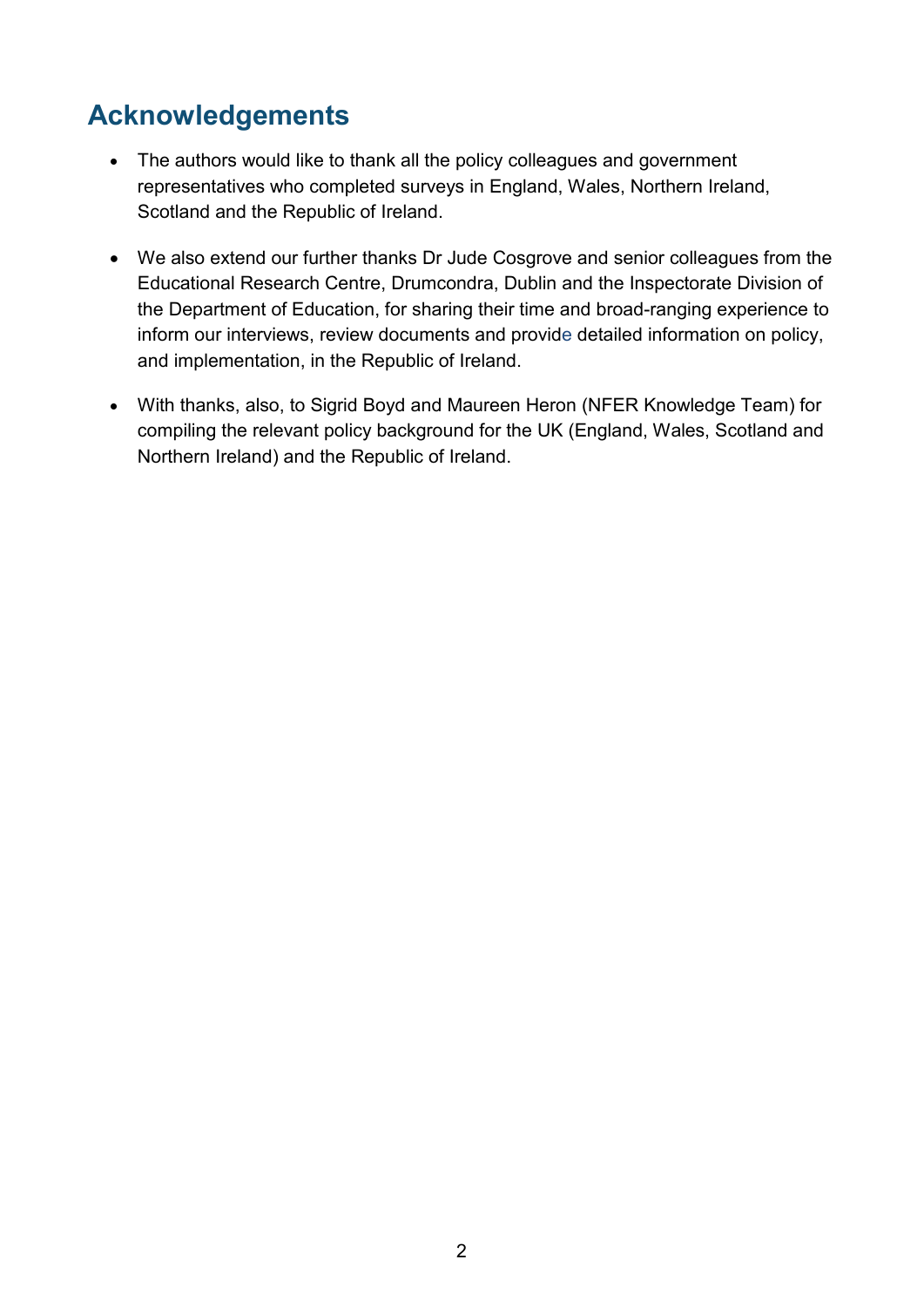## <span id="page-6-0"></span>**Executive Summary**

The Republic of Ireland has a history of high reading scores in the Programme for International Student Assessment (PISA), and is a country with many cultural similarities to the four UK nations (England, Scotland, Wales and Northern Ireland). This report focuses on reading policy in the Republic of Ireland, using data from PISA, policy reviews, surveys, and interviews with key policy stakeholders, to explore what can be learned for the UK.

## **How does the Republic of Ireland's PISA reading performance compare to the UK nations'?**

In PISA 2018, 15-year-old pupils in the Republic of Ireland achieved significantly higher scores for reading literacy than their counterparts in the UK. The pattern of higher achievement was consistent across all the PISA reading cognitive processes of locating. understanding and evaluating, whether reading single or multiple texts, with no country showing particular strengths or weaknesses.

Compared to the other four nations, the Republic of Ireland had a smaller proportion of pupils working at the lowest PISA reading proficiency levels, whilst also having a high proportion working at the higher levels.

## **How has PISA reading performance changed over time in the UK nations and the Republic of Ireland?**

With the exception of 2009, the Republic of Ireland has scored significantly above the UK nations in PISA reading literacy since 2006. Its 2009 performance is considered by researchers in the Republic of Ireland to be anomalous. Reading scores in the four UK nations have remained stable since 2006, the only exception being a dip in Scotland in 2015. None of the five nations in this study have significantly improvement their reading score compared with PISA 2006.

The Republic of Ireland has consistently had a significantly lower proportion of pupils performing below the benchmark of basic literacy, PISA Level 2, than UK nations. It has also had comparatively high proportions of pupils achieving the highest proficiency levels. In PISA 2018, England had a similar proportion of high achieving pupils to the Republic of Ireland but, like all other UK nations, it also had a higher percentage of pupils at the lowest levels.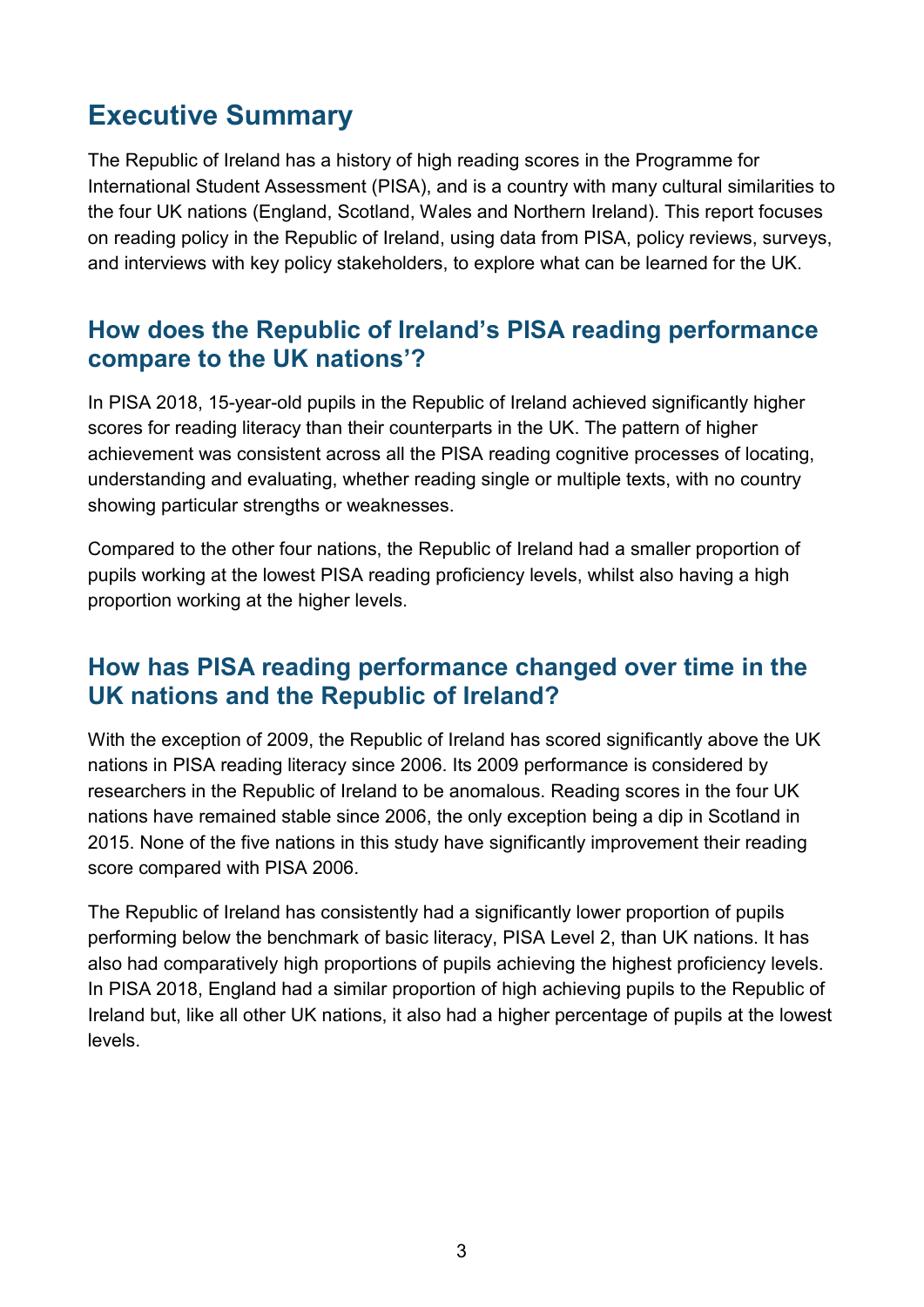## **What are the key policies aimed at increasing reading performance in the Republic of Ireland?**

Our policy review and survey identified many policies across the five nations that were designed to improve the reading attainment of the PISA 2018 cohort.

In the Republic of Ireland, two major policy initiatives were identified by policy experts as the most important for driving reading improvement: Delivering Equality of Opportunity in Schools (DEIS, pronounced 'desh', Irish for 'opportunity') launched in 2005, and the National Strategy: Literacy and Numeracy for Learning and Life 2011–2020.

DEIS was introduced when the PISA 2018 cohort was between two and three years old and was designed to build upon and integrate previous policies aimed at disadvantaged pupils into a single policy. Many of the previous policy initiatives contained within DEIS, such as the Home School Community Liaison programme, have existed in some form since the 1980s. The plan identifies and targets policies at a range of rural and urban schools that are considered to be most disadvantaged, providing a range of available interventions, including additional literacy and numeracy support, teacher professional development services and additional funding, some of which schools may select and implement at their discretion.

The National Strategy was introduced in 2011 and in many ways was a response to the 2009 dip in PISA performance. It contained six major pillars focusing on engagement with parents and the community, reforms of teaching and teacher training, a focus on leadership, changes to the curriculum, efforts to tackle educational disadvantage, and changes to assessment and evaluation within schools. Importantly, the priorities within the National Strategy are also linked to and build upon previous policy changes, including DEIS.

Examining the cost of implementing these initiatives relative to equivalent policies in the UK nations is outside of the scope of this report, which was focused only on the content of the policies.

## **What has been the impact of policies aimed at increasing reading attainment in the Republic of Ireland?**

Evaluations of DEIS by the Republic of Ireland government and educational research organisations have found that it has increased reading assessment scores in enrolled primary schools and attendance in almost all primary schools and half of post-primary schools. Longitudinal analyses have recorded that there has also been a slight, but significant, narrowing of the gap between DEIS and non-DEIS schools at post-primary level. An interim review of the National Strategy (2017) noted the first significant improvements in reading test scores in nearly 30 years.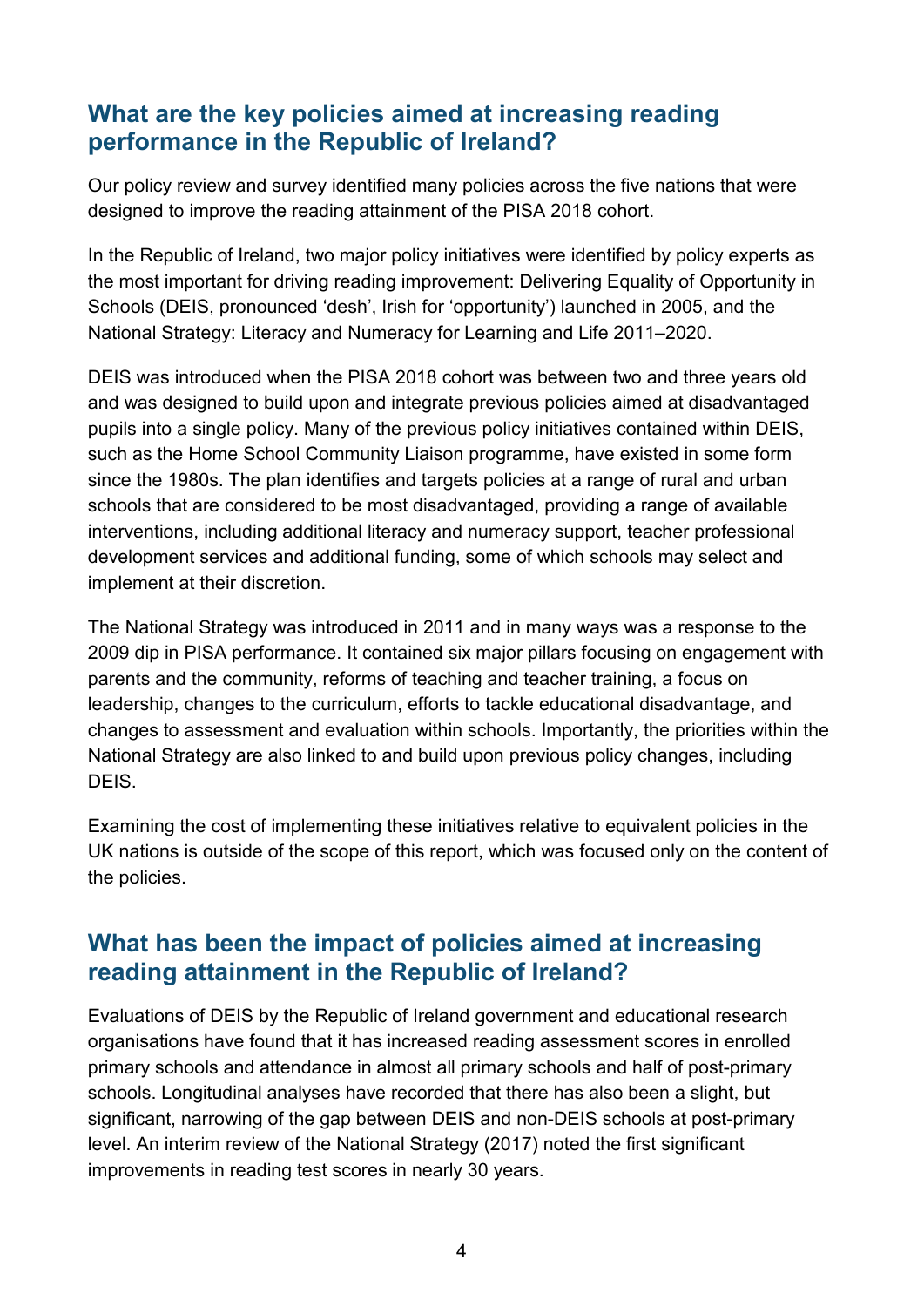In our interviews, policy experts from the Republic of Ireland indicated key reasons for the success of DEIS and the National Strategy. These include: integrated policymaking, further autonomy for schools and teachers, reform of continued professional development and teacher training, engagement with families and the local community, meaningful collaboration with key stakeholders, a wider culture of reading and support for schooling, and a history of policy that tackles disadvantage.

However, PISA reading scores have been higher than the UK nations since 2006, excluding the previously explained 2009 dip. This sustained difference between the Republic of Ireland and the UK nations may point to the importance of policies that have existed for longer periods of time, and/or to other factors, such as cultural differences, playing a role.

## **Have the factors associated with good reading attainment in PISA changed since 2009?**

In general, the factors associated with higher reading achievement were similar for the Republic of Ireland and the UK nations, and were unchanged since 2006. There were, however, some factors which relate to higher reading attainment that were different for pupils in the Republic of Ireland compared with UK pupils. They reported greater enjoyment of reading, higher aspirations for the future (though this was similar to pupils in England) and having more cultural possessions in their home, such as classic literature, works of art or musical instruments.

### **Are there lessons that can be applied more widely?**

The following approaches to support future policy development have been drawn from the key findings of this review of national policies and PISA 2018 data.

Consider:

- an approach to policy that values continuity and an approach to policy development that integrates existing policies into new initiatives
- policies that build a collaborative culture between schools, families and local communities
- building review, evaluation and measures of success into the policy creation process
- a continued focus on identifying and supporting pupils at the lower end of the attainment distribution
- further work to explore the key elements of teacher training and CPD reform in the Republic of Ireland.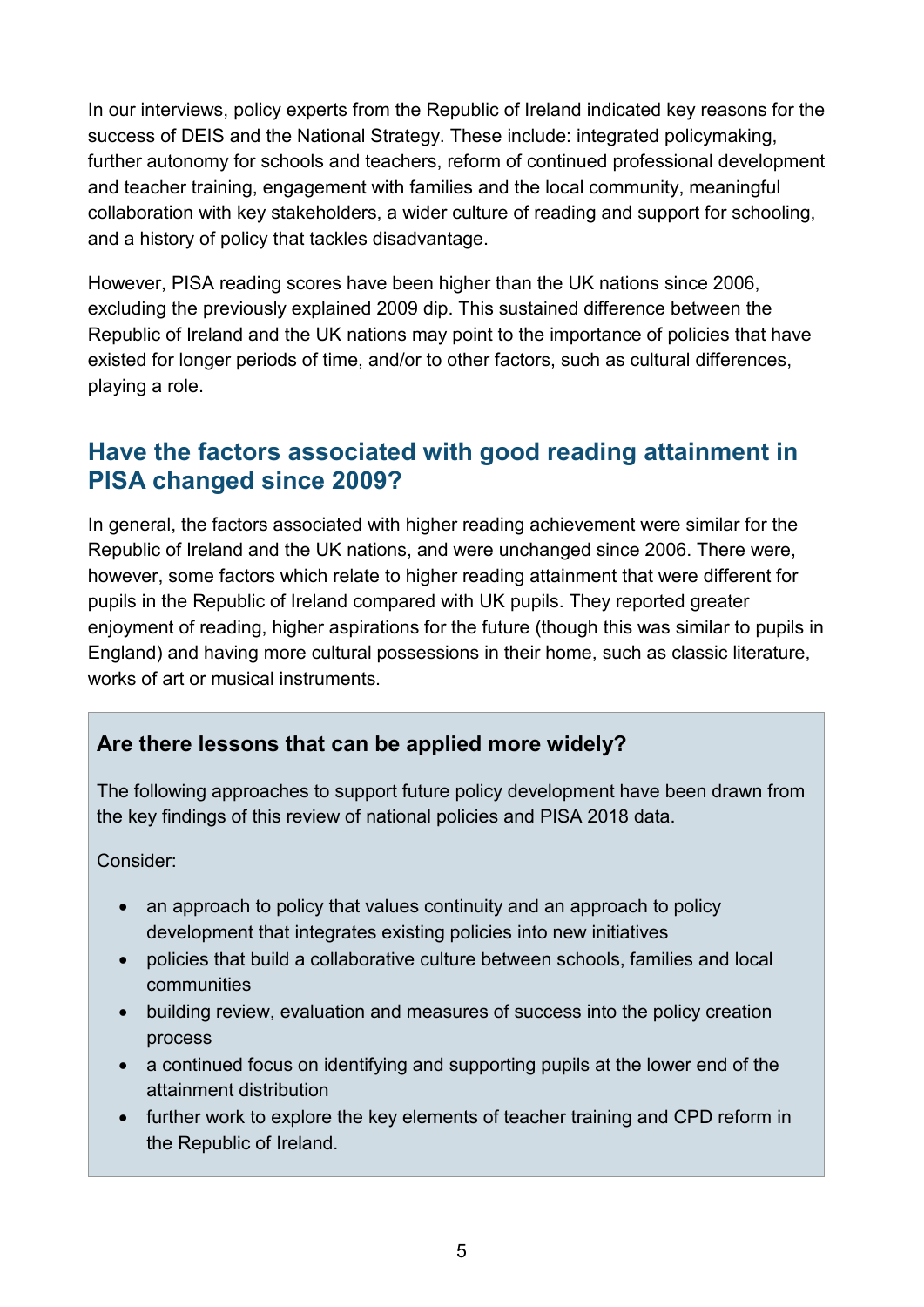## <span id="page-9-0"></span>**1 Introduction**

The Programme for International Student Assessment (PISA) assesses 15-year-olds' proficiency in reading, mathematics and science and also collects a wealth of background information from pupil and school questionnaires. In 2018, 79 countries participated in PISA. PISA 2018 was the first cycle since PISA 2009 to have a major focus on reading literacy, providing a unique opportunity to review trends in reading performance over time. The Republic of Ireland, while culturally similar to the UK nations in many ways, has consistently scored higher than the UK nations in reading, including in PISA 2018.

The comparison of reading attainment across countries is highly topical and of value to various stakeholders within the sector. The use of PISA contextual and attainment data, with its applied focus, ensures that reading literacy development is framed as an area for which all post-primary teachers have responsibility. Rather than being presented as a single examinable subject, PISA conceptualises reading literacy as a life skill, relevant for employment, further education and lifelong learning. By the time pupils have left primary school, it is assumed by many that, for the vast majority of pupils, reading does not need to be taught; but we know that functional literacy is vital for success in the workplace and further education and training. As such, a focus on the development of pupils' reading abilities should always be regarded as an important priority in post-primary education as it is in primary school, thereby ensuring that pupils leave school with at least the basic literacy skills they needed to equip them for life.

This study shines a light on what has contributed to the sustained reading literacy performance in the Republic of Ireland. We focus on reading policy in the Republic of Ireland, using PISA data, policy reviews, surveys, and interviews with key policy stakeholders to answer the following five questions with a view to providing evidence to inform and support future policy:

- 1. How does the Republic of Ireland's PISA reading performance compare to the UK nations'?
- 2. How has PISA reading performance changed over time in the UK nations and the Republic of Ireland?
- 3. What are the key policies aimed at increasing reading performance in the Republic of Ireland?
- 4. What has been the impact of policies aimed at increasing reading attainment in the Republic of Ireland?
- 5. Have the factors associated with good reading attainment in PISA changed since 2009?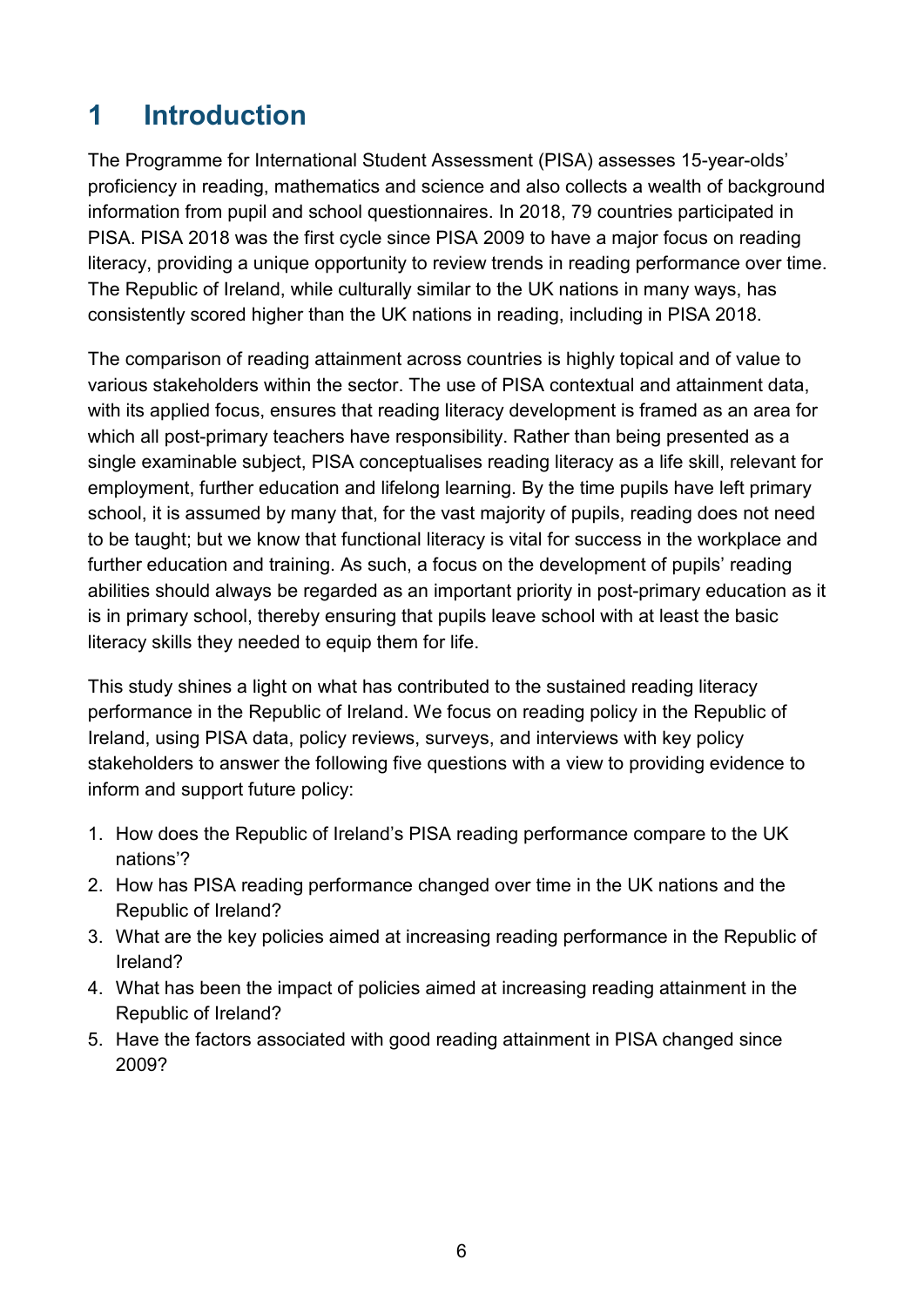For this study we used a mixed-methods approach comprising:

- 1. A comparative review of policy relating to literacy development in the UK and the Republic of Ireland
- 2. Comparative analyses of PISA reading data and trends
- 3. An online survey of national representatives/policy makers from the four UK nations and the Republic of Ireland on key policies and their impact
- 4. In-depth interviews with selected senior educational professionals in the Republic of Ireland from the Department of Education and educational research organisations with a wide understanding and experience of policy history and implementation.

While this study relies heavily on the perception of policy experts in the Republic of Ireland, this provides a unique view of PISA that goes beyond statistical analyses and explanations of the data. By combining PISA data with policy analysis and taking a comparative approach to reading policy across the UK and the Republic of Ireland, this study should provide a new contribution to the PISA literature.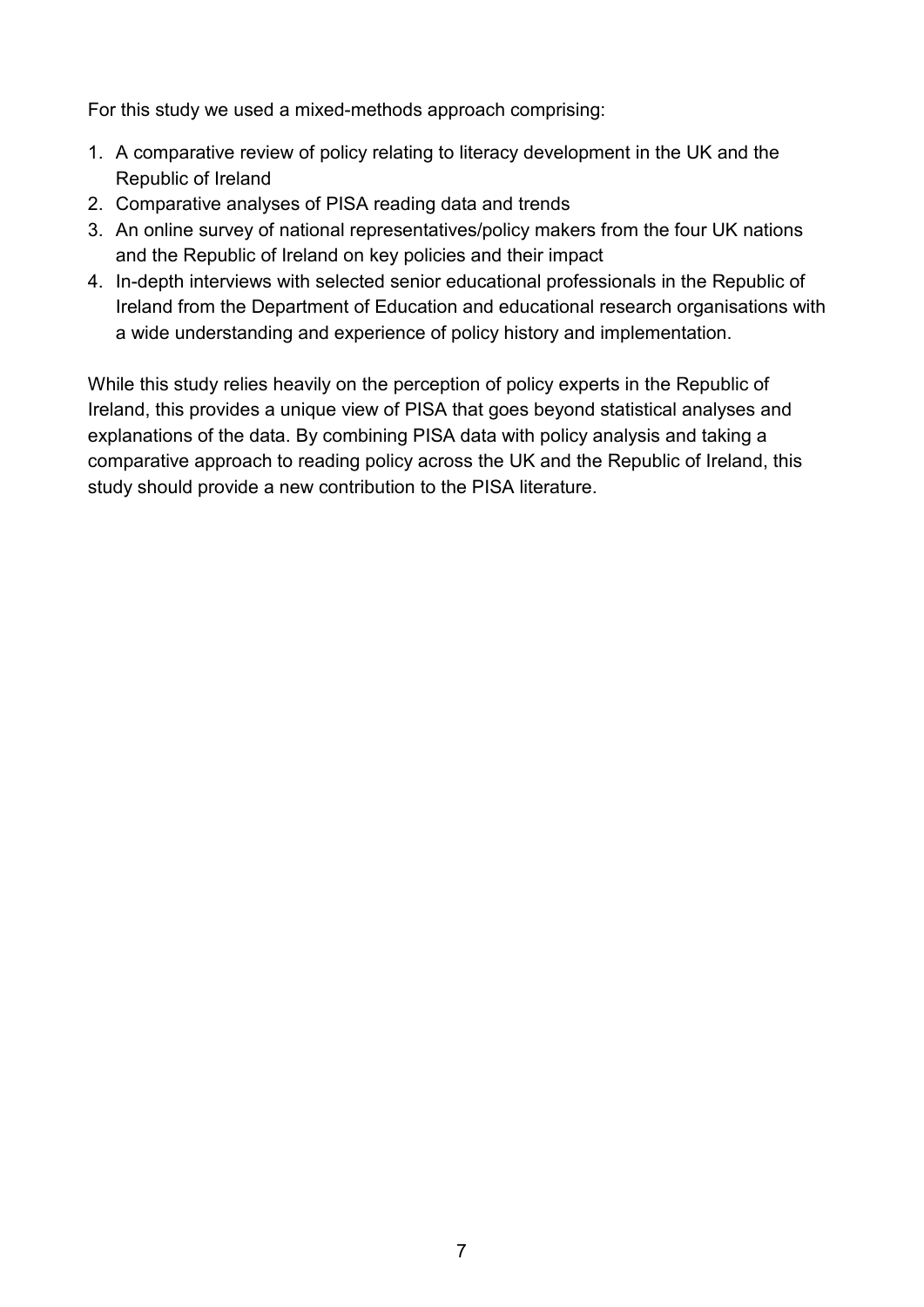## <span id="page-11-0"></span>**1.1 Background to the study**

#### **Key background points**

- The Republic of Ireland has consistently scored higher than the UK nations in reading scores since PISA 2006.
- There was one exception to this pattern in PISA 2009. However, the 2009 dip in reading scores is considered to be anomalous for a variety of complex factors, with pupil performance in that cycle of PISA not accurately representative of Republic of Ireland pupils' skills<sup>[1](#page-11-1)</sup>.

#### **Republic of Ireland consistently scores above the UK nations for reading in PISA**

The Republic of Ireland has consistently scored significantly<sup>[2](#page-11-2)</sup> higher than UK nations in PISA's assessment of reading. England and Northern Ireland achieved very high levels of attainment in primary school reading in the Progress in International Reading Literacy Study<sup>[3](#page-11-3)</sup> (PIRLS). However, the performance of 15-year-old pupils in PISA has been much closer to the international average – although significantly above it, except in Wales.

The Republic of Ireland, however, manages to maintain its position among the highest performing countries for reading at post-primary. The exception to this was in PISA 2009, but the results for that cycle in the Republic of Ireland are now regarded as anomalous.

#### **Republic of Ireland considers the PISA 2009 results to be an anomaly**

The PISA 2009 results in the Republic of Ireland showed an unexpected and significant dip in performance across all subjects compared to earlier results. Performance reverted to the previous high levels in PISA 2012. In the years following the publication of the PISA 2009 results, a series of research papers by policymakers and research organisations in the Republic of Ireland suggested that the dip in PISA scores was more likely to be an anomaly, as opposed to an actual fall in standards. It is now generally accepted that a range of factors underlie the observed change in the PISA scores in the Republic of Ireland in 2009, making its interpretation quite complex. Further information on this is provided in Appendix 1[4.](#page-11-4)

Accepting these findings, it is reasonable to conclude that the Republic of Ireland has been outperforming the UK nations throughout the previous two decades.

<span id="page-11-1"></span><sup>&</sup>lt;sup>1</sup> See Appendix 1 for further details.

<span id="page-11-2"></span><sup>2</sup> When statistical significance is reported, it indicates that the compared means are significantly different at the 5% level.

<span id="page-11-3"></span><sup>&</sup>lt;sup>3</sup> Scotland and Wales do not participate in PIRLS

<span id="page-11-4"></span><sup>&</sup>lt;sup>4</sup> A number of papers have been published addressing the 2009 dip in the Republic of Ireland, a comprehensive summary of the issues is available in Cosgrove *et al* (2014).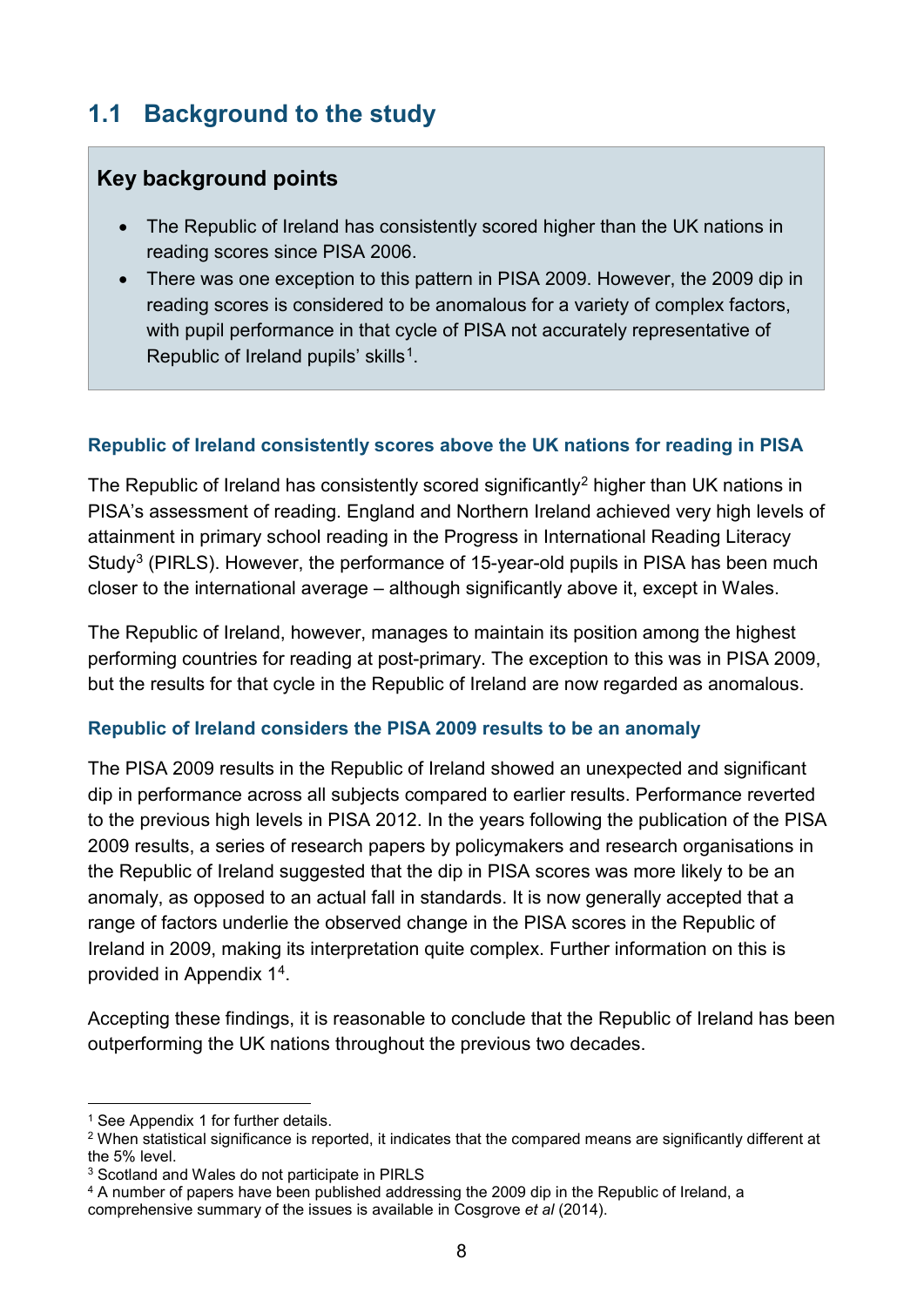The results of PISA 2009 are important, however, in that they resulted in a lot of media commentary and precipitated a major policy response in the Republic of Ireland in the form of the National Literacy and Numeracy Strategy, introduced in in 2011.

## <span id="page-12-0"></span>**1.2 How has performance in PISA changed over time in the UK nations and the Republic of Ireland?**

### **Trends in PISA scores from 2006 to 2018**

- Pupils in the Republic of Ireland attained higher scores in reading than their counterparts in the UK in 2006 and from 2012 to 2018.
- In 2018, the Republic of Ireland had a significantly lower proportion of pupils working at the lowest levels of proficiency in reading.
- Over time, the Republic of Ireland has consistently had the lowest percentage of pupils working below basic literacy levels (below PISA Level 2) when compared with UK nations.
- England's mathematics score improved significantly between 2015 and 2018.
- All countries except England have significantly declined in science since 2006.

In this section, we compare the PISA reading scores in all four UK nations and the Republic of Ireland over time and examine the distributions of scores in each nation. We also look briefly at trends in PISA performance in mathematics and science across nations.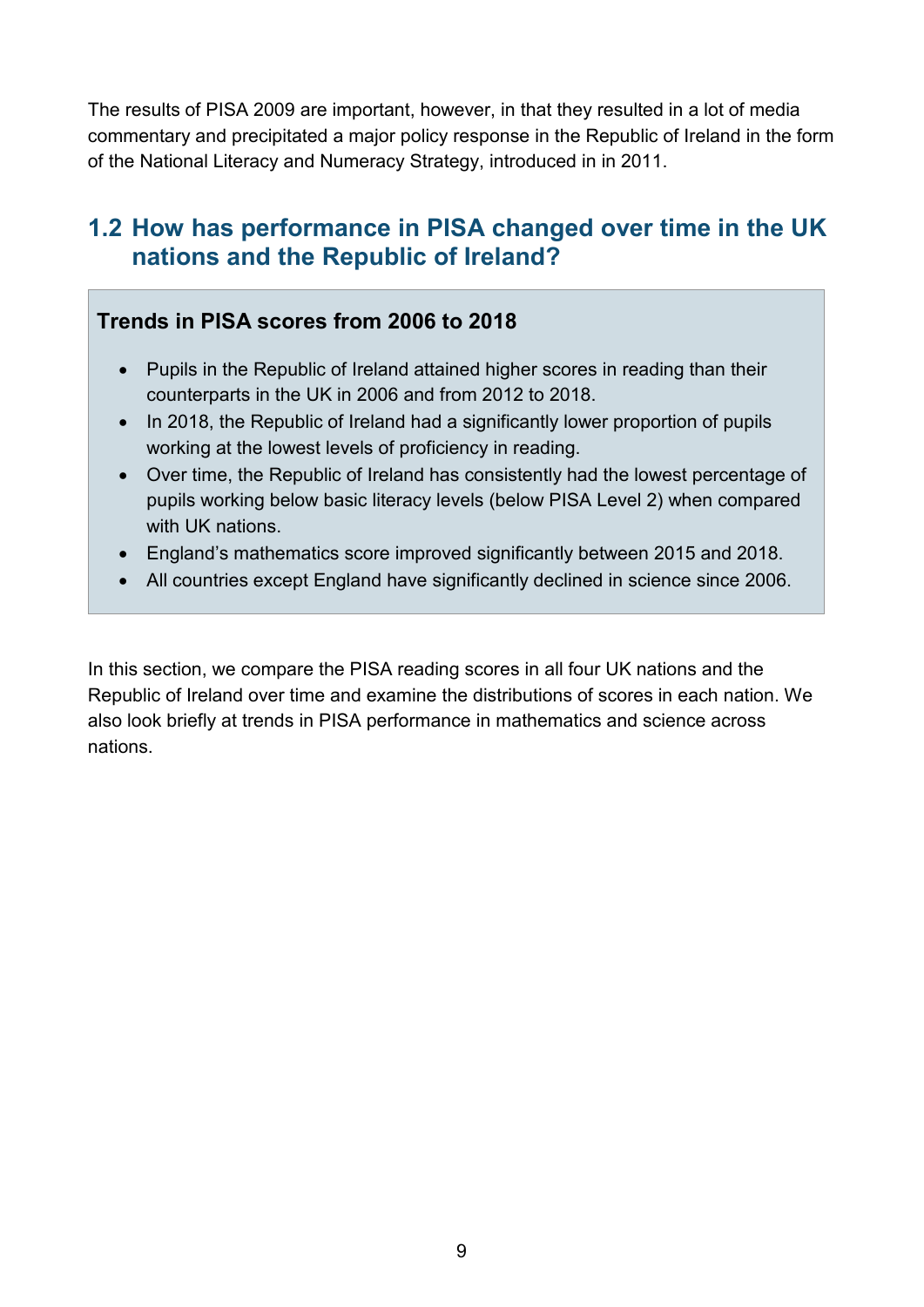#### **With the exception of 2009, the Republic of Ireland has maintained significantly higher performance in PISA reading than the UK nations**

<span id="page-13-0"></span>



*\** Score differs significantly from 2018 **……..** traces the ROI line discounting the 2009 dip

Source: PISA 2018 database

None of the five nations' 2018 scores were a significant improvement on their scores in 2006. Over time, the only scores that were significantly different from those achieved in 2018 were in the Republic of Ireland in 2009 (as mentioned in section 1.1), and in Scotland in 2015. PISA reading scores in England, Wales and Northern Ireland have remained stable since 2006.

#### **Reading subscales**

The PISA 2018 reading literacy framework<sup>[5](#page-13-1)</sup> identifies three main processes that readers use when engaging with a text. These are 'locating information', 'understanding', and 'evaluating and reflecting'. It also classifies whether a text is composed of single or multiple sources.

In terms of these PISA subscales, pupil scores broadly reflect the patterns of overall scores in each country, with no country demonstrating notable strengths or weaknesses when broken down by these variables.

<span id="page-13-1"></span> <sup>5</sup> Explanations of each of the subscales are outlined in the PISA 2018 International report (OECD, 2019b).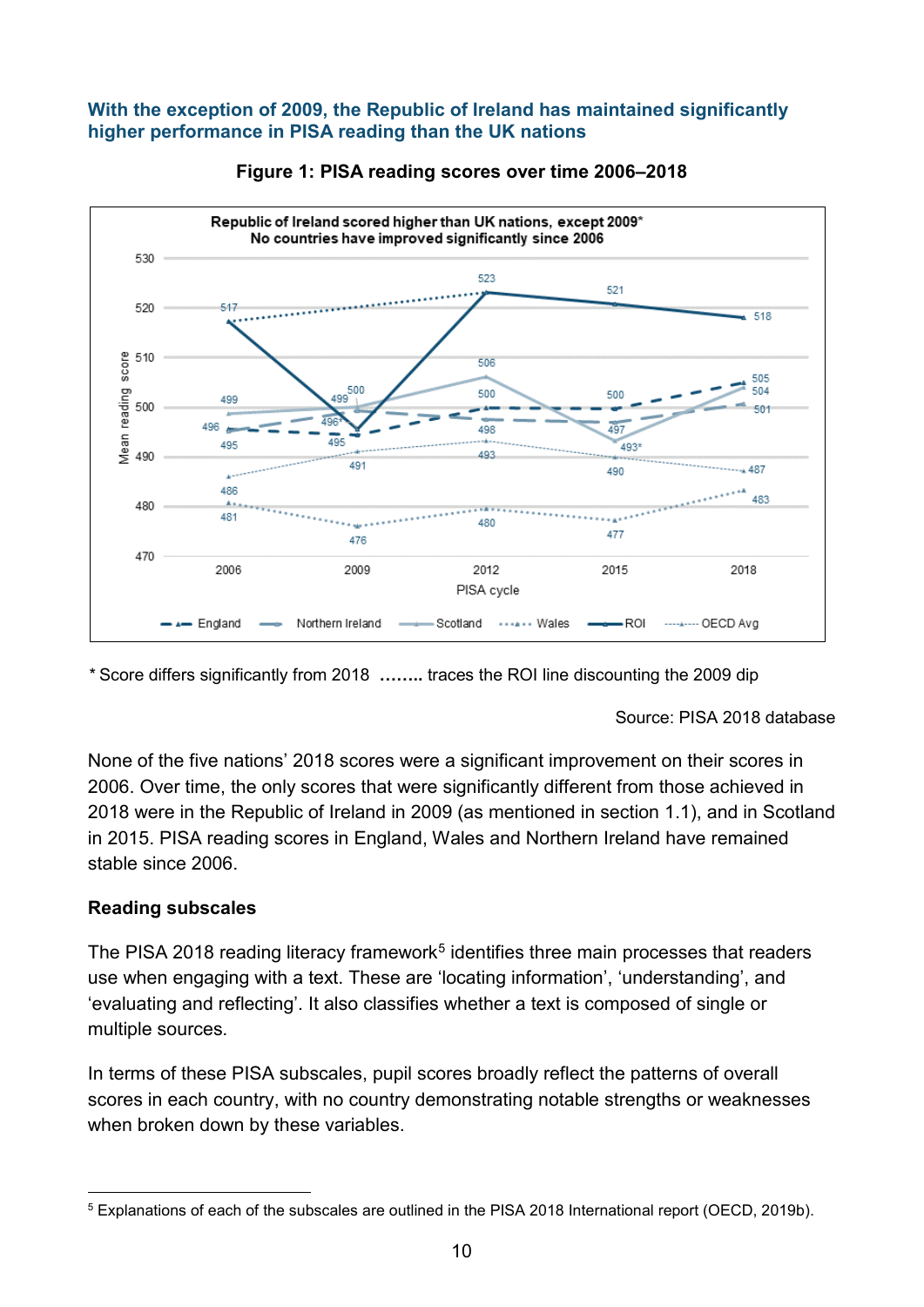#### **The Republic of Ireland has the lowest proportion of pupils working below basic literacy levels, significantly below UK nations and the OECD average**

A helpful way of examining the spread of attainment in each country is to look at the proportions of pupils working at the different PISA proficiency levels (Figure 2).

PISA defines a set of reading proficiency levels which describe reading progression in terms of the skills pupils exhibit at each level. The skills demonstrated at each level are shown in detail in Appendix 2. Pupils who score below Level 2 are considered low performers, that is, below the level of basic literacy, and those that perform at Level 5 or above are considered top performers (OECD, 2019b).



<span id="page-14-0"></span>

Source: PISA 2018 database

<span id="page-14-1"></span>As Figure 3 shows, trends over time indicate that, apart from the 2009 dip, the Republic of Ireland has consistently had a significantly lower proportion of pupils working below the benchmark of basic literacy (Level 2) than we see in UK nations. It also has high proportions of pupils working at the highest proficiency levels. In PISA 2018, England had a similar proportion of high achieving pupils as the Republic of Ireland but, like all other UK nations, it also had a higher percentage of pupils working at the lowest levels.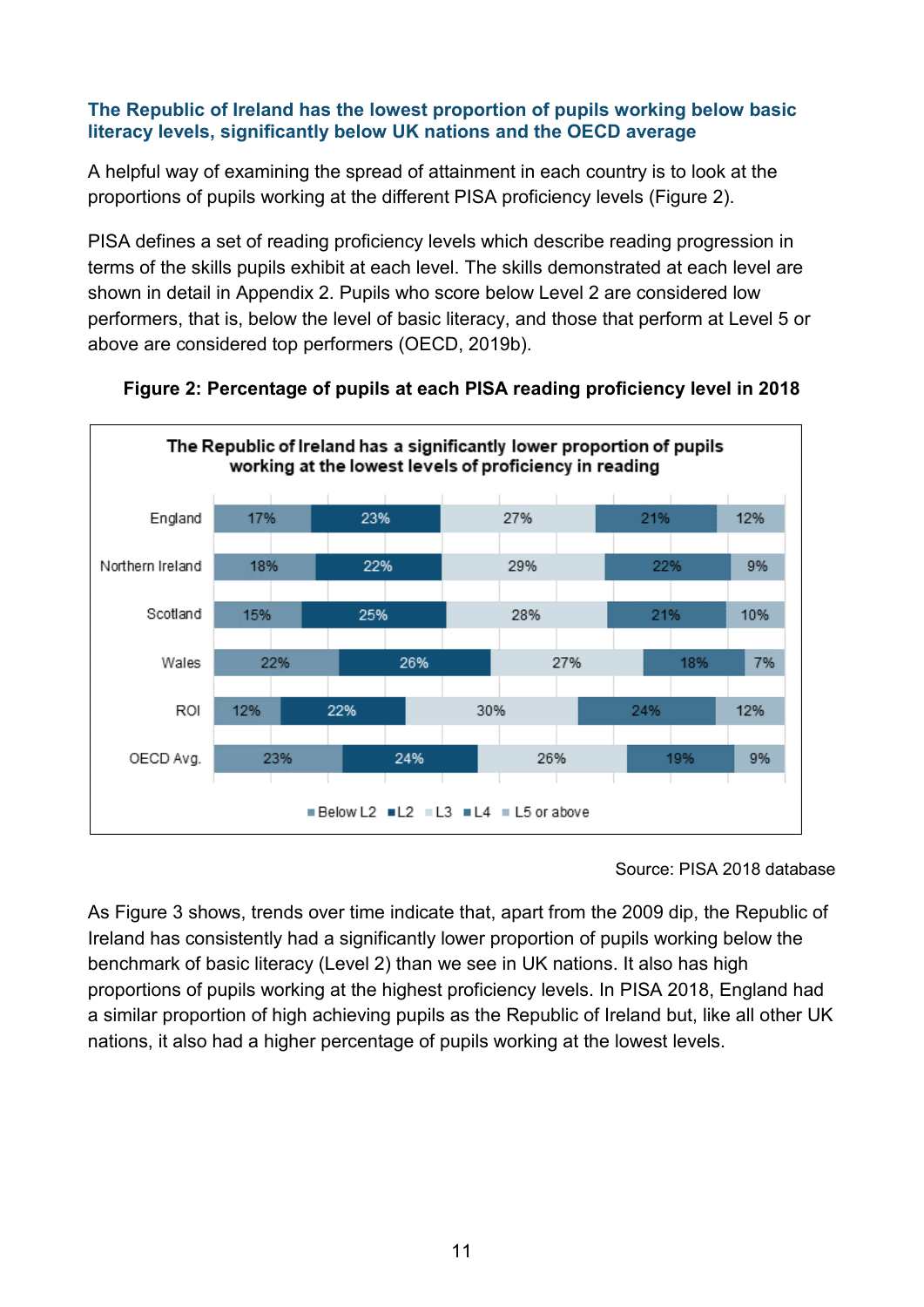**Figure 3: Trends in the proportions of pupils working at the lowest and highest proficiency levels in PISA reading**





…….. traces the ROI line discounting the 2009 dip

Source: PISA 2018 database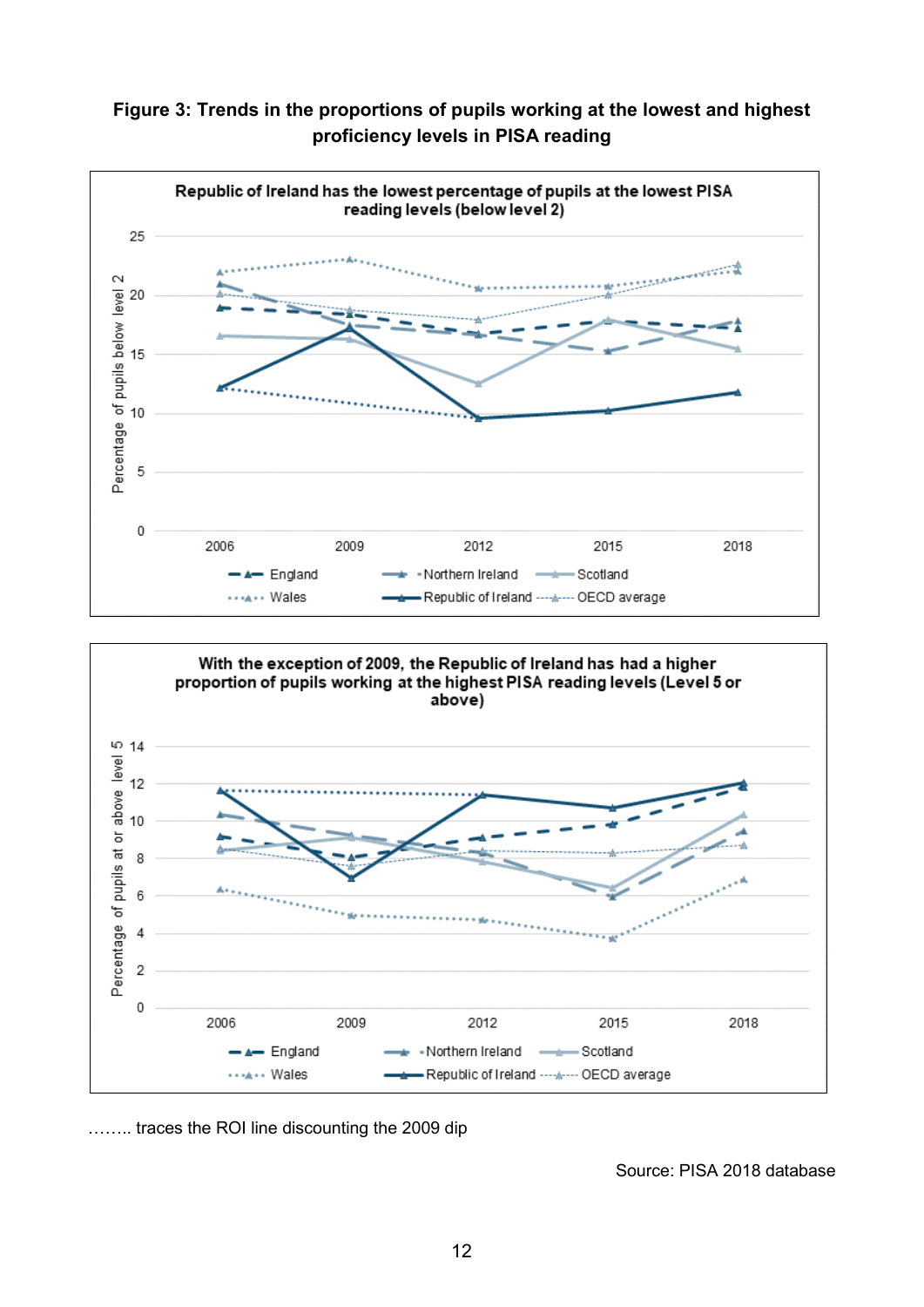Another way to consider the distribution of scores in each country is to look at the gap between the top (90th) and bottom (10th) percentiles. In each of reading, mathematics and science, the Republic of Ireland has the smallest gap between their lowest and highest achievers, which is consistently reflected in higher scores achieved by the lower attaining pupils compared with those in other countries. The performance of its lower attaining pupils appears to be a key factor in explaining its overall higher reading scores in PISA.

#### **In mathematics, England and Wales have significantly improved their scores since 2009; Scotland's score has declined compared with 2006**

An overview of PISA mathematics and science scores shows that England and Wales have significantly improved their PISA mathematics scores since 2009. This is also seen for the Republic of Ireland, but only as a result of the 2009 dip. Scotland's mathematics score has declined significantly since 2006. The Republic of Ireland's mathematics scores were significantly higher than all UK nations in 2015, but in 2018 England and Northern Ireland were performing at a similar level to the Republic of Ireland, while Scotland and Wales were still significantly lower in mathematics.



#### <span id="page-16-0"></span>**Figure 4: PISA mathematics scores over time 2006–2018**

\*Score differs significantly from 2018 **…….** traces the ROI line discounting the 2009 dip

Source: PISA 2018 database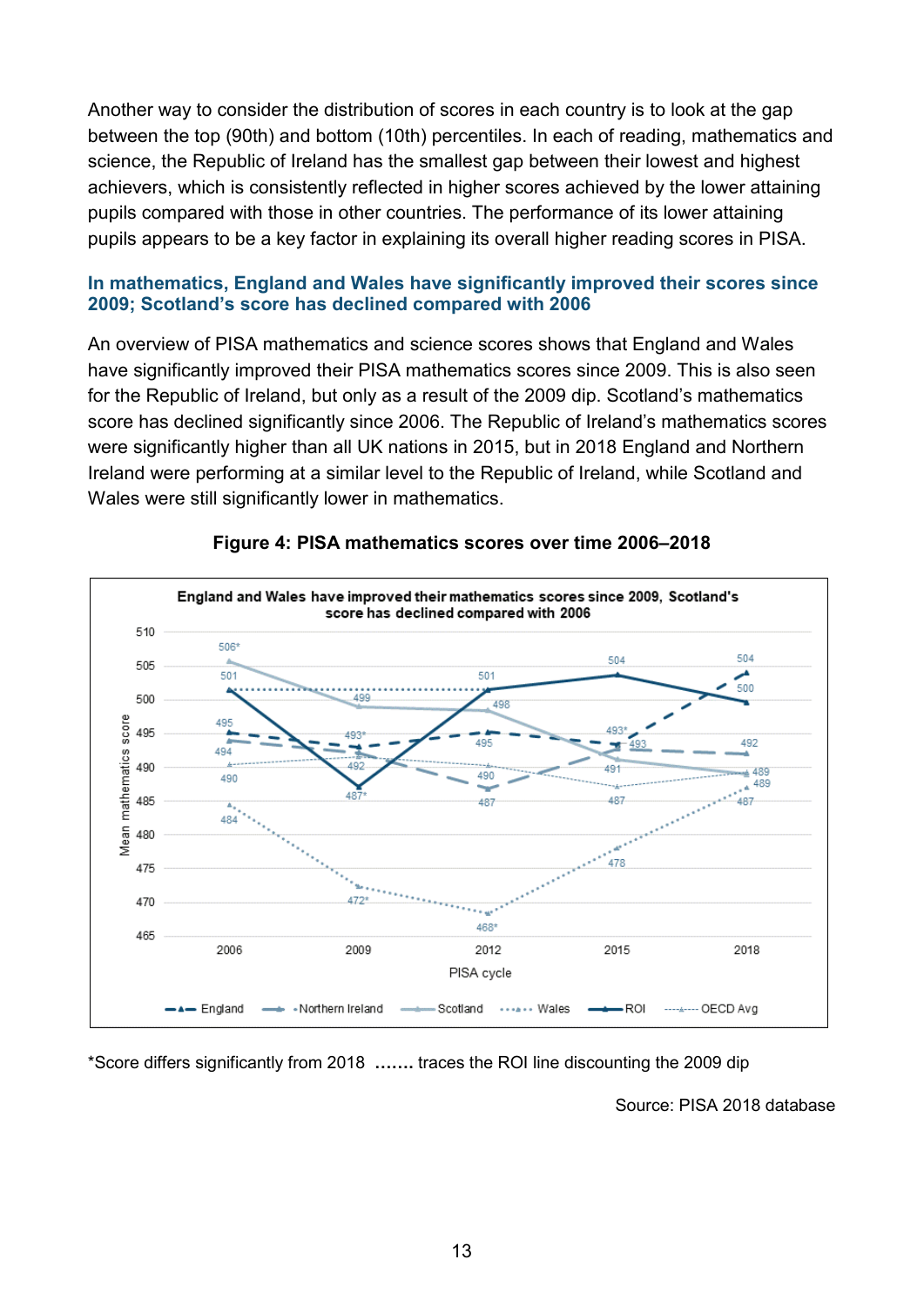#### **In science, all countries except England show significant declines since 2006**

In science, England is the only nation of the five not to have shown a significant decline since 2006. Since 2015, England has achieved significantly higher science scores than the Republic of Ireland and the other three UK nations.

<span id="page-17-0"></span>



*\** Score differs significantly from 2018 …… traces the ROI line discounting the 2009 dip

Source: PISA 2018 database

In the next chapter we review the policy context and perceptions around the impact of policy in each of England, Scotland, Wales and Northern Ireland, using data from the comparative policy review and survey responses from national representatives and policymakers. In Chapter 3 we provide the in-depth policy context from the comparative policy review and survey in the Republic of Ireland and the findings of interviews with senior officials in the Republic of Ireland Department of Education and education research organisations, in order to explore differences in the educational experiences of pupils in the Republic of Ireland and those in the UK. These findings are then discussed in Chapters 4 and 5.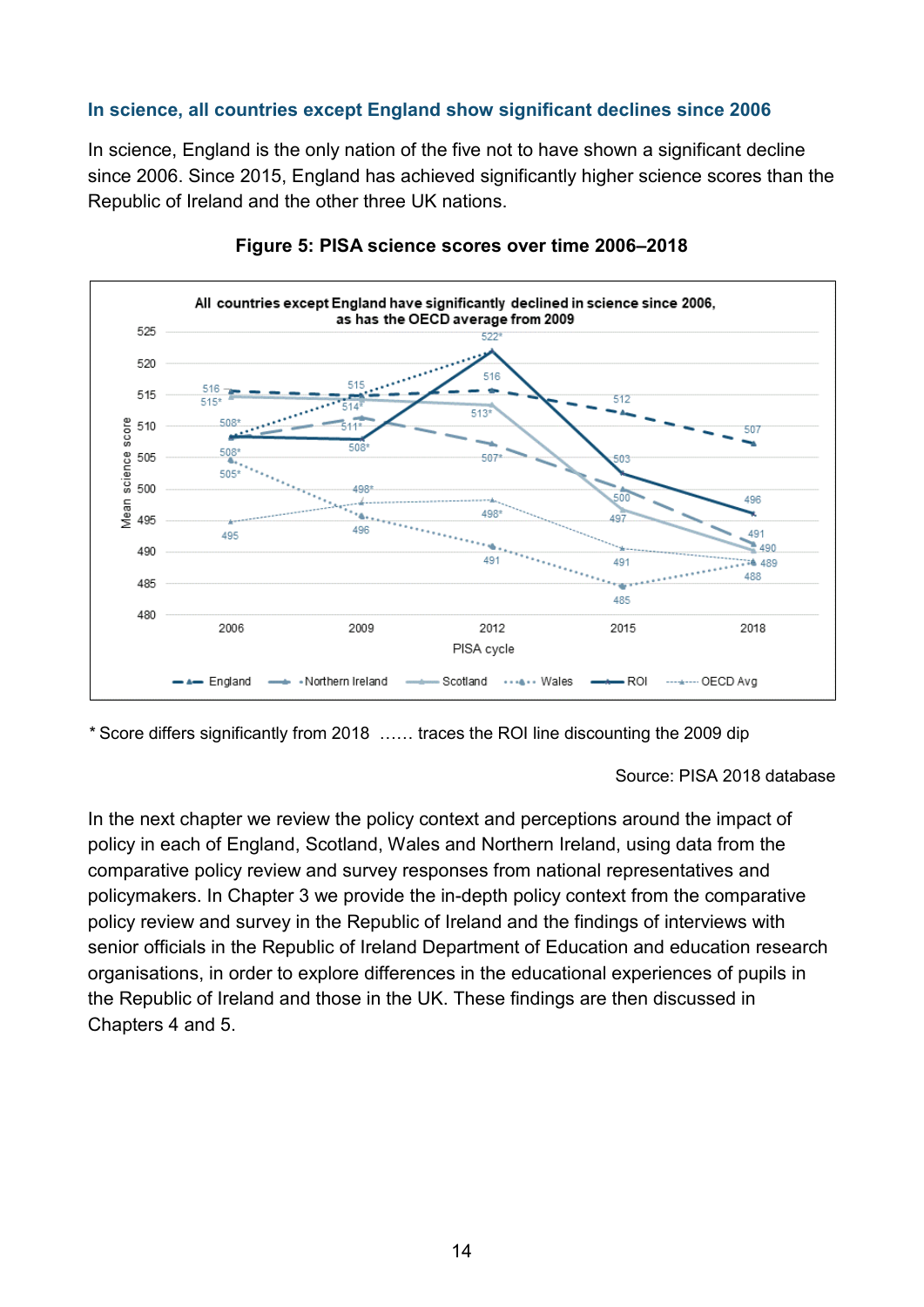## <span id="page-18-0"></span>**2. Policy background across the UK nations**

Education is an area of devolved governance in the UK and, therefore, pupils in each country have experienced different policies which aim to improve literacy skills and raise the attainment of disadvantaged pupils.

The key policies experienced by the PISA 2018 cohort in each country are identified in Appendix 4. In this chapter, we elaborate on the policy overview table in Appendix 4 to:

- outline policies with a focus on literacy, including significant curriculum reforms
- outline the impact of these policies from formal evaluations
- provide policy experts' perceptions of the most effective policies aimed at improving literacy standards, and the key factors in the successful implementation of reading policy (collected via the survey in Appendix 1).

A table of pupils' ages and corresponding class or year in each country is provided in Appendix 5.

## <span id="page-18-1"></span>**2.1 England**

### <span id="page-18-2"></span>**2.1.1 Policy history**

#### **Pupils in England benefited from free early education from age 3**

In 1998, free entitlement to part-time early education for 3- and 4-year-olds in England began to be introduced. The policy expanded more slowly for 3-year-olds, but became effectively universal across England by 2005, when the PISA 2018 cohort was aged 2–3.

#### **The National Literacy Strategy was implemented to improve standards through a focused programme of changes in the way core subjects were taught**

The National Literacy Strategy (NLS), was introduced in 1998 by the Department for Education (DfE) (2011b), followed by the National Numeracy Strategy. The NLS aimed to improve teaching and learning in reading and writing and promoted very specific teaching practices, many of which continue to be deployed. Reading instruction, for example, was organised in three distinct ways:

- 1. Shared, which is a class activity, supported by the teacher, using a common text such as a 'big book' or text extract.
- 2. Guided, which involves a greater level of independence. Small groups of children, at similar reading levels and with their own copy of the text, work with a teacher on texts that are matched to their ability.
- 3. Independent, when children work without the support of the teacher on texts that they are able to read with fluency and confidence.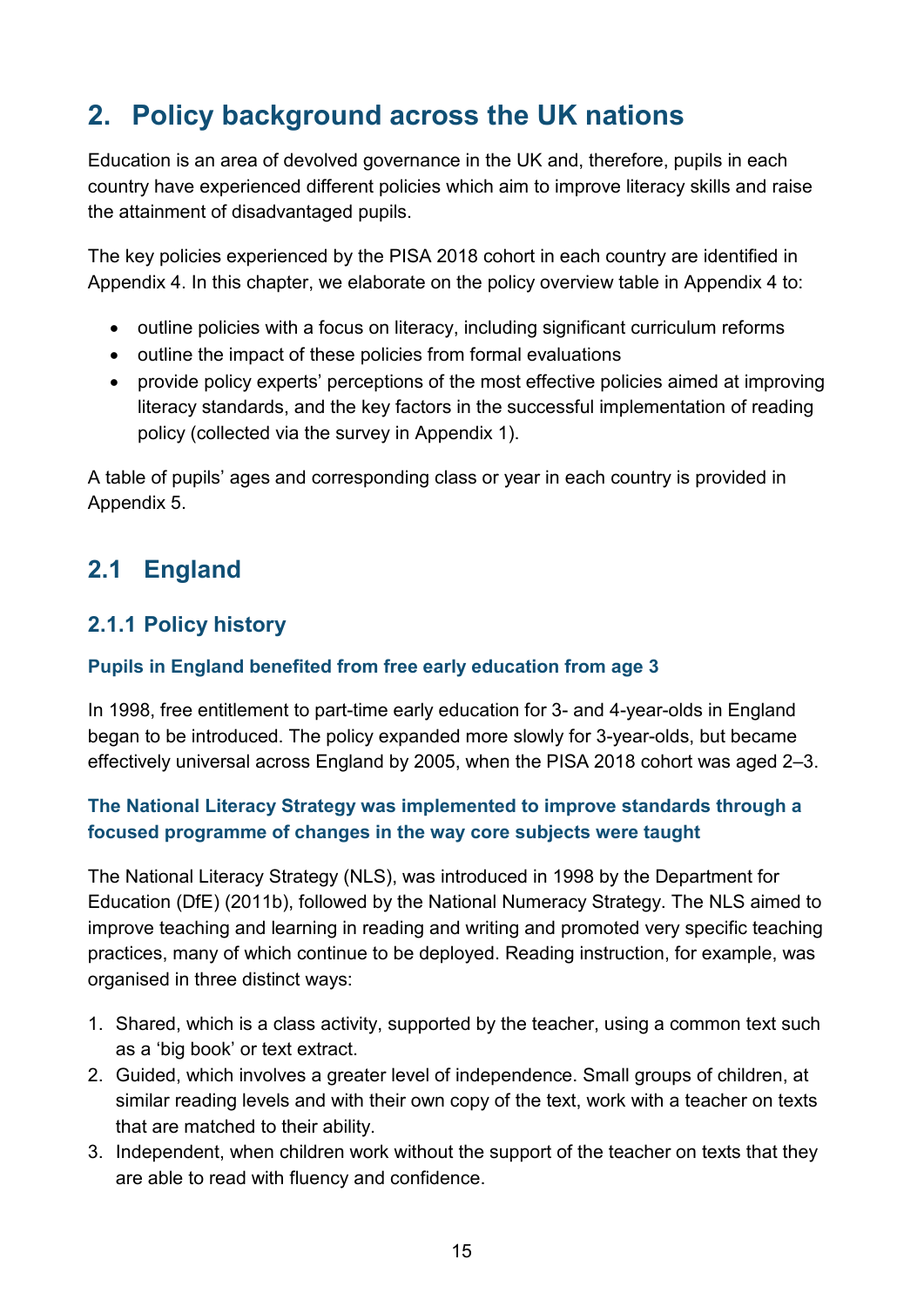Subsequent areas of focus extended to all core subjects, to Key Stages 3 and 4, to Early Years, Behaviour and Attendance, the School Improvement Partner programme, and Special Educational Needs (SEN). Since 1998, the National Strategies have taken the form of a professional development programme providing training and targeted support to teachers.

#### **Pupils in England learned to read using systematic, synthetic phonics**

Up to 2006, the NLS recommended analytic phonics as one of four 'searchlights' for learning to read – the others were knowledge of context, grammatical knowledge, word recognition and graphic knowledge. Research into the effectiveness of systematic, synthetic phonics led to the Rose Report (Rose, 2006) after which government guidelines were updated to require the teaching of systematic, synthetic phonics as the first and main strategy for reading. The PISA 2018 cohort was 3–4 years old in 2006, so would have been taught using systematic, synthetic phonics when starting primary school in 2007, aged 4–5.

In 2008, the Government rolled-out the Every Child a Reader (ECaR) programme (DfE, 2011a). ECaR offers a layered, three-wave approach to supporting children with reading in Key Stage 1.

- Wave 1 is whole-class teaching and focuses on word recognition and language comprehension; and systematic, synthetic phonics, where children are taught to sound out words.
- Wave 2 is a small group intervention for children expected to catch up with their peers with some additional support.
- Wave 3 offers intensive one-to-one reading support for children who have been identified as having specific support needs.

#### **Two initiatives aimed at raising disadvantaged pupils' attainment were introduced in 2011: the Pupil Premium and Education Endowment Foundation**

In 2011, the DfE introduced Pupil Premium (DfE, 2011c) which similarly aims to raise disadvantaged pupils' attainment and reduce the gap between them and their more affluent peers. Pupil Premium comprises a payment per pupil eligible for FSM in year groups from Reception to Year 11.

The Education Endowment Foundation (EEF) is an independent grant-making charity, founded in 2011 with DfE funding. It is dedicated to breaking the link between family income and educational achievement and aims to identify, fund, and evaluate educational innovations for disadvantaged pupils. This involves establishing evidence of effective interventions and strategies which work at scale, and encouraging schools, government, charities and others to apply this evidence. EEF includes language and literacy as one of its 14 'big picture themes' and phonics and reading comprehension strategies feature in two of its 'toolkit strands'.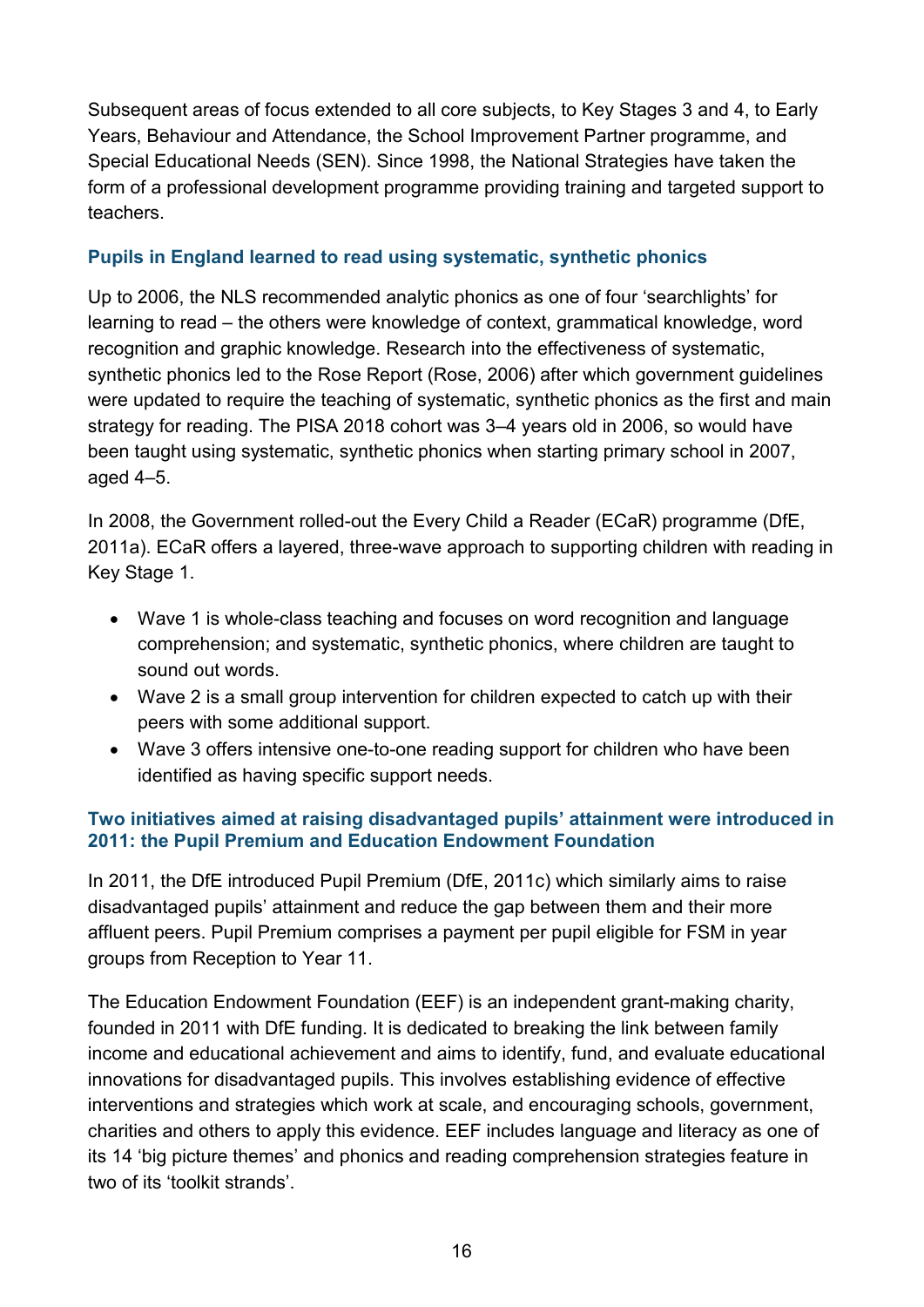#### **Schools had access to literacy and numeracy funding for low-attaining pupils in Year 7 from 2012 to 2020**

A Year 7 literacy and numeracy catch-up premium was available to secondary schools from 2012 to 2020 to support pupils who were low-attaining in literacy or numeracy at the end of Key Stage 2 (DfE, 2014). Guidance from the DfE was provided in 2018 on literacy and numeracy catch-up strategies to support teachers to make evidence-informed decisions on how to support low-attaining Year 7 pupils.

#### **Pupils in England have experienced a secondary education with an emphasis on traditional subjects**

A raft of curriculum and assessment changes took place from 2011 onwards for all Key Stages. One of the key objectives of the national curriculum review in 2014 was to ensure that the national curriculum content was comparable with that of countries which perform strongly in international comparison studies (DfE, 2011d). The main changes which placed a spotlight on improving literacy and numeracy attainment include:

- A revised national curriculum, which prioritised and promoted rigour, was taught from September 2014 for most subjects, with English and mathematics coming into force for all year groups from September 2016, when the PISA cohort was aged 13– 14.
- Reforms to GCSEs were introduced for some subjects (English language, English literature and mathematics) for first teaching in 2015, affecting exam outcomes in 2017. Other reformed GCSEs were introduced in the following years. The reforms included the following aspects:
	- more challenging content, with new content to stretch more able pupils, whilst remaining accessible for pupils of all abilities
	- all exams were to be at the end of the course, rather than a more modular approach with exams spread throughout the course
	- a new numbered grading system  $(9-1)$ .

#### **Area-based policies have targeted disadvantaged pupils**

There have also been regional initiatives which aimed to tackle disadvantage and low attainment in large cities, such as City Challenge, which was launched in April 2008, building on the success of the London Challenge 2003–8 (Department for Children, Schools and Families, 2007). This was designed to improve educational outcomes for young people, for example, by reducing the number of underperforming schools, especially in relation to English and mathematics in the Black Country, Greater Manchester and London.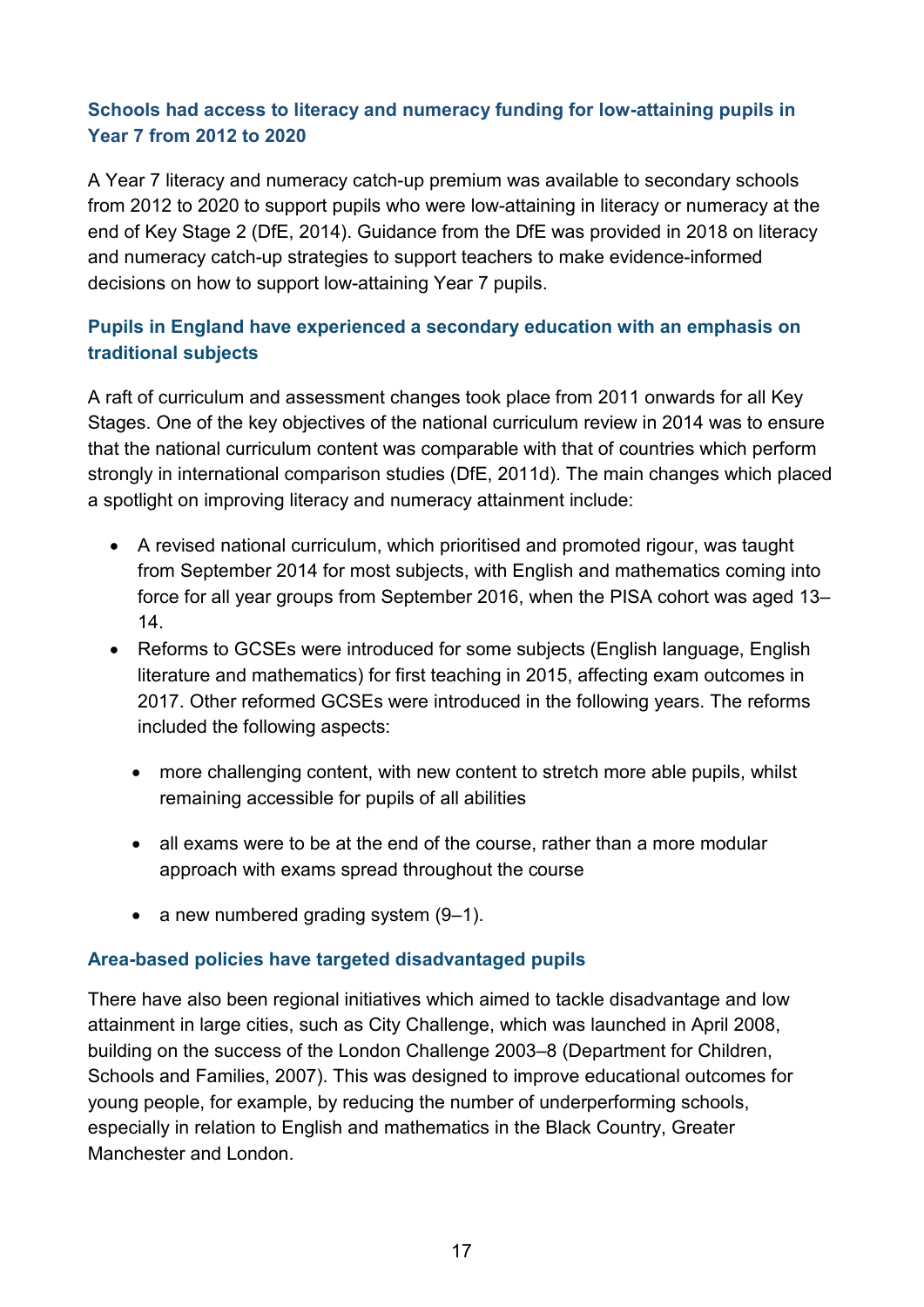Opportunity Areas (OA), announced in 2016 (DfE, 2016), are a DfE social mobility programme that aims to level-up school standards in education and opportunities for disadvantaged children and young people. Through a place-based approach, OAs are offered a range of tailored, funded local interventions, along with priority access to a range of DfE initiatives. Key examples of the latter include the Strategic School Improvement Fund and the Teaching and Leadership Innovation Fund.

#### **There is a focus on early language and literacy skills development**

One of the objectives of the Social Mobility Plan (DfE, 2017) was to close gaps in development, especially early language and literacy skills, including by boosting investment in English Hubs and professional development for early years professionals. The English Hubs Programme, launched in 2018, aims to improve the teaching of reading. It is a school-to-school improvement programme which focuses on systematic, synthetic phonics, early language development and reading for pleasure to improve educational outcomes for the most disadvantaged pupils in Reception and Year 1. These initiatives from 2016 may all impact the literacy outcomes of future PISA cohorts.

### <span id="page-21-0"></span>**2.1.2 Perceptions of impact**

#### **The proportion of disadvantaged pupils reaching school readiness has doubled since the introduction of universal early education for 3 and 4 year olds in 2005**

There are no specific evaluations of the impact on reading from the policy to provide part-time early education for all 3 and 4 year olds in England in 2005. However, the Social Mobility Commission (2017, p.20) reported:

> 'The introduction of the Early Years Foundation Stage Profile in 2002–3 – with data for the poorest children versus others from 2006– 7 … does show a significant improvement, albeit from a very low starting point. In 2007… 72% of disadvantaged children failed to reach a good level of development at five. Since then, attainment scores for both advantaged and disadvantaged children have risen by roughly 25 percentage points, and the proportion of disadvantaged children reaching school readiness levels has doubled. The gap in attainment between the poorest children and their peers has been harder to shift. There is no evidence of any gap reduction before 2006 and in the period since then the 21 percentage-point gap has only fallen by four points.'

#### **Attainment of pupils in Key Stage 2 English assessments increased between 1995 and 2011 following the introduction of the National Literacy Strategy**

The DfE (2011b) reported on the effectiveness of the National Literacy Strategy (NLS) from 1997 to 2011 (the PISA 2018 cohort was aged 9–10 in 2011) and found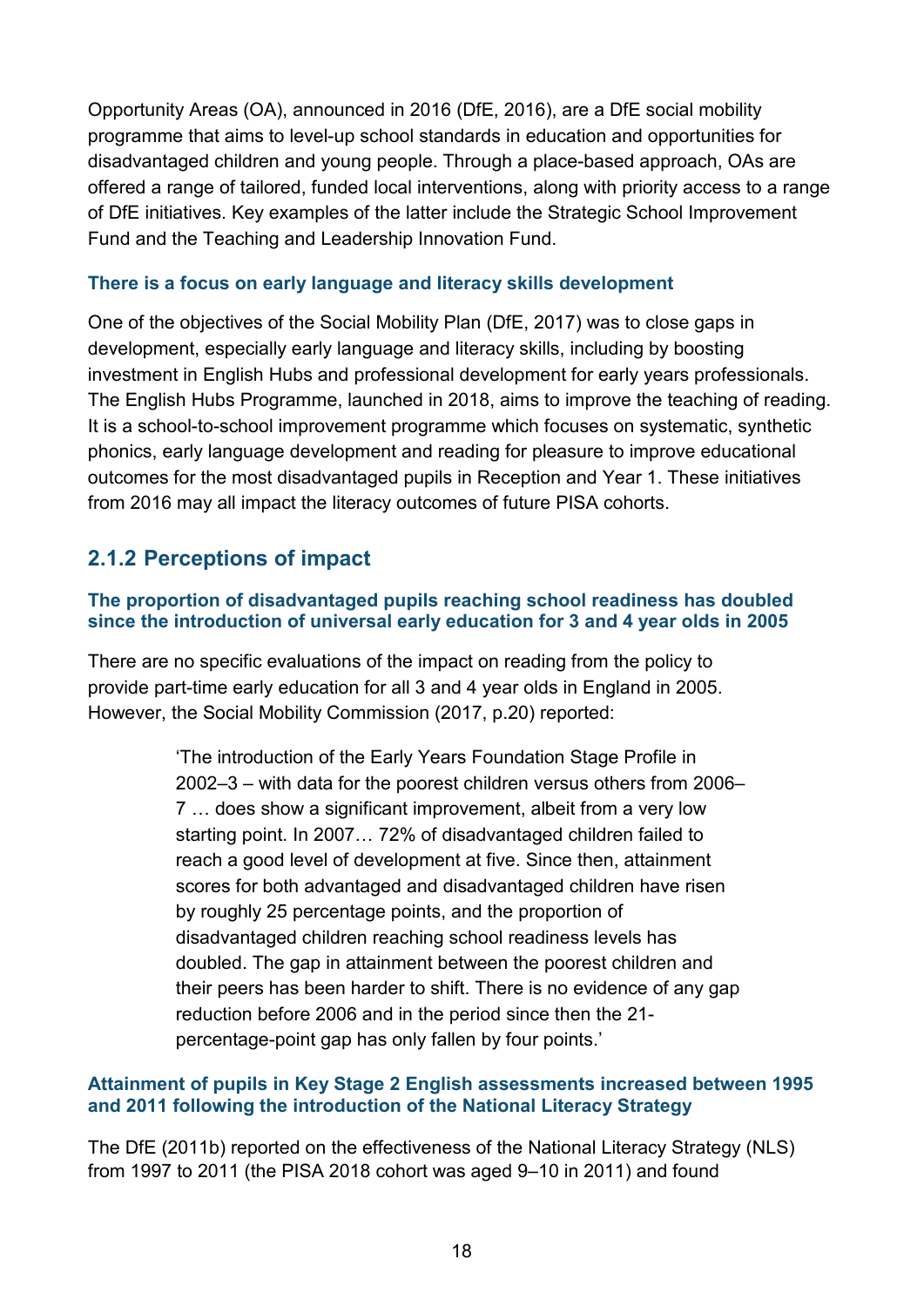improvements in primary literacy standards, though not all of this change can be attributed to the policy:

- In the 1995 Key Stage 2 national assessment tests in English, only 49% of pupils nationally attained at level 4 or above. By December 2010, Key Stage 2 English attainment had increased to above 80% at level 4 or above, and writing attainment rose 8 percentage points between 2006 and 2011.
- In 1998, there was a gap of 52% between the level 4 (or above) results for pupils from deprived households and those for all other pupils. By December 2010, ethnic minority groups had closed the performance gap and the proportional poverty gap had narrowed to 29% – a 21 percentage point improvement.
- In 2010, at Key Stage 1, there was a rise in the proportion of pupils achieving level 2 (or above) in reading, by one percentage point to 85%, for the first time since 2006.

The PISA 2018 cohort would have experienced the NLS, however, England has not seen significant improvements in its PISA scores between 2006 and 2018. While the reasons for this are beyond the scope of this analysis, it is worth noting for potential future studies.

#### **The EEF has found the evidence base for phonics teaching to be secure**

The EEF's (2018) summary of the evidence base for phonics found that there was consistent support for the teaching of systematic phonics, however, the evidence on which form that systematic phonics teaching should take (analytic or systematic, synthetic) was inconclusive. Some evidence found that systematic, synthetic phonics (where the emphasis is on sounding out letters and blending sounds to form words) may be more beneficial than analytical approaches (where the sound/symbol relationship is inferred from identifying patterns and similarities by comparing several words).

#### **Despite recent increases, the attainment gap between pupils eligible for Pupil Premium and those not eligible has narrowed since 2011 at Key Stage 2 and 4**

The National Audit Office (2015) reported that the DfE has not set a specific target for the Pupil Premium and recommended that the DfE should set out the attainment metrics it will use to measure the impact of the Pupil Premium. The DfE reports on differences in attainment at Key Stages 2 and 4 (GCSE) between disadvantaged and non-disadvantaged pupils. At Key Stage 2, in the national curriculum assessments, at the expected standard in reading, writing and mathematics, there was a small increase in the attainment gap between disadvantaged pupils and others<sup>[6](#page-22-0)</sup> of 0.5% between 2018 and 2019, but an overall narrowing of the gap by 12.8% since 2011 (DfE, 2019a). At GCSE, based on the average grades achieved in English and mathematics, the gap between disadvantaged pupils and others widened by 0.4% between 2018 and 2019. This was the second small annual increase in a row, but is 9.1% lower than in 2011 (DfE, 2019b).

<span id="page-22-0"></span> <sup>6</sup> Disadvantaged pupils are eligible for Pupil premium funding – for information on eligibility and funding, see [Policy paper Pupil Premium](https://www.gov.uk/government/publications/pupil-premium/pupil-premium)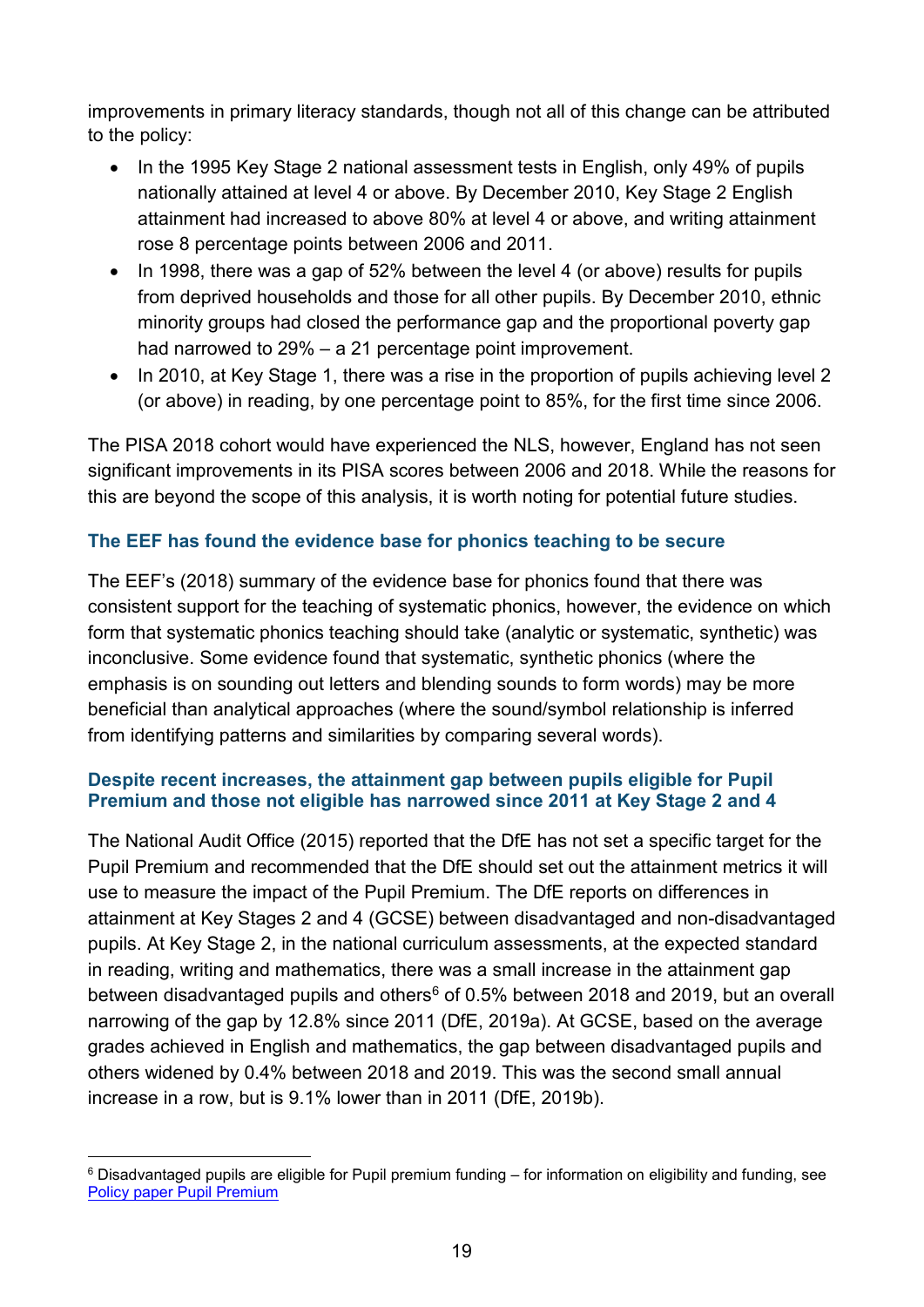#### **Pupil Premium spending has been called into question, however the funding does allow schools to focus on disadvantaged pupils' outcomes**

The Institute for Fiscal Studies (2015) noted that there was a preponderance of spending of Pupil Premium funding on non-teaching staff, at a scale which was not originally intended, however, the Social Mobility Commission (2017, p34) reported that, '…while the funding constitutes a small proportion of schools' total budget, it has played a significant role in encouraging schools to concentrate on improving the outcomes of disadvantaged pupils.'

Policy experts' survey responses highlighted that publicly-funded schools in England get extra funding from the government to help them improve the attainment of their disadvantaged pupils. They commented that there was no expectation, however, that this is targeted at any particular area of the curriculum such as reading outcomes, making a specific impact on literacy less likely.

#### **Approximately two-thirds of school leaders use the EEF evidence-based programmes to inform decisions around pupil premium expenditure**

The National Audit Office (2015) reported that around 64% of school leaders use the EEF Teaching and Learning Toolkit to inform expenditure of Pupil Premium funding.

#### **Oral language, writing and reading interventions for low-attaining Year 7 pupils have been found to be effective, but the evidence for phonics support is less secure for older pupils**

For the Year 7 catch-up premium, no formal evaluations of the impact were identified, however, the DfE (2018) provides an assessment of the effectiveness of specific strategies:

- Phonics literacy interventions: There is inconsistent evidence on the effectiveness of phonics interventions for helping struggling Year 7 pupils to catch up
- Oral language interventions: This approach can have a low but positive effect upon progress over the year, as concluded by the EEF
- Writing interventions: The EEF found that both writing interventions assessed were effective
- Reading interventions: The EEF found that these generally have a positive effect on pupils' attitudes towards reading and that they appear to have a moderate, positive effect upon general learning.

#### **GCSE reforms, introduced in 2014, have slightly widened the attainment gap between disadvantaged pupils and their more affluent peers**

The revised national curriculum was intended to bring rigour to education (DfE, 2011d). In the Policy Exchange's report on the implementation of the curriculum, Blake (2018) suggested there was a dearth of rigorous curriculum materials, which would adversely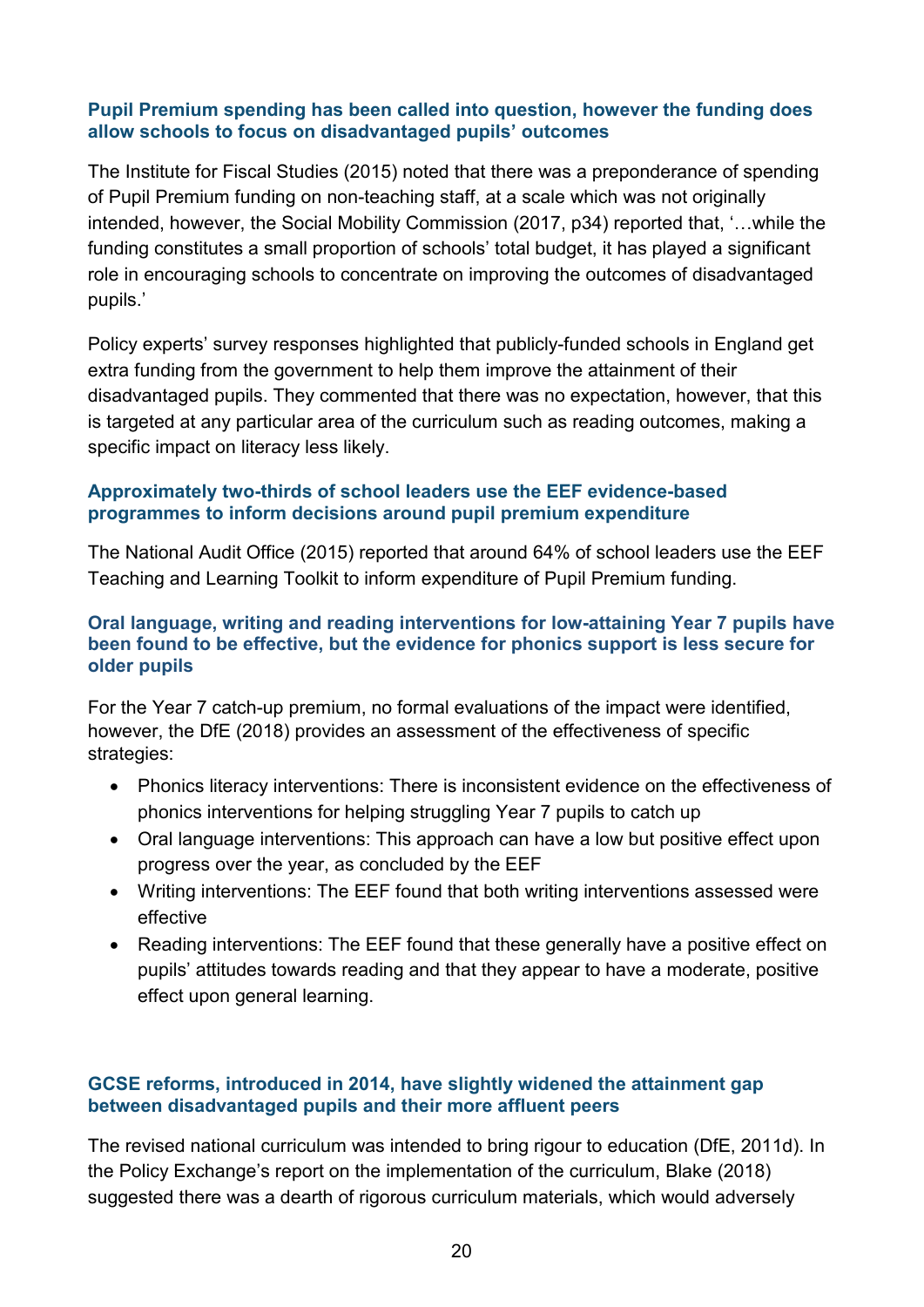impact the breadth and balance of learning pledged in the curriculum. Further, in turn, this would impact on children from disadvantaged backgrounds, since they were less likely to have access to resources (such as extra books) compared to their more affluent peers. Burgess and Thomson (2019), found that reforms to the GCSE had increased the GCSE test score gap between disadvantaged and non-disadvantaged pupils, but that the change was small

#### **It has been difficult to replicate the area-based policy success of London Challenge**

Regional/urban attainment and disadvantage was a key policy focus in the 1990s and 2000s. Macdougall and Lupton (2018, p.16) reviewed educational attainment improvement in London and concluded that

> 'Policy interventions on their own do not explain London's success. Higher achievements in early years and primary school also go a long way to explain secondary school success. Nevertheless, there appears to be no doubt that the London Challenge was a very positive contributor to the performance of the London secondary education system in the 2000s.'

#### **It is too early to fully measure the impact of Opportunity Areas**

The OA programme is currently being evaluated and this will explore progress over time.

The OAs were announced in the 2016–17 academic year. In setting their initial targets, they took either the 2015–16 or 2016–17 data as their baseline. Delivery started from September 2017 and was ramped up considerably from September 2018. Much of the early data, shows a positive trajectory between 2016–17 and 2018–19. Data for 2019–20 was not available due to Covid-19. For example, between 2016–17 and 2018–19:

- Early years outcomes for disadvantaged pupils improved in 9 of the 12 OAs.
- Phonics results for all pupils improved in 10 of the 12 OAs.
- Key Stage 2 combined attainment data for all pupils improved by more than the national rate in 10 of the 12 OAs.

#### **Policy experts highlighted the English Hubs programme and teacher training with a literacy focus as being important for reading outcomes**

When responding to our survey, policy stakeholders highlighted a number of initiatives as being important for improving reading outcomes including the English Hubs Programme, launched in 2018, and the role of Initial Teacher Training in embedding an understanding of literacy at the start of a teaching career, alongside ongoing CPD. However, this will not have had an impact on the PISA 2018 cohort.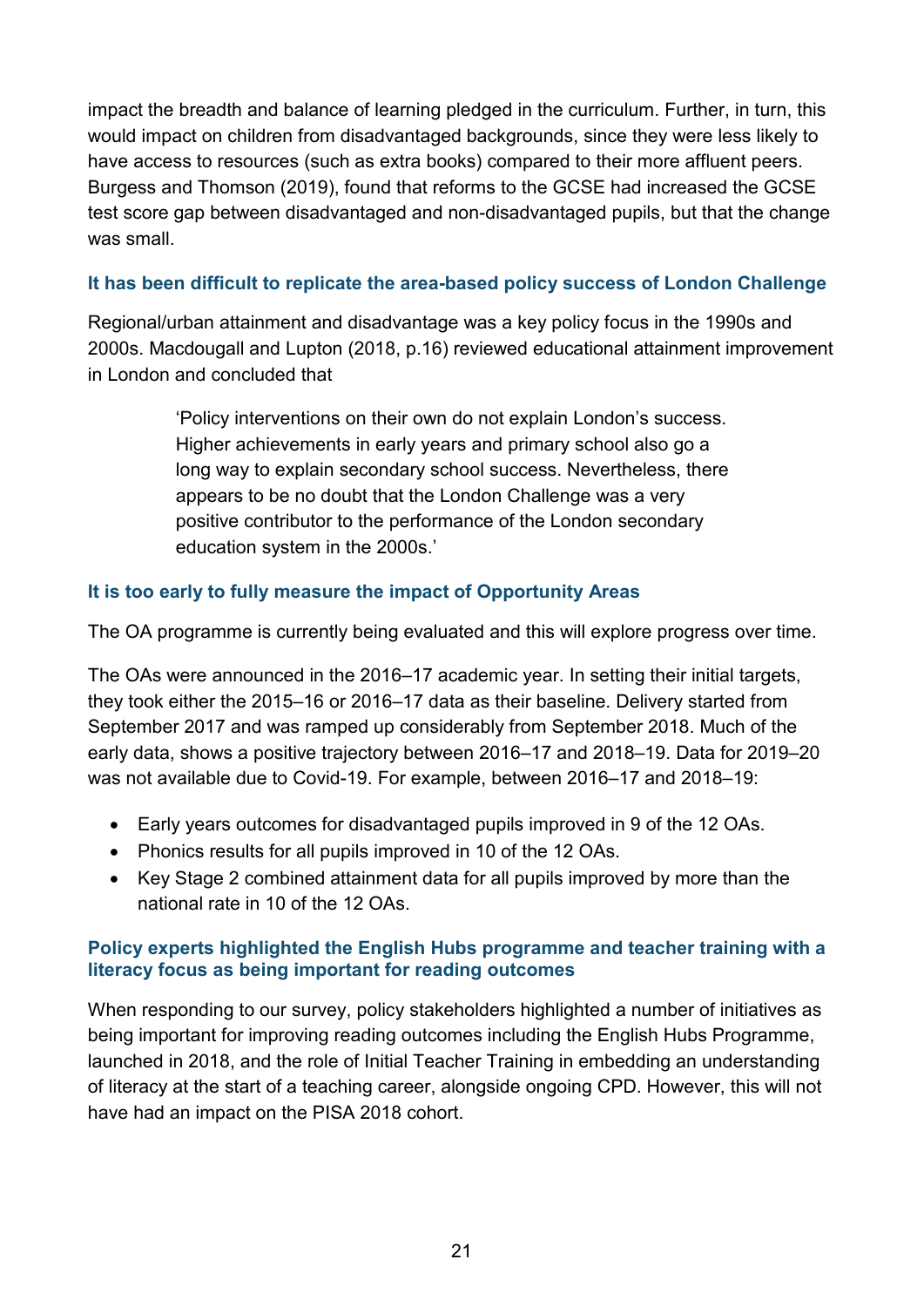#### **Policy experts identified collaboration between schools and evidence-based policy as key factors for successful implementation of policy**

Policy experts also perceived that the school-school improvement approach, schools' level of engagement with policy change and strong evidence that the policy works were all important for a successful policy implementation.

## <span id="page-25-0"></span>**2.2 Scotland**

### <span id="page-25-1"></span>**2.2.1 Policy history**

#### **Pupils in Scotland have followed the Curriculum for Excellence for most of their education**

The OECD (2007) found that Scotland consistently performed at a high standard in PISA, however, it also identified the achievement gap between disadvantaged and nondisadvantaged pupils that opened up late in primary education and widened through early secondary years as a major challenge. As part of a wider set of reforms, the Curriculum for Excellence (CfE) (Education Scotland, 2010), introduced in 2010, when the PISA cohort was aged 7–8, sought to create a single, coherent curriculum for all children and young people from age 3–18. The framework includes a broad general education from ages 3–15 and then more specialisation in working towards taking National Qualifications in the senior phase (ages 16–18) and places literacy, numeracy, and health and wellbeing at the centre of all learning. It also encourages recognition of young people's personal achievements within and beyond school, through partnerships which support learning with, for example, business, arts and community organisations, in addition to school-based learning.

System-level monitoring of the CfE was provided through the Scottish Survey of Literacy and Numeracy (SSLN), which was first introduced in 2011. It was an annual sample survey which monitored national performance of school children at P4, P7 and S2 in numeracy and literacy in alternate years. A recognised limitation of the SSLN was that it did not provide a breakdown below national level. This was one reason for its replacement by the Achievement of Curriculum for Excellence Levels (ACEL) reporting, which began in the 2015/16 academic year. The ACEL data is based on teachers' professional judgements of the highest CfE level that a pupil has achieved. The Scottish National Standardised Assessments (SNSA) were introduced in the 2017/18 academic year and are one piece of evidence for teachers to consider in reaching these judgements (Education and Skills Committee, 2019). SNSAs are standardised assessments intended to be taken nationally in all state schools in P1, P4, P7 and S3 and may impact on the reading outcomes of future PISA cohorts.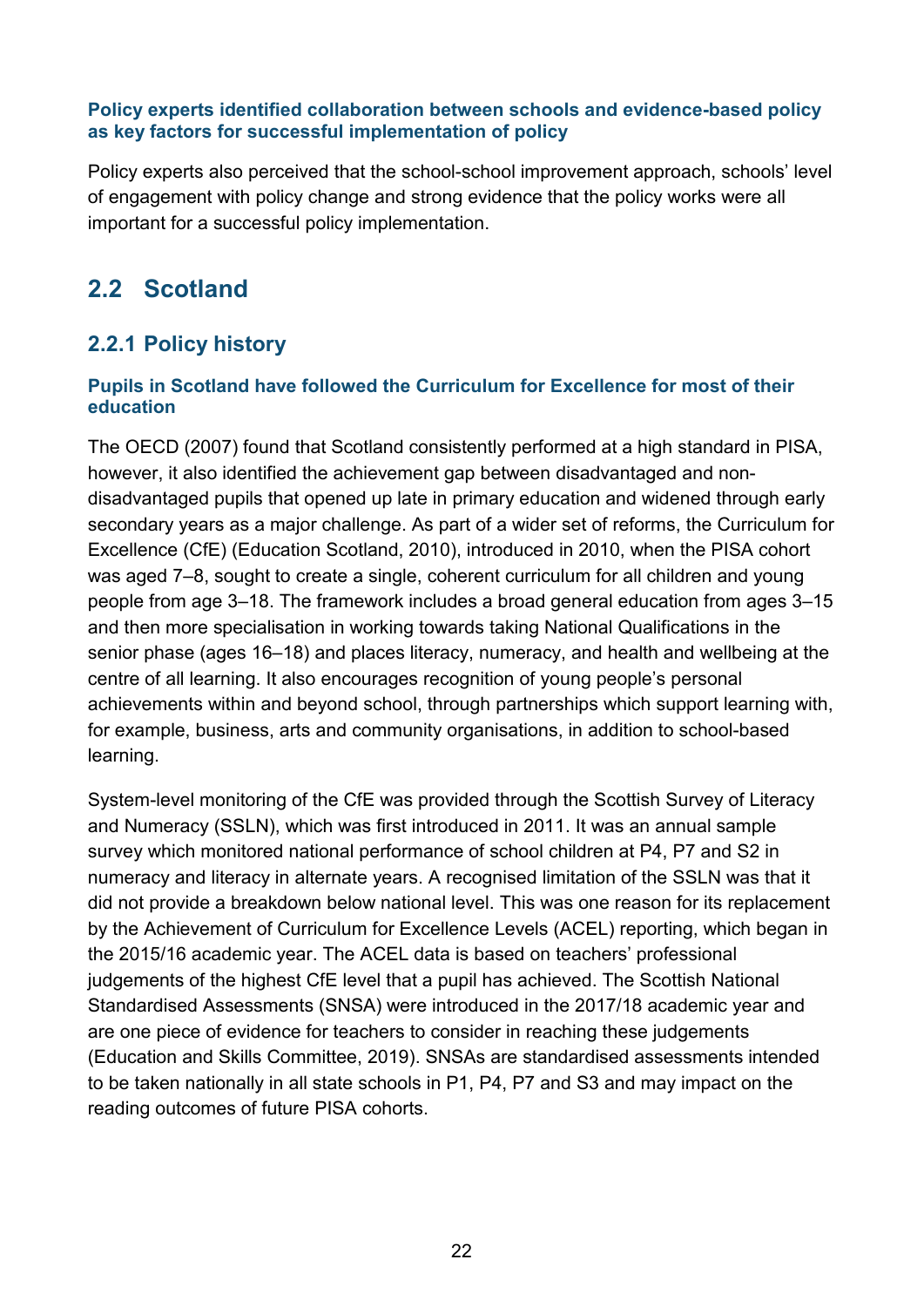#### **The National Improvement Framework has a particular focus on raising literacy and numeracy attainment; it was introduced when the PISA 2018 cohort was aged 13–14**

The National Improvement Framework was introduced in 2016 and set out the vision for a school system which delivers excellence and equity and aligns improvement work across partners in the education sector (Scottish Government, 2016a). The Framework identified improvement in attainment, particularly in literacy and numeracy, as a strategic priority along with methods for gathering more robust data on pupil attainment in these subjects. Alongside this, the Delivering Excellence and Equity plan was also launched in 2016 (Scottish Government, 2016b). It contains a large number of policy commitments, including the use of available data through the National Improvement Framework from October 2016 to identify the attainment gap between the most and least disadvantaged pupils in P1, P4, P7 and S3 at school and local authority level and to agree targets to reduce this gap. Since September 2016, school inspection and self-evaluation have focussed more directly on closing the gap.

#### **The Scottish Attainment Challenge was introduced in 2017 to tackle the persistent attainment gap between the most and least disadvantaged pupils**

In an aim to tackle the continued gap in attainment between pupils from the highest and lowest income households, the Scottish government established the Attainment Challenge Fund as an initiative to support pupils and provide targeted improvement activity in numeracy, literacy, and health and wellbeing in the local authority areas with the highest levels of deprivation (Shields and Gunson, 2017). This initiative may impact the performance of future PISA cohorts.

#### <span id="page-26-0"></span>**2.2.2 Perceptions of impact**

#### **OECD and policy experts have raised concerns about clarity of the Curriculum for Excellence**

The OECD (2015) highlighted a lack of evaluation of the CfE, however, in respect of quality and equity, found positive developments, including that Scottish pupils were resilient and that Scottish schools were inclusive.

The same OECD (2015, p.11) policy review found challenges and problems with the CfE, including a lack of clarity in the scope of the programme, in that it was sometimes understood as '… a wide-ranging set of reforms whereas it would be better if it were interpreted more strictly as curriculum and related assessment and pedagogy'.

In their survey responses, policy experts similarly perceived that the CfE lacked clarity and commented that it was vague for teachers, which could have a deleterious effect on pupil achievement. They also felt that the advice for implementing the CfE was not evidence- or context-based and was therefore confusing for Local Authorities.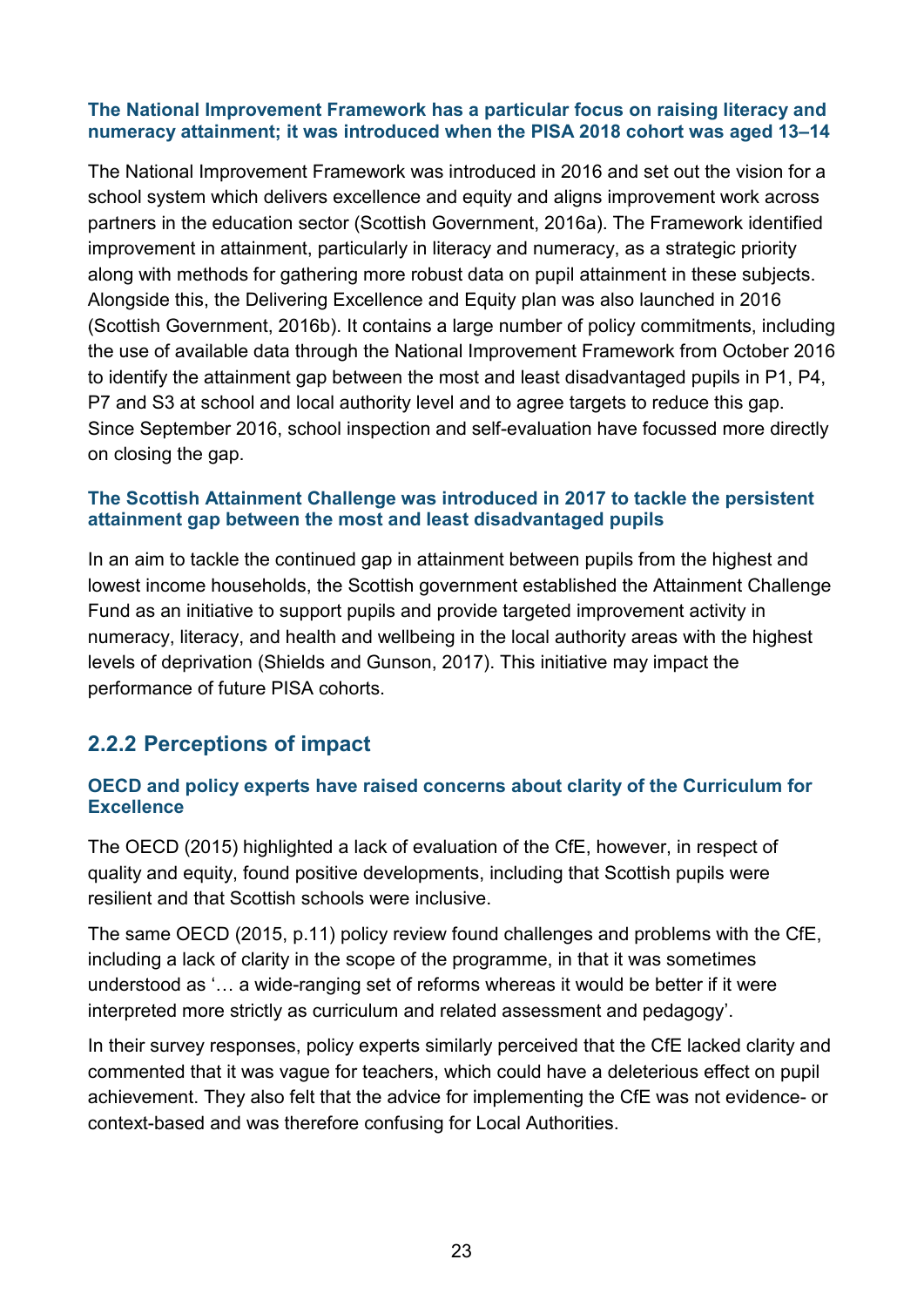#### **There was a decline in all pupils' literacy performance between 2012 and 2016, but PISA reading performance has significantly improved since 2015**

Although the Scottish Survey of Literacy and Numeracy in classes P4, P7, S2 was later discontinued, the OECD (2015, p.15) policy review highlighted that:

> 'Reading showed a decline between 2012 and 2014 using The Scottish Survey of Literacy and Numeracy data, with smaller relative numbers of top performers among primary and secondary pupils. SSLN shows that performance in numeracy declined between 2011 and 2013. In primary schools, there were fewer scoring at the top, but there were larger numbers of low performers in secondary schools. The achievement gap between the least and most deprived also increased in the SSLN for both numeracy and literacy.'

The Scottish Parliament (2019) report on Scottish National Standardised Assessments (P1, P4, P7, S3) highlighted the continued decline in literacy performance reported in the 2016 SSLN survey results.

During the above-mentioned period of decline, although the PISA mean reading score in 2015 (493) was lower than in 2012 (506), the difference was not significant. The 2018 score (504) was, however, a significant improvement on the 2015 score.

#### **More clarity is required on some aspects of The National Improvement Framework**

The National Improvement Framework and Delivering Excellence and Equity Plan were both launched, in part, to address the recommendations of the OECD (2015) policy review. The Royal Society of Edinburgh (2016, p.4) reflected that the attainment gap needed to be better understood and that '… despite the OECD's recognition of the contribution that can be made by the research community in supporting innovative learning environments, especially in deprived areas, this has not been acknowledged in the revised Framework.'

In response to our survey, with regards to the policy interventions such as the National Improvement Framework, policy experts articulated that at the teacher level, there was a lack of clarity in what teachers were expected to focus on.

#### **Policy experts indicated that using multiple ways to teach reading, encouraging reading and early intervention were instrumental for reading outcomes**

Initiatives which policy stakeholders perceived as being important for improving reading outcomes included:

- systematic, synthetic phonics, due to the associated evidence for effectiveness, and that a variety of approaches was needed
- wider access to literature, with access to free materials online, encouraging pupils to engage and read
- early intervention programmes in primary schools.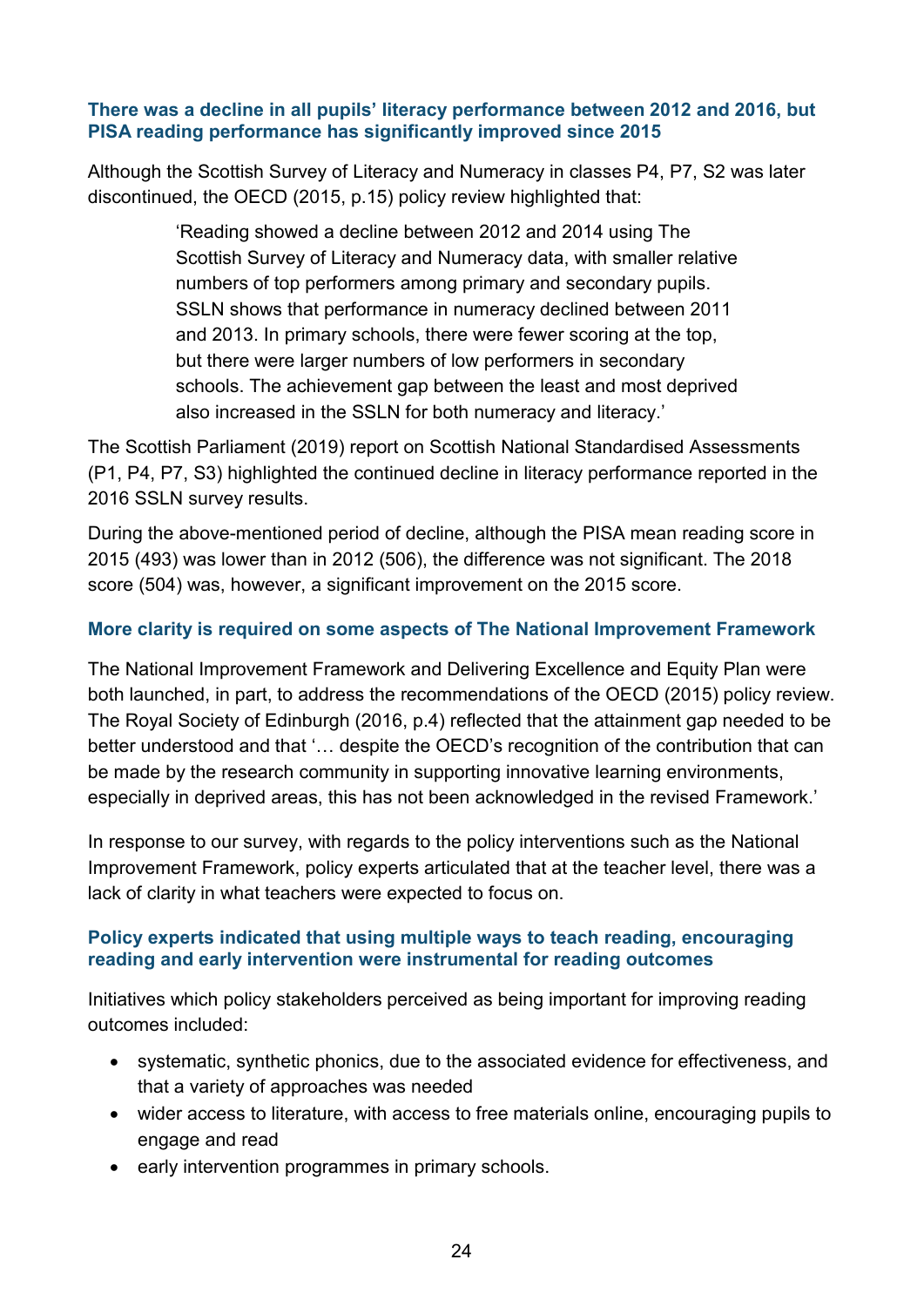Nationally, a few interventions with wide uptake and some impact were named, for example, The First Minister's Reading Challenge, Read Write Count and Bookbug.

#### **Policy experts highlighted that successful policy implementation involves clarity about success indicators and initiatives that are underpinned by evidence**

Policy experts, responding to our survey, cited the following key factors as important in successful policy implementation: the need for clear outcomes, measures of success and implementation timelines; the involvement of school leaders in decision making; and evidenced-based initiatives.

## <span id="page-28-0"></span>**2.3 Wales**

## <span id="page-28-1"></span>**2.3.1 Policy history**

#### **Poor performance in PISA provided some of the impetus for educational reform**

One of the factors which led to educational reform in Wales was poor PISA performance, particularly in 2009. The current curriculum had a phased introduction from 2008 and was fully implemented in 2011, when the PISA 2018 cohort was aged 8–9. Revised statutory programmes of study for English, Welsh (first language), and mathematics in Key Stage 3 came into effect in 2015. A new curriculum for Wales is to be used from September 2022.

The curriculum changes from 2008 were intended to better integrate the National Literacy and Numeracy Framework (LNF) (Welsh Government, 2013a). The LNF is a curriculum planning tool and describes the skills children and young people are expected to develop through 'expectation statements'. In literacy, it includes expectations across the curriculum for oracy (speaking and listening), reading and writing.

Teachers use the LNF to:

- develop curriculum content to ensure that all learners have opportunities to develop and refine the skills set out in the LNF
- integrate literacy and numeracy into their teaching, whatever the subject
- inform discussions about learner performance
- help learners with their own self-assessment activities and planning for learning
- monitor, assess and report on individual learner performance
- identify learners who may benefit from intervention or who are working beyond agerelated expectations.

The LNF became statutory from September 2013, when the PISA 2018 cohort was aged 10. It was extended (on a non-statutory basis) to include 14–16 year olds from September 2015, when the PISA 2018 cohort was aged 12–13.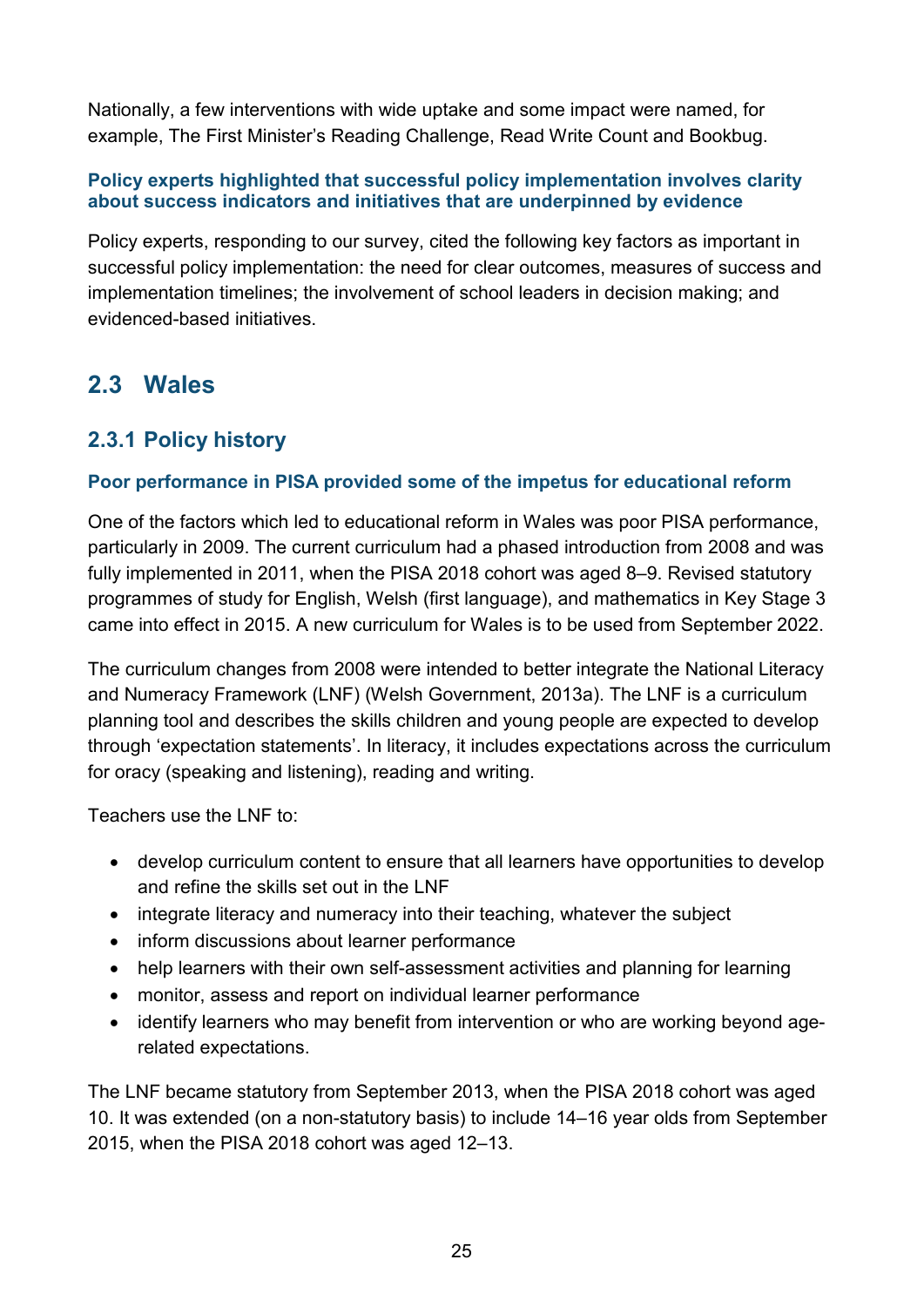#### **National curriculum statutory testing was abolished in 2008 and replaced by standardised assessments of reading and numeracy in 2013**

With the introduction of the revised school curriculum in 2008, Wales moved away from statutory testing. Since then, teachers have had responsibility for the (low stakes) pupil assessments based on the national curriculum. National standardised tests in reading and numeracy for years 2 to 9 were introduced in May 2013 (Welsh Government, 2013a) based on the LNF, and expectations for pupil performance in statutory teacher assessment have been raised. Most learners at the end of Key Stage 3 are now expected to achieve level 6 in English, Welsh and mathematics. Previously, they were expected to achieve level 5.

#### **An increased focus on literacy and numeracy was introduced in 2015**

This rise in expectations was introduced in line with the revised national curriculum programmes of study for English, Welsh and mathematics and the LNF (Welsh Government, 2015a). The qualifications system for learners in secondary education was also changed. It now reflects the increased emphasis on literacy and numeracy in education in Wales. This resulted from the introduction of the LNF; the drive to improve educational standards (following, for example, Wales' performance in international surveys of pupil attainment); and the recommendations of the Review of Qualifications for 14–19 year olds in Wales.

#### **There is a clear focus on fostering the Welsh language**

One of the main aims of the Welsh-Medium Education Strategy (Welsh Government, 2010) was to improve the planning of education in Welsh. The School Standards and Organisation (Wales) Act 2013 introduced a requirement for local authorities to prepare Welsh in Education Strategic Plans, setting out how they would improve the planning of education through the medium of Welsh. Currently in place is the Welsh in Education Action Plan 2017–21 (Welsh Government, 2017), which may be of interest in the future when exploring the performance of pupils at Welsh-medium schools in PISA.

Key literacy-related developments in Welsh-medium education between 2010 and 2017 include:

- providing funding to local authorities and regional consortia to raise standards in the teaching and learning of Welsh and through the medium of Welsh
- supporting student teachers to raise their confidence and language skills to teach through the medium of Welsh and to introduce the Welsh Language Skills Certificate
- expanding support to promote and increase children and young people's use of Welsh within school and in social contexts through the Welsh Language Charter.

#### **Schools with a higher proportion of disadvantaged pupils have been entitled to additional funding from the Pupil Deprivation Grant since 2012**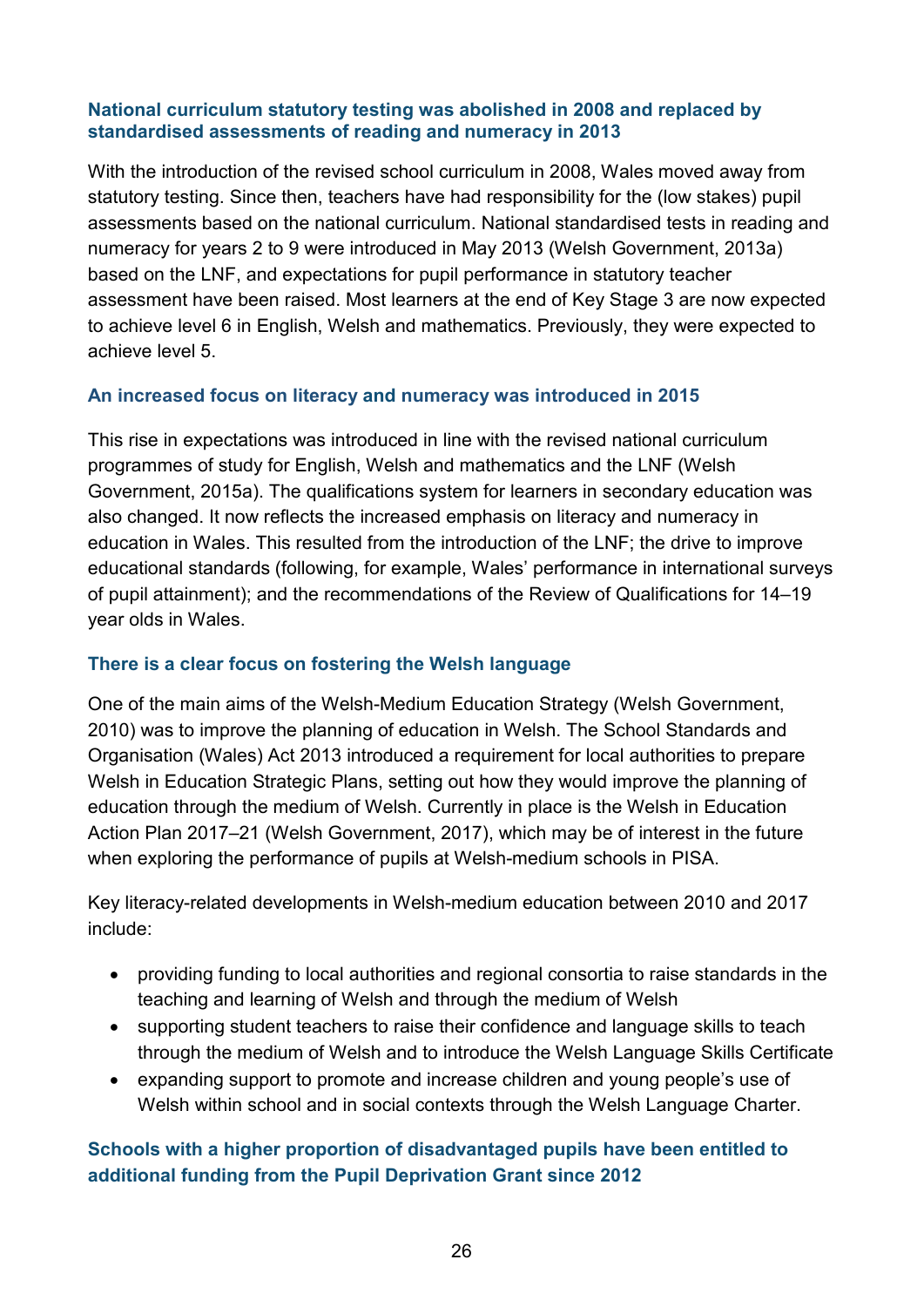The Pupil Deprivation Grant (PDG) was introduced in the 2012-13 financial year, when the PISA 2018 cohort was aged 9–10. It was renamed the Pupil Development Grant in 2017 and it provides extra money to schools based on the number of pupils eligible for free school meals (FSM) on their roll (Welsh Government, 2013b).

### <span id="page-30-0"></span>**2.3.2 Perceptions of impact**

#### **Policy experts support the literacy focus in the Literacy and Numeracy Framework despite limited progress in improving standards**

The Chief Inspector's annual report 2018-19 found that standards of literacy overall were broadly similar to those three years earlier (Estyn, 2019). Progress in reducing the impact of disadvantage on pupils' educational attainment in literacy was also limited.

In replies to our survey, policy experts, however, perceived the focus on literacy in the LNF to have improved reading outcomes and that government guidance for implementing the framework was key to its success.

Wales' PISA reading performance to date has remained lower than that of the other UK nations and the Republic of Ireland. However, the revised curriculum, introduced in 2015, with an increased focus on literacy and numeracy may impact the PISA performance of future cohorts.

#### **There was some improvement in Welsh language attainment at Key Stages 2 and 3, but this cannot necessarily be attributed to the Welsh-medium Education Strategy**

The final report of an independent three-year evaluation of the Welsh Government's (2015b) Welsh-medium Education Strategy found that there had been some indications of success in reaching the targets that were set in 2010. Some increase in attainment in Welsh first language at Key Stages 2 and 3 was reported. However, other data, including from the headteachers' survey, suggested that factors other than the Strategy, such as the focus on the Literacy and Numeracy Framework, had contributed to the increase.

#### **Schools are largely using the Pupil Deprivation Grant as intended; policy experts believed the funding to be important for disadvantaged pupils' reading outcomes**

The National Assembly for Wales' Children, Young People and Education Committee (2018) reported that schools are generally using the Pupil Deprivation Grant (PDG) effectively, commonly on literacy and numeracy interventions, but also on pupil engagement. However, schools are making insufficient use of external academic expertise, particularly the EEF Toolkit. Furthermore, there is ambiguity and inconsistency about whether the PDG should be used for all FSM pupils (including more able and talented FSM pupils) or for only low-attaining FSM pupils.

In responses to our survey, policy experts, by contrast, raised the positive impact of the PDG on reading outcomes for disadvantaged pupils and in closing the associated gap. They highlighted that, where the PDG could be used for teachers to develop their pedagogical practice, this could reduce the need for later intervention.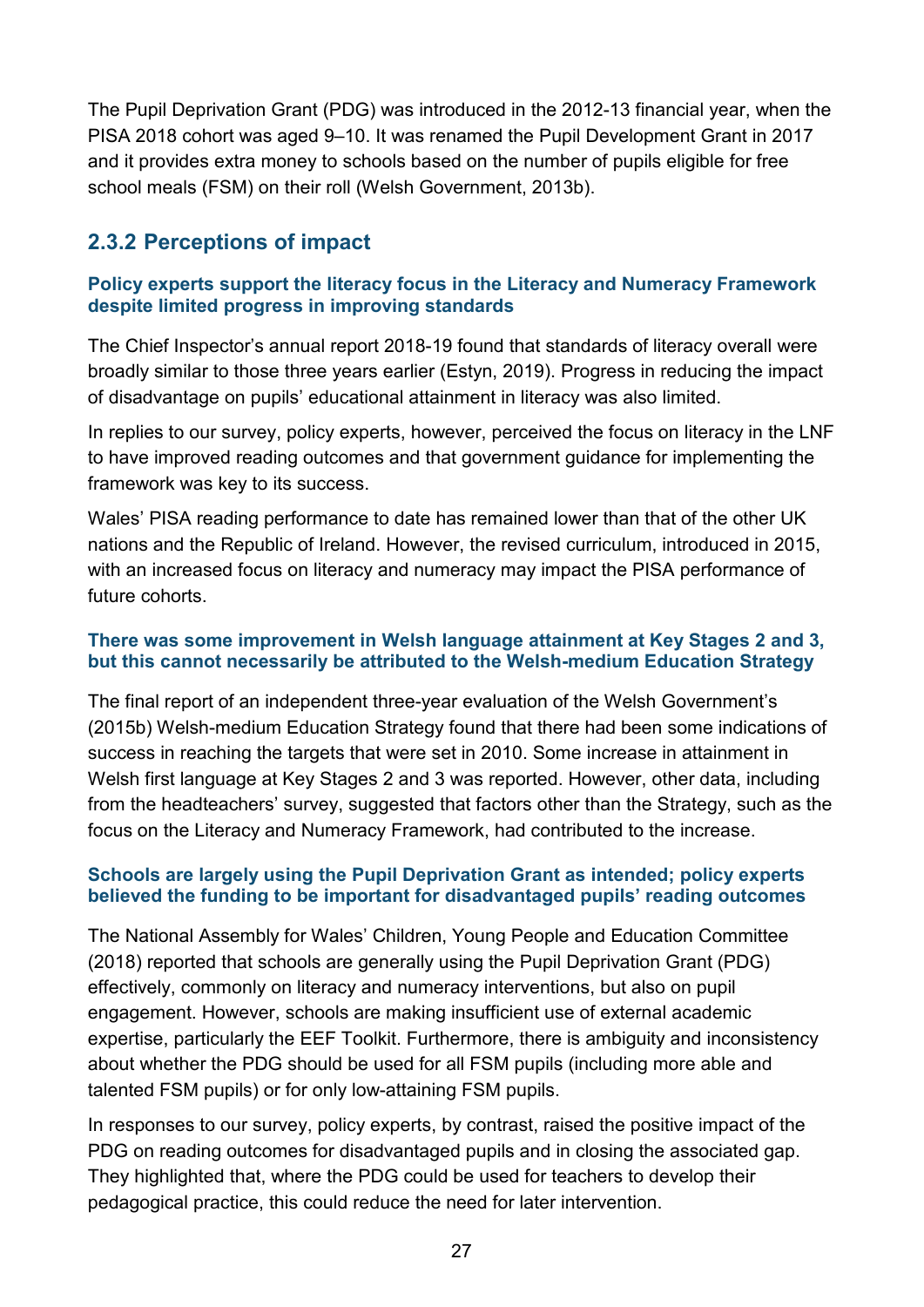#### **Policy specialists perceived professional development and clarity of objectives as some of the factors which are important for successful policy implementation**

Factors cited by policy specialists as being instrumental for effective policy implementation included: the guidance from the government on the LNF; clarity of objectives for schools; and teachers' professional development.

## <span id="page-31-0"></span>**2.4 Northern Ireland**

### <span id="page-31-1"></span>**2.4.1 Policy history**

#### **Schools are supported in self-evaluation as part of the school inspection process**

In 2003, with the aim of raising attainment, the Education and Training Inspectorate (ETI) developed Together Towards Improvement (TTI) as a self-evaluation tool (ETI, 2010). Later versions of this tool focused on the outcomes achieved by the learner and the quality of the leadership and management of the school.

In 2009, a new school improvement policy: Every School a Good School (Department of Education (DE), 2009) was introduced. At this time, the PISA 2018 cohort was aged 6–7. The policy states that 'school self-evaluation and self-improvement (with support) are at the heart of the policy' (DE, 2009 p.9) and aims to raise the quality of children's achievements and standards so that every child will leave compulsory education with appropriate standards of literacy and numeracy. It also aims to support schools and teachers in their work to raise standards and overcome barriers to learning that some pupils may face. This policy includes a requirement to provide focused support for schools which, as a result of inspection by the ETI, are found to be offering less than satisfactory provision for their pupils.

#### **Parents from disadvantaged areas had access to the support offered by Sure Start**

The early years programme, Sure Start, was extended to cover education outcomes in 2006 (DE, 2015). The programme is area-based and targeted at parents and children under the age of four living in the most disadvantaged areas. It is designed to support children's learning skills, health and wellbeing, and social and emotional development. One of the six core services which must be provided is support for speech, language and communication. The project includes a specific developmental programme for two- to three-year-olds to prepare them for pre-school, which can help their social and emotional development, improve their communication and language skills and encourage their imagination through play.

#### **Pupils in Northern Ireland have been taught a curriculum which aims to embed literacy as a cross-curricular skill**

In 2007, when the PISA cohort was aged 4–5, the revised Northern Ireland Curriculum was introduced. The curriculum provides significant flexibility for schools in the topics they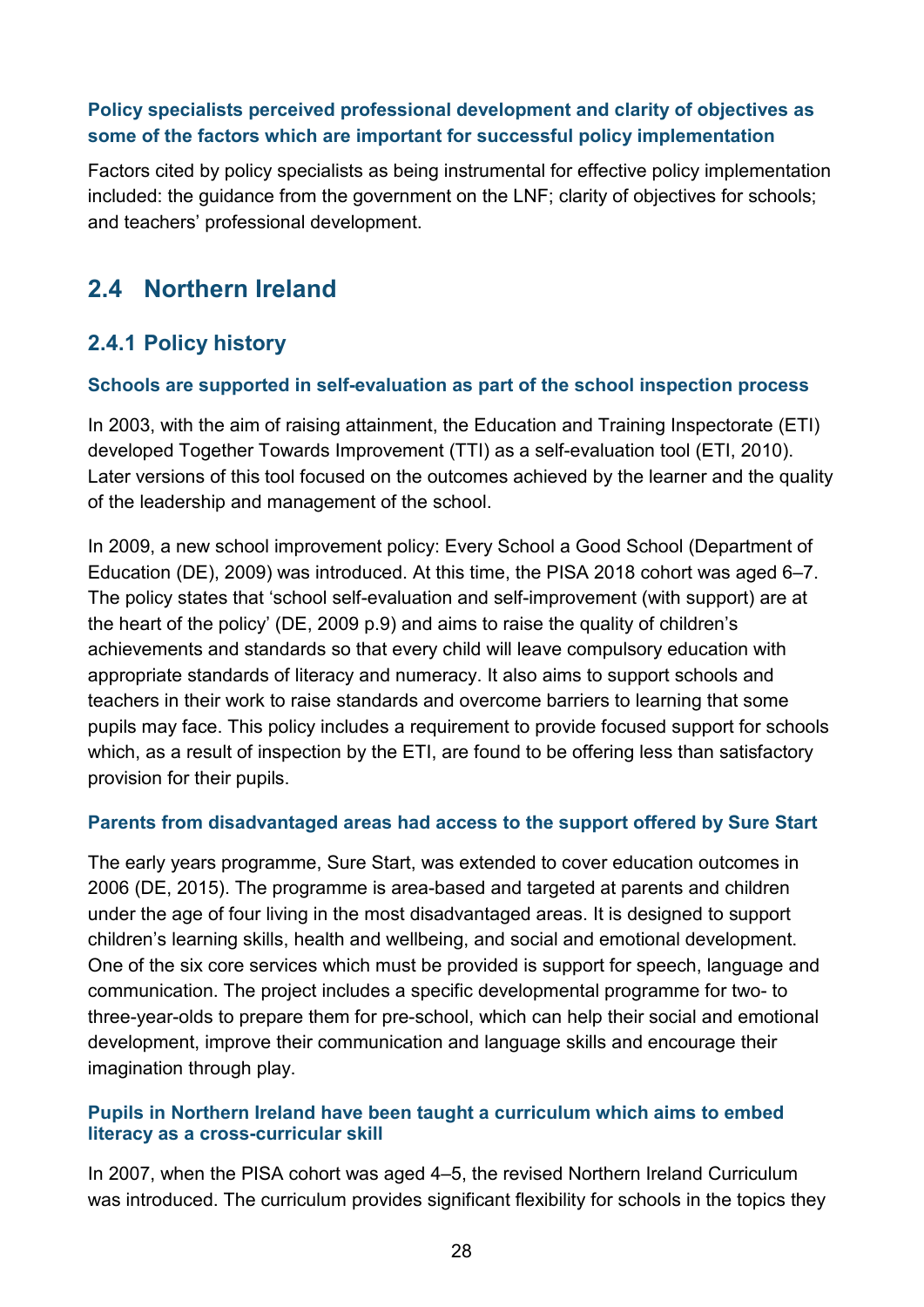teach and the resources they use, it also gives an equal emphasis to knowledge and skills. The importance of literacy in the curriculum is emphasised through the cross-curricular skill of Communication. Communication is a cross-curricular skill throughout all Key Stages. The cross-curricular skills are assessed using Levels of Progression (LoP) which focus on skills as well as knowledge, with the statutory assessment data at each Key Stage collated by CCEA/DE. From 2007 to 2017-18, DE provided optional computerbased assessments for primary school pupils in Years 4–7 (ages 7–11). These were diagnostic assessments, designed to support schools in identifying pupils' strengths and areas for improvement. These are no longer provided, as schools in Northern Ireland successfully integrate a range of commercial standardised literacy assessments to aid formative assessment in literacy.

#### **Count, Read: Succeed has a focus on minimising the gap between disadvantaged pupils and their more advantaged peers**

Further efforts to improve outcomes in literacy and numeracy across primary and postprimary levels were made via the Count, Read: Succeed strategy, introduced in 2011 when the PISA 2018 cohort was aged 8–9. The aims of this strategy are to support teachers and school leaders in their work to raise overall levels of attainment in literacy and numeracy among young people, and to narrow the gaps in educational outcomes (between the highest and lowest performing pupils, those most and least disadvantaged, girls and boys, and individual schools). The strategy set system-level long-term targets to encourage the raising of standards across all schools and to measure school performance by 2019-20 with milestone targets for 2011-12 and 2014-15 (DE, 2011).

#### **Further policies have provided targeted support for disadvantaged pupils**

Understanding Difficulties in Literacy Development was a professional development programme with literacy as the core focus. It ran from 2012 to 2015 and was funded by the DE (2012a) to support the strategic objectives of Every School a Good School and Count Read: Succeed. The core aim of the programme was to enhance the skills of teachers in primary schools for the teaching of reading, writing and spelling through whole-school training, thereby enabling schools to identify and address literacy difficulties. The aim was to reduce the reliance on external support through the development of teachers' capacity to identify and address factors that may cause children to underachieve and fall below appropriate literacy standards. The project also offered specialist training to Special Educational Needs Coordinators and teachers to enable them to identify children with literacy difficulties, assess their individual needs and provide appropriate interventions.

There were two short-term initiatives in 2013–15 to support the raising of attainment in Literacy and Numeracy. Through the Promoting Improvement in English and Mathematics project, the Education and Training Inspectorate (2016) offered development work, support, challenge and capacity building to post-primary schools. The aim was to raise GCSE achievement in English and Mathematics, particularly for pupils entitled to FSM.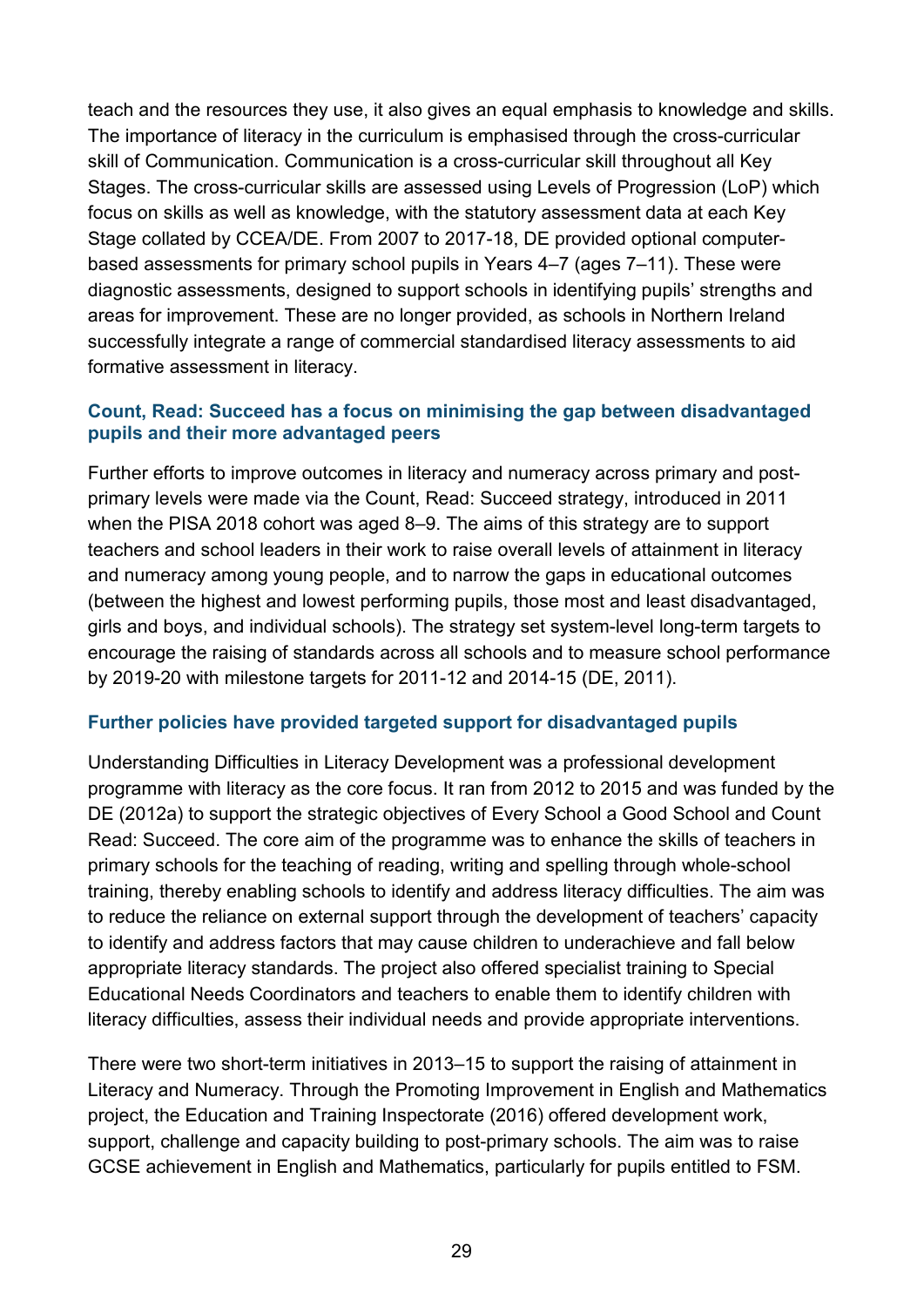The project covered nineteen schools in total, including nine schools where the focus was on English.

The Literacy and Numeracy Signature Programme was launched in 2012 to improve literacy and numeracy as part of a wider government initiative tackling poverty and social exclusion. Recently-qualified teachers who were not in a permanent teaching post were recruited on two-year fixed term contracts to provide additional support for pupils at risk of underachieving. The programme aimed to increase the number of pupils in primary schools achieving the expected level or above at the end of Key Stage 2 in both Literacy and Numeracy and those in post-primary achieving at least a grade C or above in GCSE English and GCSE Mathematics. Both increases were aimed in particular at those entitled to FSM (DE, 2012b).

Launched in May 2006, when the PISA 2018 cohort was 3–4 years old, Extended Schools is a well-established initiative targeted at disadvantaged communities and provides funding to improve levels of education achievement, including in literacy and numeracy. Services or activities, such as homework clubs, are provided outside of the normal school day to help meet the learning and development needs of pupils, their families and local communities (DE, 2006).

In addition, significant additional funding to support children from disadvantaged backgrounds is provided directly to schools through the Common Funding Scheme (DE, 2005).

The Education Authority's (EA) Literacy Service supports schools in providing peripatetic literacy support to pupils who experience a literacy difficulty. The Service employs a team of approximately 100 staff. It provides a broad continuum of support ranging from capacity building and training to online resources and guidance for parents including the use of assistive technology. Advice and guidance are based on the assessed needs of the pupil which may include access to small groups or direct interventions.

## <span id="page-33-0"></span>**2.4.2 Perceptions of impact**

#### **School self-evaluation works well when it is data-driven and internal evaluation is aligned to external evaluation; capacity and context is a challenge**

An OECD (2013) review of school evaluation and assessment frameworks noted that in many ways, the evaluation and assessment policies in Northern Ireland followed the principles identified by the OECD for the development of a coherent framework for evaluation and assessment. It noted that well-established and tailored support was provided to schools to promote the use of data in self-evaluation activities and alignment between the instruments for external school evaluation (inspection) and school selfevaluation*.* In reference to the school improvement policy, Every School a Good School, policy experts commented in responses to our survey that smaller-scale initiatives were most successful when policy was clear and well integrated.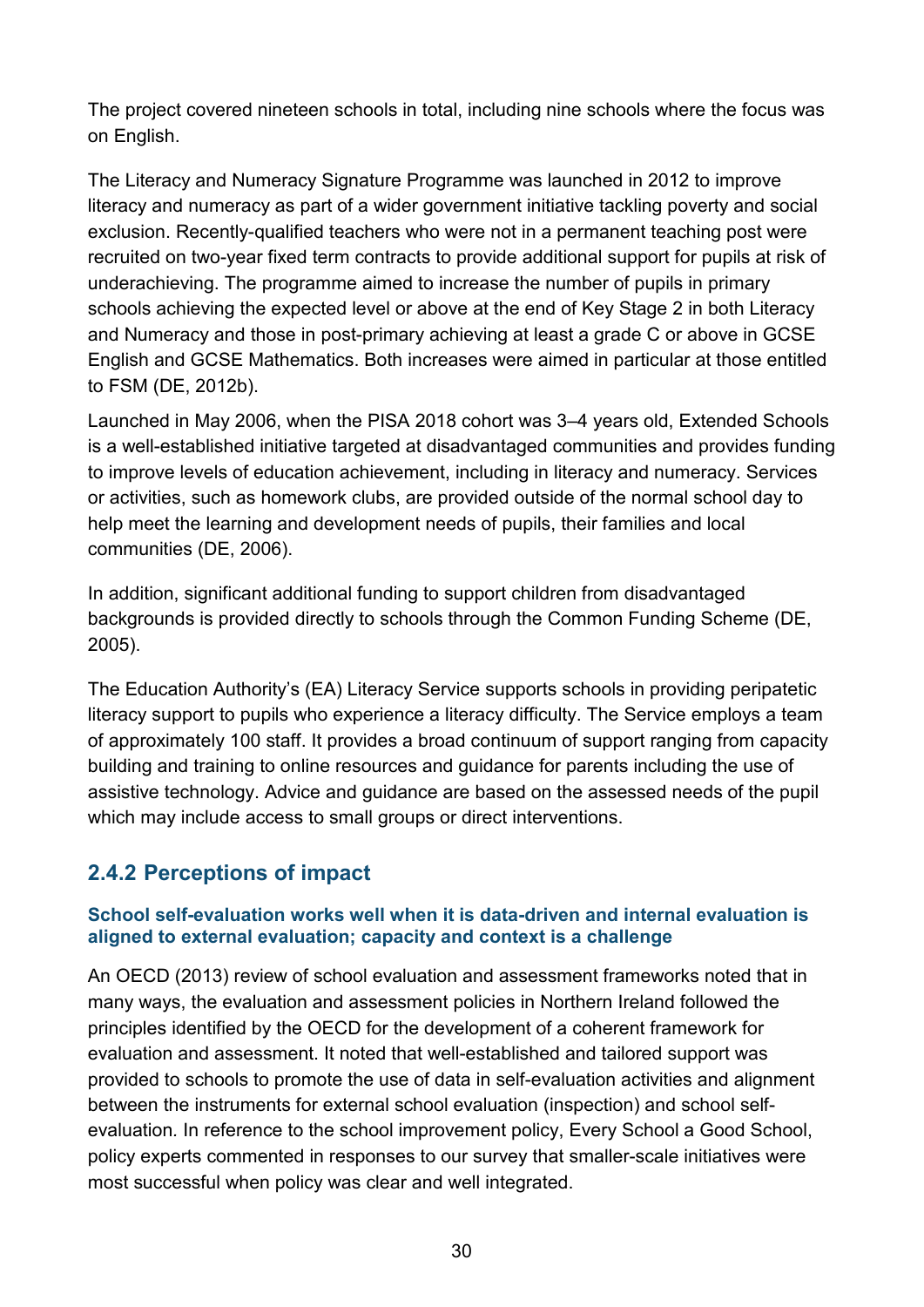The OECD (2013) review found that there were challenges too, including variability in selfevaluation capacity among school leaders and the Boards of Governors, and the need to account for school context when evaluating performance.

#### **Early intervention and an integrated approach is key to giving disadvantaged pupils the best start**

Sure Start was positively evaluated by the ETI (2018, p4), which found 'In all projects there is evidence of general improvement in the children's speech, language and communication skills as a result of their participation in Sure Start and of early identification of delays in children's language and communication skills.'

From our survey responses, policy experts gave similarly positive views on the impact of Sure Start on literacy outcomes, particularly for children in areas of disadvantage or at risk of harm. These included reference to Sure Start's work with the Book Trust and local libraries to promote an interest and engagement with books from the earliest stage and in building the capacity of staff and parents to support the skills that are fundamental for future success in reading. Other comments highlighted a joined-up approach between all departments/partners involved, with Sure Start given as an example.

#### **Pupils' literacy and numeracy skills have increased since the introduction of Count, Read: Succeed; PISA reading performance has remained stable since 2006**

The Northern Ireland Audit Office (NIAO, 2013) evaluated Count, Read: Succeed and found that levels of achievement in literacy and numeracy at Key Stages 2, 3 and 4 had successfully increased in line with the targets set out in the strategy. However, they also noted a wide gap between the highest and lowest achieving children and emphasised that literacy performance in primary and post-primary schools continued to concern the ETI.

The DE (2011) set Count, Read: Succeed targets of 70% or above of Year 12 pupils to achieve five or more GCSEs at grades A\*-C (or equivalent) including English and mathematics by 2019-20. The DE (2019) reported that in 2018-19, 72.8% of these pupils achieved this indicator. The same 2019-20 target for FSM entitled pupils was 65% or above, with 54.1% reaching this in 2018-19.

#### **Effective policy implementation requires collaboration with teaching professionals and should be supported by continuing professional development (CPD)**

The policy experts' comments in our survey highlighted the importance of consensus and commitment across system and school levels, and also high-quality CPD to support initiatives as being key to successful policy implementation.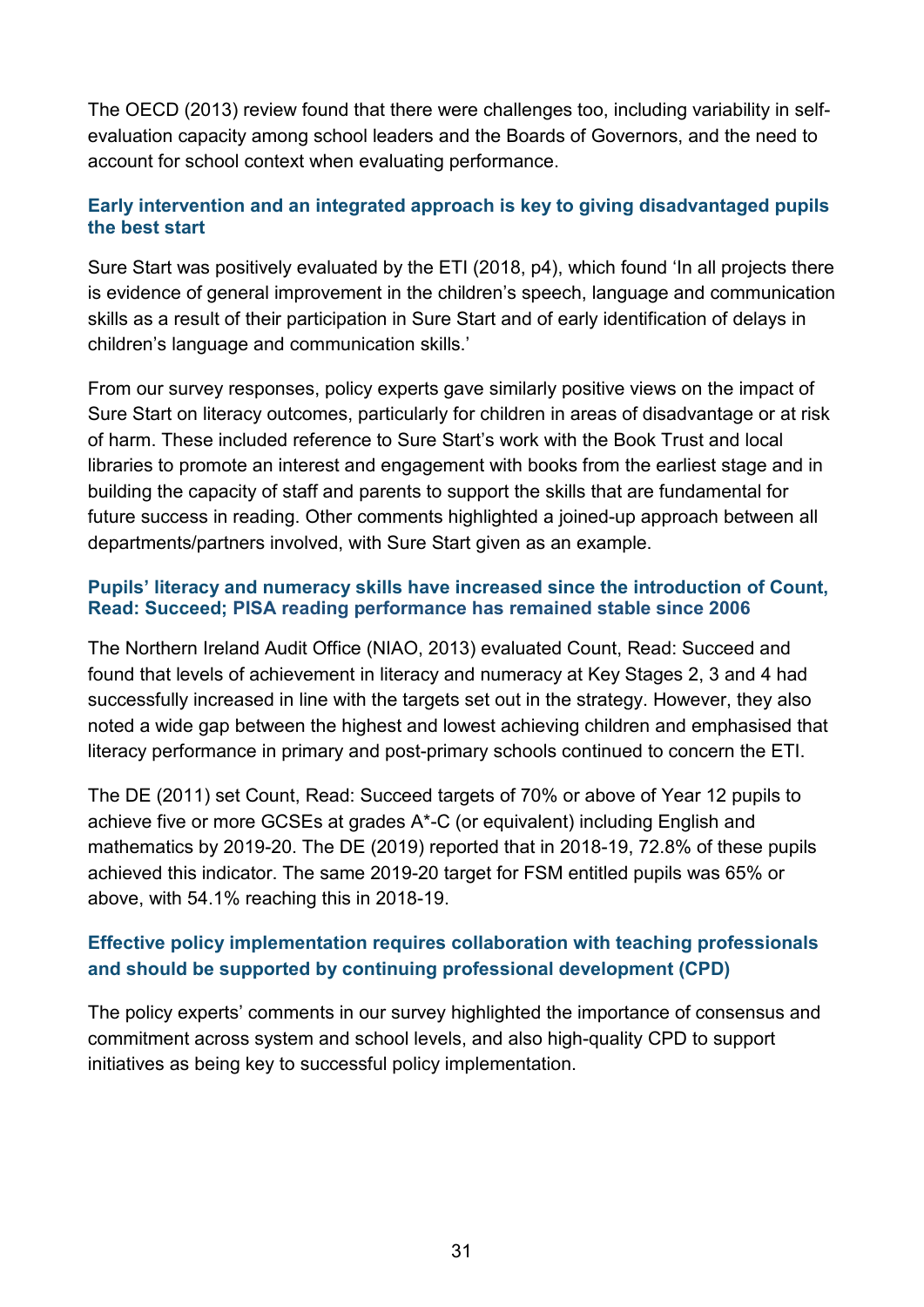## <span id="page-35-0"></span>**3 Republic of Ireland perspectives**

As well as the policy review and survey of policy colleagues in education departments in each of the five nations, we conducted in depth interviews with senior educational professionals in the Republic of Ireland. Our aim was to explore their understanding and experience of policy history, development and implementation that would have affected the 2018 PISA cohort.

## <span id="page-35-1"></span>**3.1 Policy background in the Republic of Ireland**

### **Which policies do policy experts from the Republic of Ireland see as being most important to improving reading attainment?**

Policy experts viewed two policies in particular as being most impactful on reading attainment during the schooling of the PISA 2018 cohort:

- Delivering Equality of Opportunity in Schools (DEIS)
- Literacy and Numeracy for Learning and Life: The National Strategy to Improve Literacy and Numeracy among Children and Young People 2011–2020 (NLNS)

The key elements of these two major policy strands, Delivering Equality of Opportunity in Schools (DEIS, pronounced 'desh'; Irish for 'opportunity') (DES, 2005) and the National Literacy and Numeracy Strategy (NLNS) (DES, 2011a) are explored in sections 3.1.1 to 3.1.4.

### <span id="page-35-2"></span>**3.1.1 Delivering Equality of Opportunity in Schools**

#### **Delivering Equality of Opportunity in Schools builds on a long history of policies targeting disadvantage**

The roll-out of the Delivering Equality of Opportunity in Schools (DEIS) action plan began in 2005, when the PISA 2018 cohort was aged 2–3. The origins of DEIS go back at least two decades prior to this, meaning it may have impacted previous PISA cycles. DEIS sought to synthesise a number of previous measures, such as the Disadvantaged Areas Scheme, Breaking the Cycle, Giving Children an Even Break and the Home School Community Liaison Scheme, into one policy with multiple smaller strands. Schools are offered some flexibility and choice in terms of the supports offered – they may use those which they believe would be most beneficial for their specific school. The full suite of support is described in Appendix 1 of the DEIS Plan (DES, 2017b).

Previous, standalone, initiatives which addressed specific aspects of disadvantage were brought together in DEIS, with the rationale that: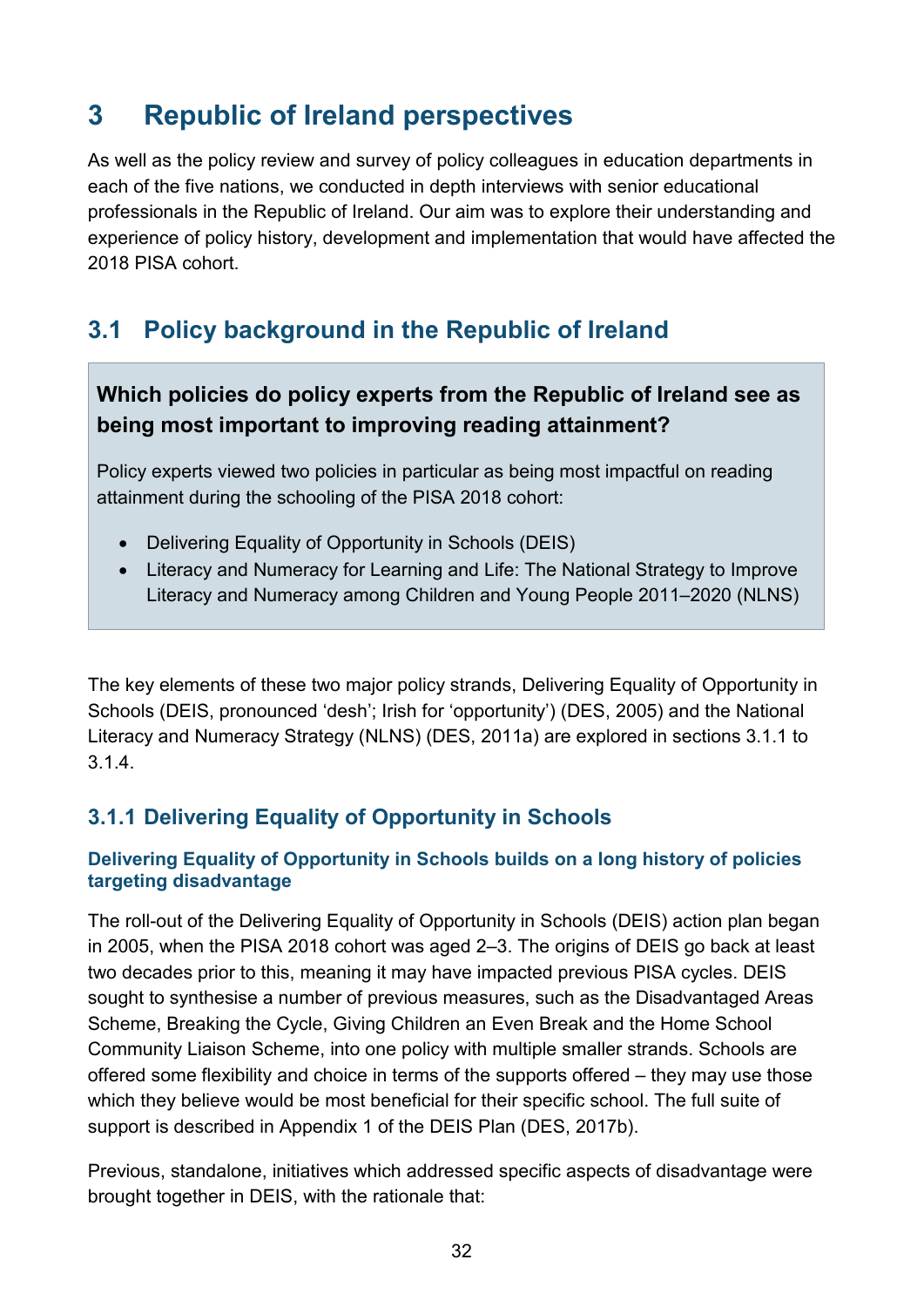'… rates of educational underachievement and early school leaving remain much higher for pupils from disadvantaged communities than for other pupils' (DES, 2005, p.8)

and that there was '…strong evidence for the proposition that the disadvantage associated with poverty and social exclusion assumes a multiplier effect when large numbers of pupils in a school are from a similar disadvantaged background.' (DES, 2005, p.27)

The core elements of DEIS comprised a standardised system for identifying and regularly reviewing levels of disadvantage, and a new integrated School Support Programme (SSP) which brought together and built upon existing interventions for schools and school clusters/communities with a concentrated level of educational disadvantage.

The plan was extended gradually to include a broad range of support in selected primary and post-primary schools, targeted at areas of disadvantage. Examples of programmes under the SSP include access to the School Meals Programme, literacy and numeracy support such as Reading Recovery, First Steps and Maths Recovery, a range of teacher professional development schemes, and additional funding for books. The plan also included a renewed focus on measuring progress systematically.

### **Family and community engagement is a strong focus**

Each school is allocated a Home School Community Liaison (HSCL) coordinator, whose role is to encourage, support and facilitate a partnership between parents from disadvantaged backgrounds and teachers to enhance the overall education of children. The role includes:

- spending a minimum of one third of their time visiting the homes of pupils in order to build bonds of trust between home and school
- encouraging parents to become involved in their child's education
- providing information about the school, including literacy support programmes, and about services available in the community
- seeking out potential parent leaders who are willing to participate in the HSCL scheme's activities and to act as a resource to other parents
- monitoring the effectiveness of interventions in place.

#### **Schools are allocated support in line with the level of local disadvantage**

Primary and post-primary schools participating in DEIS receive significant additional support and resources, including additional staffing. The level of additional support and resources allocated to schools participating in DEIS varies according to the level of disadvantage in the school community: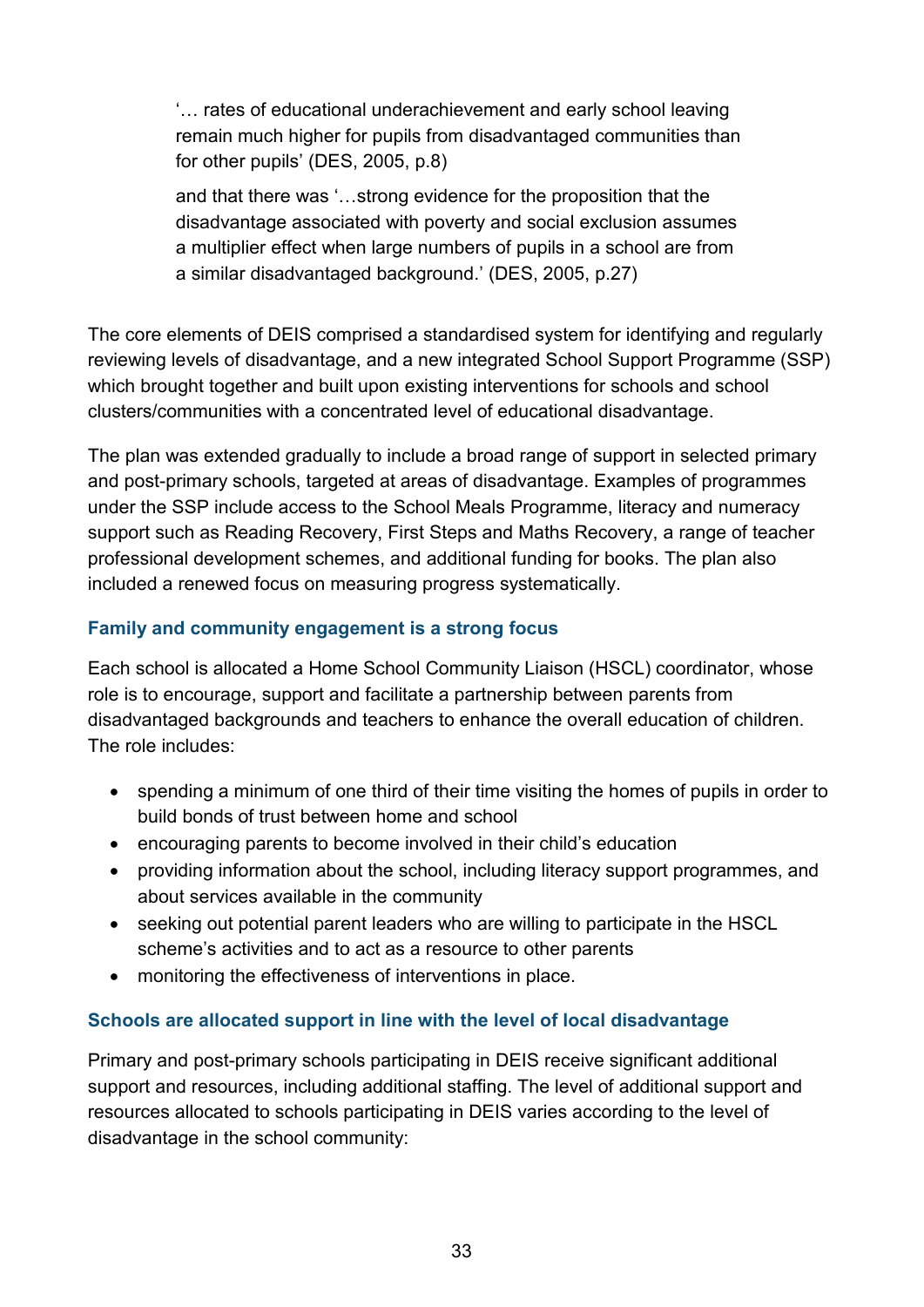- Where the level of disadvantage is greatest, urban/town primary schools are classified as DEIS Band 1.
- The remaining participating urban/town primary schools are classified as DEIS Band 2.
- Primary schools serving rural communities, including towns with populations below 1,500, are included in the Rural strand of DEIS.
- The urban-rural distinction is present at primary level only.

All DEIS schools receive Inspectorate advice on school self-evaluation. Schools in DEIS Band 1 have greater numbers of pupils from Traveller backgrounds, those who do not speak English and those with special educational needs (Smyth *et al*., 2015).

# **3.1.2 Evaluations of DEIS**

### **Assessing the effectiveness of DEIS is a key feature built into the policy**

Key findings on the impact of DEIS to 2011 (DES, 2011b) provided evidence to suggest that the programme was effectively tackling educational disadvantage, including:

- statistically significant improvements in both the mathematics and reading levels of pupils in 2nd, 3rd and 6th class (primary school)
- significant improvements in the overall attendance of pupils in almost all DEIS primary schools and nearly half of post-primary schools
- many aspects of the DEIS programme were being implemented as originally planned. The DEIS themes of attendance, literacy, numeracy and partnership with parents were prioritised in the DEIS planning processes of all participating primary schools. The Home School Community Liaison (HSCL) coordinators and School Completion Programme (SCP) personnel were found to be cooperating effectively with schools to improve pupil attendance in the vast majority of the primary schools and in the majority of post-primary schools
- outcomes for schools were better where school planning activities were strong, for example, for literacy achievement, covering target setting and progress monitoring; using assessment data to identify learning needs and to plan appropriate strategies and learning activities; and when literacy and numeracy support was incorporated into these activities.

Further evaluations found variation among DEIS schools in pupil outcomes over the period 2007 to 2013 (Smyth *et al.* 2015, p. viii):

- 'The most disadvantaged schools (DEIS Band 1 primary schools) were found to have much lower reading and mathematics scores on average as well as a higher concentration of pupils with very low test scores.
- Pupils attending rural DEIS schools had significantly higher achievement test scores than their counterparts in urban DEIS schools.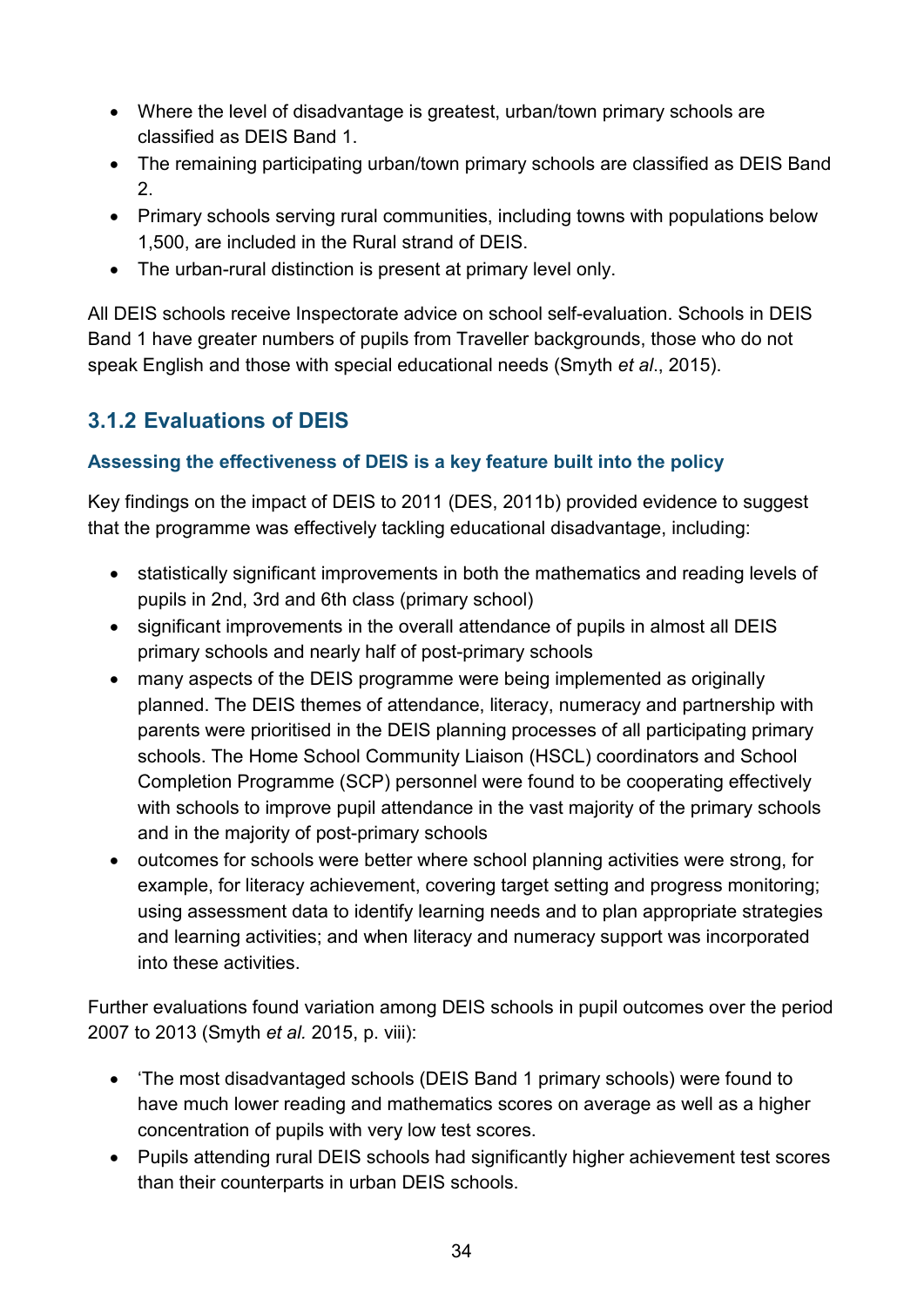• At post-primary level, there was a slight, but significant, narrowing of the gap in average Junior Certificate grades, as well as in English grades between DEIS and non-DEIS schools over the period 2003 to 2011.'

A possible explanation offered for the rural/urban variation in test scores is that in rural homes, there was greater parental engagement in children's education and that rural children appeared to have greater access to educational materials than their urban peers (Weir and McAvinue, 2013).

### **Box 1: What does PISA 2018 tell us about differences between all urban and rural schools?**

Although the greatest difference between urban and rural schools was in Northern Ireland, in PISA 2018, no significant differences in reading performance were found between schools in cities and those in towns and villages in any of the five nations.



### **Continuous reviews of DEIS have informed the revised DEIS plan**

Although progress has been recognised<sup>7</sup>, continuous review and evaluation identified variation among DEIS schools for pupil outcomes and, as a result, a revised DEIS Plan (DES, 2017b) has been implemented from 2017.

The DEIS Plan 2017 (DES, 2017b, p.6) lays out the Department's aims to further improve education for those 'at risk of disadvantage and social exclusion.' The Plan was based on continuous reviews of DEIS and a range of commitments in the Programme for a Partnership Government and the Action Plan for Education (see 3.1.5 for an outline of this

<span id="page-38-0"></span> <sup>7</sup> See also the other key policy strand, the National Literacy and Numeracy Strategy, in section 3.1.3 below.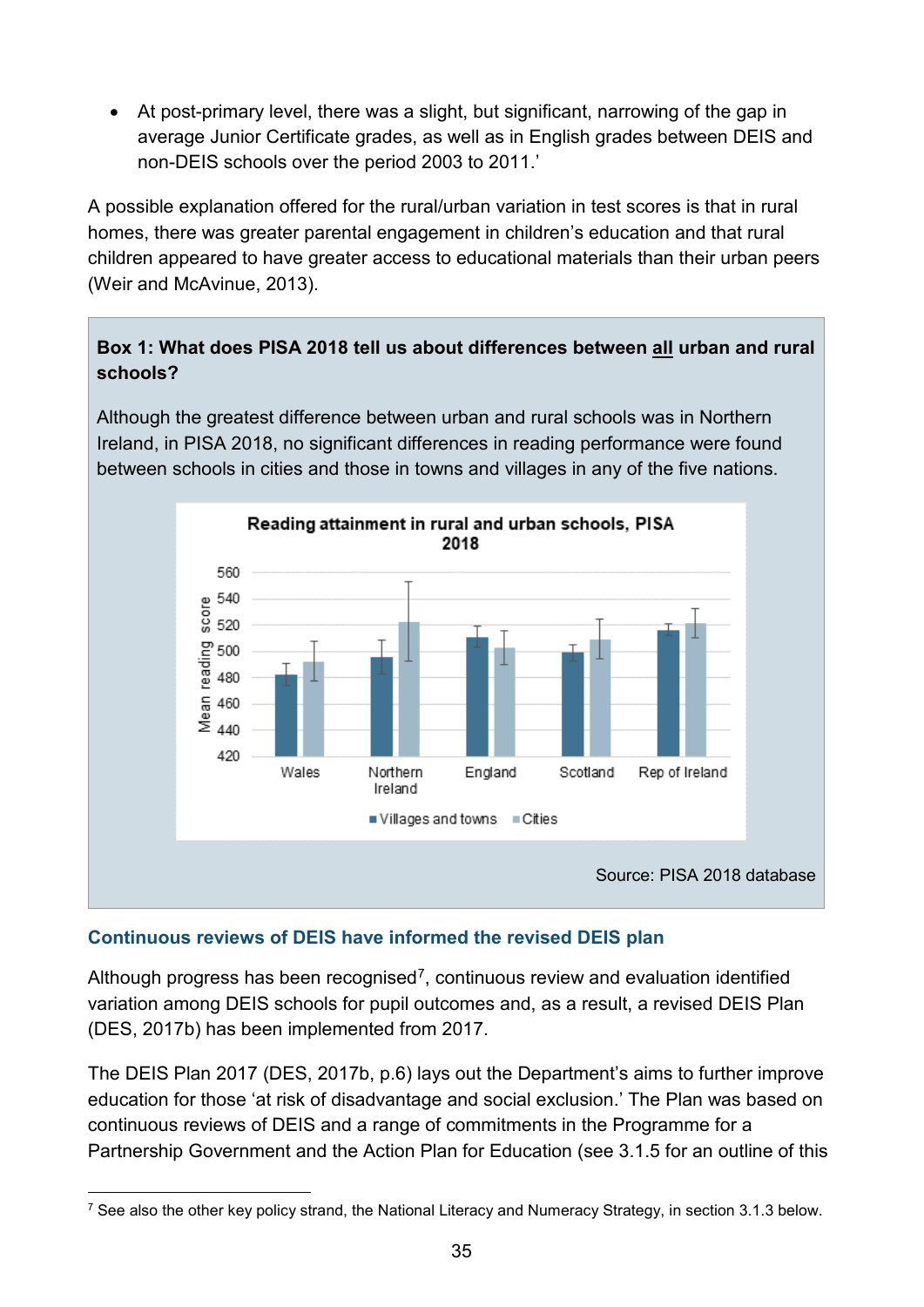Plan). It presents objectives to tackle educational disadvantage and introduces the actions required to support children based on the following key goals:

- 'to implement a more robust and responsive Assessment Framework for identification of schools and effective resource allocation
- to improve the learning experience and outcomes in DEIS schools
- to improve the capacity of school leaders and teachers to engage, plan and deploy resources to their best advantage
- to support the work of schools by providing the research, information, evaluation and feedback to achieve the Plan goals.' (DES, 2017b, p9).

### **The revised DEIS plan sets more challenging targets to address continued underperformance of pupils in disadvantaged schools**

New literacy and numeracy targets were set, aiming to increase the proportion of pupils in DEIS schools performing at the higher levels in the National Assessments and in PISA reading and mathematics by 2020, and to reduce the proportion performing at the lower levels in these assessments. Actions to enable the targets included:

- 'Piloting of innovation by adopting new evidence-based approaches to tackling underperformance in DEIS schools in areas such as literacy and numeracy (supported by a School Excellence Fund to encourage the development and implementation of good practice suitable for wider application)
- Targeted development support for teachers in DEIS Band 1 schools to aid schools in devising strategies and making maximum use of resources to meet the specific progress targets for these schools in the NLNS
- Improved interagency working to achieve more effective delivery of the range of supports for DEIS schools. Actions aimed at improving the school readiness of preschool children, increasing the effectiveness of behavioural and therapeutic supports and integrating services that support school attendance, retention and progression are included.' (DES, 2017a, p4)

### **Pupils in DEIS schools score less well than pupils in non-DEIS schools, but there is evidence from PISA that the gap has narrowed**

Gilleece *et al.* (2020) reported on DEIS and non-DEIS pupils' PISA outcomes and found that pupils in non-DEIS schools had significantly higher mean scores in reading, mathematics and science than their peers in DEIS schools. (Of all PISA 2018 participating pupils in the Republic of Ireland, 24% attended a DEIS school.) Other findings which relate to reading include:

• The average reading score of pupils in DEIS schools was 479. This is at the level of the OECD average (487). Pupils in non-DEIS schools achieved a mean reading score of 530, significantly above the OECD average.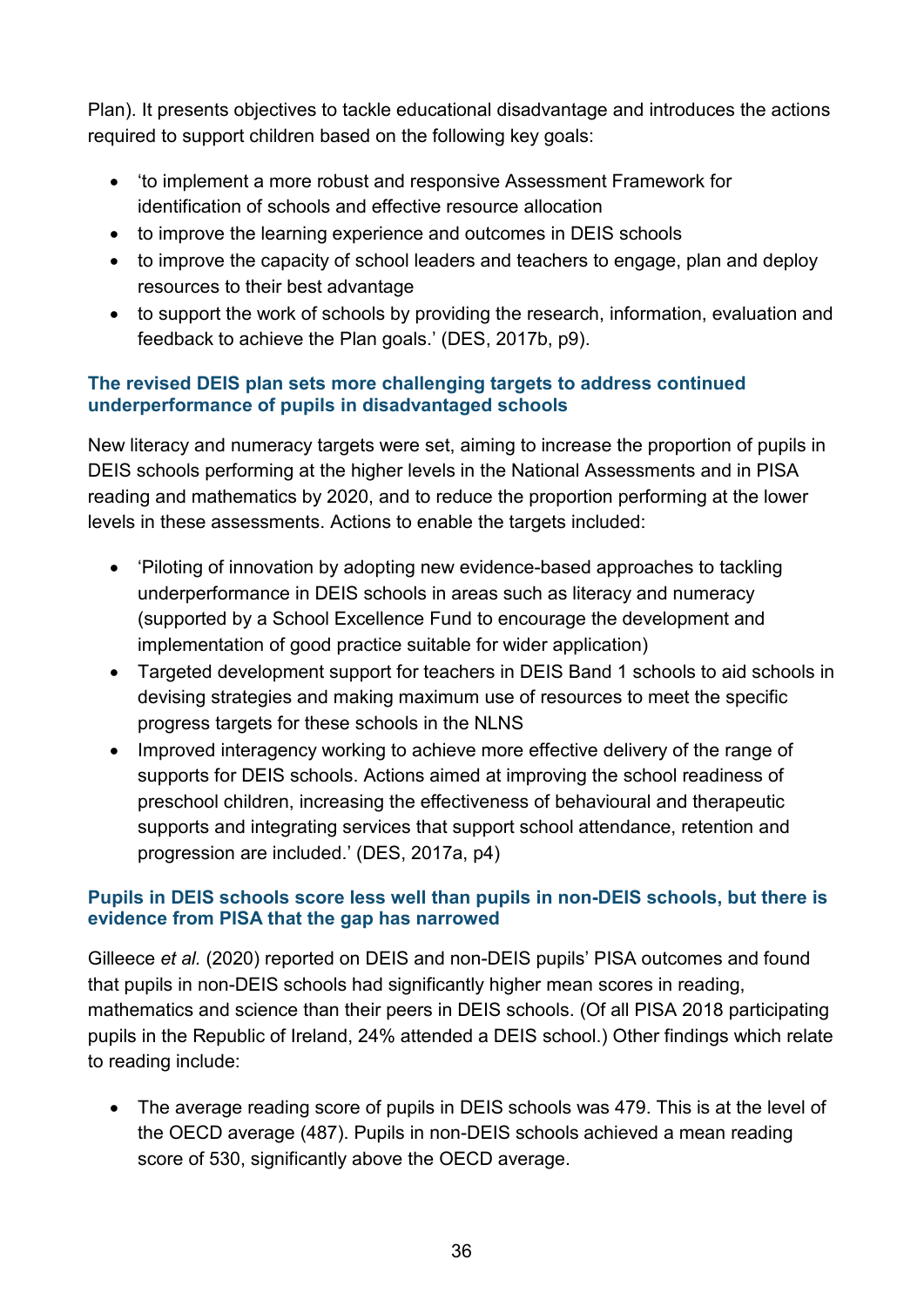- Pupils in DEIS schools had significantly lower achievement on each of the three reading subscales than their counterparts in non-DEIS schools. On each subscale, the gap was approximately 50 points.
- Relating to pupil attitudes and engagement in reading, a higher percentage of pupils in DEIS schools reported that they did not read at all for enjoyment (59%) compared to pupils in non-DEIS schools (44%). Pupils in DEIS schools also reported a less positive self-concept in reading competence compared to pupils in non-DEIS schools.

The Gilleece *et al.* (2020) report will be complemented in the first half of 2021 by a contextual report drawing on PISA 2018. The above findings are consistent with those of a longitudinal analysis published in 2015 (McAvinue and Weir, 2015). It recorded some narrowing of the gap between pupils in DEIS and non-DEIS schools between 2002 and 2016 on Junior Certificate English (taken at age 14–15). This was also the case for PISA reading between 2009 and 2018.

# **3.1.3 National Literacy and Numeracy Strategy**

The second major policy strand our education experts identified as having an impact on the teaching and learning of literacy was the introduction of the National Literacy and Numeracy Strategy (NLNS).

### **The cross-curricular approach of the NLNS has a focus on professional development, parental involvement and systematic school evaluation**

In response to a lack of improvement in National Assessments since the 1980s and a lower than expected PISA performance in 2009 (Shiel *et al.* 2014), the Literacy and Numeracy for Learning and Life: The National Strategy to Improve Literacy and Numeracy among Children and Young People 2011–2020 (NLNS) was developed (DES, 2011a). The PISA 2018 cohort was aged 8–9 in 2011 when the strategy was launched. Although designed to improve literacy and numeracy outcomes for all, there is a particular focus on supporting the needs of children and young people from socially disadvantaged backgrounds. The strategy encompasses the whole school age range, from early childhood (birth to age six) to the end of post-primary education with a focus on:

- improving practitioner skills in literacy and numeracy teaching and assessment including extended teacher training from 2014
- enabling parents and communities to support children's literacy and numeracy
- ensuring a cross-curricular approach to literacy and numeracy and increased literacy time for pupils
- supporting those with learning needs to achieve their potential (including via access to the Professional Development Service for Teachers)
- improving assessment and evaluation (sharing data with parents and settings)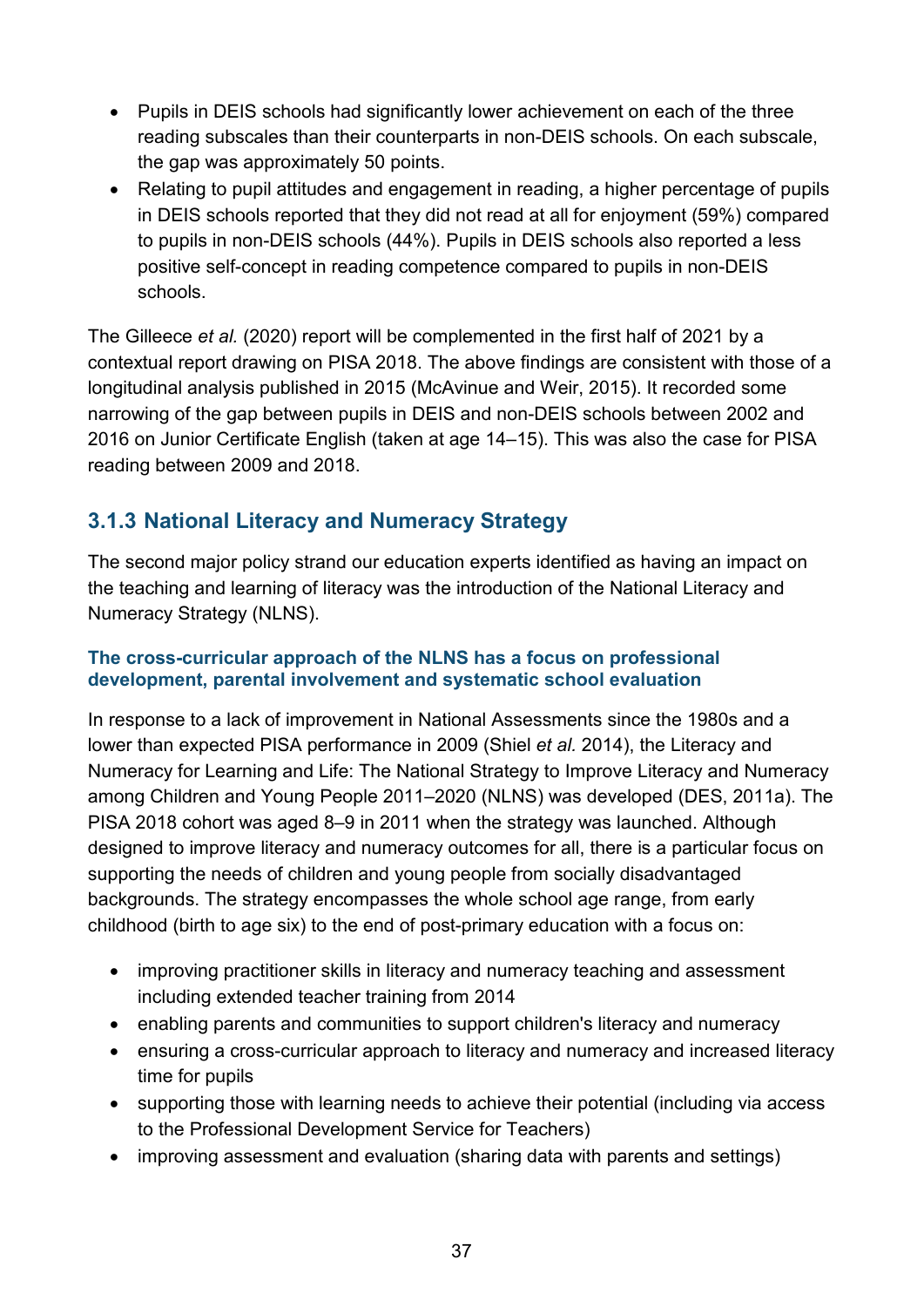• systematic school evaluation with support from inspection teams (for example, seminars on assessment literacy for teachers).

### **Targets focus on early literacy and numeracy and reducing the achievement gap from national and international measures**

There is a focus on improving the communication and oral-language competence of young children in early childhood care and education settings and their readiness to develop early mathematical language and ideas.

There are national and international targets aimed at reducing the achievement gap. These are to reduce the proportion of pupils at the lowest levels and to increase the proportion at the highest levels in National Assessments at primary and post-primary schools. Targets related to PISA were to increase the percentage of pupils performing at or above Level 4 (at the highest levels) in PISA reading and mathematics by at least 5 percentage points by 2020 and to halve the percentage of pupils performing at or below Level 1 (the lowest levels) in these subjects by 2020 (see 3.1.4 below).

There are also targets related to digital literacy, including assessment of primary pupils' ability to read digital material as part of the national assessments of English reading.

Some additional requirements were implemented for primary schools from 2012, when the PISA 2018 cohort was aged 9–10 and in 4th class. These include increasing the time spent on the development of literacy skills by one hour per week for language, and for English-medium schools to implement standardised testing in English reading and mathematics for all pupils in 2nd, 4th and 6th classes. The PISA 2018 cohort would have been aged 7–8, 9–10 and 11–12 in those years, respectively. Pupils' results are reported to parents, and the schools' aggregated results are reported to the Department of Education and Skills to inform policy and identify ways of improving the performance of the school system. Data is not published as part of any school league table or inspection, nor used to compare performance across schools.

#### **The cross-curricular approach to literacy and numeracy has been embedded with the revised Junior Cycle**

The NLNS also highlighted the reform of the Junior Cycle as a key action. From September 2014, when the PISA 2018 cohort was aged 11–12 and in the last year of primary school, a new Junior Cycle was introduced in post-primary schools, replacing the former Junior Certificate examination with the Junior Cycle Profile of Achievement (JCPA). The Junior Cycle covers the first three years of post-primary school (ages 12–15) and the new Cycle features revised subjects and short courses, a focus on literacy, numeracy and key skills, and new approaches to assessment and reporting. A cross-curricular approach is deployed, with the key skills of Being Literate and Being Numerate embedded into the learning outcomes for each subject. Schools have flexibility and autonomy in determining the manner in which they enhance the emphasis on literacy and numeracy, for example, timetabling additional classes for English and mathematics (also for Irish in the case of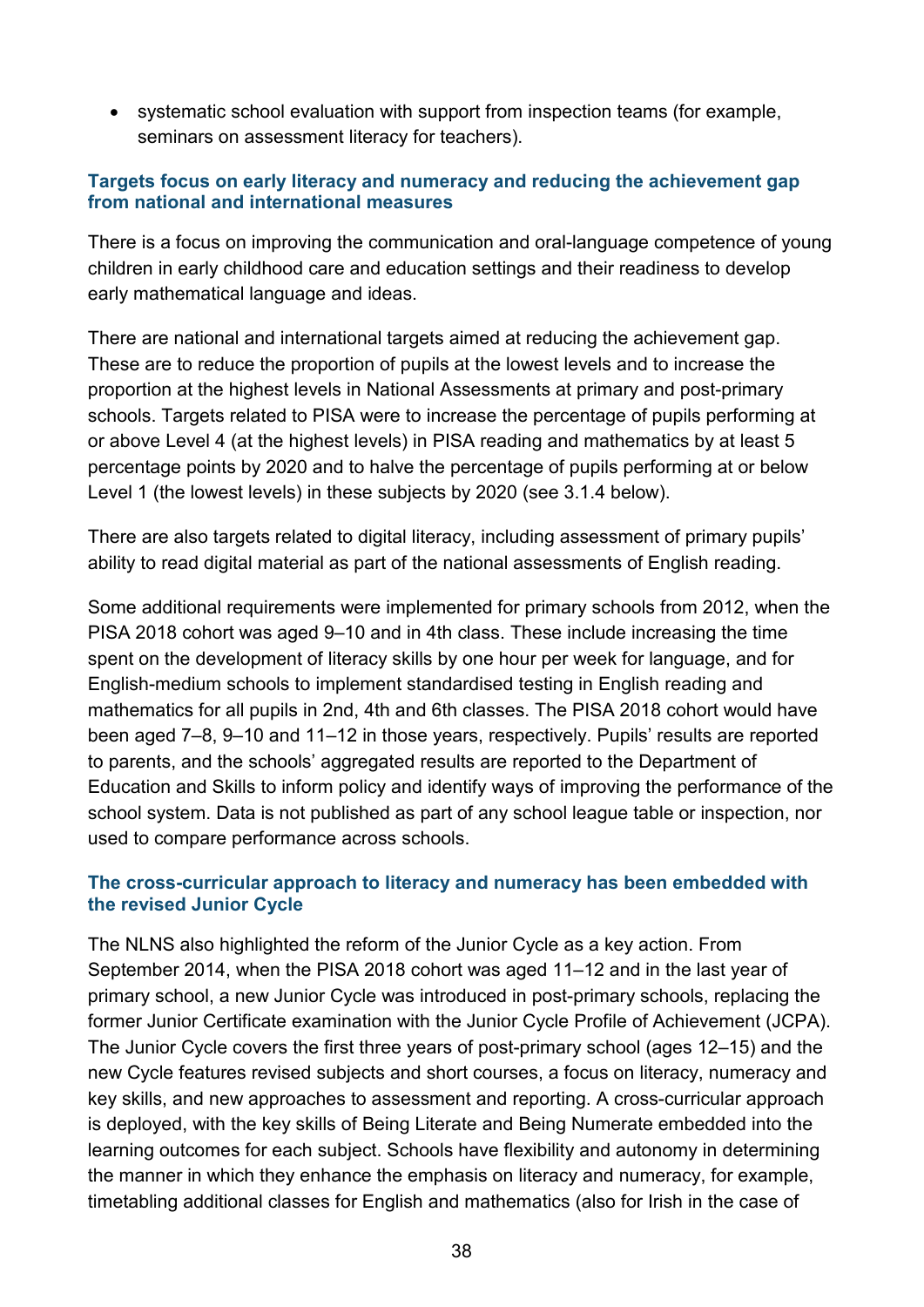Irish-medium schools), as well as the provision of meaningful opportunities for the development of pupils' literacy and numeracy skills across subjects. The NLNS aims to facilitate the transition between primary and post-primary school by, for example, coordinating support for initiatives that enable parents, families and communities to support children's wellbeing and learning, and that strengthen links between home and schools. Services including the Home School Community Liaison (HSCL) and National Education Psychological Service (NEPS), were mentioned by policy experts as important supports for pupils in this transition stage and are discussed in more detail in Section 3.2.3.

### **Literacy and numeracy form the core of school self-evaluation**

Systematic school self-evaluation for both primary and post-primary levels was introduced in 2012-13 (DES, 2016a), when the PISA cohort was aged 9–10. It is intended to be a collaborative, reflective process of internal school review with a focus on schools' implementation of the NLNS. In the first four-year cycle of school self-evaluation (2012– 16), schools were required to develop and implement improvement plans for literacy, numeracy, and another curriculum area that they selected themselves. Irish-medium schools were specifically required to focus on literacy in Irish, literacy in English, and numeracy. In this way, school self-evaluation provided schools with a process for implementing a national initiative, and also for identifying and working on a curriculum area or aspect of teaching and learning that would be meaningful for them. It was expected that most post-primary schools would continue to use the school self-evaluation process in the 2016–20 period to maintain a meaningful focus on literacy and numeracy and to assist them in introducing and embedding the Framework for Junior Cycle (2015).

# **3.1.4 Review of the National Literacy and Numeracy Strategy**

#### **The attainment gap between the pupils performing at the higher and the lower levels in the National Assessments has narrowed between 2011 and 2016**

The DES (2017a) interim review on progress between 2011 and 2016 reported improvements in literacy, including:

- The National Assessments of Mathematics and English Reading (NAMER) carried out in 2014 showed the first significant improvements in performance by primary pupils in English reading and mathematics in 2nd and 6th classes in over 30 years. The percentage of pupils in these classes at the higher and lower levels in the NAMER has increased and decreased, respectively, in line with targets set in 2011.
- Some progress towards the PISA reading targets was also made, with 37% of pupils performing at or above Level 4 in PISA 2015 (the target for 2020 set in 2011 was 34%). However, 10% of pupils performed at or below Level 1 (the target for 2020 set in 2011 was 8.5%). In PISA 2018, 36% of pupils performed at Level 4 and above, but 12% of pupils were at Level 1 and below.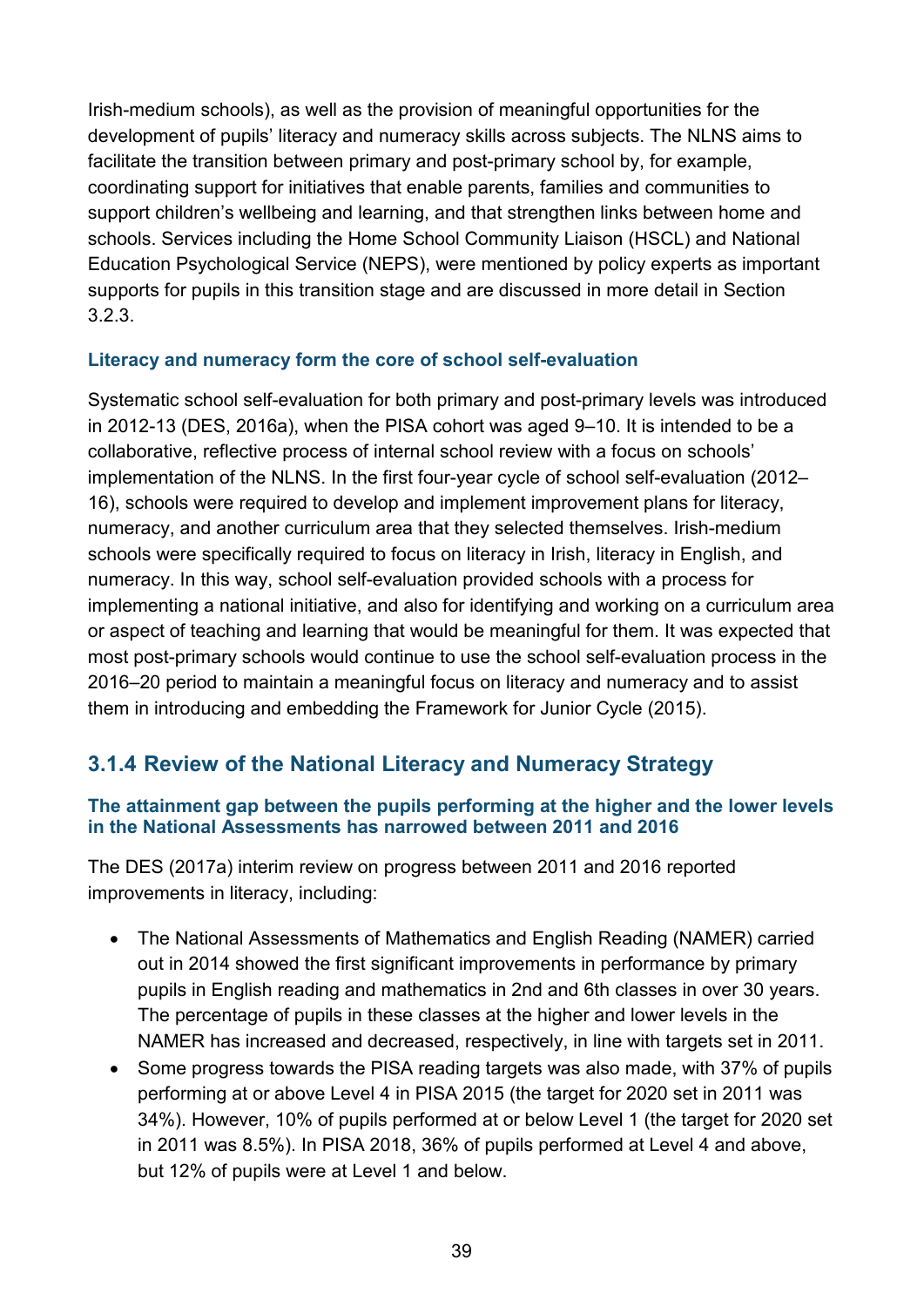Challenges were also identified in the 2017 review, with the gap in literacy and numeracy achievement between schools with the highest concentration of disadvantage and other schools remaining significant. In order to tackle this, the DEIS Plan 2017 was implemented as outlined above.

A forthcoming analysis by Karakolidis *et al.* (in preparation) uses data from the National Assessments of Mathematics and English Reading (NAMER) in 2009 and 2014 to evaluate the impact of the National Literacy and Numeracy Strategy. The analysis compares inequalities in reading and mathematics achievement that may be attributed to demographic and socio-economic characteristics, before and after the initial implementation of the National Literacy and Numeracy Strategy. The results indicate that the improvements in overall pupil performance, observed following the initial implementation of the Strategy, were accompanied by reduced inequalities. There was evidence of improvements that particularly favoured groups of pupils who had had lower performance than their counterparts in 2009. Multilevel analysis showed a significant reduction in the variance in pupil performance attributable to between-school differences, as well as to selected demographic and socio-economic factors, after the introduction of the Strategy.

## **3.1.5 Early Start and the Action Plan for Education**

There were other key policies in the lifetime of the PISA 2018 cohort. Early Start, for children from disadvantaged backgrounds, would have been experienced by some of the cohort and the Action Plan for Education (DES, 2016b) aims to bring stakeholders in education and training together to further improve the education system. These policies are briefly outlined below.

#### **Involving parents of disadvantaged children in their early education improves school readiness**

The Early Start Programme was established in 1994 in designated areas of urban disadvantage<sup>8</sup>. It is a one-year intervention scheme to meet the needs of disadvantaged children, aged between 3 and 5 years who are at risk of not reaching their potential within the school system. A core element of the programme is to involve children's parents/guardians in their education. The programme, available in 40 schools in 2020, aims to support children in developing their early literacy and numeracy skills, as well as their overall cognitive, language and motor skills. Universal pre-school care and education was introduced in 2010 through the Early Childhood Care and Education scheme (the ECCE scheme or Free Pre-school Year). The PISA 2018 cohort was aged 7–8 in 2010, so did not have access to this universal provision.

<span id="page-43-0"></span><sup>&</sup>lt;sup>8</sup> It is likely that this and other interventions targeting disadvantaged pupils may have contributed to the higher level of PISA reading scores as far back as 2006.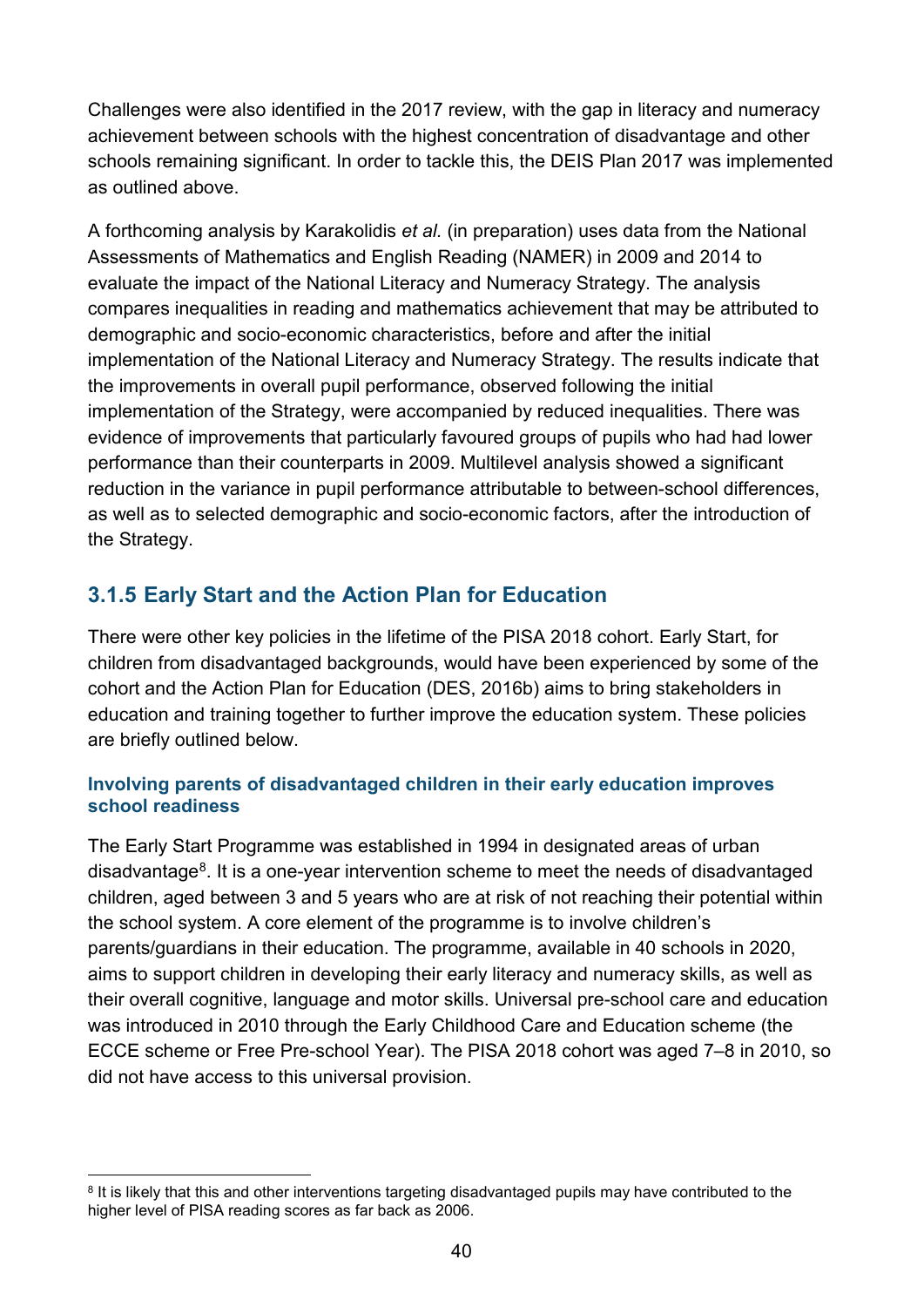A Department of Education and Skills (DES, 2014) policy evaluation of the Early Start programme concluded that while previous research had not identified any statistically significant differences in literacy attainment between Early Start participants and nonparticipants, benefits relating to school readiness had been identified. School readiness is defined as a multi-dimensional concept which encompasses academic ability, as well as a range of other issues including physical health and wellbeing, motor development, social and emotional development, approaches to learning, language development and emergent literacy and prepares young learners well for their future learning.

### **There is a continued focus on disadvantage and community engagement**

Building on previous policies, the Action Plan for Education was launched in 2016 when the PISA 2018 cohort was aged 13–14. The Plan's aims include making education and training accessible for groups at risk of exclusion and '… to break cycles of disadvantage and ensure that every person has an opportunity to fulfil their potential.' (DES, 2016b, p.1). The 2016–2019 plan contains the following five overarching goals:

- 1. Improve the learning experience and the success of learners (this includes building on significant improvements in literacy and numeracy achieved since the 2011 NLNS and an emphasis on wellbeing)
- 2. Improve the progress of learners at risk of educational disadvantage and learners with special educational needs
- 3. Help organisations that deliver education services to continually improve
- 4. Build stronger bridges between education and the wider community (for example, to use school buildings for afterschool care)
- 5. Improve national planning and support services.

While this plan is unlikely to have had much impact on the PISA 2018 cohort, it is likely to be of interest for future policy studies using PISA data.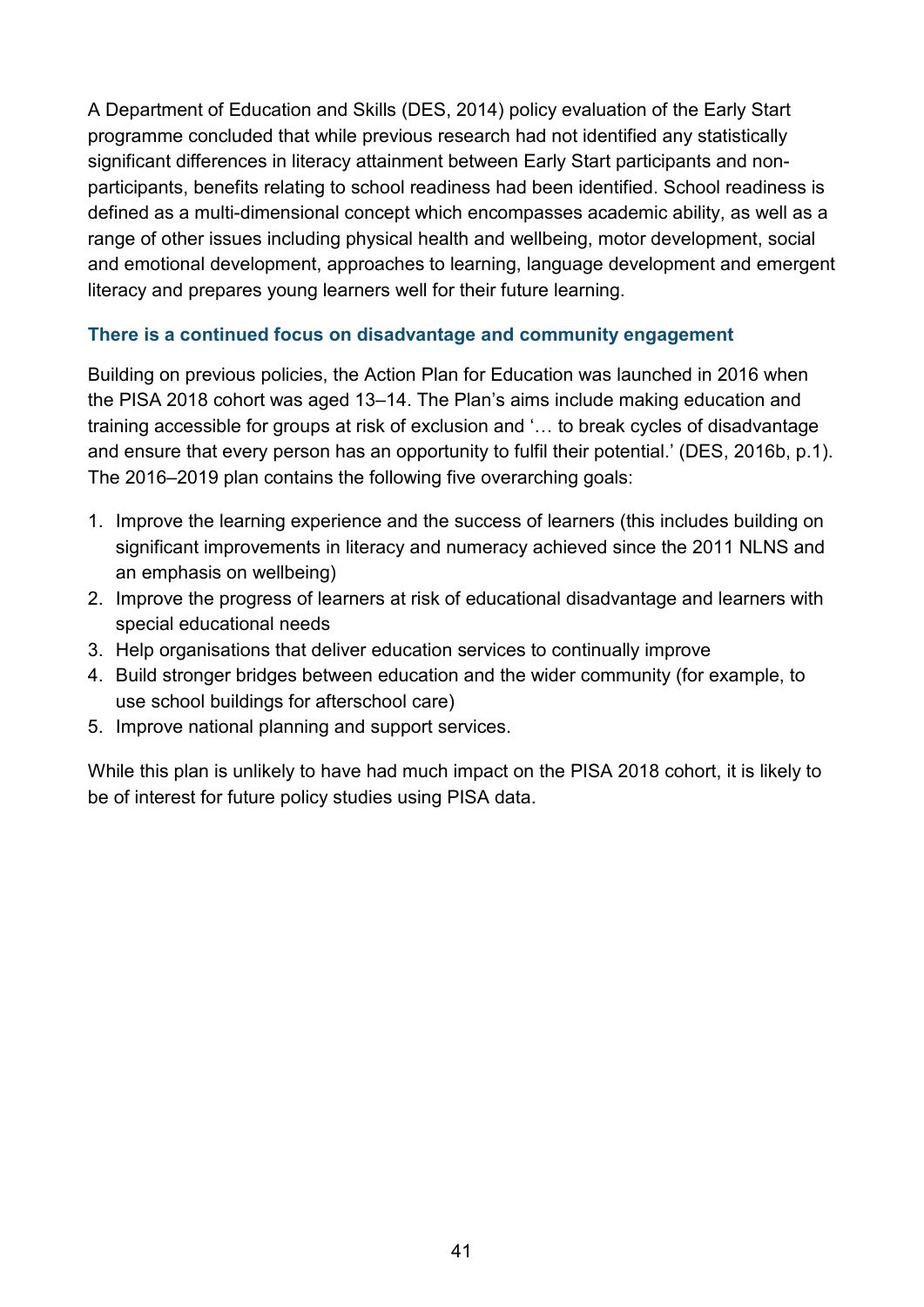# **3.2 Perspectives on policy implementation from educationalists and policy experts from the Republic of Ireland**

# **Key findings**

# **What do experts view as the keys to success for reading policy in the Republic of Ireland?**

We interviewed a selection of experts and key stakeholders about their experiences implementing policy and their views on what contributed to the success of the policies. They identified the following key themes:

- Integrated policymaking and autonomy for stakeholders in implementing policy
- Reform of Continued Professional Development and teacher training
- Engagement with families and the local community
- Meaningful collaboration with key stakeholders
- Cultural approach to school and reading
- A long history of policy aimed at tackling disadvantage and low attainment.

# **3.2.1 Integrated policymaking and autonomy for stakeholders**

All policymakers and experts agreed that integrated policymaking and autonomy for stakeholders was a key aspect of the success of reading policy in the Republic of Ireland. When introducing new policies, there was a focus on ensuring that policies from previous governments were built upon in a meaningful way. Under a broader set of guidelines contained within DEIS and the National Literacy and Numeracy Strategy, schools have some freedom to select the most appropriate support for their pupils, creating a sense of not only ownership of the policies implemented, but also allowing them to select the strands of the policy that are most relevant to their schools and classrooms. As one policy expert stated:

> '[It is] hard to disentangle one aspect of policy from another, but DEIS is more comprehensive; all the elements are integrated… schools are allowed a lot of discretion in line with the school context.'

Our interviewees noted that this is of great importance within the context of schooling in the Republic of Ireland where there are many small schools with individual needs, particularly in rural areas. As one respondent stated:

> 'The predominance of small schools means there is a huge local community interest, so giving local identities ownership is key.'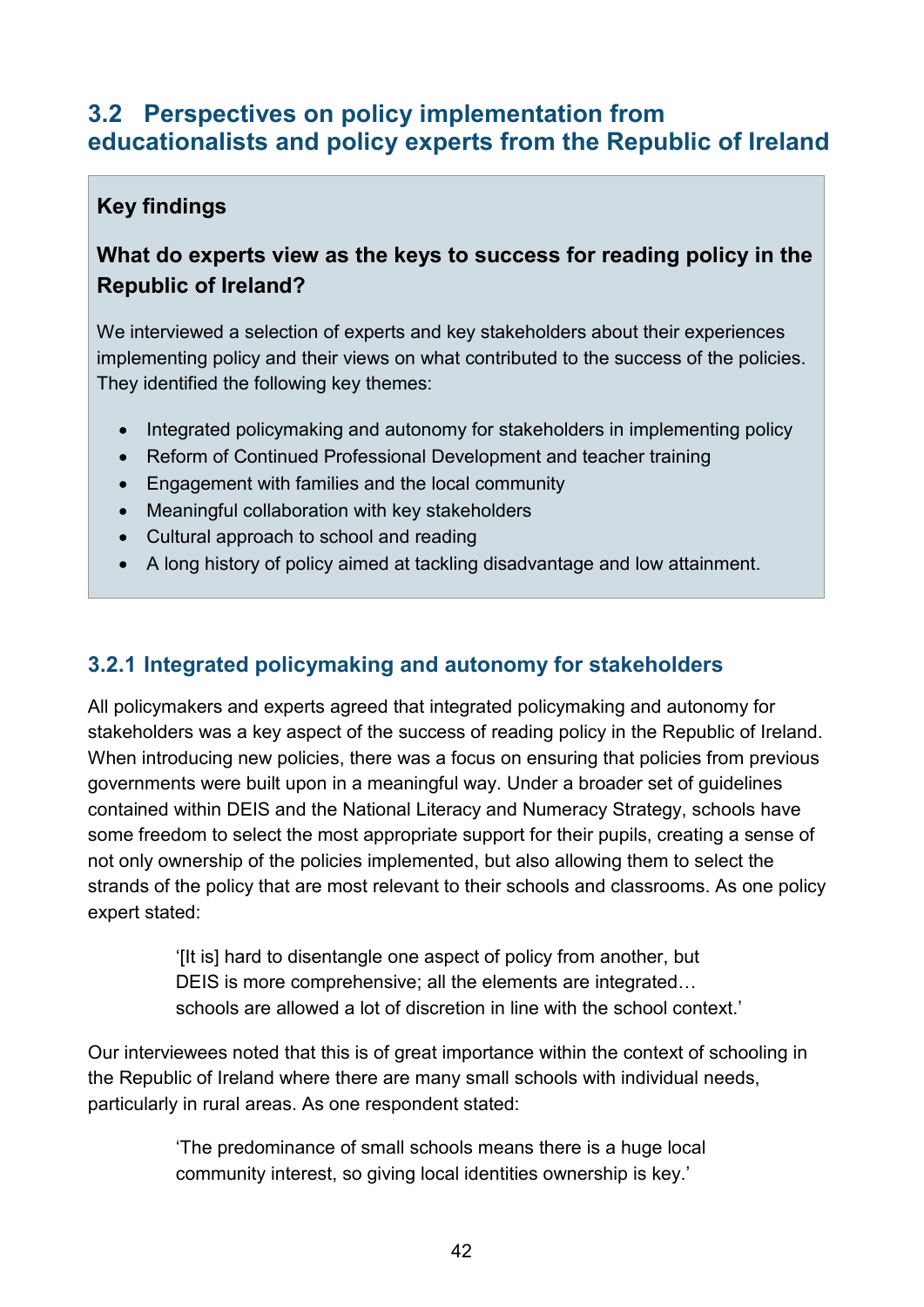One respondent stated that this approach to autonomy was similarly exemplified in the development of a new mechanism, introduced in 2017, for the allocation of special education teacher and special needs assistance interventions, based on a model of need at the school level (DES, 2017c). They stated that this new mechanism allowed schools autonomy in how they prioritise resources to best match schools' and individual pupils' needs, without having to wait for individual psychological assessments, which was a feature of the previous allocation model.

Our interviewees also highlighted a commitment to the continuation of policy, for example, telling us that policies do not 'chop and change' with great frequency, regardless of what political party was in power. One policy expert noted that there was a shared understanding of the importance of sustained continuity in education and that they perceived that this was agreed between all stakeholders. This was felt to mean that once teachers have selected an initiative that is effective for their pupils and their school it is possible to continue with it within the context of larger policy changes and see the longterm gains. Summarising this, one policy expert stated:

> '[There is] an understanding that long-term policy is the right one, providing a high degree of autonomy for schools to continue with what works.'

This 'joined up' approach, of providing a wide, centralised set of guidelines from which schools can pick was often described as 'a menu of choices' that also incorporates established policy that in some cases has existed, in some form, for many decades. This was seen as the key feature of DEIS in particular, but also of the NLNS. The policy experts said there has been less high stakes testing than in some UK nations and no publication of school league tables, which was felt could mean that schools were under less external pressure to take up aspects of the policies that do not fit their school or goals.

## **3.2.2 Reform of continued professional development and teacher training**

The importance of the reforms related to continued professional development (CPD) and teacher training in the Republic of Ireland was seen as another key success for policy implementation by all of our respondents. The general theme was that the quality of teaching could be improved by increasing teacher knowledge and encouraging teachers to be 'pedagogue's first and subject specialists second' and, as a result, they were more likely, and able, to implement the policies in effective ways.

There were a number of aspects of DEIS and the NLNS that were highlighted as being particularly successful. The first was the development of the Professional Development Service for Teachers (PDST). Developed in 2010, this Department of Education service provides centralised CPD for schools and teachers on a range of topics, from curriculum (including literacy) to safeguarding. As with the policies referenced in the previous section,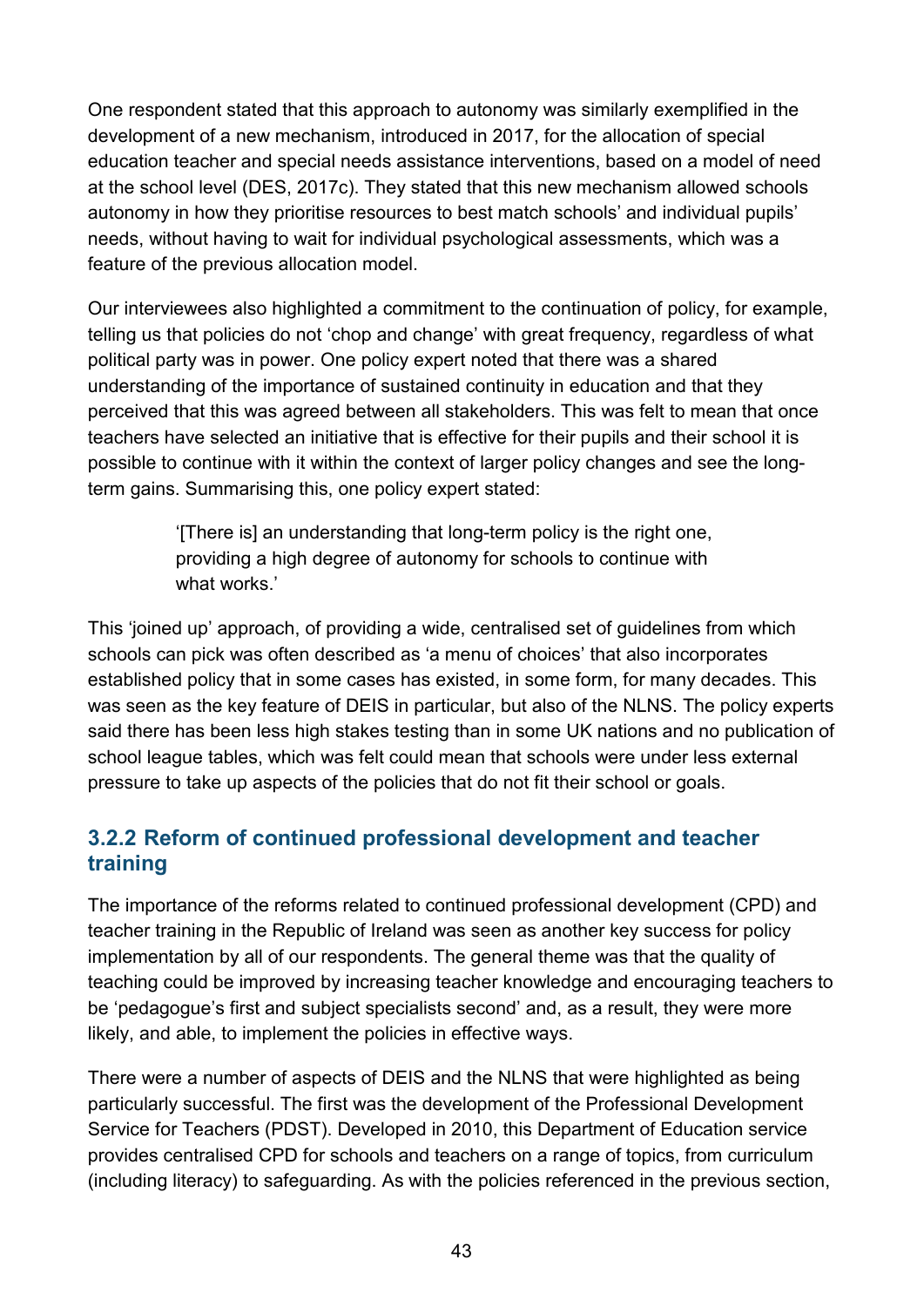it aims to amalgamate and restructure the many standalone and disparate professional development services that had been available prior to its inception.

Mentioned frequently as being of similar importance was the reform of initial teacher training alongside the introduction of the NLNS. As with reforms to CPD, this encompassed a major restructuring of the teacher training system, amalgamating smaller teacher training schools into larger hubs and centralised networks. Teacher training itself has been overhauled, with primary education teachers undertaking a four-year course (compared to a previous three-year course) and post-primary requiring a two-year course (compared to a previous single-year course) in addition to a three- or four-year specialist degree. This extra time is used not only for classroom experience but to ensure that all teachers have a grounding in the profession outside of the subject matter they would be teaching. A focus on teaching being a skilled profession and on 'making teaching an attractive career' was something that all respondents thought was key to improving the quality of teaching in the Republic of Ireland, and which they felt ultimately had a significant impact upon the quality of literacy teaching.

The Republic of Ireland is continuing to build upon this work with the creation of a framework for evaluating teachers' professional learning, due at the end of 2022 (Educational Research Centre, 2021). The framework will be designed to cover all stages of professional learning from design through to evaluation of outputs and outcomes, and will operate at system, school and teacher level with an emphasis on collaboration for and ownership of CPD. Importantly, and in keeping with a further key theme of stakeholder engagement, the framework includes feedback from all CPD providers in Ireland and also includes surveys and case studies of principals and teachers, thus aiming to be, as summarised by one of our policy experts, 'both top-down and bottom-up in its creation.'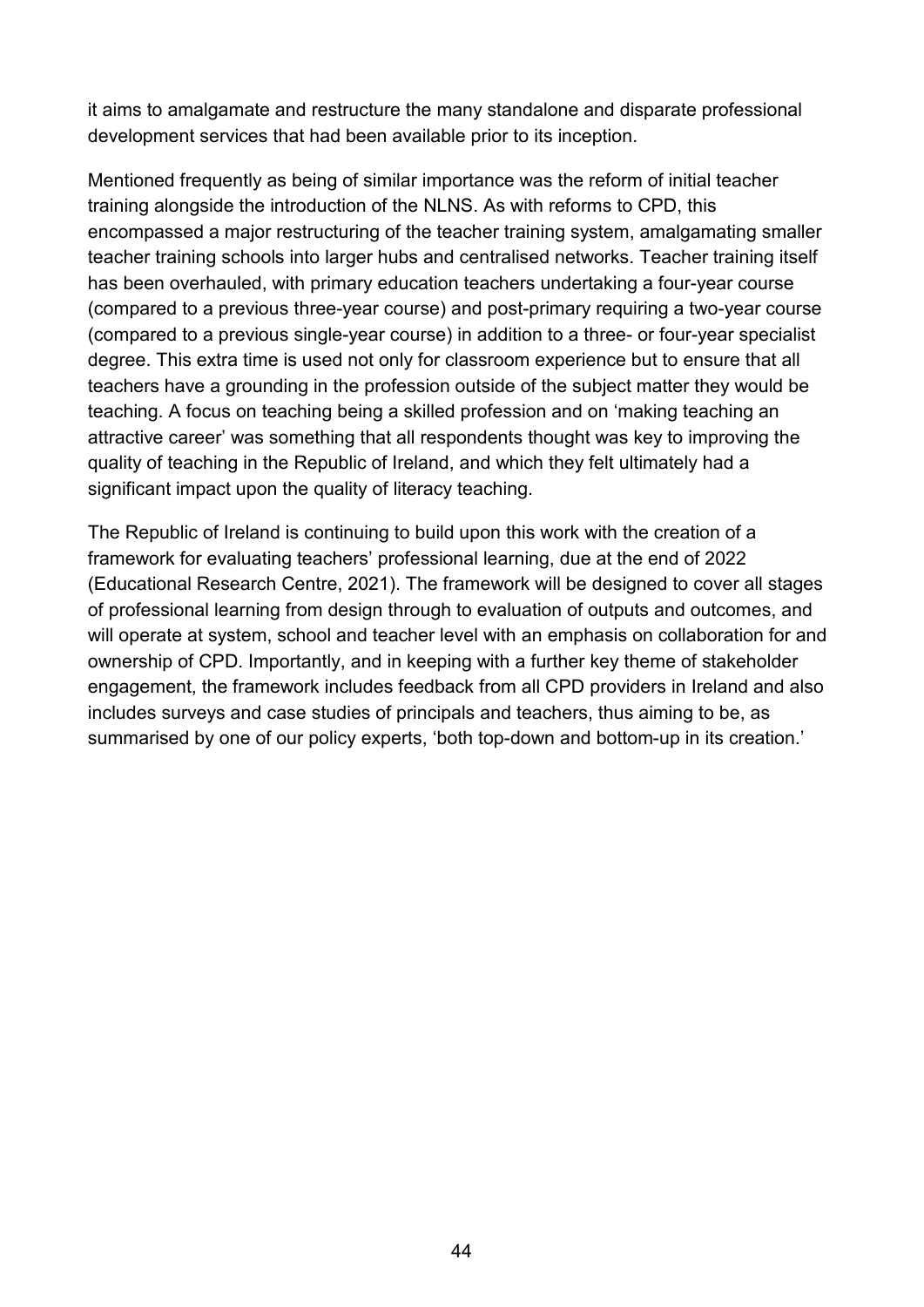### **Box 2: What does PISA 2018 tell us about professional development in schools?**

A key aim of the NLNS in the Republic of Ireland is to improve teacher quality and assessment literacy through enhanced professional development. In PISA 2018, headteachers and principals in Wales and the Republic of Ireland reported the most professional development among their staff, while Northern Ireland reported the least, but differences between the five nations in terms of CPD provision were not significant. Some further research into the nature and focus of professional development in the Republic of Ireland, in particular developing literacy and numeracy across the curriculum in post-primary schools, may shed some light into their successes in reading attainment in PISA.



# **3.2.3 Engagement with families and the local community**

All of our policy experts and stakeholders regarded the focus on engagement with families and local communities as being of particular importance to the success of DEIS and the NLNS, and highlighted a number of key areas that demonstrate its success.

Firstly, the existence of schemes such as the Home School Community Liaison (HSCL) and National Education Psychological Service (NEPS) were seen as being particular successes of the policy. They provide a crucial bridge between the learning that takes place in school and continued learning at home, particularly with regards to helping to identify and target pupils who may be falling behind in a specific area of the curriculum. NEPS is a regionalised scheme, allowing for the development of relationships between psychologists and their local schools in a partnership approach. It was noted by many of our interviewees that these services were not to be seen as an enforcement tool, for example, they are not intended for checking in on school attendance. The services were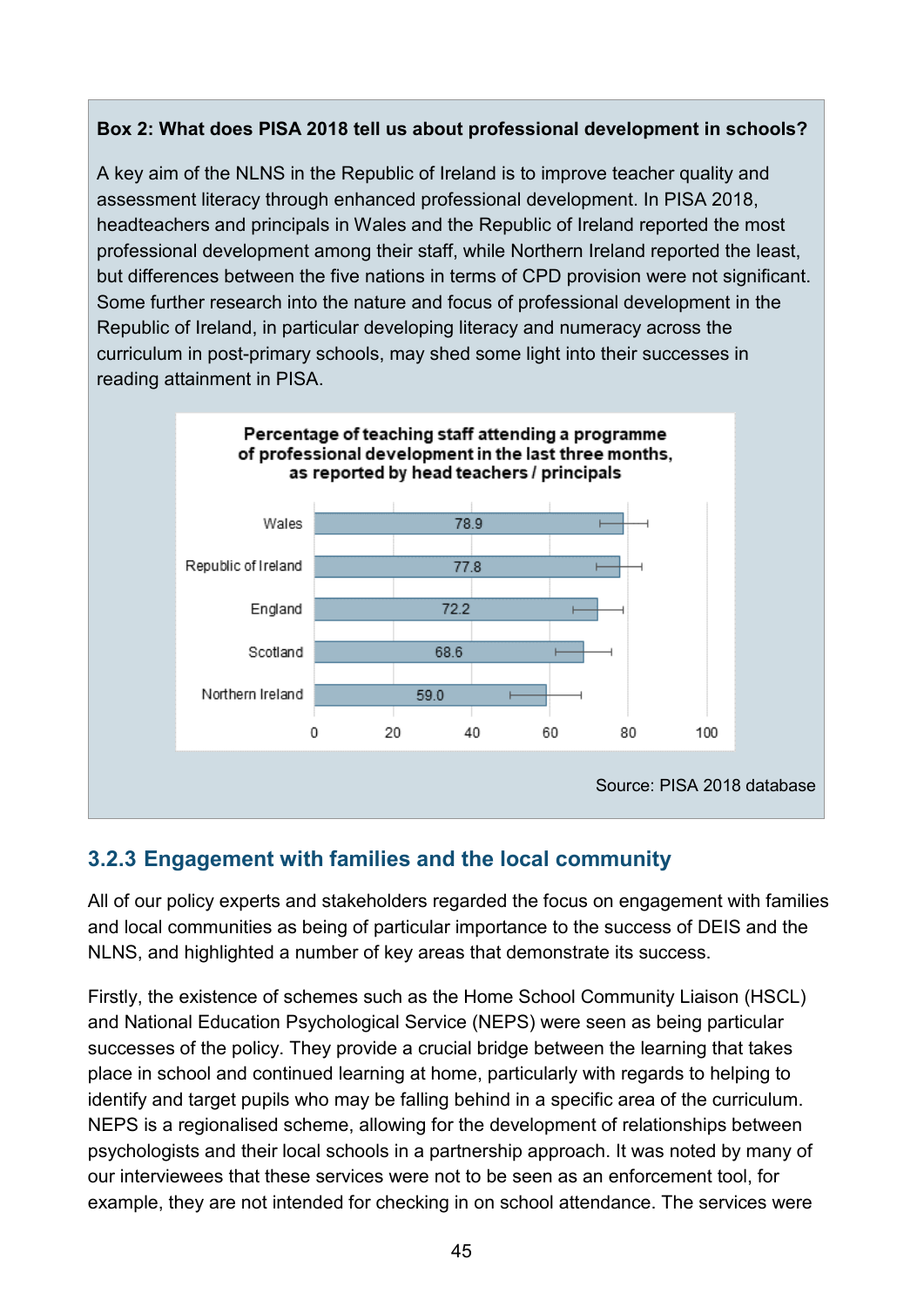recognised as a means of supporting specific pupils who needed further help, and as instrumental in building trust between a school and the families it serves. NEPS also continues to evolve, focusing further on literacy with the creation of the Post-Primary Assessment and Diagnosis – English [PPAD-E], diagnostic assessment in 2020. This assessment is designed to be used by NEPS to standardise diagnosis of struggling readers and provide targeted interventions for those who require further support from the first year of post-primary schooling.

Similarly, many aspects of the initiatives highlighted were designed with reporting to the community in mind. For example, the school self-evaluation aspect of DEIS is reported primarily to the school community and to stakeholders. It was always intended to be used not as an inspection tool, but rather for schools to identify places where they could make meaningful changes and then report on those changes to the people most invested in the success of the school.

Policy experts frequently mentioned the real value and importance of community involvement in schools, particularly in the context of rural areas where there are numerous schools with small class sizes. This is of particular interest when considering the similarly large number of small schools in the UK nations, such as Scotland, Wales and Northern Ireland. The policy experts frequently drew links between the importance of engagement in the community and the first theme highlighted in this section: autonomy. They strongly believed that by providing schools with autonomy over the policies they choose to implement and then allowing schools and their wider communities to review those measures for themselves, they were able to take a greater sense of ownership, which was a another particular success of the overarching policy approach.

# **3.2.4 Meaningful collaboration with key stakeholders**

Elaborating further on the prior theme, many policy experts regarded Government collaboration with the stakeholders involved as crucial to the successful implementation of policy. The policy experts observed that teacher engagement with new policies has been reasonably high, even when policy change has been contentious. They attribute this, in part to the previous theme of autonomy, but also with genuine attempts to implement a consultation process where the stakeholders in a policy have meaningful input into policy creation:

> 'If they can see their work reflected in the policy then buy-in and implementation is likely to be higher, and helps stops the policy seem as if it is coming down from on high.'

New policies were put through a period of consultation that policy colleagues believed was 'truly meaningful'. A desire to 'co-create the policy' was combined with opportunities for dialogue between teachers and those in government which developed and promoted a mutual awareness of where and how best to focus new policy: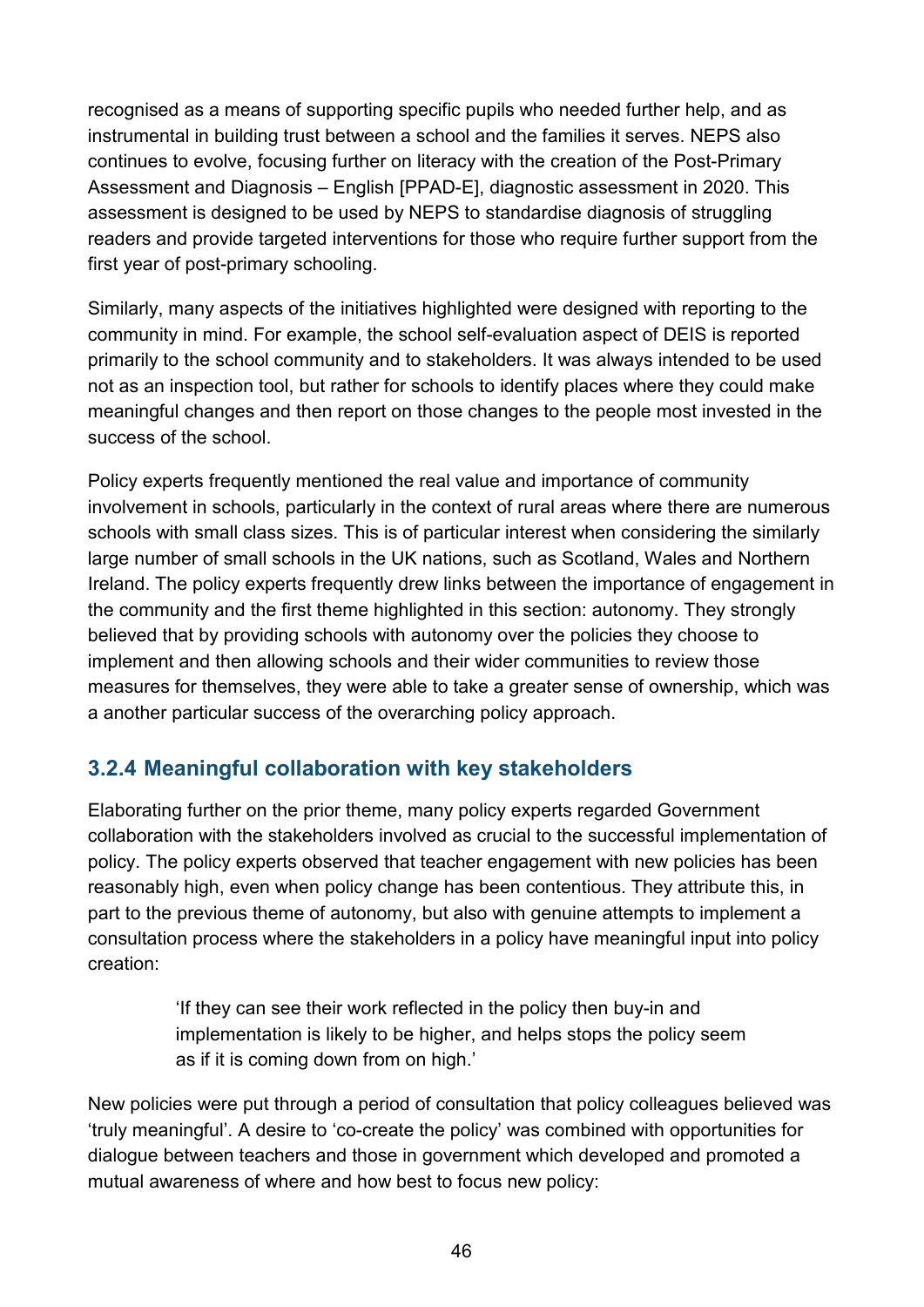'There really is no way to introduce a policy 'to' teachers, it has to be done with them.'

Finally on this theme, respondents felt that there was a shared understanding around not scrapping prior policies that were already working as part of new policy reform. They felt that there is a strong shared commitment to 'staying the course' and that this was reflected in the absorption of prior policies into larger new ones such as DEIS and NLNS. They felt that not only did this have the benefit of creating greater continuity and ownership over the policies, it ensured that teachers and parents who had already 'bought into' the prior policies could continue to see the benefits as part of new, wider policies such as DEIS.

# **3.2.5 Cultural approach to school and reading**

Another key theme, mentioned by all participants, was the shared cultural focus on reading and literacy within the Republic of Ireland and the general esteem in which schooling and education are held:

> 'We see, consistently, a very strong trust in the education system within our communities.'

Respondents felt that Ireland's rich literary history, in tandem with the strong role of schools within communities, and a focus on building relationships between families and the community, has allowed literacy to 'embed itself within the school culture in ways other subjects have not'. It was felt that this, along with the relatively late formation of postprimary schooling in international terms (post-primary school has been state-funded in the Republic of Ireland since 1967), has led to an understanding of and appreciation for schooling, and a strong focus on literacy from an early age:

> 'Schooling is recognised as not just economically powerful, but socially powerful as well.'

# **3.2.6 A long history of policy aimed at tackling disadvantage**

A review of the policy history in the Republic of Ireland shows that there had been various limited initiatives to tackle educational disadvantage as far back as the 1960s. While the rapid expansion of free post-primary schooling in the 1970s and free school transport schemes in rural areas benefited all categories of pupil, it was especially valuable for those for whom post-primary education would have previously been unavailable, and it certainly helped to raise overall educational levels generally. At primary level, from the 1970s, it became possible to appoint remedial education teachers in schools with high incidence of literacy difficulties.

Most markedly, there was an intensification of work on educational disadvantage in the 1980s and 1990s. The origins of the DEIS scheme go back several decades, and include.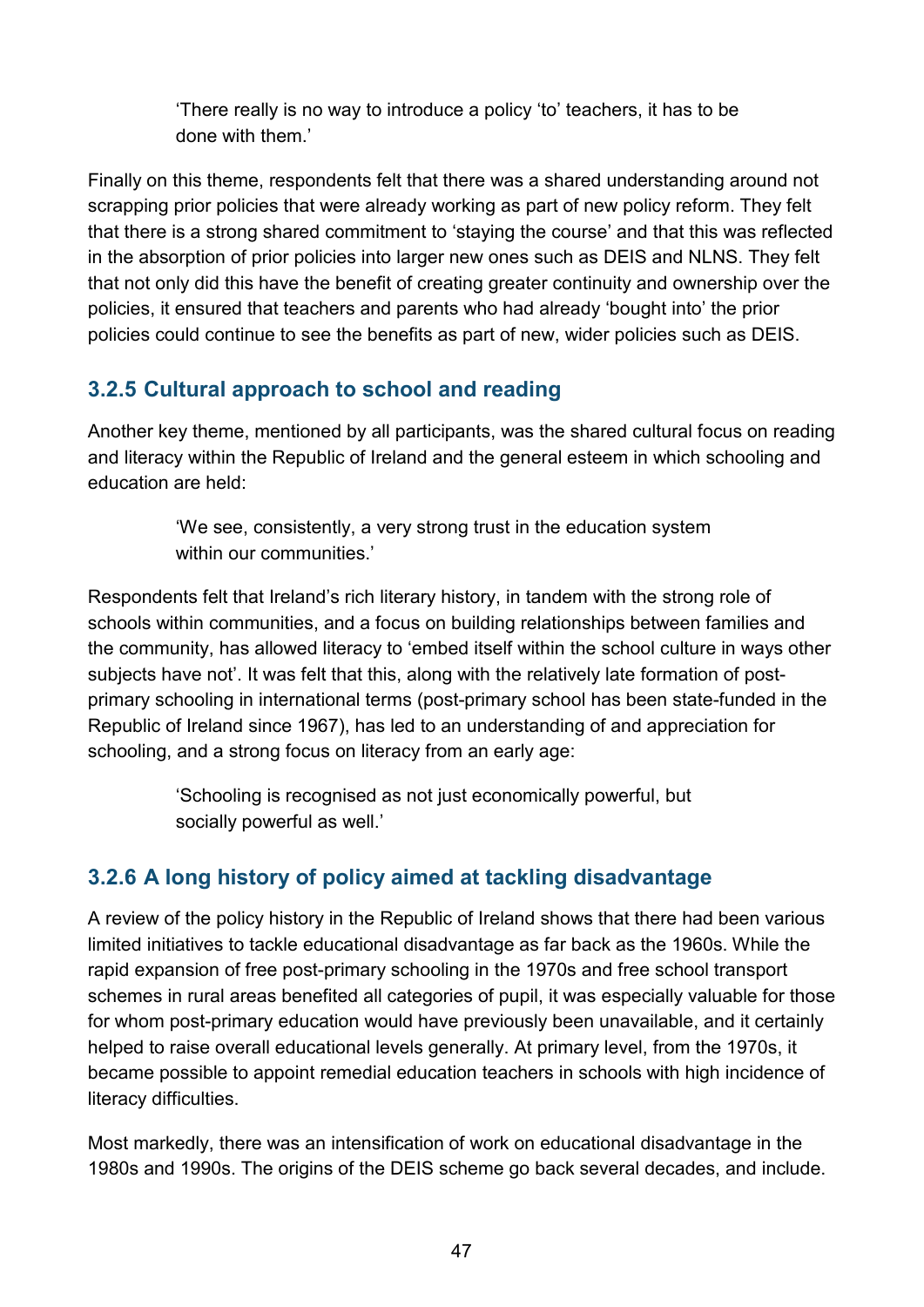- 1980s various initiatives to support children from travelling communities
- 1990s Disadvantaged Areas Scheme
- 1990 Home School Community Liaison teacher scheme was given official recognition
- 1993 remedial teacher scheme was expanded to cover all schools
- 1996 Breaking the Cycle
- 1997 Back to school initiative aimed specifically at retaining pupils at post-primary schools
- 1999 Early school leavers initiative designed to reduce early school leaving
- 2000 Giving Children an Even Break: funding for extra teachers in schools, as well as extra funding over three years for learning to support those children from disadvantaged backgrounds.

While many of the initiatives mentioned above were standalone schemes which addressed specific aspects of educational disadvantage, successful elements were retained and developed and are recognisable as strands of the DEIS programme today.

These policies date back much further than many similar initiatives in the UK nations and, although Scotland's Social Justice Strategy and England's Excellence in Cities initiative were established in 1999, it can take many years for policy to become fully embedded and for impact to be seen at a national level. This historically early focus on disadvantage in the Republic of Ireland may go some way to explaining the markedly lower proportions of pupils working at the lowest PISA proficiency levels, in 2018 and in earlier cycles.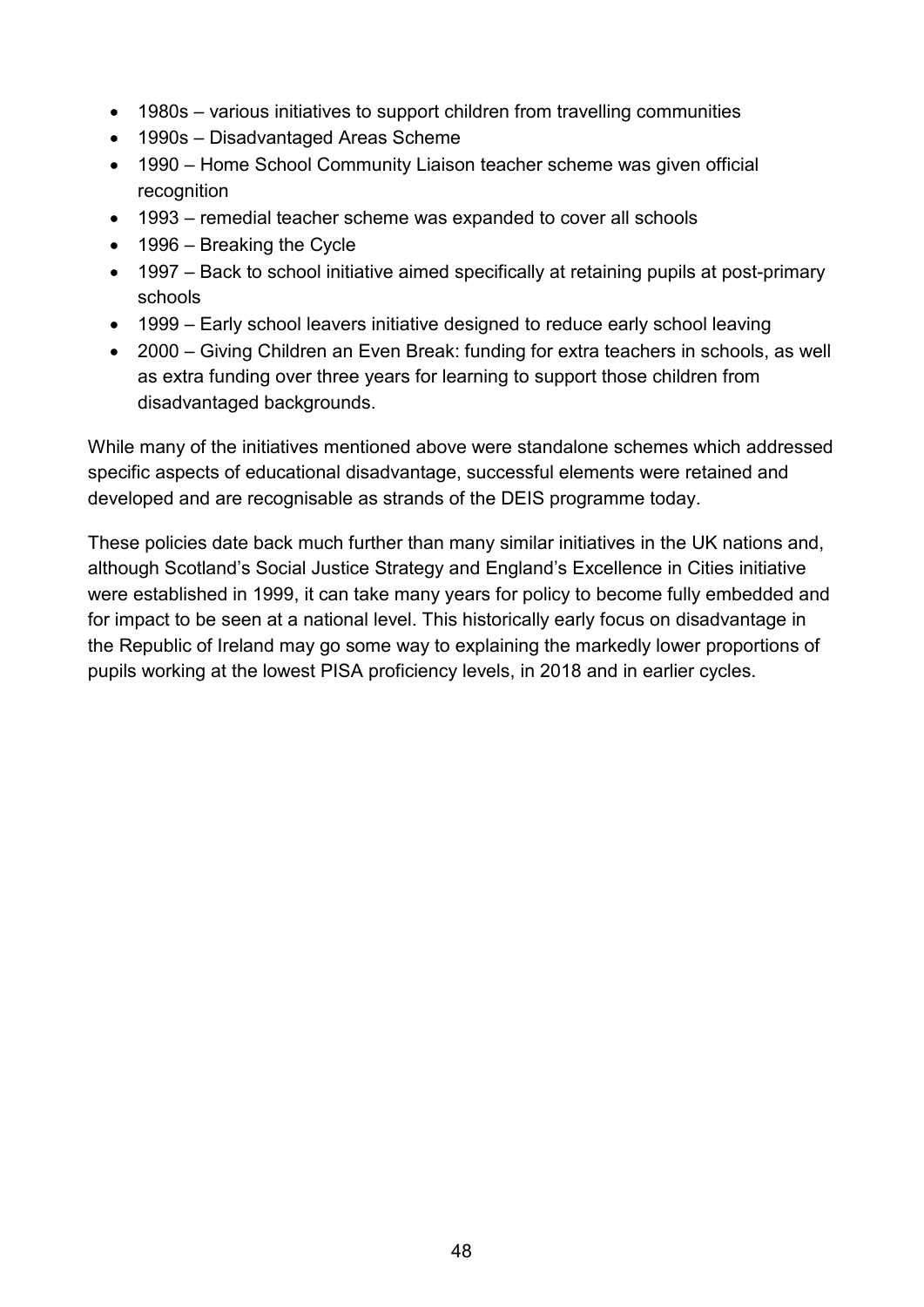# **4 Discussion**

### **What are the factors that support high levels of reading attainment?**

PISA allows participating countries to explore strengths and weaknesses in their education systems and evaluate policy by comparing their results with those of other countries and by comparing their own results over time. In this section, we reflect on the qualitative information gathered from policy colleagues and educational experts, and intersperse selected findings from further analyses of PISA 2018 reading data across the UK and the Republic of Ireland.

### **Why do these broad educational policies seemingly affect reading more than mathematics or science?**

As previously covered in section 1.2, the PISA 2018 results show the Republic of Ireland to be significantly above the UK nations in reading. The difference between the Republic of Ireland and UK nations was less marked in mathematics, where they scored significantly higher than Scotland and Wales, but similarly to England and Northern Ireland. In science they scored significantly lower than England, and were not significantly different from the other UK nations. DEIS does not have a specific literacy focus outside of a few strands, and the NLNS targets both mathematics and reading. From the PISA 2018 findings, it could appear that these policies had had a greater impact on reading than mathematics, or that there are other unidentified factors driving reading performance.

The review of the NLNS (DES, 2017a, p.20) suggested that there was greater focus on literacy than numeracy in the initial years and that 'this has undoubtedly contributed to the very good progress in literacy.' As a result, the next phase of the Strategy has the improvement of mathematics attainment as a key priority. This was echoed by our interviewees, who produced similar responses when asked about the discrepancy between subjects:

> 'Regarding the literacy/numeracy balance in the Strategy**,** we envisaged that it would tackle both literacy and numeracy, but in schools, in the early years of the strategy, the emphasis was certainly on literacy. It has proven harder to improve maths outcomes, despite major revisions to maths education at the second [post-primary] level.'

This, alongside the other successes of policy implementation outlined in Chapter 3, including the long-embedded cultural value of literacy, may go some way to explaining the particular success in reading.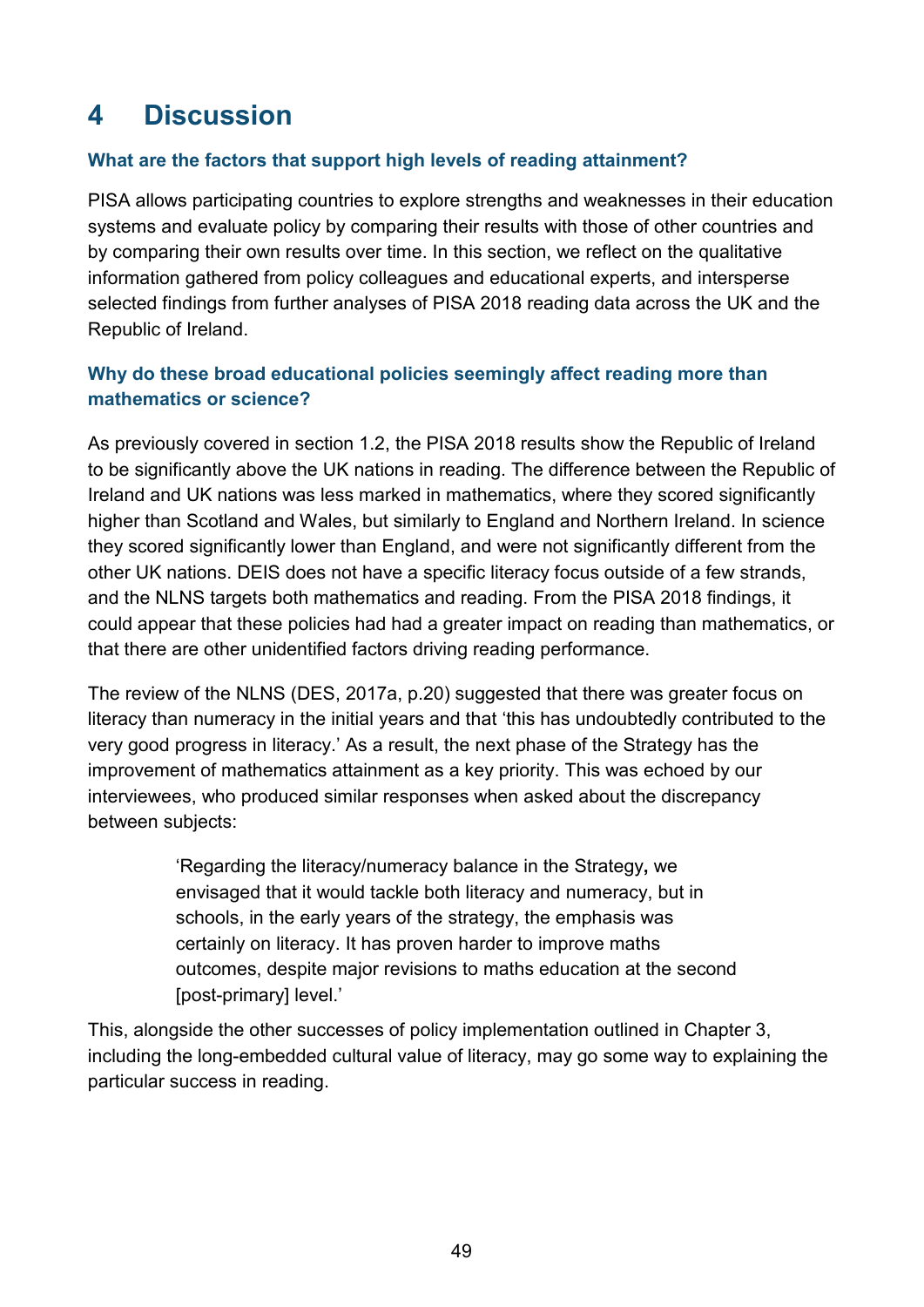## **Box 3: What does PISA 2018 tell us about pupils' enjoyment of reading?**

- Pupil enjoyment of reading is one of the variables that correlates most strongly with higher reading scores.
- Pupils in the Republic of Ireland reported a significantly greater enjoyment of reading than those in the UK nations.
- Since 2009, pupils' reading enjoyment has declined in all UK nations, most particularly in Northern Ireland.



- Although pupils in the Republic of Ireland reported greater enjoyment of reading, the time they spent reading for enjoyment was only slightly higher than pupils in UK nations.
- Northern Ireland had the highest percentage of pupils who said they do not read for enjoyment, but around half the pupils chose that option in all five nations.

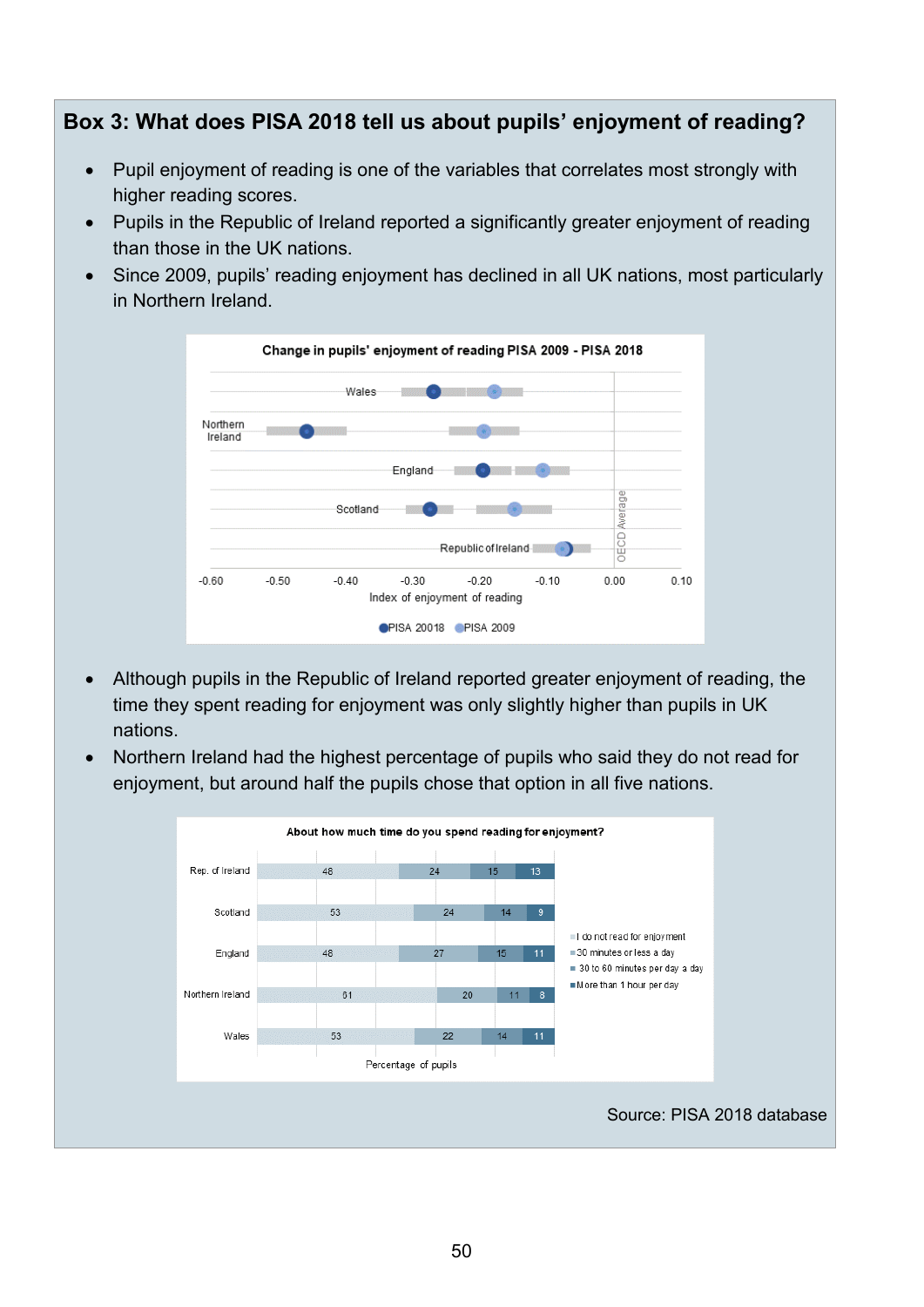# **Box 4: What pupil factors are associated with better reading skills in PISA 2018?**

We analysed the common variables from the pupil questionnaire data in 2018 and 2009, where reading was the major focus of the PISA studies, and linked it to pupil attainment in each of the five nations\*.

*\*It is worth remembering here that correlation is not causation and that the direction of the association/impact cannot be inferred from these analyses.*

#### We found that:

### **Pupils who gain higher PISA reading scores report:**

- having a high number of books at home<sup>[9](#page-54-0)</sup>
- talking about books with other people
- reading as a favourite hobby
- reading fiction more often
- more time spent reading for pleasure
- when summarising texts, using strategies such as identifying the most important facts and checking whether they are represented in the summary.

These top six factors were consistent across all UK nations and the Republic of Ireland and across both PISA 2018 and 2009, when reading literacy was the main focus. However, there were a number of ways in which the UK nations and the Republic of Ireland differ, these are explored in Box 5.

#### **Other factors found to correlate with reading scores were:**

- having classic literature available at home
- when summarising texts, reading through, underlining the most important sentences and re-writing them in one's own words
- reading non-fiction more often
- level of schooling of mother and father
- having to wait a long time for pupils to settle down in class (negative correlation)

#### **2018 factors not identified in 2009:**

- having a teacher who encourages pupils to express their opinion about a text
- taking part in online discussions more often.

It seems likely that both of these factors would be more prevalent in the classroom in 2018, than they would have been in 2009.

<span id="page-54-0"></span>Informed by the stakeholder interviews, we also analysed the correlation of relevant 2018 PISA derived variables (scales)<sup>[10](#page-54-1)</sup> with achievement, and found that the **pupil attributes more strongly associated with higher scores were:**

<span id="page-54-1"></span>• stronger perception of their own competence in reading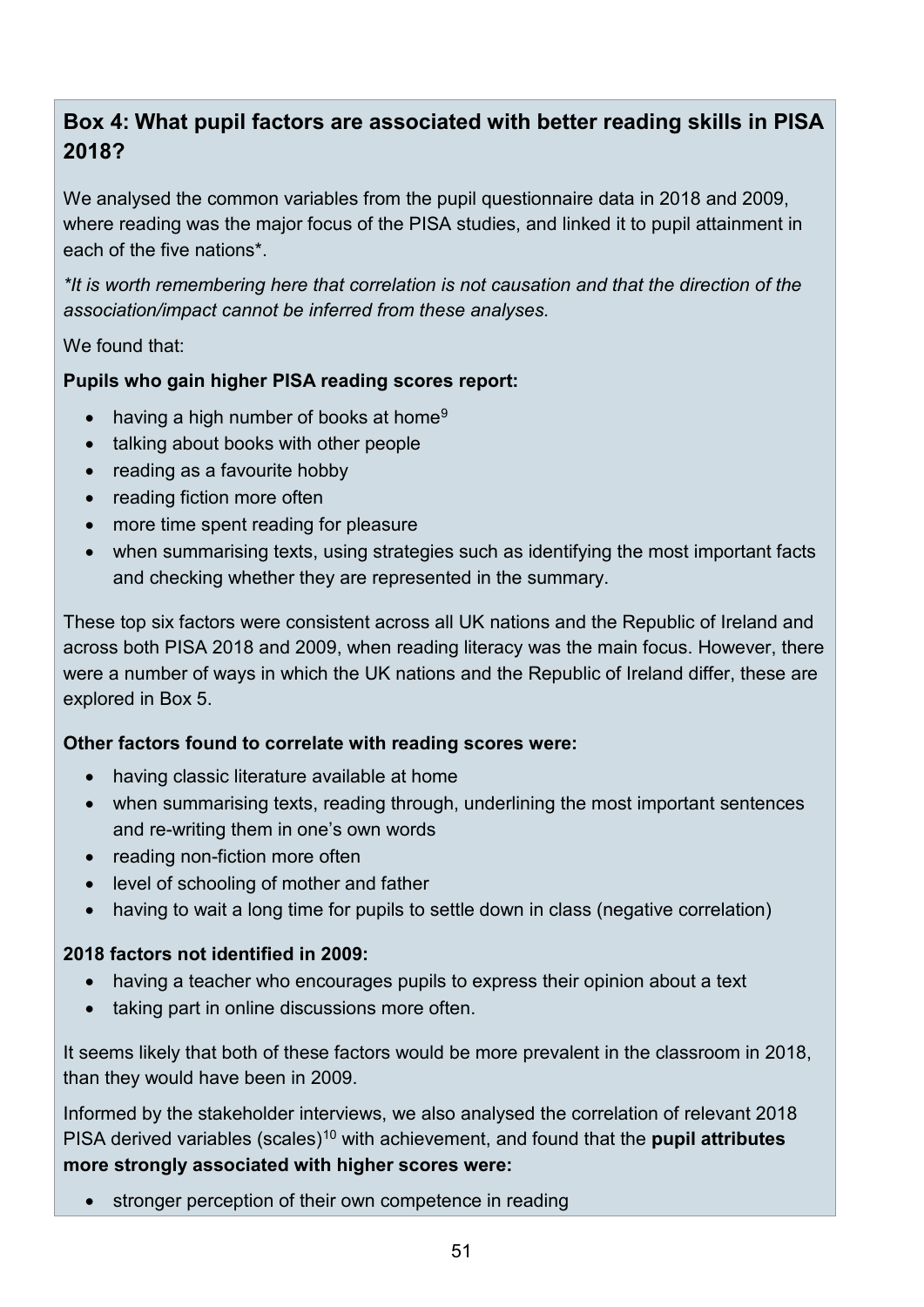- greater enjoyment of reading
- less perceived difficulty with reading
- higher expectations of future occupational status
- more home possessions.

### **Centralised and integrated approaches throughout policies**

Throughout the policy reviews and surveys it became clear that a key goal of policy changes in the Republic of Ireland was to follow an integrated approach, pulling previous specific policies into broader policies such as DEIS or consolidating smaller teacher training schools into larger networks. This was further illustrated when the majority of interview respondents named this 'joined up' approach as being the key aspect driving policy changes in the Republic of Ireland. Similarly, strands within these policies were themselves designed to address similar themes and to complement one another. Several interview respondents emphasised that aspects of policy designed to provide schools with more autonomy, such as the School Self Evaluation, were also beneficial for building engagement with the wider community. These policies had been designed in partnership with teachers before their implementation, ensuring that teachers felt more empowered.

The centralisation and amalgamation of previous smaller initiatives may seem at odds with the idea of autonomy, however, it is worth noting that this approach to partnership 'has prevailed since the early 90s, not just in education circles, but also more widely across the system.' (Kennedy, 2013, p. 511).

#### **PISA data indicates the possible impact of culture in the Republic of Ireland**

Cultural issues were frequently mentioned by our respondents and have some representation in the PISA data. Pupils in the Republic of Ireland reported lower levels of family wealth, fewer home educational resources (factors such as access to a desk or the internet) and fewer ICT resources than in the four UK nations. However, when compared to the UK nations, pupils in the Republic of Ireland reported more cultural possessions. While this is a relatively vague category which can encompass multiple things such as owning a musical instrument or having art in the home, this does nonetheless point to another differing factor, related to culture, that correlates with high achievement in reading. Research from rural households has shown that family attitude towards reading can make up for differences in performance that are associated with lower income or disadvantage (Weir and McAvinue, 2013). Rural DEIS primary schools in the Republic of Ireland score more highly in reading than urban DEIS primary schools. There is likely to be a complex set of reasons for this with one possible factor being the impact of culture in these areas.

<sup>&</sup>lt;sup>9</sup> This broad measure has been shown to provide a reasonable proxy for a pupil's socio-economic status, which is always the most significant factor associated with attainment.

 $10$  PISA combines some questionnaire items into new variables (scales) to measure latent constructs that cannot be observed directly.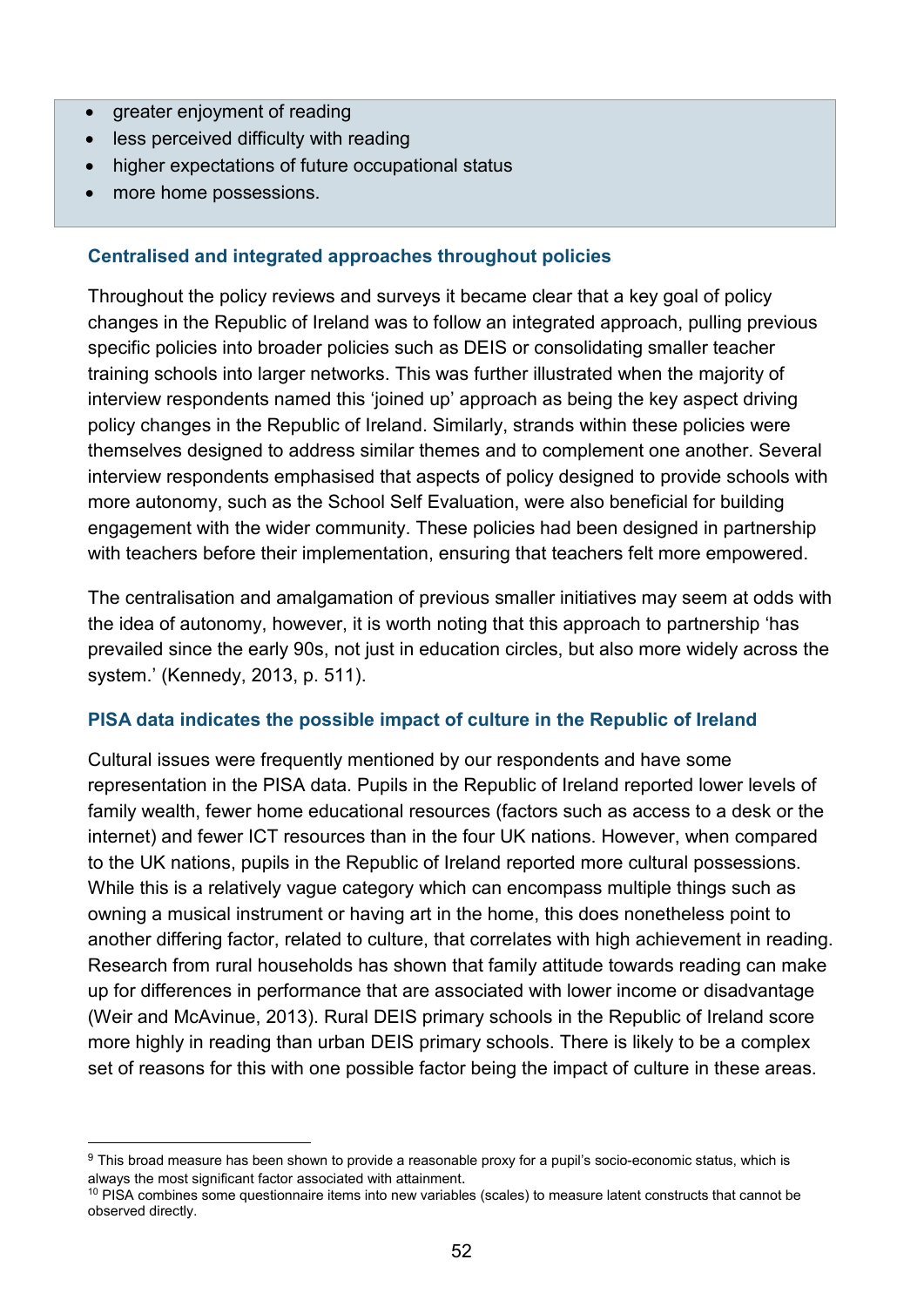# **Box 5: How did pupils in the Republic of Ireland differ from pupils in UK schools in PISA 2018?**

We analysed the pupil questionnaire data from PISA 2018 to see if any pupil level variables could be identified that might distinguish the behaviours and attitudes of pupils in the Republic of Ireland from those in the UK.

\* indicates a high correlation with reading attainment

### **Compared to pupils in all UK nations, pupils in the Republic of Ireland reported significantly:**

- greater enjoyment of reading\*
- more cultural possessions\*
- fewer hours of English instruction per week
- greater self-efficacy/resilience
- less tendency to relate schooling to a good job/life
- less time in pre-school than pupils in England, Scotland and Wales, but more than pupils in Northern Ireland<sup>11</sup>.
- lower levels of family wealth
- lower levels of home educational resources
- fewer ICT resources at home
- less teacher-directed instruction (for example, *The teacher sets clear goals for our learning)*
- less adaptive teaching (for example, *The teacher adapts the lesson to my class's needs and knowledge)*

### **They also reported:**

- higher expectations of their future occupational status (similar to England)\*
- less teacher feedback than all UK nations except Scotland.

### **Other differences and similarities between the Republic of Ireland and UK nations**

Pupils in ROI reported significantly:

- lower levels of bullying and lower levels of perceived teacher support than pupils in UK nations except Northern Ireland
- less perceived difficulty with reading than pupils in UK nations except Wales
- lower sense of belonging than pupils in UK nations except England
- higher levels of parental emotional support, and lower levels of confidence (perceived competence) in reading than pupils in UK nations except Scotland.

<span id="page-56-0"></span><sup>&</sup>lt;sup>11</sup> It is possible this reflects the fact that pupils begin formal schooling earlier in the Republic of Ireland and Northern Ireland.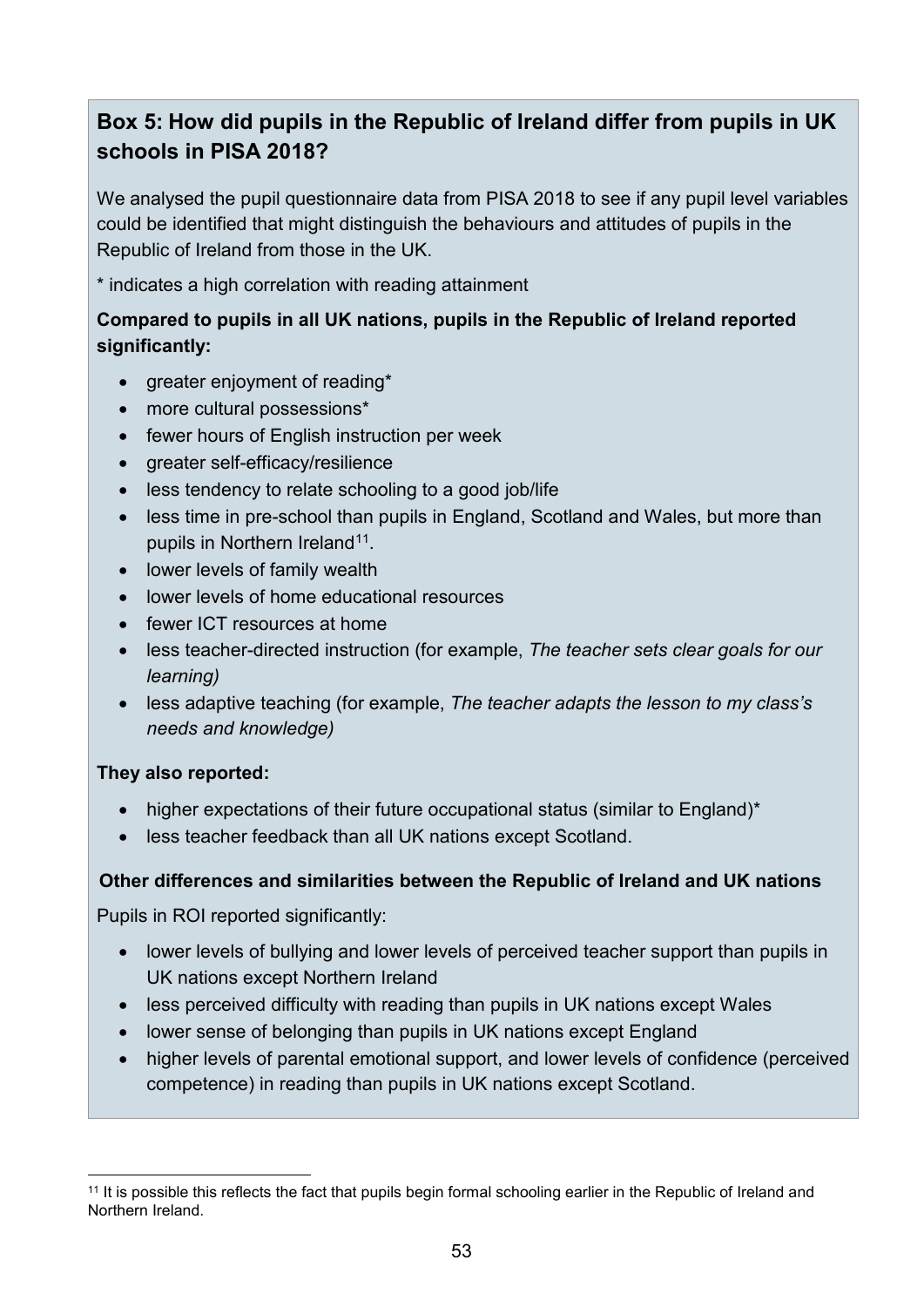The summary in Box 5 shows the scales on which pupils in the Republic of Ireland differed significantly from those in the UK. Each of the bullets relates to the PISA pupil-level scale outlined in the PISA 2018 international report (OECD 2020).

Reading enjoyment, cultural possessions and high expectations/aspirations each correlate highly with reading achievement in all five nations. It is important to note, however, that correlation does not mean causality and the direction of the relationship cannot be inferred from these analyses.

The reading enjoyment scale has been described in Box 3. Cultural possessions include classic literature, poetry books, works of art, musical instruments, and books on art, music or design. Wealth indicators include a room of your own, an internet connection and other country-specific indicators, such as having a dishwasher. Home resources for learning include a desk, a quiet place to study, books and software to support home study. ICT resources includes computers, tablets, mobile phones, educational software and an internet connection.

While wealth, ICT resources and home resources for learning were not individually found to correlate strongly with PISA reading score, when combined with other factors (including cultural possessions) to form the wider index of 'home possessions' there was a correlation with overall score. ESCS (the PISA index of economic, social and cultural status) also correlated with overall score, as might be expected.

### **Pupils in the Republic of Ireland spend less time in English lessons**

Pupils in the Republic of Ireland report significantly fewer hours of English instruction per week (or Welsh/Irish instruction for pupils in Welsh- or Irish-medium schools) than pupils in UK nations, as shown in Table 1.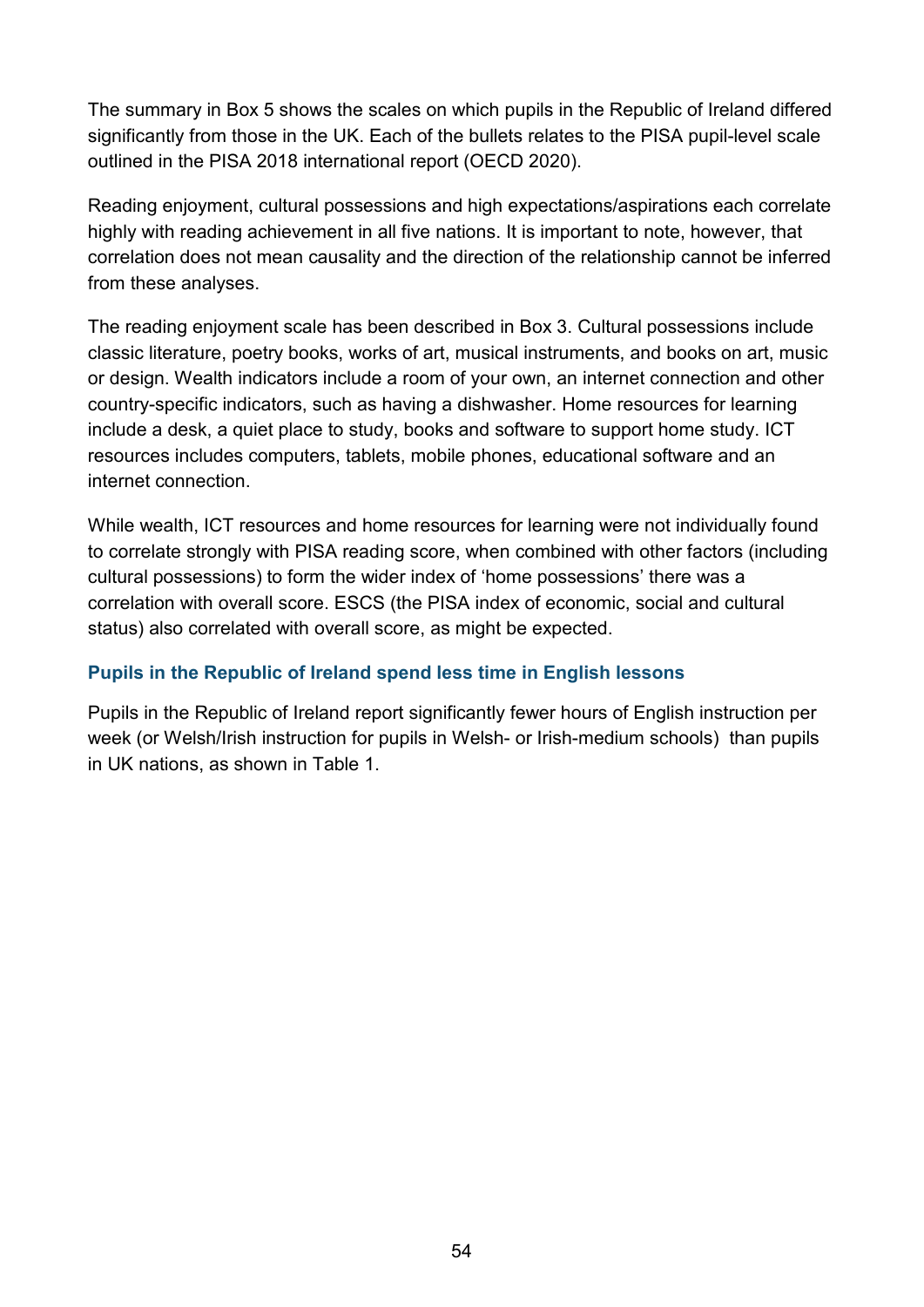| <b>Nation</b>       | <b>Total learning time in</b><br>regular lessons<br>(hours) | Regular language-of-<br>instruction in lessons<br>(hours) | <b>Proportion of the</b><br>school week spent in<br><b>English lessons</b><br>(percentage) |
|---------------------|-------------------------------------------------------------|-----------------------------------------------------------|--------------------------------------------------------------------------------------------|
| England             | 26.8                                                        | 4.4                                                       | 16.3                                                                                       |
| Northern Ireland    | 27.6                                                        | 3.8                                                       | 13.8                                                                                       |
| Wales               | 26.7                                                        | 4.0                                                       | 15.1                                                                                       |
| Scotland            | 27.6                                                        | 4.2                                                       | 15.3                                                                                       |
| Republic of Ireland | 28.8                                                        | 3.1                                                       | 10.7                                                                                       |

## **Table 1: Time spent in 'English' [12](#page-58-0) lessons**

As discussed in Section 3.2, education experts in the Republic of Ireland stressed that there had been a deliberate drive in their post-primary schools to ensure that all subject teachers took responsibility for literacy and numeracy across the curriculum. This means that, as well as being taught in 'English' lessons, reading literacy is also taught to serve specific purposes – for example, to describe a science experiment, to research and summarise historical information, to write reports or to read and apply task instructions. Arguably, this aligns well with PISA literacy, as a functional skill applied to real-life situations, and the need for pupils to be able to find, select, interpret, integrate and evaluate information from the full range of texts associated with situations both in and beyond the classroom. It would be interesting, therefore, to investigate further the Republic of Ireland's approach to cross-curricular planning in post-primary schools and the extent to which it differs from those in UK nations where, in some cases, literacy across the curriculum may also be in place.

Classroom practice may be another area worth investigating further, but information from the PISA questionnaires is limited and perhaps a qualitative study would offer more useful evidence.

Within countries, pupil confidence is also known to correlate with performance, however this does not seem to apply across countries. Sometimes in high performing countries lower proportions of pupils report high levels of confidence and vice versa. However, at pupil level, confidence ratings generally relate to performance/attainment. On the PISA

<span id="page-58-0"></span><sup>&</sup>lt;sup>12</sup> Here, this refers to the 'language of instruction'. For simplicity it is referred to as time spent in 'English' lessons but for some pupils in Wales and the Republic of Ireland it refers to time spent in Welsh or Irish lessons.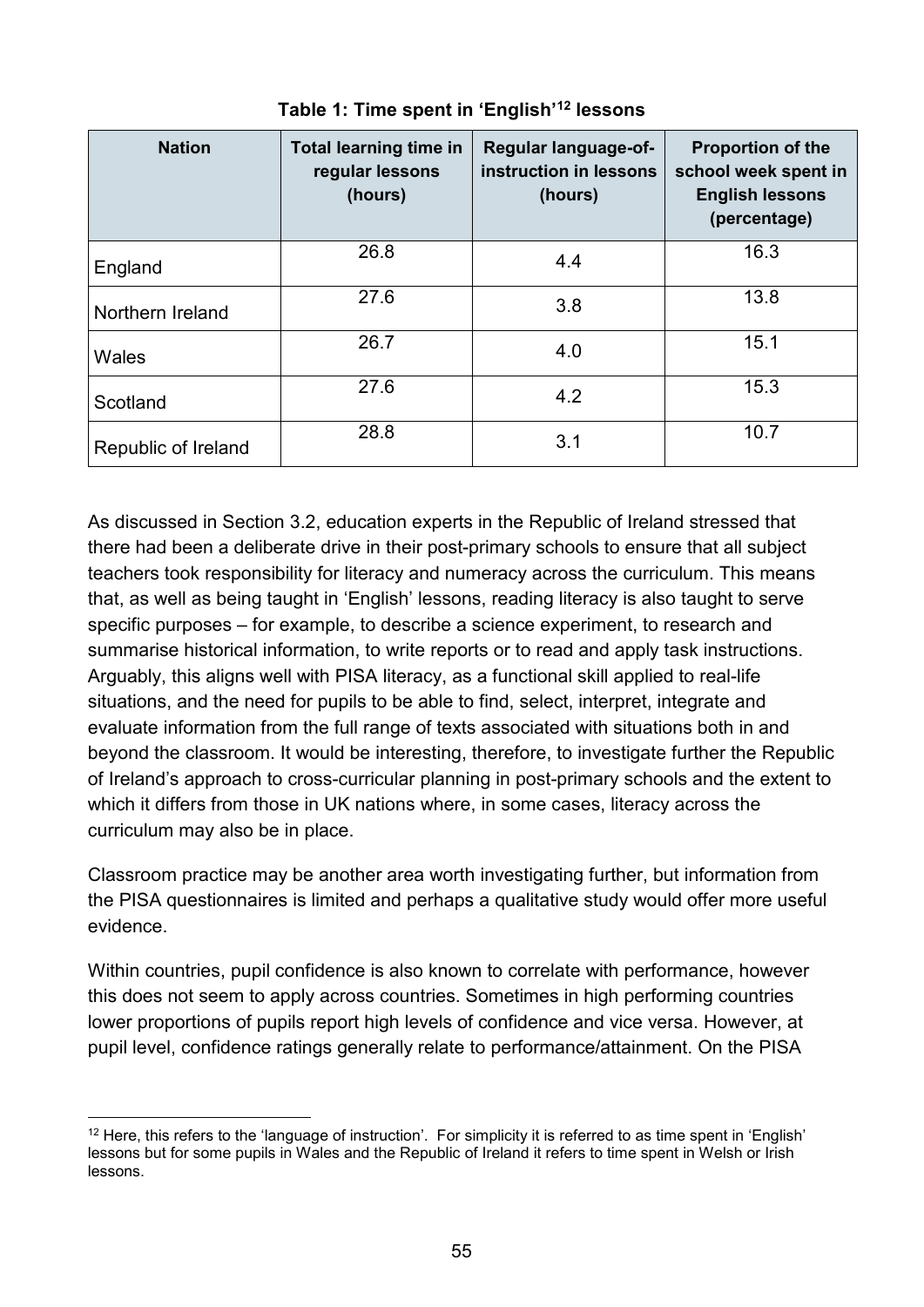scale of 'self-concept of reading: perception of competence'[13](#page-59-0) pupils in the Republic of Ireland reported lower levels than pupils in England, and Wales, higher than those in Northern Ireland, and similar to pupils in Scotland. On 'self-concept of reading: perception of difficulty'[14](#page-59-1), pupils in the Republic of Ireland (alongside pupils in Wales) reported least difficulty with reading.

### **Lower-attaining pupils in the Republic of Ireland have higher aspirations and more positive perception of their reading competence**

As discussed in Chapter 1, pupils in the Republic of Ireland at the lower end of the attainment distribution generally perform better than those in the UK. In order to explore reasons for this, we repeated the analyses in Box 5 above, but focusing on pupils in the lowest third of reading attainment.

Table 2 shows, as we would expect, the lower attaining pupils in the Republic of Ireland scored significantly higher than those in the UK. The gap between the lower-attaining pupils and the remaining pupils was also smaller in the Republic of Ireland, while the mean scores of both groups remained higher.

| <b>Mean reading</b><br>score for     | <b>England</b> | <b>Northern</b><br><b>Ireland</b> | <b>Scotland</b> | <b>Wales</b> | <b>Republic</b><br>of Ireland |
|--------------------------------------|----------------|-----------------------------------|-----------------|--------------|-------------------------------|
| Bottom 33%                           | 398            | 396                               | 407             | 381          | 422                           |
| Top 67%                              | 558            | 552                               | 552             | 534          | 565                           |
| Overall mean<br>score for all pupils | 505            | 501                               | 504             | 483          | 518                           |

### **Table 2: Mean reading scores of lower-achieving pupils (bottom 33%)**

Source: PISA 2018 database

In terms of the factors associated with higher reading achievement, the two key attributes which correlated most strongly with attainment for lower-achieving pupils in all five nations were  $15$ :

- their aspirations for future employment\*
- their perceived competence in reading\*.

Two other PISA scales were also correlated with reading attainment among low-achieving pupils in each nation, but to a lesser extent. These were the scales relating to their

<span id="page-59-0"></span> <sup>13</sup> Self-concept of reading: Perception of competence: *I am a good reader; I am able to understand difficult texts; I read fluently.*

<span id="page-59-1"></span><sup>14</sup> Self-concept of reading: Perception of difficulty: *I have always had difficulty with reading; I have to read a text several times before completely understanding it; I find it difficult to answer questions about a text.*

<span id="page-59-2"></span><sup>&</sup>lt;sup>15</sup> \*indicates correlation with PISA reading score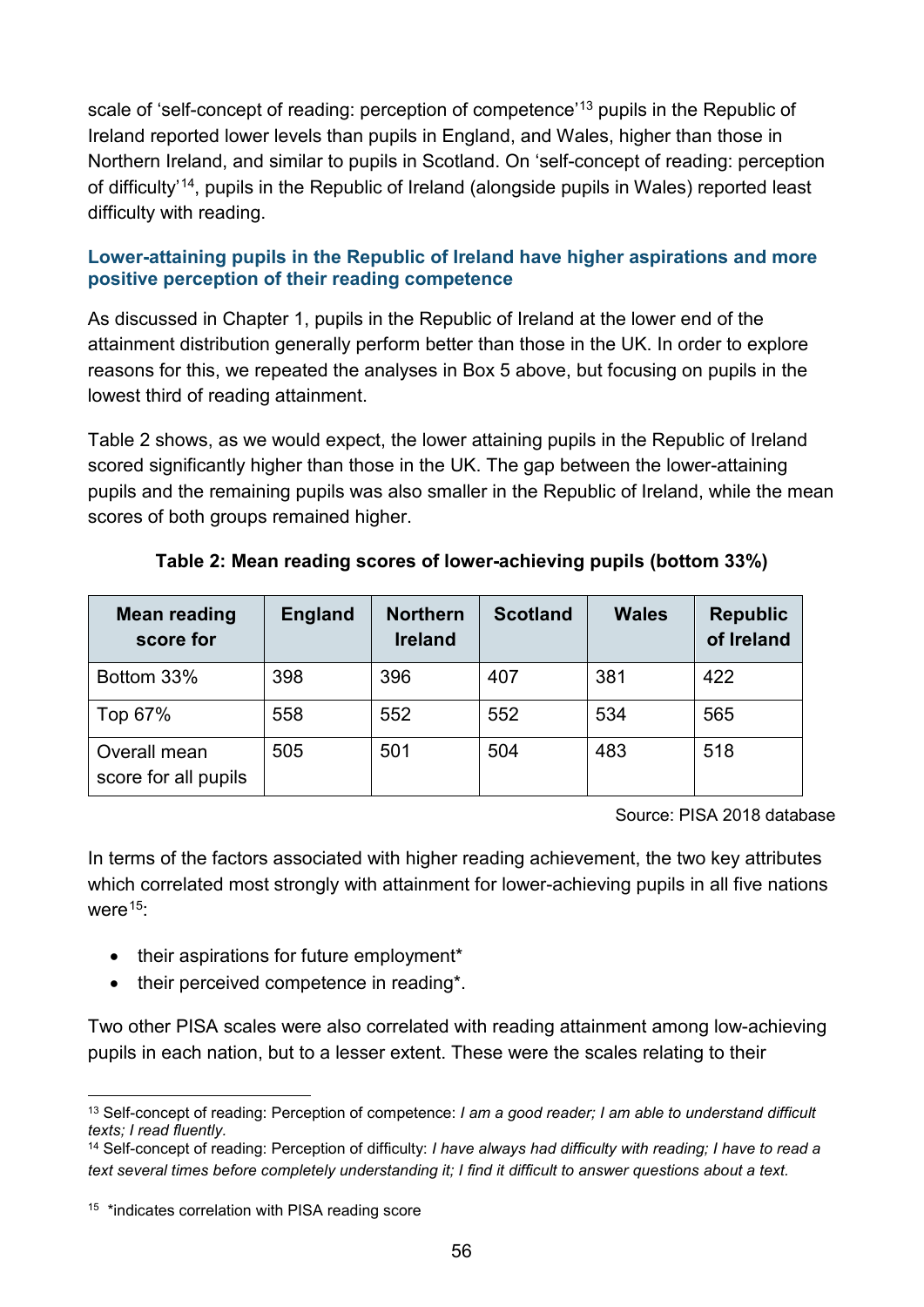perceptions that working hard at school would help them get a better job/ get into a better college in the future, and the number of home resources for learning.

### **Lower-attaining pupils in the Republic of Ireland have more cultural possessions than UK pupils and high expectations for the future**

Compared to their UK counterparts, lower-attaining pupils in the Republic of Ireland reported:

- more cultural possessions\*
- less wealth
- fewer ICT resources at home
- less time spent in English lessons
- high expectations for the future<sup>\*</sup> (lower than pupils in England, higher than Wales and Northern Ireland but not significantly different from Scotland)
- less time in pre-school (except in Northern Ireland)
- fewer extra-curricular activities (such as band, choir, school play, art club).

These broadly reflect the differences seen across the populations as a whole, but were not correlated with attainment in the same way.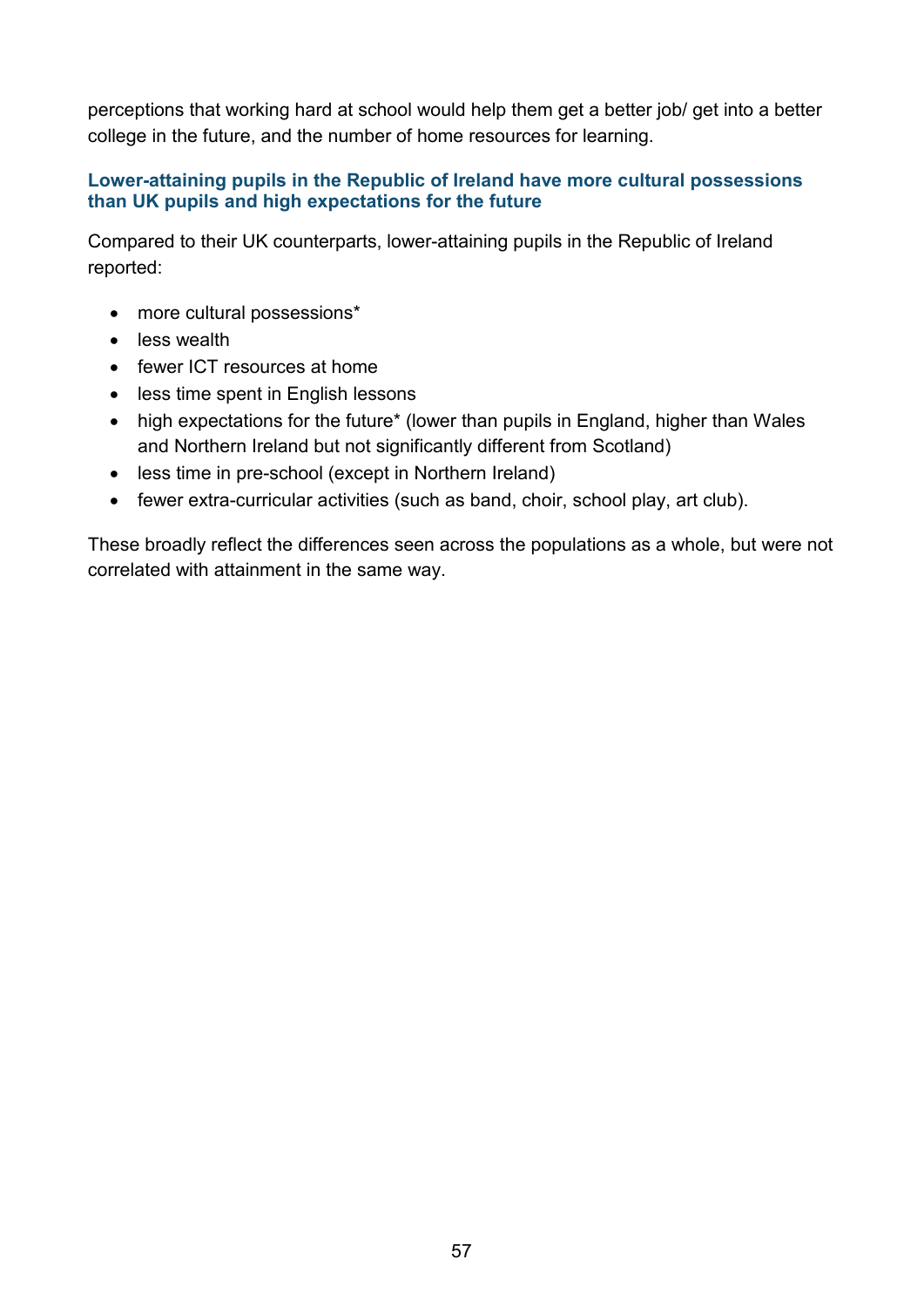# **5 Conclusions and key findings**

# **5.1 Conclusions**

PISA outcomes can lead to major policy reforms that can change schooling for a generation. When a country demonstrates particular success in certain subjects, as the Republic of Ireland does in reading, it is important for other nations to evaluate what can be learned from those successes, including aspects that might be tailored effectively to suit to their own specific contexts.

Pupils in the Republic of Ireland achieve significantly higher reading scores in PISA than the UK nations. This has been the case for every year since 2006 except for 2009. However, research suggests that this dip in the Republic of Ireland's PISA 2009 reading score may have appeared exaggerated and is considered anomalous by researchers and policymakers in the Republic of Ireland. Over time, the Republic of Ireland has also maintained a smaller proportion of pupils working at the lowest reading proficiency levels and high proportions of pupils working at highest reading proficiency levels (England also had a high proportion of high performers in PISA 2018). This continued success in reading, and the sustained difference between the Republic of Ireland and the UK nations, points to the importance of policies that have been in force for longer, and/or to other factors, such as cultural differences, potentially playing a relevant role.

The factors that are associated with high reading attainment are largely consistent across the UK nations and the Republic of Ireland, with the most notable differences being pupils in the Republic of Ireland report a greater enjoyment of reading and a greater number of cultural possessions in their home.

During the lifetime of the PISA 2018 cohort, the Republic of Ireland saw two major policies introduced that were perceived to impact upon reading – DEIS and the Literacy and Numeracy Strategy. These policies consolidated and elaborated upon previous policies addressing disadvantage and the curriculum, which has been reflected in strong levels of basic literacy over decades. These integrated and complementary policies provide a wide range of interventions and support for schools to address learning for disadvantaged pupils and impact generally on reading and literacy. These include extra time given to reading instruction and school librarian and library support as well as smaller class sizes. The policies also include or work alongside a wider set of structural changes to the way that teachers are trained and supported, through reforms to teacher training schools and their programmes, the centralisation of CPD for teachers, and community-based measures such as the extension of the Home School Community Liaison and National Education Psychological Service schemes.

Policy experts in the Republic of Ireland see a number of these factors as being significant for the successful implementation of current policy. They state that the policies themselves were designed to integrate, build upon and widen access to many of the programmes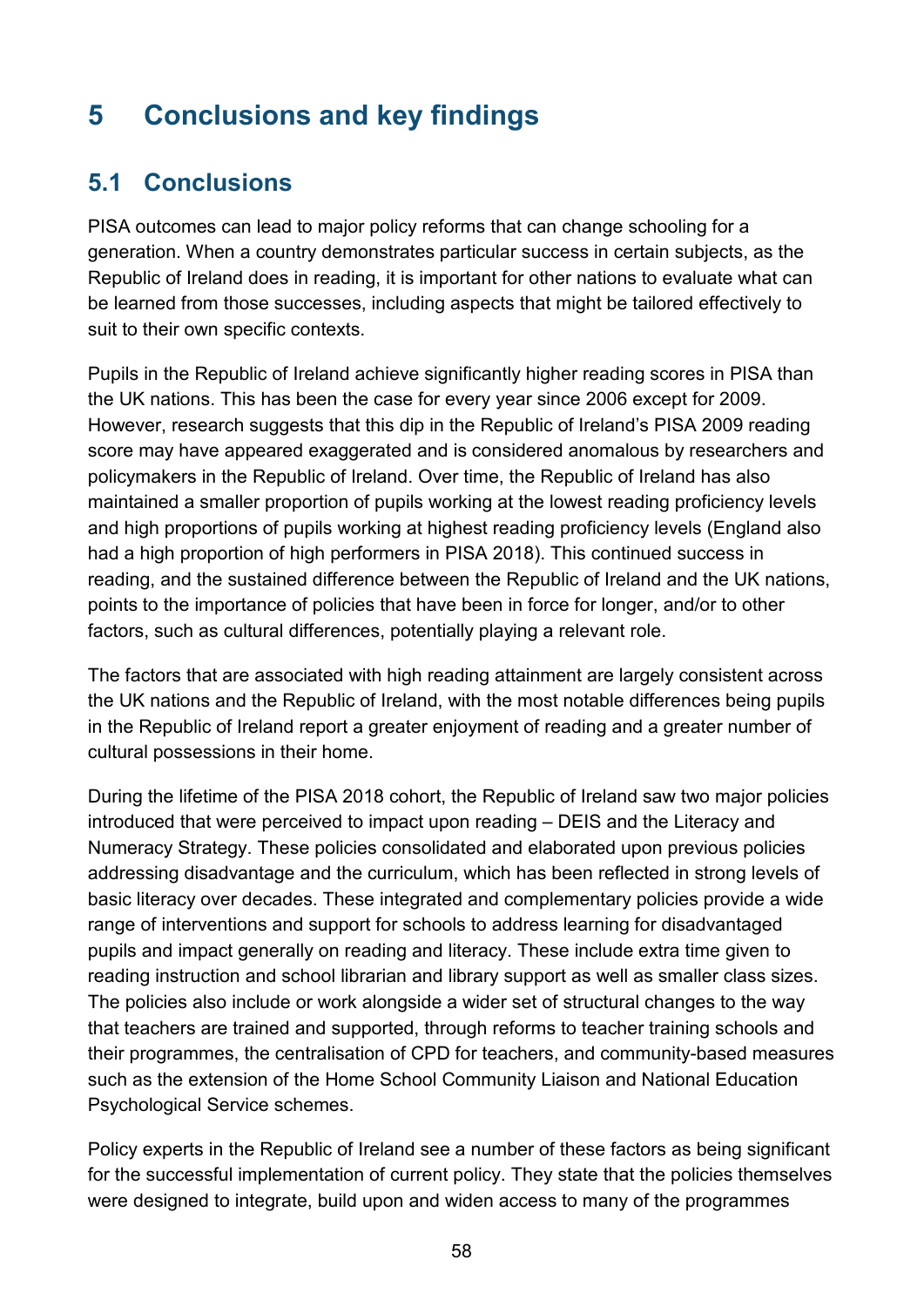provided in DEIS, while DEIS itself was collaboratively co-created to build upon a long history of previous policies targeting disadvantaged pupils. By 'staying the course' with policies that work, they enable gains among pupils to be consolidated and policies to become embedded in communities.

They stressed that policies were carefully developed through meaningful dialogue with stakeholders and focused on placing trust in schools to select the appropriate supports and interventions that make the most sense for their pupils, rather than undifferentiated prescription. Policies also focused on outreach to the local community and engaging with families with the goal of sharing, supporting and embedding good learning practices at home. Finally, by engaging with families and the local community, policy experts believe that this further strengthens an already strong culture that values reading and education more widely, resulting in 'a really strong thread of shared understanding' that runs from policymaking, through schools and stakeholders, and into families and the local community.

# **5.2 Key findings that could be applied more widely**

#### **An approach to integrated policy making which is co-created with teachers encourages greater commitment and engagement**

Although this is a highly complex area, and one that the policy experts in the Republic of Ireland admitted is difficult to unpick, the most significant theme that was evident in our review was the commitment to policy that complements and builds upon existing policy. Similarly important was policy reform that recognises interventions and policies that schools have already been using successfully and commits to their continuation. This consistency of policy, and further development or elaboration on prior policy, was seen as the key success in implementing reading policy in the Republic of Ireland, and for keeping teachers on board and maintaining enthusiasm.

### **Evaluation, performance measures and timescales for review built into policy from the outset**

Adding to the 'joined up' approach is a commitment to building evaluation into the creation of policies and a focus on updating them as targets are met. For example, this is clearly set out in the next phase of the National Literacy and Numeracy Strategy, as discussed in Chapter 3. Similarly, 'ongoing evaluation was built into the design of the DEIS programme from the outset' (Smyth *et al.* 2015, p. 24) with numerous reviews of the various strands taking place to inform further updates to the policy.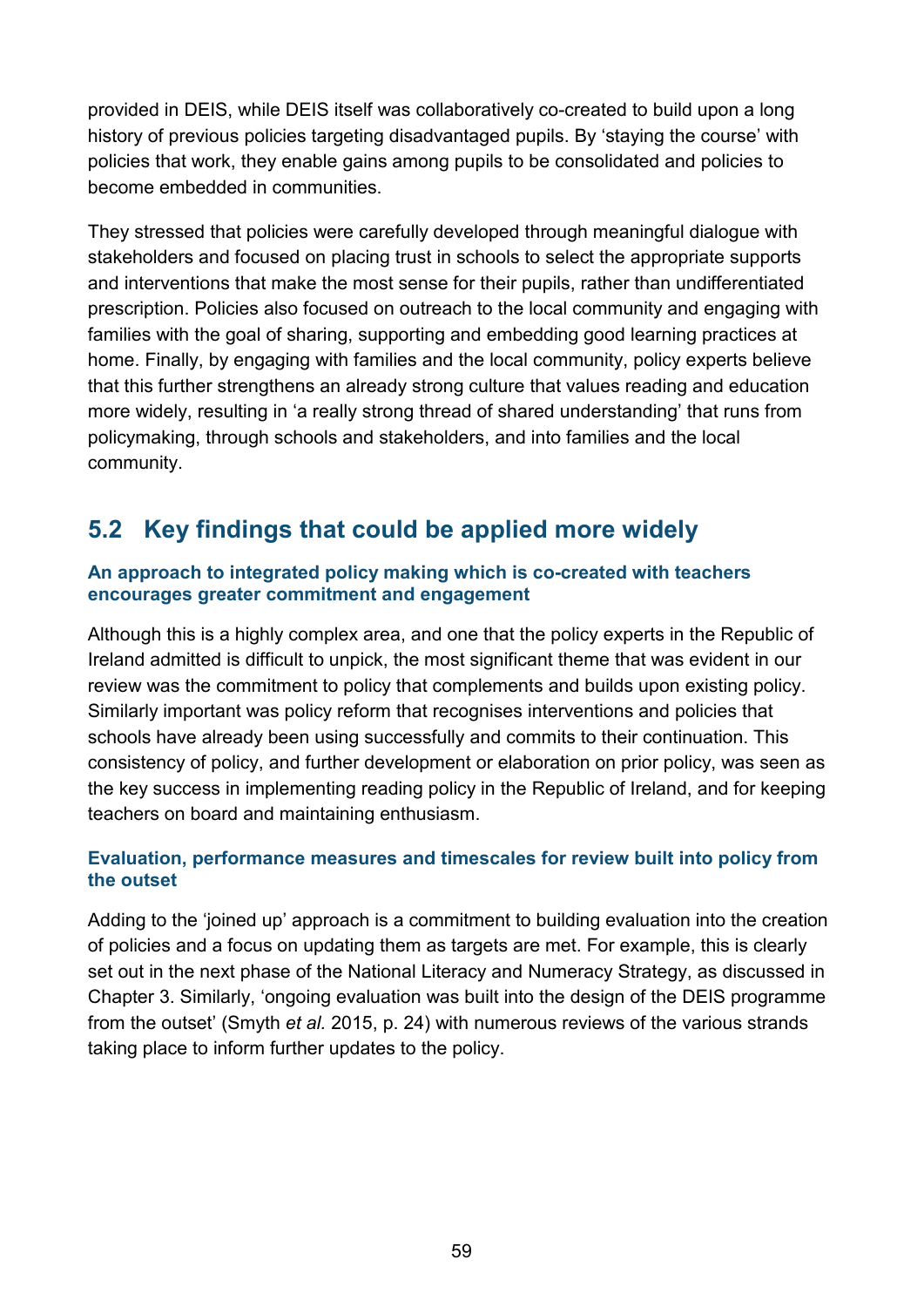### **Work towards building a collaborative culture between schools, families and local communities**

Integrating strategies between school and the home was also regarded as a critical success, particularly for reading among low attaining pupils. Schemes such as the Home School Community Liaison and the National Educational Psychological Service were frequently mentioned as being key pillars of success in developing reading literacy in the Republic of Ireland. This work continues to be evaluated and built upon through more recently introduced schemes, such as PPAD-E, a diagnostic test of reading literacy administered via the National Educational Psychological Service. Fostering this type of collaborative and supportive culture, alongside a wider culture of valuing reading in particular and schooling more widely, could help to overcome barriers to successful policy implementation.

#### **Continue to identify and support pupils working at the lower end of the attainment distribution**

The Republic of Ireland has had particular success in supporting lower attaining pupils, as evidenced by its lower percentage of pupils working below Level 2 compared with the UK nations in PISA 2018. Targeted support through DEIS and the NLNS was judged to have played a role in this success by evaluations and the experts in this study. How schools are targeted to receive these interventions is constantly re-evaluated. Working to identify and support pupils who would most benefit from these interventions should continue to be a key focus of reading policy in the future.

#### **Explore the key elements of teacher training and CPD in the Republic of Ireland**

Improving teacher quality has been a key priority in the Republic of Ireland and that has been reflected in policy reforms. While our experts commented on a focus on pedagogy, 'research-oriented teaching' and assessment literacy, further research focused on the details of the approach to teacher training could prove beneficial to understanding how reading policy is implemented in the classroom.

#### **Continue to monitor trends in future rounds of PISA**

This work provides a wider review of policy in the UK nations and the Republic of Ireland with a specific focus on reading. Future rounds of PISA will focus on different subjects where the differences between the nations are not as wide. It may be beneficial to continue to monitor these trends to see any significant changes in score and attempt to link these changes to policy reforms in the preceding years. Similarly, there are a number of reading policies in the Republic of Ireland, and in UK nations, that may benefit the next PISA cohorts. Further exploration of this topic would allow for firmer conclusions about policy to be drawn and support evidence-based policy decisions in the future.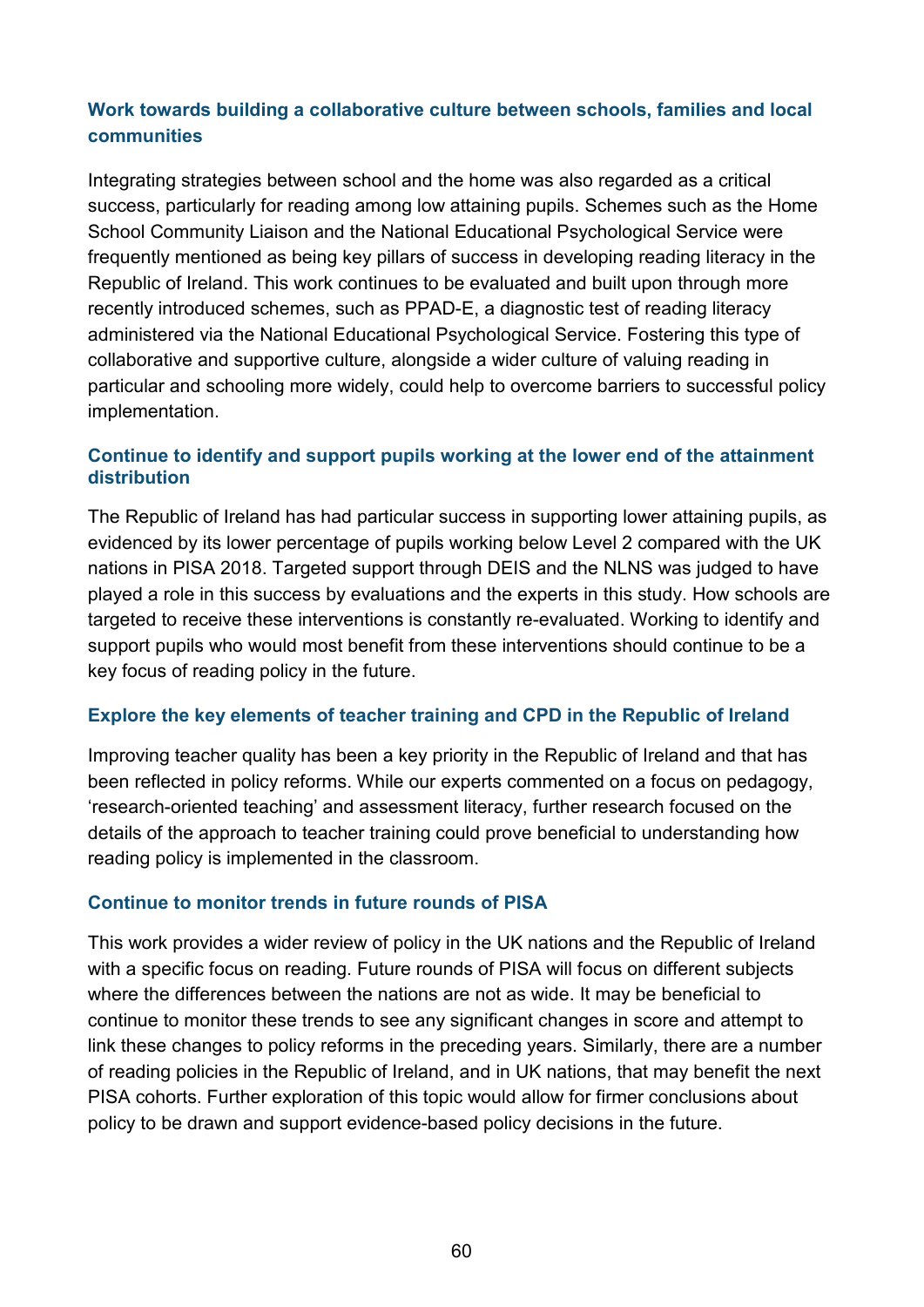# **References**

Blake, J., 2018. *Completing the Revolution. Delivering on the promise of the 2014 National Curriculum*. [pdf] Available at: [<Completing the Revolution Delivering on the promise of the](https://policyexchange.org.uk/wp-content/uploads/2018/03/Completing-the-Revolution.pdf)  [2014 National Curriculum>](https://policyexchange.org.uk/wp-content/uploads/2018/03/Completing-the-Revolution.pdf) [Accessed 10 February 2021].

Burgess, S. and Thomson, D., 2019. *Making the grade: The impact of GCSE reforms on the attainment gap between disadvantaged pupils and their peers.* [pdf] Available at: [<Making the grade: The impact of GCSE reforms on the attainment gap between](https://www.suttontrust.com/wp-content/uploads/2019/12/MakingtheGrade2019.pdf)  [disadvantaged pupils and their peers>](https://www.suttontrust.com/wp-content/uploads/2019/12/MakingtheGrade2019.pdf) [Accessed 10 February 2021].

Cosgrove, J., Cartwright, F., 2014b. Changes in achievement on PISA: the case of Ireland and implications for international assessment practice. *Large-scale Assess Education,* [ejournal] 2(2). <https://doi.org/10.1186/2196-0739-2-2>

Council for the Curriculum, Examinations, and Assessment, 2007. *Northern Ireland Curriculum*. [online] Available at: [<Northern Ireland Curriculum>](https://ccea.org.uk/about/what-we-do/curriculum) [Accessed 10 March 2021].

Department for Education, 2011a. *Evaluation of every child a reader*. [pdf] Available at: [<Evaluation of every child a reader>](https://assets.publishing.service.gov.uk/government/uploads/system/uploads/attachment_data/file/182631/DFE-RR114.pdf) [Accessed 10 March 2021].

Department for Education, 2011b. *National Strategies 1997-2011 A brief summary of the impact and effectiveness of the National Strategies*. [pdf] Available at: [<National Strategies](https://assets.publishing.service.gov.uk/government/uploads/system/uploads/attachment_data/file/175408/DFE-00032-2011.pdf)  [1997-2011 A brief summary of the impact and effectiveness of the National Strategies>](https://assets.publishing.service.gov.uk/government/uploads/system/uploads/attachment_data/file/175408/DFE-00032-2011.pdf) [Accessed 10 February 2021].

Department for Education, 2011c. *2010 to 2015 Government policy education of disadvantaged children*. [online] Available at: [<2010 to 2015 Government policy education](https://www.gov.uk/government/publications/2010-to-2015-government-policy-education-of-disadvantaged-children/2010-to-2015-government-policy-education-of-disadvantaged-children)  [of disadvantaged children>](https://www.gov.uk/government/publications/2010-to-2015-government-policy-education-of-disadvantaged-children/2010-to-2015-government-policy-education-of-disadvantaged-children) [Accessed 10 March 2021].

Department for Education, 2011d. *National curriculum review launched*. [press release], 20 January 2011. Available at: [<National curriculum review launched>](https://www.gov.uk/government/news/national-curriculum-review-launched) [Accessed 10 February 2021].

Department for Education, 2014. *Year 7 literacy and numeracy catch-up premium: guide for schools.* [online] Available at: <Year 7 literacy and numeracy catch-up premium: quide [for schools>](https://www.gov.uk/guidance/year-7-literacy-and-numeracy-catch-up-premium-guide-for-schools%23how-to-use-the-year-7-literacy-and-numeracy-catch-up-premium) [Accessed 25 March 2021].

Department for Education, 2016. Policy paper. *Social mobility and opportunity areas*. [online] Available at: [<Social mobility and opportunity areas>](https://www.gov.uk/government/publications/social-mobility-and-opportunity-areas) [Accessed 10 March 2021].

Department for Education, 2017. *Unlocking talent, fulfilling potential: a plan for improving social mobility through education*. [pdf] Available at: [<Unlocking talent, fulfilling potential: a](https://assets.publishing.service.gov.uk/government/uploads/system/uploads/attachment_data/file/667690/Social_Mobility_Action_Plan_-_for_printing.pdf)  [plan for improving social mobility through education>](https://assets.publishing.service.gov.uk/government/uploads/system/uploads/attachment_data/file/667690/Social_Mobility_Action_Plan_-_for_printing.pdf) [Accessed 5 January 2021].

Department for Education, 2018. *Literacy and numeracy catch-up strategies*. [pdf] Available at: [<Literacy and numeracy catch-up strategies>](https://assets.publishing.service.gov.uk/government/uploads/system/uploads/attachment_data/file/739722/literacy_and_numeracy_catch_up_strategies_amended_july-2018_amended_10.09.18.pdf) [Accessed 10 February 2021].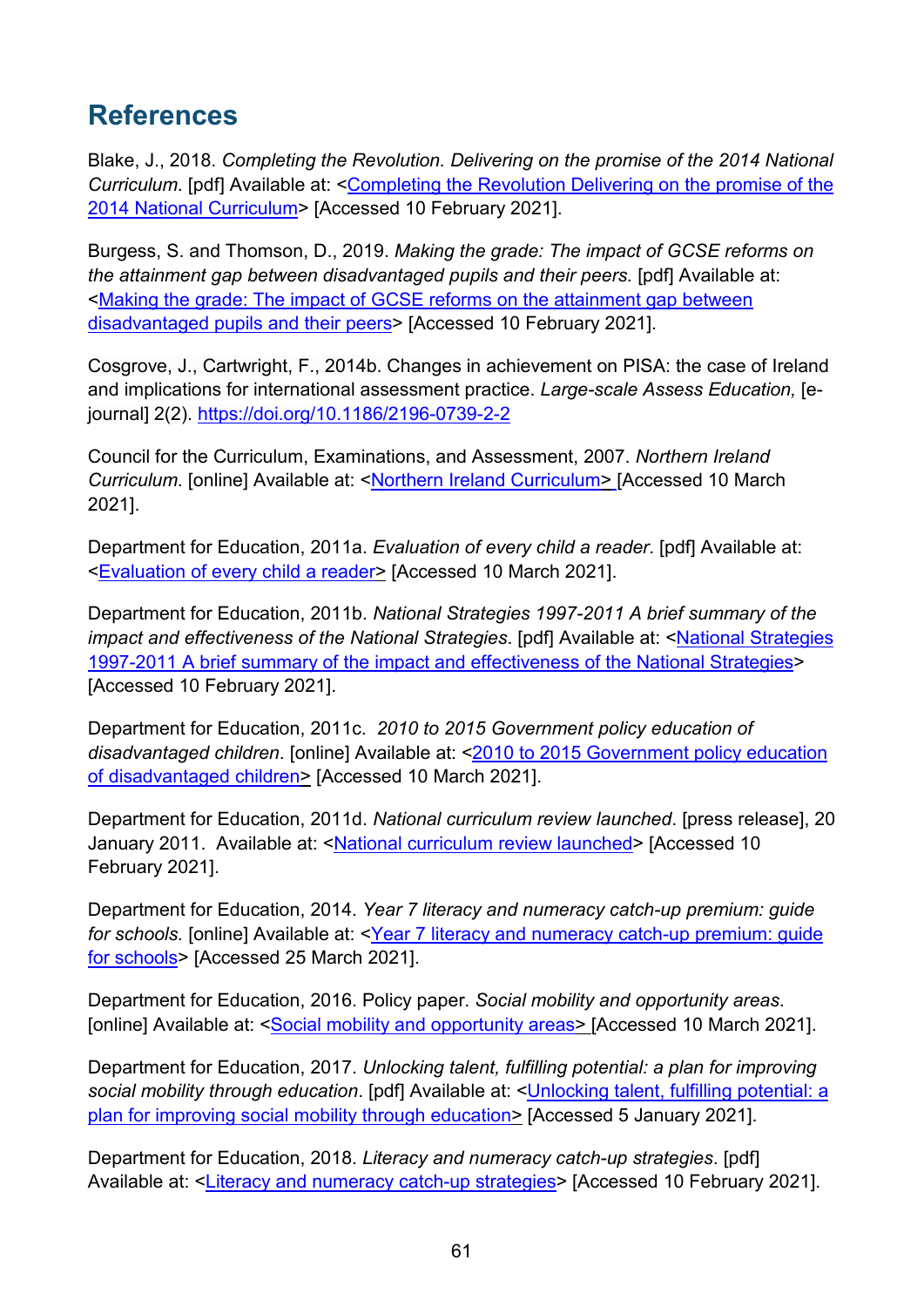Department for Education, 2019a. *National curriculum assessments at key stage 2 in England, 2019 (revised)*. [pdf] Available at: [<National curriculum assessments at key stage](https://assets.publishing.service.gov.uk/government/uploads/system/uploads/attachment_data/file/851798/KS2_Revised_publication_text_2019_v3.pdf)  [2 in England, 2019 \(revised\)>](https://assets.publishing.service.gov.uk/government/uploads/system/uploads/attachment_data/file/851798/KS2_Revised_publication_text_2019_v3.pdf) [Accessed 11 March 2021].

Department for Education, 2019b. *Key stage 4 performance, 2019 (revised)*. [pdf] Available at [<Key stage 4 performance, 2019 \(revised\)>](https://assets.publishing.service.gov.uk/government/uploads/system/uploads/attachment_data/file/863815/2019_KS4_revised_text.pdf) [Accessed 12 March 2021].

Department for Children, Schools and Families, 2007. *City challenge: for world class education*. [pdf] Available at: [<For World Class Education>](https://webarchive.nationalarchives.gov.uk/20110506025645/https:/www.education.gov.uk/publications/eOrderingDownload/WorldClassEducation.pdf) [Accessed 10 March 2021].

Department of Education, 2005. *Common Funding Scheme*. [online] Available at: [<Common Funding Scheme>](https://www.education-ni.gov.uk/articles/common-funding) [Accessed 29 March 2021].

Department of Education, 2006. *Extended schools: schools, families, communities working together*. [pdf] Available at: [<Extended Schools, schools, families, communities](https://www.education-ni.gov.uk/sites/default/files/publications/de/extended-schools-policy-document.pdf)  [working together>](https://www.education-ni.gov.uk/sites/default/files/publications/de/extended-schools-policy-document.pdf) [Accessed 10 March 2021].

Department of Education, 2009. *Every school a good school: a policy for school improvement*. [pdf] Available at: [<Every School A Good School>](https://www.education-ni.gov.uk/sites/default/files/publications/de/ESAGS%20Policy%20for%20School%20Improvement%20-%20Final%20Version%2005-05-2009.pdf) [Accessed 10 March 2021].

Department of Education, 2011. *Count read: succeed. A strategy to improve outcomes in literacy and numeracy*. [pdf] Available at: [<Count Read: Succeed>](https://www.education-ni.gov.uk/sites/default/files/publications/de/count-read-succeed-a-strategy-to-improve-outcomes-in-literacy-and-numeracy.pdf) [Accessed 10 March 2021].

Department of Education, 2012a. *Understanding difficulties in Literacy Development a whole school approach*. [pdf] Available at: [<Understanding difficulties in Literacy](https://www.education-ni.gov.uk/sites/default/files/publications/de/literacy-flyer.pdf)  Development a whole school approach > [Accessed 10 March 2021].

Department of Education, 2012b. *Literacy and numeracy signature programme.* [online] Available at: [<Literacy and Numeracy Signature Programme>](https://www.executiveoffice-ni.gov.uk/topics/good-relations-and-social-change/delivering-social-change-signature-programmes#toc-9) [Accessed 10 March 2021].

Department of Education, 2015. *Independent review of the Sure Start programme*. [pdf] Available at: [<Independent Review of the Sure Start Programme>](http://www.kilkeelsurestart.com/media/uploads/Review%20of%20Sure%20Start%20-%20Final%20Report.pdf) [Accessed 10 March] 2021].

Department of Education, 2019. *Year 12 and Year 14 examination performance at postprimary schools in Northern Ireland 2018-19*. [pdf] Available at: [<Year 12 and Year 14](https://www.education-ni.gov.uk/sites/default/files/publications/education/Year%2012%20and%20Year%2014%20Examination%20Performance%20at%20Post%20Primary%20schools%20in%20NI%202018_19.pdf)  [Examination Performance at Post-Primary Schools in Northern Ireland 2018-19>](https://www.education-ni.gov.uk/sites/default/files/publications/education/Year%2012%20and%20Year%2014%20Examination%20Performance%20at%20Post%20Primary%20schools%20in%20NI%202018_19.pdf) [Accessed 10 March 2021].

Department of Education and Skills, 2005. *Delivering equality of opportunity in schools: an*  action plan for *educational inclusion*. [pdf] Available at: <**An Action Plan for Educational** [Inclusion>](https://www.education.ie/en/Publications/Policy-Reports/deis_action_plan_on_educational_inclusion.pdf) [Accessed 10 March 2021].

Department of Education and Skills, 2011a. *Literacy and numeracy for learning and life: the National Strategy to improve literacy and numeracy among children and young people 2011 – 2020*. [pdf] Available at: [<Literacy and Numeracy for Learning and Life: The](https://www.education.ie/en/publications/policy-reports/lit_num_strategy_full.pdf)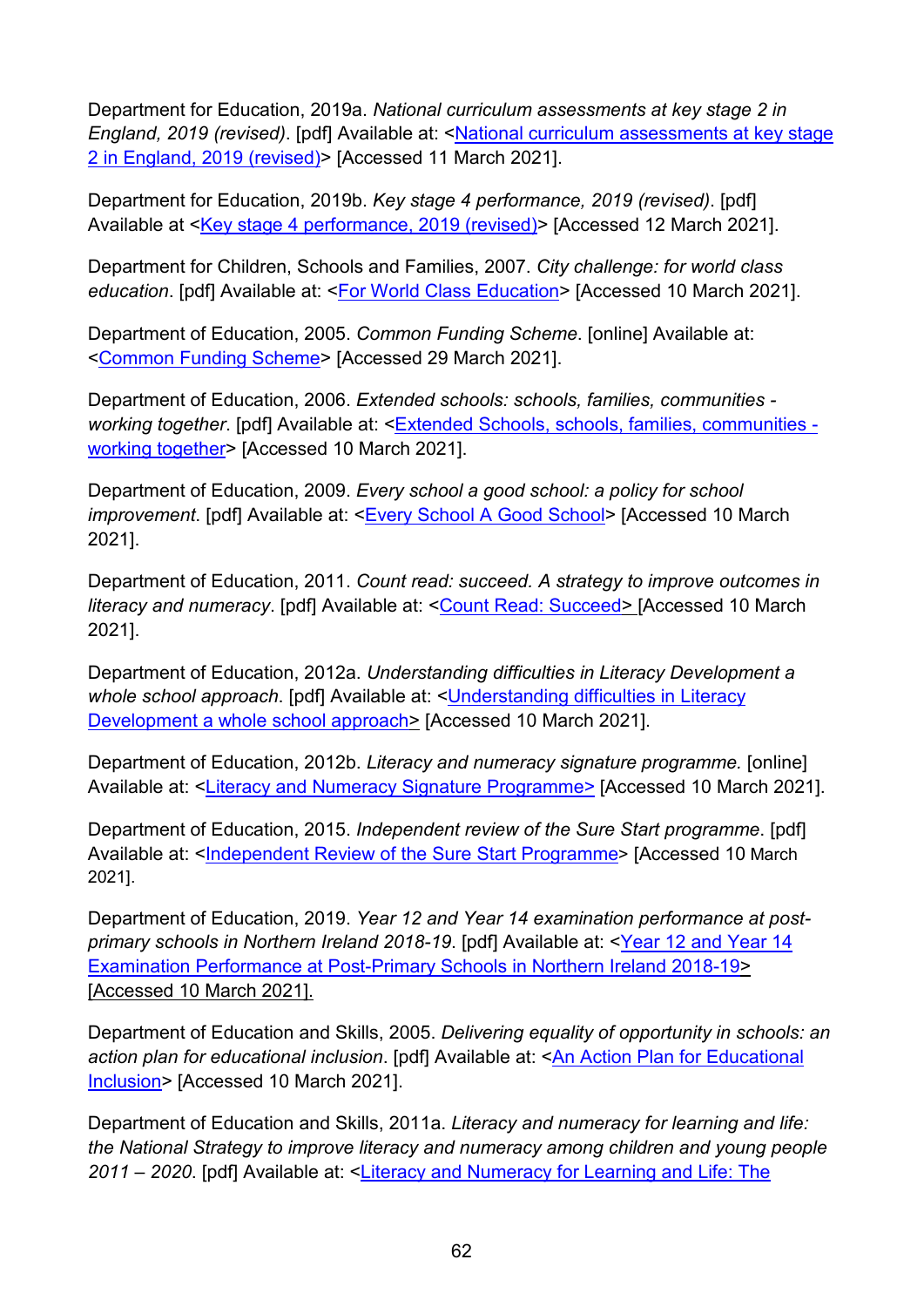[National Strategy to Improve Literacy and Numeracy among Children and Young People](https://www.education.ie/en/publications/policy-reports/lit_num_strategy_full.pdf)  [2011 –](https://www.education.ie/en/publications/policy-reports/lit_num_strategy_full.pdf) 2020> [Accessed 10 March 2021].

Department of Education and Skills, 2011b*. Lessons from research on the impact of DEIS (Delivering Equality of Opportunity in Schools).* [pdf] Available at: [<Lessons from research](https://www.education.ie/en/schools-colleges/services/deis-delivering-equality-of-opportunity-in-schools-/lessons-from-research-on-the-impact-of-deis.pdf)  [on the impact of DEIS \(Delivering Equality of Opportunity in Schools\)>](https://www.education.ie/en/schools-colleges/services/deis-delivering-equality-of-opportunity-in-schools-/lessons-from-research-on-the-impact-of-deis.pdf) [Accessed 10 March 2021].

Department of Education and Skills, 2014. *Focussed policy assessment early start programme*. [pdf] Available at: [<Focussed Policy Assessment Early Start Programme>](https://www.education.ie/en/Publications/Education-Reports/Focussed-Policy-Assessment-Early-Start-Programme-Early-Years-Education-Policy-Unit.pdf) [Accessed 10 March 2021].

Department of Education and Skills, 2016a. *School self-evaluation guidelines 2016-2020.* [pdf] Available at: [<School self-evaluation guideline 2016-2020](https://assets.gov.ie/25263/dcc85452ad6d451f89ed8e7b1967f200.pdf) > [Accessed 18 March 2021].

Department of Education and Skills, 2016b. *Action plan for education 2016-2019*. [pdf] Available at: [<Action plan for education 2016-2019>](https://assets.gov.ie/24342/ee86271484a64c1b82dce9d4d7af1587.pdf) [Accessed 10 March 2021].

Department of Education and Skills 2017a. *National strategy: literacy and numeracy for learning and life 2011-2020: Interim Review: 2011 – 2016 New Targets: 2017 – 2020*. [pdf] Available at: [<National strategy: literacy and numeracy for learning and life -](https://www.education.ie/en/publications/education-reports/pub_ed_interim_review_literacy_numeracy_2011_2020.pdf) 2011-2020 Interim Review: 2011 – [2016 New Targets: 2017 –](https://www.education.ie/en/publications/education-reports/pub_ed_interim_review_literacy_numeracy_2011_2020.pdf) 2020> [Accessed 10 March 2021].

Department of Education and Skills, 2017b. *DEIS Plan 2017. Delivering Equality of Opportunity in Schools. [pdf] Available at: [<Delivering Equality of Opportunity in Schools>](https://www.education.ie/en/publications/policy-reports/deis-plan-2017.pdf)* [Accessed 10 March 2021].

Department of Education and Skills, 2017c. *Circular to the management authorities of all mainstream primary schools special education teaching allocation.* [pdf] Available at: <Circular to [the Management Authorities of all Mainstream Primary Schools Special](https://www.education.ie/en/Circulars-and-Forms/Active-Circulars/cl0013_2017.pdf)  [Education Teaching Allocation>](https://www.education.ie/en/Circulars-and-Forms/Active-Circulars/cl0013_2017.pdf) [Accessed 17 March 2021].

Education Endowment Foundation, 2018. *Phonics Teaching and Learning Toolkit.* [online] Available at: [<Phonics Teaching and Learning Toolkit>](https://educationendowmentfoundation.org.uk/pdf/generate/?u=https://educationendowmentfoundation.org.uk/pdf/toolkit/?id=142&t=Teaching%20and%20Learning%20Toolkit&e=142&s)[Accessed 11 March 2021].

Education Scotland, 2010. *What is Curriculum for Excellence?* [online] Available at: [<What](https://education.gov.scot/education-scotland/scottish-education-system/policy-for-scottish-education/policy-drivers/cfe-building-from-the-statement-appendix-incl-btc1-5/what-is-curriculum-for-excellence)  [is Curriculum for Excellence?>](https://education.gov.scot/education-scotland/scottish-education-system/policy-for-scottish-education/policy-drivers/cfe-building-from-the-statement-appendix-incl-btc1-5/what-is-curriculum-for-excellence) [Accessed 10 March 2021].

Education and Skills Committee, 2019. *Report on Scottish National Standardised*  Assessments. [pdf] Available at: <Report on Scottish National Standardised [Assessments>](https://sp-bpr-en-prod-cdnep.azureedge.net/published/ES/2019/4/23/Report-on-Scottish-National-Standardised-Assessments/ESS052019R3.pdf) [Accessed 10 March 2021].

Education and Training Inspectorate, 2010. *Together Towards Improvement*. [pdf] Available at: [<Together Towards Improvement>](https://dera.ioe.ac.uk/1990/1/together-towards-improvement-primary.pdf) [Accessed 10 March 2021].

Education and Training Inspectorate, 2016. *An evaluation of the promoting improvement in English and Mathematics*. [pdf] Available at: <An [evaluation of the Promoting Improvement](https://www.etini.gov.uk/sites/etini.gov.uk/files/publications/An%20Evaluation%20of%20the%20Promoting%20Improvement%20in%20English%20and%20Mathematics%20%28PIEM%29%20Project.pdf)  [in English and Mathematics>](https://www.etini.gov.uk/sites/etini.gov.uk/files/publications/An%20Evaluation%20of%20the%20Promoting%20Improvement%20in%20English%20and%20Mathematics%20%28PIEM%29%20Project.pdf) [Accessed 10 March 2021].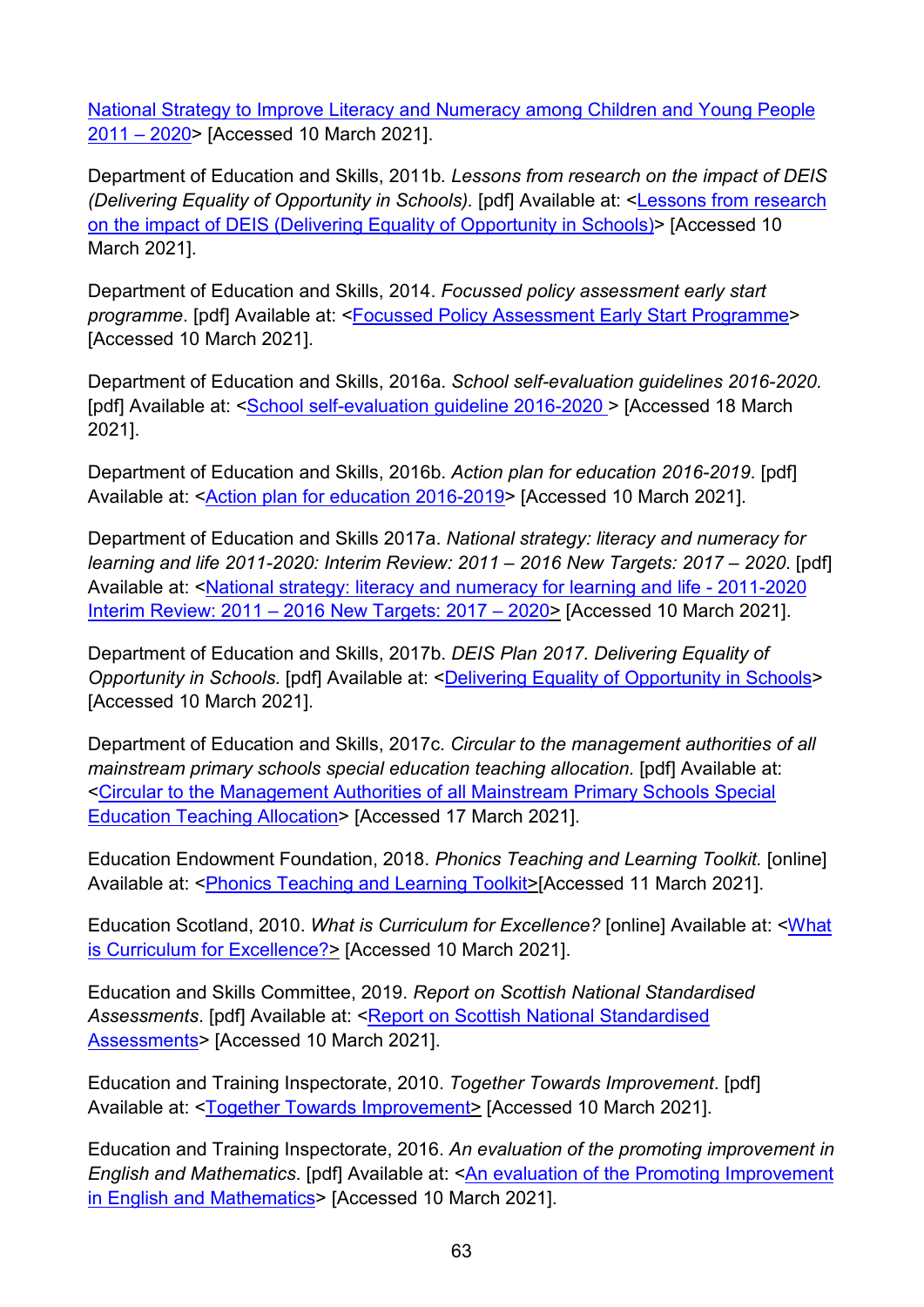Education and Training Inspectorate, 2018. *SureStart evaluation report*. [pdf] Available at: [<SureStart evaluation report>](https://www.etini.gov.uk/sites/etini.gov.uk/files/publications/surestart-evaluation-report-may-2018.pdf) [Accessed 10 February 2021].

Educational Research Centre, 2021. *Development of a Framework for the Evaluation of Teachers' Professional Learning (TPL)*. [online] Available at: [<Development of a](https://www.erc.ie/programme-of-work/development-of-a-framework-for-the-evaluation-of-teachers-professional-learning-tpl/)  [frameword for the evaluation of teachers' professional learning>](https://www.erc.ie/programme-of-work/development-of-a-framework-for-the-evaluation-of-teachers-professional-learning-tpl/)[Accessed 17 March 2021].

Estyn, 2019. *The Annual report of Her Majesty's Chief Inspector of education and Training 2018-2019*. [pdf] Available at: <The Annual report [of Her Majesty's Chief Inspector of](https://www.estyn.gov.wales/sites/www.estyn.gov.wales/files/2020-07/Annual_Report_2018_2019_en_2.pdf)  [education and Training 2018-2019>](https://www.estyn.gov.wales/sites/www.estyn.gov.wales/files/2020-07/Annual_Report_2018_2019_en_2.pdf) [Accessed 10 February 2021].

Gilleece, L., Nelis, S., Fitzgerald, C. and Cosgrove, J., 2020. *Reading, mathematics and science achievement in DEIS schools: Evidence from PISA 2018*. [pdf] Available at [<Reading, mathematics and science achievement in DEIS schools: Evidence from PISA](https://www.erc.ie/wp-content/uploads/2020/11/ERC-DEIS-Report_Sept-2020_A4_Website.pdf)  [2018>](https://www.erc.ie/wp-content/uploads/2020/11/ERC-DEIS-Report_Sept-2020_A4_Website.pdf) [Accessed 10 March 2021].

Institute for Fiscal Studies, 2015. *School funding increases in England targeted at most deprived and led to particularly large increases in non-teaching staff*. [online] Available at: [<School funding increases in England targeted at most deprived and led to particularly](https://www.ifs.org.uk/publications/7644)  [large increases in non-teaching staff>](https://www.ifs.org.uk/publications/7644) [Accessed 10 February 2021].

Karakolidis, A., Duggan, A., Shiel, G., and Kiniry, J., (in press). Educational Inequality in Primary Schools in Ireland in the Early Years of the National Literacy and Numeracy Strategy: An Analysis of National Assessment Data. *Irish Journal of Education,* 44*.*

Kennedy, E., 2013. Literacy policy in Ireland. *European Journal of Education*, [e-journal] 48(4). [https://doi.org/10.1111/ejed.12053.](https://doi.org/10.1111/ejed.12053)

Macdougall, A. and Lupton, R. 2018. *The 'London effect': literature review*. [pdf] Available at: [<The 'London effect': literature review>](https://documents.manchester.ac.uk/display.aspx?DocID=37617) [Accessed 10 February 2021].

McAvinue, L. and Weir, S., 2015. *The evaluation of DEIS at post-primary level: An update on trends over time in achievement and retention levels*. [pdf] Available at: [<The](http://www.erc.ie/documents/deisevalpp.pdf)  [evaluation of DEIS at post-primary level: An update on trends over time in achievement](http://www.erc.ie/documents/deisevalpp.pdf)  [and retention levels](http://www.erc.ie/documents/deisevalpp.pdf) > [Accessed 11 March 2021].

McKeown, C., Denner, S., McAteer, S., Shiel, G., and O'Keeffe, L., 2019. *Learning for the future: The performance of 15-year-olds in Ireland on reading literacy, science and mathematics in PISA 2018*. [pdf] Available at: [<https://www.erc.ie/wp](https://www.erc.ie/wp-content/uploads/2020/07/B23321-PISA-2018-National-Report-for-Ireland-Full-Report-Web-4.pdf)[content/uploads/2020/07/B23321-PISA-2018-National-Report-for-Ireland-Full-Report-Web-](https://www.erc.ie/wp-content/uploads/2020/07/B23321-PISA-2018-National-Report-for-Ireland-Full-Report-Web-4.pdf)[4.pdf>](https://www.erc.ie/wp-content/uploads/2020/07/B23321-PISA-2018-National-Report-for-Ireland-Full-Report-Web-4.pdf) [Accessed 10 March 2021].

National Audit Office, 2015. *Funding for disadvantaged pupils.* [pdf] Available at: [<Funding](https://www.nao.org.uk/wp-content/uploads/2015/06/Funding-for-disadvantaged-pupils.pdf)  [for disadvantaged pupils>](https://www.nao.org.uk/wp-content/uploads/2015/06/Funding-for-disadvantaged-pupils.pdf) [Accessed 5 January 2021].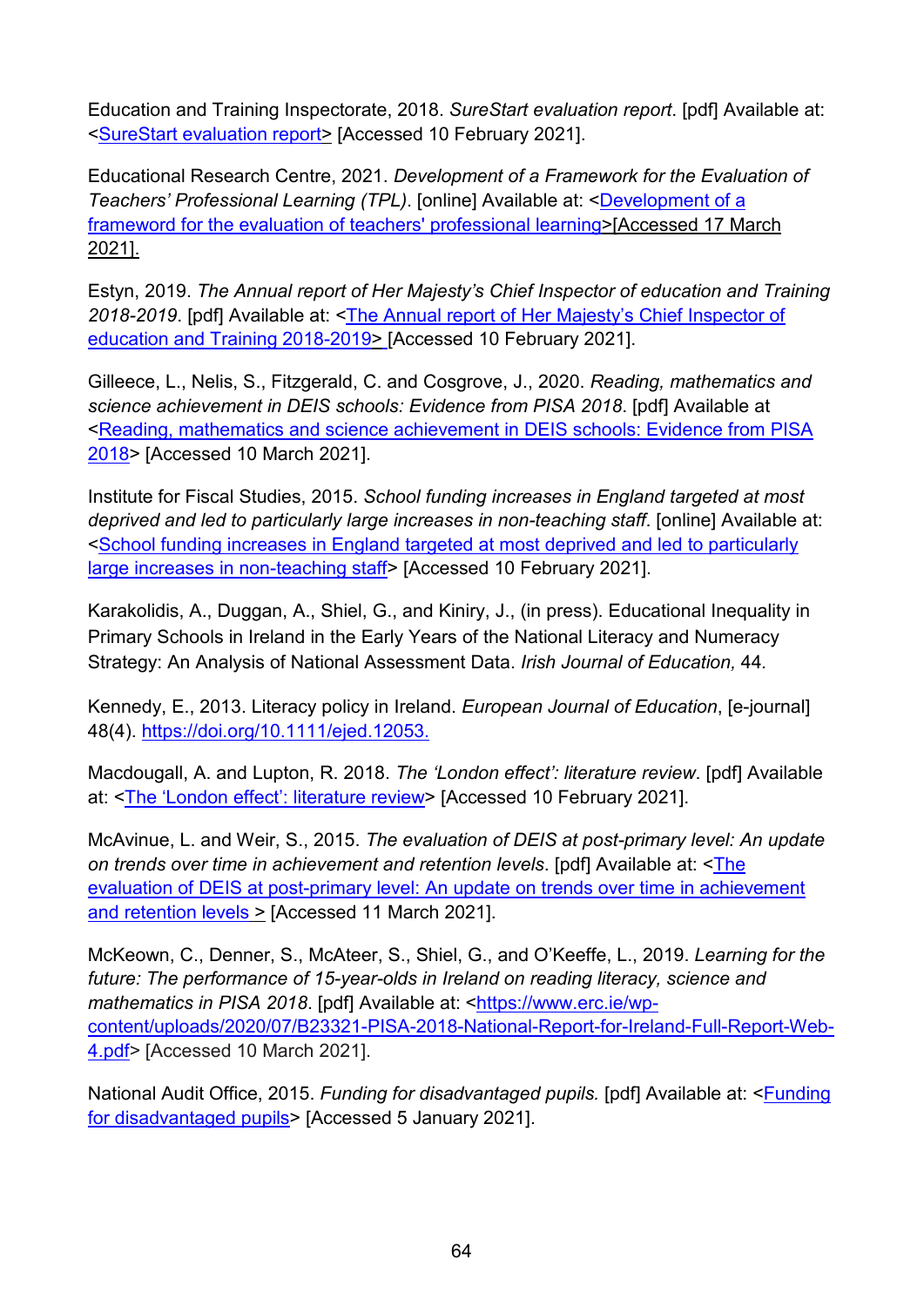Northern Ireland Audit Office, 2013. *Improving literacy and numeracy achievement in*  schools. [pdf] Available at: [<Improving Literacy and Numeracy Achievement in Schools>](https://www.niauditoffice.gov.uk/sites/niao/files/media-files/literacy_and_numeracy_2.pdf) [Accessed 10 March 2021].

Organisation for Economic Co-operation and Development, 2007. *Reviews of national policies for education – quality and equity of schooling in Scotland.* [pdf] Available at: [<Reviews of national policies for education>](http://www.oecd.org/education/school/40328315.pdf) [Accessed 10 March 2021].

Organisation for Economic Co-operation and Development, 2013. *Educational evaluation*  and assessment in Northern Ireland. Strengths, challenges and policy pointers. [pdf] Available at: <Educational Evaluation and Assessment in Northern Ireland Strengths, [Challenges and Policy Pointers>](http://www.oecd.org/education/school/Northern%20Ireland%20Strengths%20Challenges%20and%20Policy%20Pointers.pdf) [Accessed 10 February 2021].

Organisation for Economic Co-operation and Development, 2015. *Improving schools in*  Scotland: An OECD perspective. [pdf] Available at: <Improving Schools in Scotland: An [OECD perspective>](http://www.oecd.org/education/school/Improving-Schools-in-Scotland-An-OECD-Perspective.pdf) [Accessed 10 March 2021].

Organisation for Economic Co-operation and Development, 2017. *Welsh education reform*  journey. [pdf] Available at: [<Welsh Education Reform Journey>](http://www.oecd.org/education/The-Welsh-Education-Reform-Journey-FINAL.pdf) [Accessed 10 March 2021].

Organisation for Economic Co-operation and Development, 2018. *PISA 2018 Technical report*. [online] Available at: <**PISA 2018 Technical report>** [Accessed 12 March 2021].

Organisation for Economic Co-operation and Development, 2020. *PISA 2018 Results (Volume V): Effective Policies, Successful Schools*. [online] Available at: [PISA 2018](https://www.oecd-ilibrary.org/education/pisa-2018-results-volume-v_ca768d40-en)  [Results \(Volume V\): Effective Policies, Successful](https://www.oecd-ilibrary.org/education/pisa-2018-results-volume-v_ca768d40-en) Schools [Accessed 10 March 2021].

Rose, J. 2006. *Independent review of the teaching of early reading*. [pdf] Available at: [<Independent review of the teaching of early reading>](https://dera.ioe.ac.uk/5551/2/report.pdf) [Accessed 10 March 2021].

Royal Society of Edinburgh, 2016. *RSE reflections on the OECD report, Improving Schools in Scotland, and on the Scottish Government's National Improvement Framework for Scottish Education*. [pdf] Available at: [<RSE reflections on the OECD report, Improving](https://www.rse.org.uk/wp-content/uploads/2016/09/AP16_03_RSE_OECD_comment.pdf)  [Schools in Scotland, and on the Scottish Government's National Improvement Framework](https://www.rse.org.uk/wp-content/uploads/2016/09/AP16_03_RSE_OECD_comment.pdf)  [for Scottish Education> \[](https://www.rse.org.uk/wp-content/uploads/2016/09/AP16_03_RSE_OECD_comment.pdf)Accessed 10 February 2021].

Sachse, K.A., Mahler, N., and Pohl, S., (2019). When nonresponse mechanisms change: Effects on trends and group comparisons in international large-scale assessments. *Educational and Psychological Measurement*, [e-journal] 79(4), pp. 699-726. [https://doi.org/10.1177/0013164419829196](https://doi.org/10.1177%2F0013164419829196)

Scottish Government, 2016a. *National improvement framework for Scottish education 2016 evidence-report.* [online] Available at: [<National improvement framework Scottish](https://www.gov.scot/publications/national-improvement-framework-scottish-education-2016-evidence-report/)[education 2016 evidence-report>](https://www.gov.scot/publications/national-improvement-framework-scottish-education-2016-evidence-report/) [Accessed 10 March 2021].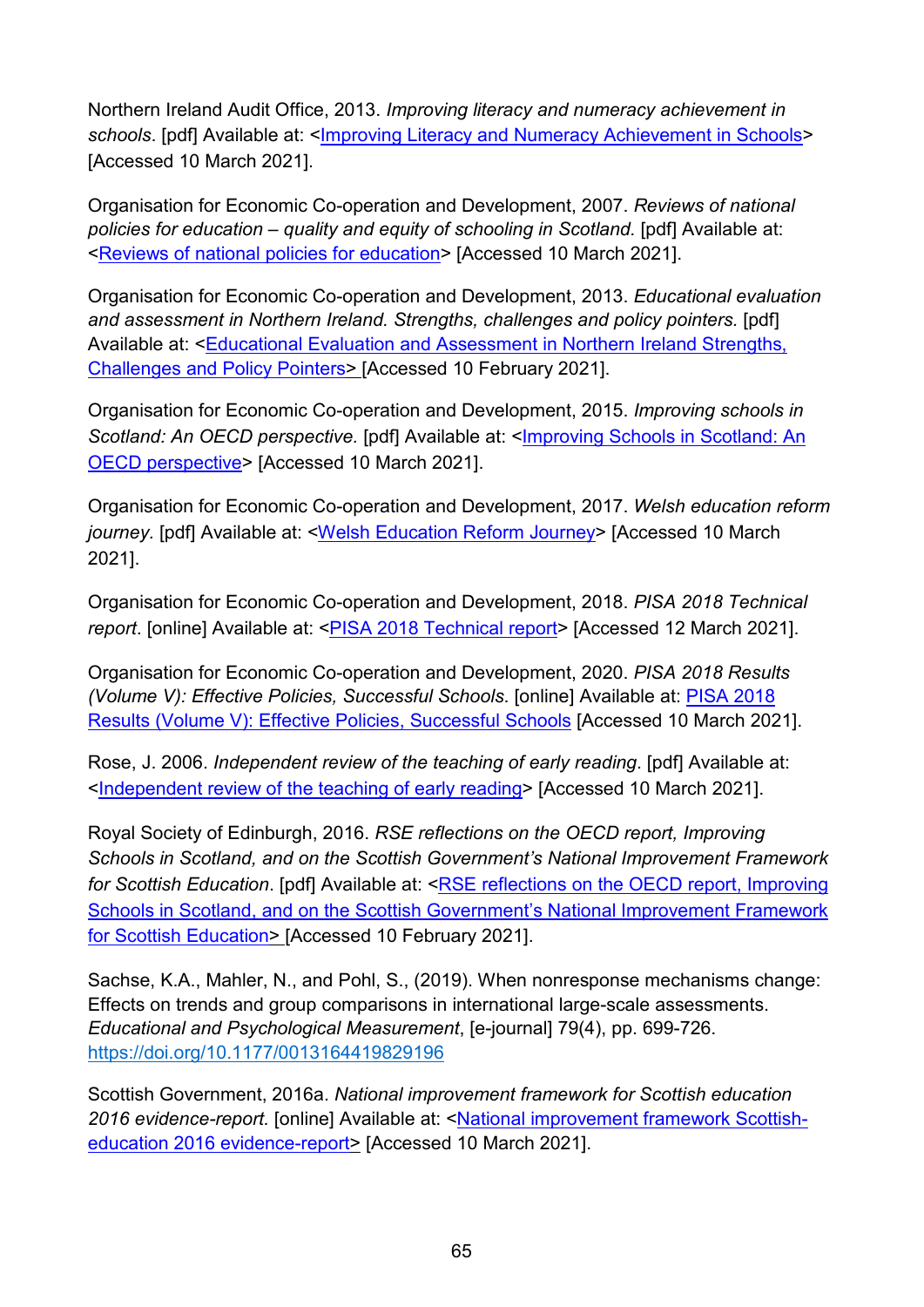Scottish Government, 2016b. *Delivering excellence equity Scottish education delivery plan*  Scotland. [online] Available at: <Delivering excellence equity Scottish education delivery [plan Scotland>](https://www.gov.scot/publications/delivering-excellence-equity-scottish-education-delivery-plan-scotland/pages/2/) [Accessed 10 March 2021].

Shiel, G., Kavanagh, L. and Millar, D., 2014. *The 2014 National Assessments of English Reading and Mathematics, Volume 1: Performance Report.* [pdf] Available at [<National](https://www.education.ie/en/Press-Events/Events/Literacy-and-Numeracy/National-Assessments-of-English-Reading-and-Mathematics-Performance-Report.pdf)  [Assessments of English Reading and Mathematics, Volume 1: Performance Report>](https://www.education.ie/en/Press-Events/Events/Literacy-and-Numeracy/National-Assessments-of-English-Reading-and-Mathematics-Performance-Report.pdf) [Accessed 10 March 2021].

Shields, J. and Gunson, R., 2017. *Autonomy in the right place. School governance reform in Scotland*. [pdf] Available at: [<Autonomy in the right place. School governance reform in](https://www.ippr.org/files/publications/pdf/autonomy-in-the-right-place_Apr2017.pdf?noredirect=1)  [Scotland>](https://www.ippr.org/files/publications/pdf/autonomy-in-the-right-place_Apr2017.pdf?noredirect=1) [Accessed 11 March 2021].

Smyth, E., McCoy, S. and Kingston, G., 2015. *Learning from the evaluation of DEIS.* [pdf] Available at: <**[Learning from the evaluation of DEIS](https://www.esri.ie/system/files/media/file-uploads/2015-07/RS39.pdf)**> [Accessed at 10 March 2021].

Social Mobility Commission, 2017. *Time for change: an assessment of government policies on social mobility 1997-2017*. [pdf] Available at: [<Time for change: an assessment](https://assets.publishing.service.gov.uk/government/uploads/system/uploads/attachment_data/file/622214/Time_for_Change_report_-_An_assessement_of_government_policies_on_social_mobility_1997-2017.pdf)  [of government policies on social mobility 1997-2017>](https://assets.publishing.service.gov.uk/government/uploads/system/uploads/attachment_data/file/622214/Time_for_Change_report_-_An_assessement_of_government_policies_on_social_mobility_1997-2017.pdf) [Accessed 10 February 2021].

The National Assembly for Wales Children, Young People and Education Committee, 2018. *On the money? Targeting funding to improve educational outcomes*. [pdf] Available at: < On the money? Targeting funding to improve educational outcomes > [Accessed 10] February 2021].

Weir, S. and McAvinue, L., 2013. *The achievements and characteristics of pupils attending rural schools participating in DEIS.* [pdf] Available at: [<The Achievements and](https://www.erc.ie/documents/rural_report2013.pdf)  [Characteristics of Pupils attending Rural Schools Participating in DEIS>](https://www.erc.ie/documents/rural_report2013.pdf) [Accessed 10 March 2021].

Welsh Government, 2010. *Welsh-medium Education Strategy*. [pdf] Available at: [<Welsh](https://dera.ioe.ac.uk/4248/1/100420welshmediumstrategyen.pdf)[medium Education Strategy>](https://dera.ioe.ac.uk/4248/1/100420welshmediumstrategyen.pdf) [Accessed 10 March 2021].

Welsh Government, 2013a. *National literacy and numeracy framework*. [pdf] Available at: [<National Literacy and Numeracy Framework>](https://hwb.gov.wales/api/storage/64812b0e-3d20-4d10-94e8-68221e47a38d/to-support-schools-in-introducing-the-national-literacy-and-numeracy-framework.pdf) [Accessed 10 March 2021].

Welsh Government, 2013b. *Pupil deprivation grant short guidance for practitioners*. [pdf] Available at: [<Pupil Deprivation Grant Short guidance for practitioners>](https://dera.ioe.ac.uk/19051/1/131216-pdg-short-guidance-for-practitioners-en.pdf) [Accessed 10 March 2021].

Welsh Government, 2015a. *Curriculum for Wales: revised areas of learning and programmes of study*. [pdf] Available at: [<Curriculum for Wales: revised areas of learning](https://hwb.gov.wales/api/storage/46382070-e563-46ee-85b5-202e41684e3b/curriculum-for-wales-revised-areas-of-learning-and-programmes-of-study.pdf)  [and programmes of study>](https://hwb.gov.wales/api/storage/46382070-e563-46ee-85b5-202e41684e3b/curriculum-for-wales-revised-areas-of-learning-and-programmes-of-study.pdf) [Accessed 10 March 2021].

Welsh Government, 2015b. *Evaluation of the Welsh-medium education strategy*. [pdf] Available at: [<Evaluation of the Welsh-medium education strategy>](https://gov.wales/sites/default/files/statistics-and-research/2018-12/160310-evaluation-welsh-medium-education-strategy-final-en.pdf) [Accessed 10 February 2021].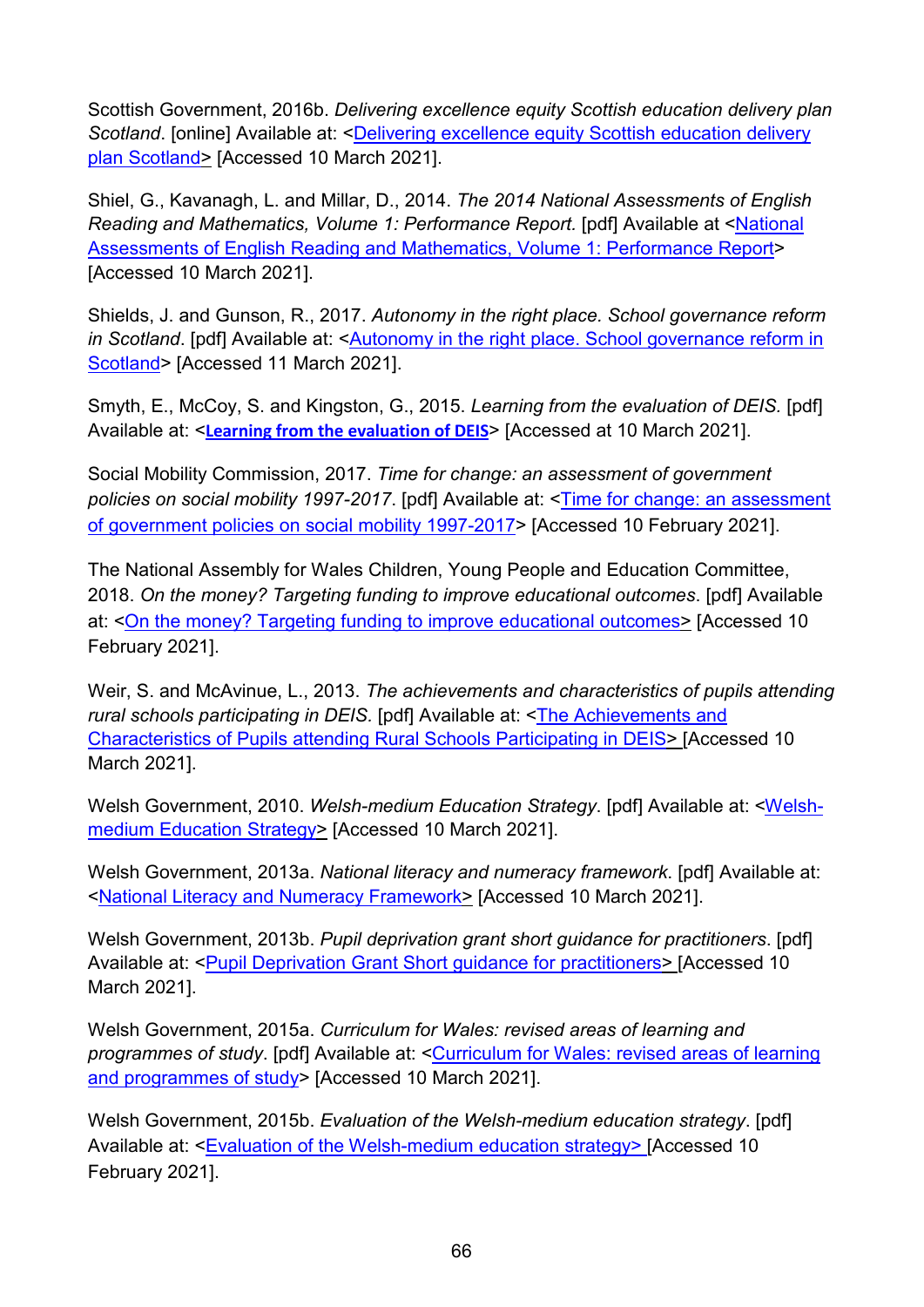Welsh Government, 2017. *Welsh in education: Action plan 2017–21*. [pdf] Available at: [<Welsh in education Action plan 2017–21>](https://gov.wales/sites/default/files/publications/2018-02/welsh-in-education-action-plan-2017%E2%80%9321.pdf) [Accessed 10 March 2021].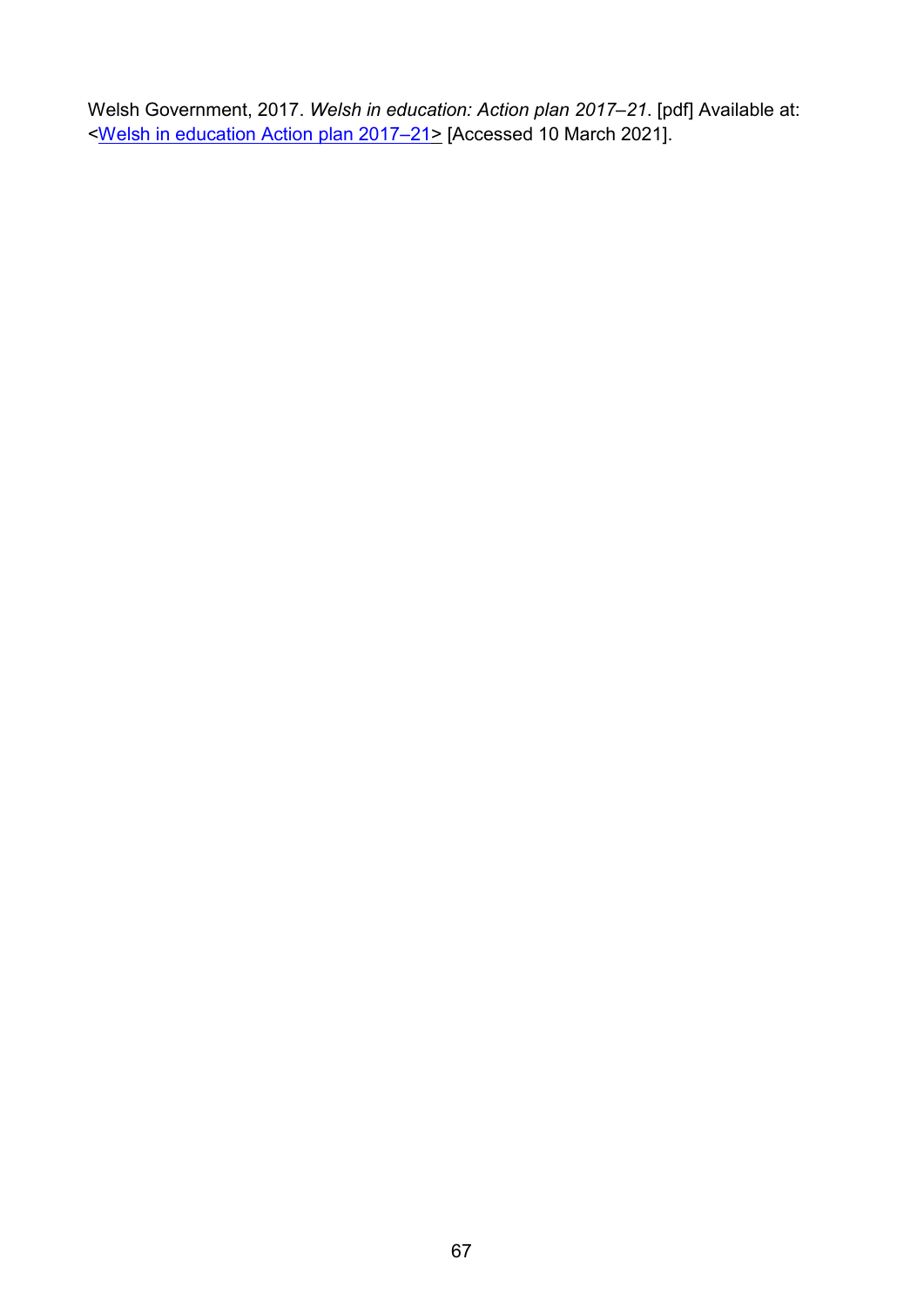#### **Further reading**

Scottish Government, 2019. *Programme for International Student Assessment (PISA) 2018: highlights from Scotland's results.* [online] Available at: [<Programme for](https://www.gov.scot/publications/programme-international-student-assessment-pisa-2018-highlights-scotlands-results/)  [International Student Assessment \(PISA\) 2018: highlights from Scotland's results>](https://www.gov.scot/publications/programme-international-student-assessment-pisa-2018-highlights-scotlands-results/) [Accessed 10 March 2021].

Sizmur, J., Ager, R., Bradshaw, J., Classick, R., Galvis, M., Packer, J., Thomas D. and Wheater R., 2019a. *Achievement of 15-year-old pupils in Northern Ireland: PISA 2018 national report*. [online] Available at: [<Achievement of 15-year-old pupils in Northern](https://www.nfer.ac.uk/achievement-of-15-year-old-pupils-in-northern-ireland-pisa-2018-national-report/)  [Ireland: PISA 2018 national report>](https://www.nfer.ac.uk/achievement-of-15-year-old-pupils-in-northern-ireland-pisa-2018-national-report/) [Accessed 5 January 2021].

Sizmur, J., Ager, R., Bradshaw, J., Classick, R., Galvis, M., Packer, J., Thomas D. and Wheater R., 2019b. *Achievement of 15-year-olds in England: PISA 2018 results*. [online] Available at: [<Achievement of 15 year olds in England: PISA 2018 results>](https://www.nfer.ac.uk/achievement-of-15-year-old-pupils-in-england-pisa-2018-national-report/) [Accessed 5 January 2021].

Sizmur, J., Ager, R., Bradshaw, J., Classick, R., Galvis, M., Packer, J., Thomas D. and Wheater R., 2019c. *Achievement of 15-year-olds in Wales: PISA 2018 national report.* [online] Available at: <**Achievement of 15 year olds in Wales: PISA 2018 national report>** [Accessed 5 January 2021].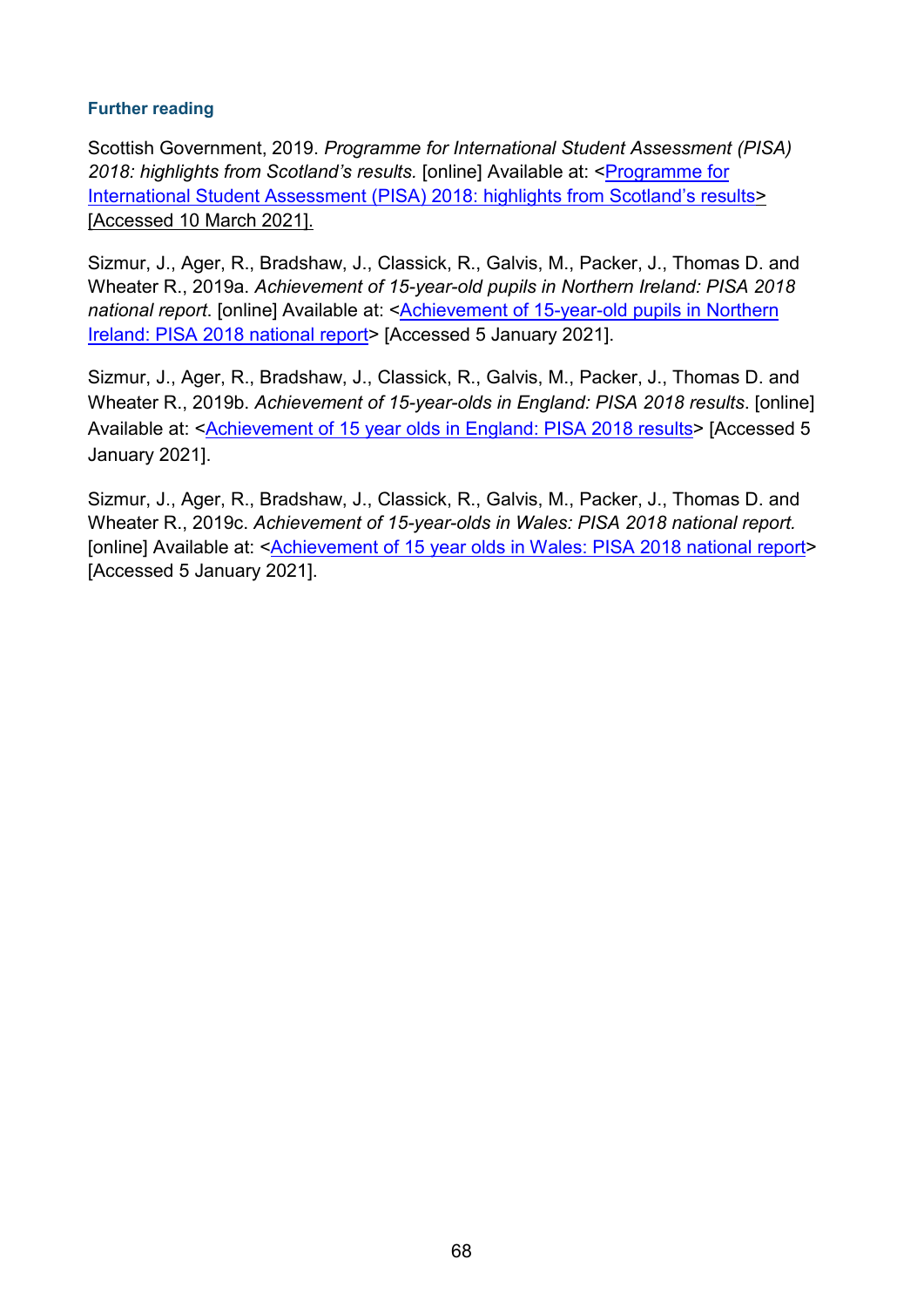# **Appendix 1 - The 2009 PISA 'dip' in the Republic of Ireland**

*The following summary of the current thinking around the dip in PISA results in 2009 in the Republic of Ireland was provided by Dr Jude Cosgrove of the Educational Research Centre, Drumcondra, Dublin.*

The results of PISA 2009 resulted in a lot of media commentary and a major policy response in the form of the Literacy and Numeracy strategy (the National Strategy to Improve Literacy and Numeracy among Young People 2011–2020; Department of Education and Skills, 2011). The strategy response was very welcome, but it appears that a range of factors underlie the observed change in the PISA scores in Ireland in 2009, making its interpretation quite complex.

Research and technical reviews (Cosgrove and Cartwright, 2014) confirmed that the Republic of Ireland met the OECD's PISA technical standards and confirmed the quality of the administration procedures. However, two (approved) features of the test administration were implemented in 2009, and not in any other cycle of PISA in the Republic of Ireland: the first was a prize draw in each school for three €15 vouchers and the second was to have teachers in the school administer the assessment, rather than external staff.

These changes may have affected how pupils engaged with the test, and evidence from performance patterns in the test booklets supports this.

Analyses of the response patterns of pupils as they progressed through the test booklets revealed a substantial increase in the percentage of skipped or missing responses towards the end of test booklets, while the performance during the first part of the test booklets (percentage correct) was similar in 2009 to that in 2000. This could suggest a greater level of test fatigue or disengagement on the part of the pupils in 2009. Moreover, this pattern was more marked in 'link' items (those used to measure trends in achievement) than for 'new' items (Cosgrove and Cartwright, 2014). Cosgrove and Cartwright have also reported on an international analysis of the response patterns which reveals national idiosyncrasies, and this implies limitations in the scaling model for the achievement scores in PISA 2009.

Indeed, a more recent paper (Sachse, Mahler and Pohl, 2019) illustrates that a more sophisticated scaling model which allows for a more flexible treatment of missing data patterns would result in a smaller decline in the Republic of Ireland's PISA 2009 reading score than that which was reported at the time.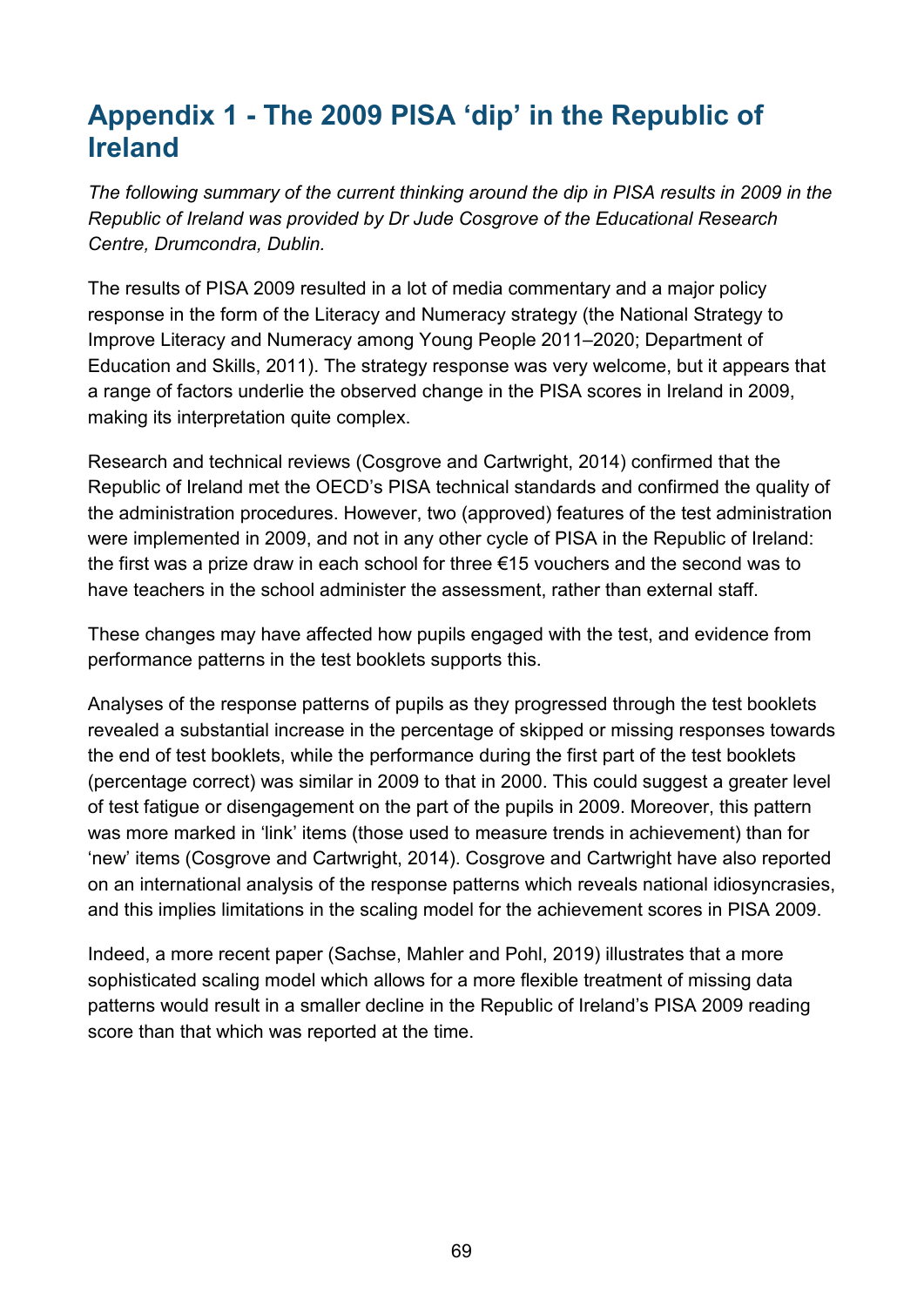# **Appendix 2 – What the proficiency levels and PISA scale scores mean**

PISA uses proficiency levels to describe the types of skills that pupils are likely to demonstrate and the tasks that they are able to complete. Assessment questions that focus on simple tasks are categorised at lower levels whereas those that are more demanding are categorised at higher levels. The question categorisations are based on both quantitative and qualitative analysis, taking into account question difficulty as well as expert views on the specific cognitive demands of each individual question. All PISA questions have been categorised in this manner.

Pupils described as being at a particular level not only demonstrate the knowledge and skills associated with that level but also the proficiencies required at lower levels. For example, all pupils proficient at Level 3 are also considered to be proficient at Levels 1 and 2. The proficiency level of a pupil is the highest level at which they answer more than half of the questions correctly. Table A2.1 shows the range of score points for each level in each subject.

| Level                 | <b>Reading</b> | <b>Science</b> | <b>Mathematics</b> |
|-----------------------|----------------|----------------|--------------------|
| <b>Below Level 1c</b> | Below 189      |                |                    |
| Level 1c              | 189-262        | Below 260      |                    |
| Level 1b              | 262-335        | 260-335        | Below 358          |
| Level 1a              | 335-407        | 335-410        | 358-420            |
| Level 2               | 407-480        | 410-484        | 420-482            |
| Level 3               | 480-553        | 484-559        | 482-545            |
| Level 4               | 553-626        | 559-633        | 545-607            |
| Level 5               | 626-698        | 633-708        | 607-669            |
| Level 6               | Above 698      | Above 708      | Above 669          |

# **Table A2.1 PISA proficiency level scale scores**

Source: PISA 2018 database

The mean score for OECD countries for each subject scale was set to 500 in the PISA cycle when the subject was the major domain for the first time. Thus, the reading scale was set to a mean of 500 in its first year in 2000. Similarly, the mathematics scale was set to a mean of 500 in 2003 and the science scale was set to a mean of 500 in 2006. The method by which these scales are derived is explained further in Appendix E and in the PISA Technical Report (OECD, 2018).

As with any repeated measurement that uses samples, the mean may vary slightly from cycle to cycle without necessarily indicating any real change in the global level of skills.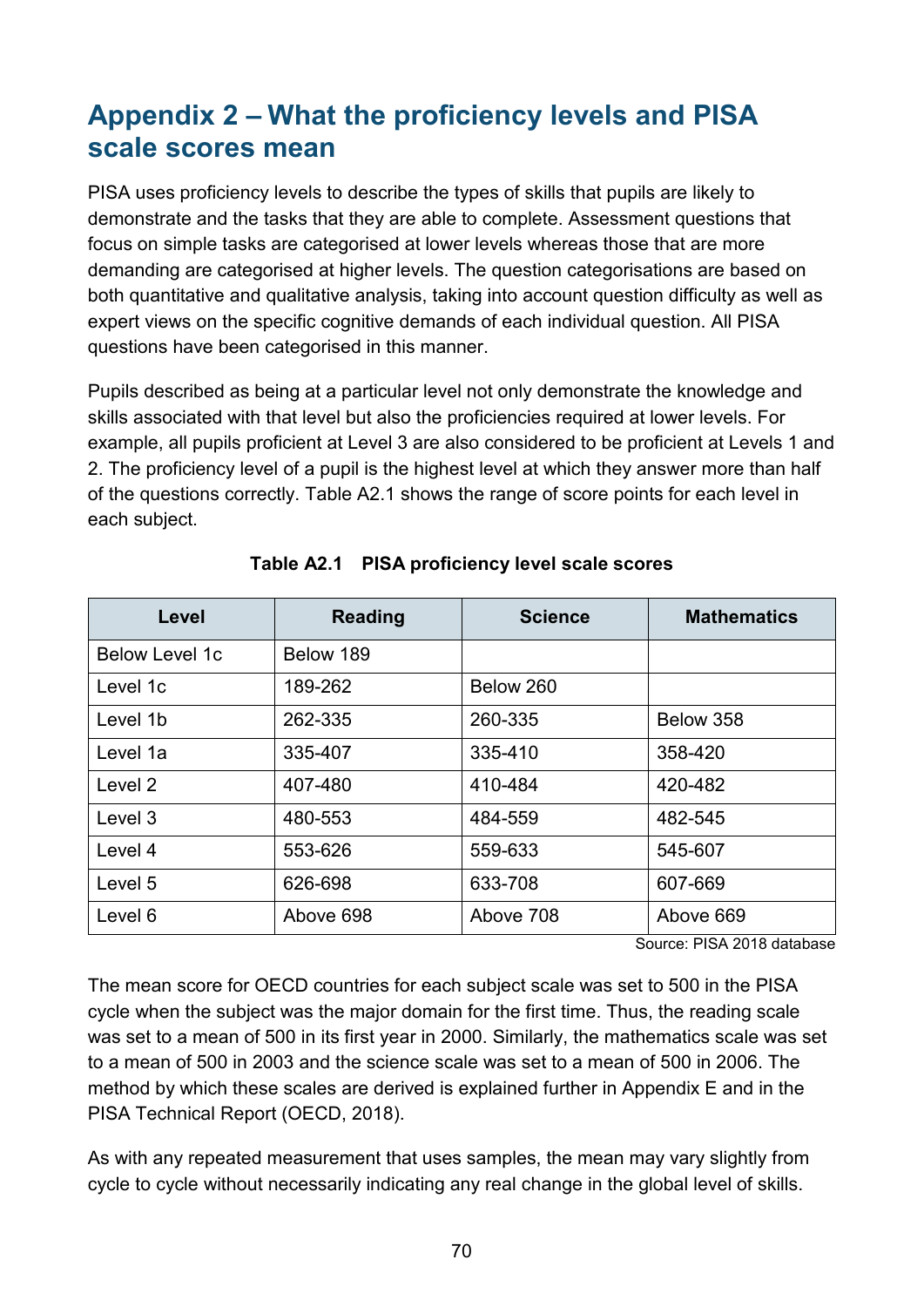Tables A2.2 below describe what pupils can typically do at each proficiency level for reading.

| Level          | What pupils can typically do at each level                                                                                                                                                                                                                                                                                                                                                                                                                                                                                            |
|----------------|---------------------------------------------------------------------------------------------------------------------------------------------------------------------------------------------------------------------------------------------------------------------------------------------------------------------------------------------------------------------------------------------------------------------------------------------------------------------------------------------------------------------------------------|
| $6\phantom{1}$ | Readers at Level 6 can comprehend lengthy and abstract texts in which the<br>information of interest is deeply embedded and only indirectly related to the task.<br>They can compare, contrast and integrate information representing multiple and<br>potentially conflicting perspectives, using multiple criteria and generating<br>inferences across distant pieces of information to determine how the information<br>may be used.                                                                                                |
|                | Readers at Level 6 can reflect deeply on the text's source in relation to its content,<br>using criteria external to the text. They can compare and contrast information<br>across texts, identifying and resolving inter-textual discrepancies and conflicts<br>through inferences about the sources of information, their explicit or vested<br>interests, and other cues as to the validity of the information.                                                                                                                    |
|                | Tasks at Level 6 typically require the reader to set up elaborate plans, combining<br>multiple criteria and generating inferences to relate the task and the text(s).<br>Materials at this level include one or several complex and abstract text(s),<br>involving multiple and possibly discrepant perspectives. Target information may<br>take the form of details that are deeply embedded within or across texts and<br>potentially obscured by competing information.                                                            |
| 5              | Readers at Level 5 can comprehend lengthy texts, inferring which information in<br>the text is relevant even though the information of interest may be easily<br>overlooked. They can perform causal or other forms of reasoning based on a<br>deep understanding of extended pieces of text. They can also answer indirect<br>questions by inferring the relationship between the question and one or several<br>pieces of information distributed within or across multiple texts and sources.                                      |
|                | Reflective tasks require the production or critical evaluation of hypotheses,<br>drawing on specific information. Readers can establish distinctions between<br>content and purpose, and between fact and opinion as applied to complex or<br>abstract statements. They can assess neutrality and bias based on explicit or<br>implicit cues pertaining to both the content and/or source of the information. They<br>can also draw conclusions regarding the reliability of the claims or conclusions<br>offered in a piece of text. |
|                | For all aspects of reading, tasks at Level 5 typically involve dealing with concepts<br>that are abstract or counterintuitive, and going through several steps until the goal<br>is reached. In addition, tasks at this level may require the reader to handle several                                                                                                                                                                                                                                                                |

# **Table A2.2 Reading proficiency levels**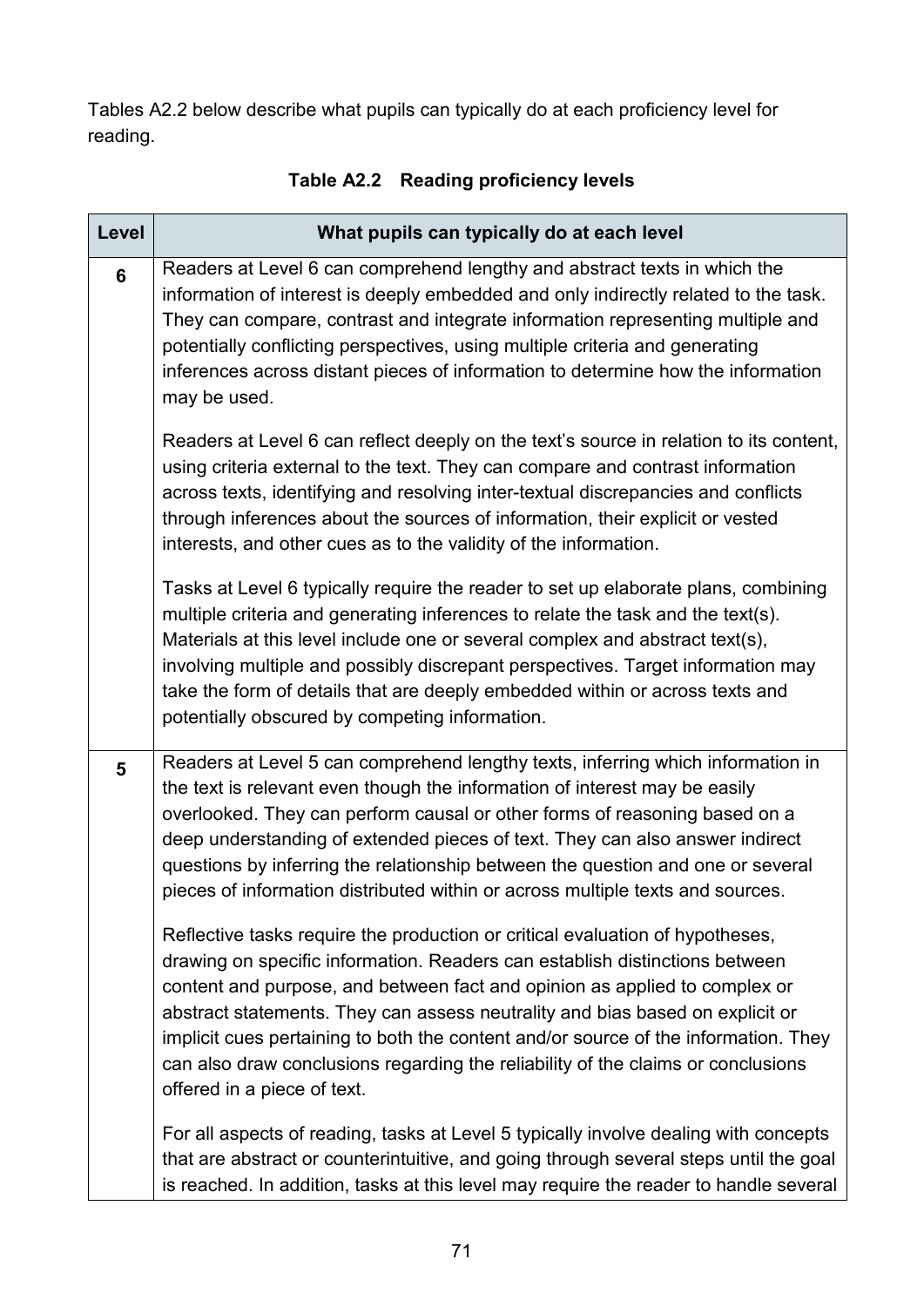| Level                   | What pupils can typically do at each level                                                                                                                                                                                                                                                                                                                                                                                                                                     |
|-------------------------|--------------------------------------------------------------------------------------------------------------------------------------------------------------------------------------------------------------------------------------------------------------------------------------------------------------------------------------------------------------------------------------------------------------------------------------------------------------------------------|
|                         | long texts, switching back and forth across texts in order to compare and contrast<br>information.                                                                                                                                                                                                                                                                                                                                                                             |
| $\overline{\mathbf{4}}$ | At Level 4, readers can comprehend extended passages in single or multiple-text<br>settings. They interpret the meaning of nuances of language in a section of text by<br>taking into account the text as a whole. In other interpretative tasks, pupils<br>demonstrate understanding and application of ad hoc categories. They can<br>compare perspectives and draw inferences based on multiple sources.                                                                    |
|                         | Readers can search, locate and integrate several pieces of embedded information<br>in the presence of plausible distractors. They can generate inferences based on<br>the task statement in order to assess the relevance of target information. They<br>can handle tasks that require them to memorise prior task context.                                                                                                                                                    |
|                         | In addition, pupils at this level can evaluate the relationship between specific<br>statements and a person's overall stance or conclusion about a topic. They can<br>reflect on the strategies that authors use to convey their points, based on salient<br>features of texts (eg titles and illustrations). They can compare and contrast<br>claims explicitly made in several texts and assess the reliability of a source based<br>on salient criteria.                    |
|                         | Texts at Level 4 are often long or complex, and their content or form may not be<br>standard. Many of the tasks are situated in multiple-text settings. The texts and<br>the tasks contain indirect or implicit cues.                                                                                                                                                                                                                                                          |
| $\overline{3}$          | Readers at Level 3 can represent the literal meaning of single or multiple texts in<br>the absence of explicit content or organisational clues. Readers can integrate<br>content and generate both basic and more advanced inferences. They can also<br>integrate several parts of a piece of text in order to identify the main idea,<br>understand a relationship or construe the meaning of a word or phrase when the<br>required information is featured on a single page. |
|                         | They can search for information based on indirect prompts, and locate target<br>information that is not in a prominent position and/or is in the presence of<br>distractors. In some cases, readers at this level recognise the relationship<br>between several pieces of information based on multiple criteria.                                                                                                                                                              |
|                         | Level 3 readers can reflect on a piece of text or a small set of texts, and compare<br>and contrast several authors' viewpoints based on explicit information. Reflective<br>tasks at this level may require the reader to perform comparisons, generate<br>explanations or evaluate a feature of the text. Some reflective tasks require<br>readers to demonstrate a detailed understanding of a piece of text dealing with a                                                 |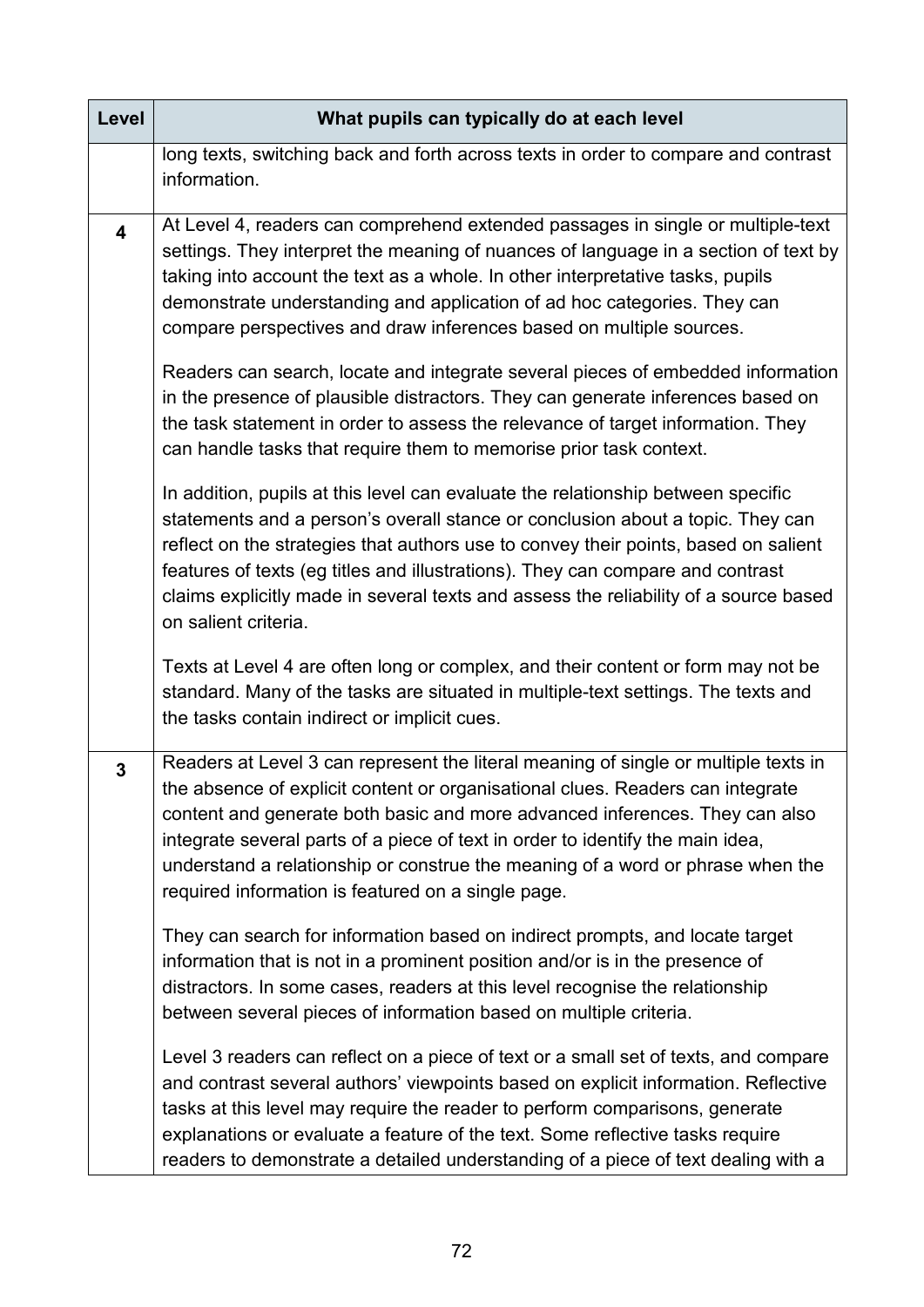| Level          | What pupils can typically do at each level                                                                                                                                                                                                                                                                                                                                                |
|----------------|-------------------------------------------------------------------------------------------------------------------------------------------------------------------------------------------------------------------------------------------------------------------------------------------------------------------------------------------------------------------------------------------|
|                | familiar topic, whereas others require a basic understanding of less familiar<br>content.                                                                                                                                                                                                                                                                                                 |
|                | Tasks at Level 3 require the reader to take many features into account when<br>comparing, contrasting or categorising information. The required information is<br>often not prominent or there may be a considerable amount of competing<br>information. Texts typical of this level may include other obstacles, such as ideas<br>that are contrary to expectation or negatively worded. |
| $\overline{2}$ | Readers at Level 2 can identify the main idea in a piece of text of moderate<br>length. They can understand relationships or construe meaning within a limited<br>part of the text when the information is not prominent by producing basic<br>inferences, and/or when the text(s) include some distracting information.                                                                  |
|                | They can select and access a page in a set based on explicit though sometimes<br>complex prompts, and locate one or more pieces of information based on<br>multiple, partly implicit criteria.                                                                                                                                                                                            |
|                | Readers at Level 2 can, when explicitly cued, reflect on the overall purpose, or on<br>the purpose of specific details, in texts of moderate length. They can reflect on<br>simple visual or typographical features. They can compare claims and evaluate<br>the reasons supporting them based on short, explicit statements.                                                             |
|                | Tasks at Level 2 may involve comparisons or contrasts based on a single feature<br>in the text. Typical reflective tasks at this level require readers to make a<br>comparison or several connections between the text and outside knowledge by<br>drawing on personal experience and attitudes.                                                                                          |
| 1a             | Readers at Level 1a can understand the literal meaning of sentences or short<br>passages. Readers at this level can also recognise the main theme or the<br>author's purpose in a piece of text about a familiar topic, and make a simple<br>connection between several adjacent pieces of information, or between the given<br>information and their own prior knowledge.                |
|                | They can select a relevant page from a small set based on simple prompts, and<br>locate one or more independent pieces of information within short texts.                                                                                                                                                                                                                                 |
|                | Level 1a readers can reflect on the overall purpose and on the relative importance<br>of information (eg the main idea vs. non-essential detail) in simple texts containing<br>explicit cues.                                                                                                                                                                                             |
|                | Most tasks at this level contain explicit cues regarding what needs to be done,<br>how to do it, and where in the text(s) readers should focus their attention.                                                                                                                                                                                                                           |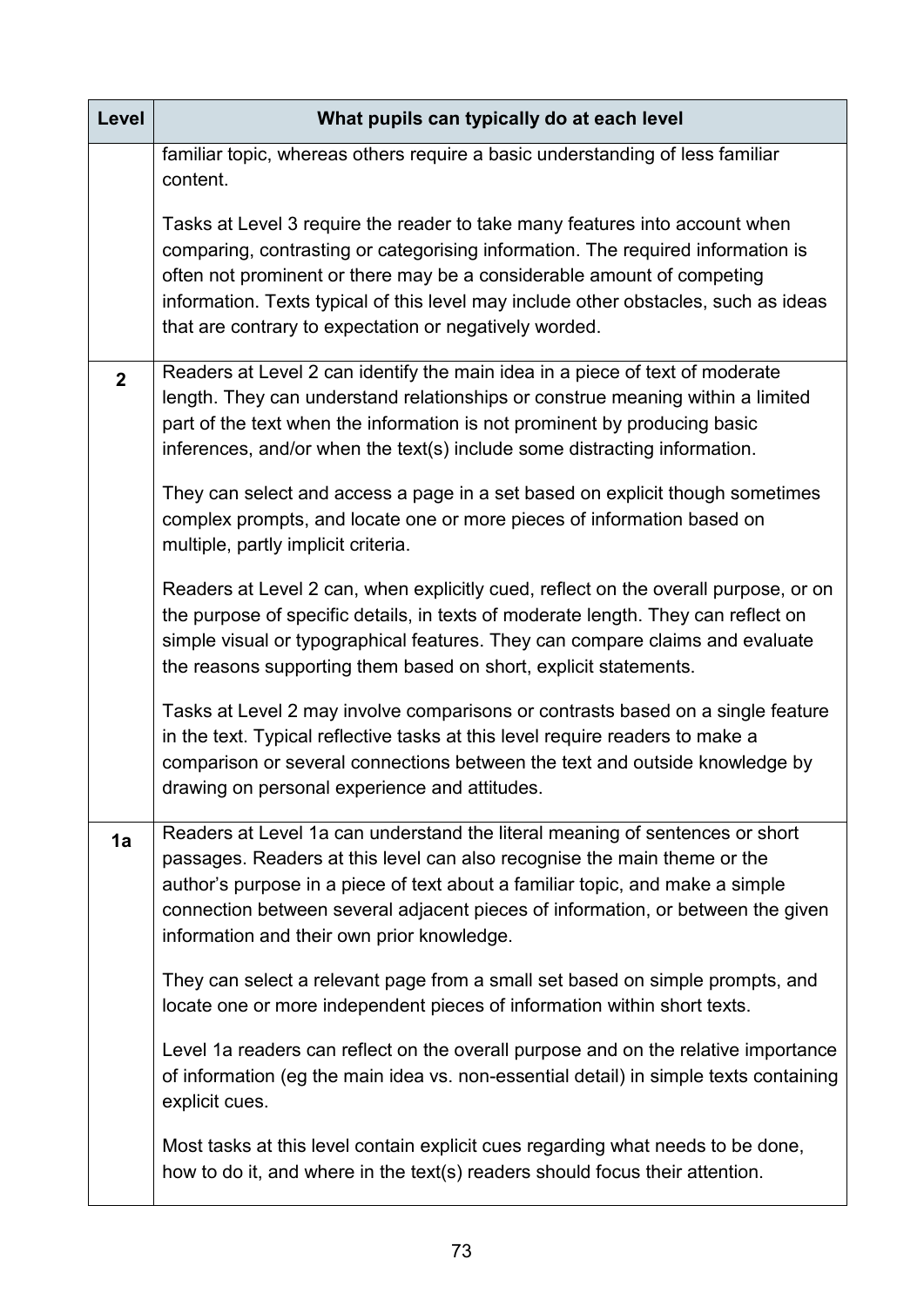| Level          | What pupils can typically do at each level                                                                                                                                                                                                                                                                                                                                                                                                                                                                                                                                                                                                                                                                                                                                                                                                          |
|----------------|-----------------------------------------------------------------------------------------------------------------------------------------------------------------------------------------------------------------------------------------------------------------------------------------------------------------------------------------------------------------------------------------------------------------------------------------------------------------------------------------------------------------------------------------------------------------------------------------------------------------------------------------------------------------------------------------------------------------------------------------------------------------------------------------------------------------------------------------------------|
| 1 <sub>b</sub> | Readers at Level 1b can evaluate the literal meaning of simple sentences. They<br>can also interpret the literal meaning of texts by making simple connections<br>between adjacent pieces of information in the question and/or the text.<br>Readers at this level can scan for and locate a single piece of prominently placed,<br>explicitly stated information in a single sentence, a short text or a simple list. They<br>can access a relevant page from a small set based on simple prompts when<br>explicit cues are present.<br>Tasks at Level 1b explicitly direct readers to consider relevant factors in the task<br>and in the text. Texts at this level are short and typically provide support to the<br>reader, such as through repetition of information, pictures or familiar symbols.<br>There is minimal competing information. |
| 1 <sub>c</sub> | Readers at Level 1c can understand and affirm the meaning of short, syntactically<br>simple sentences on a literal level, and read for a clear and simple purpose within<br>a limited amount of time.<br>Tasks at this level involve simple vocabulary and syntactic structures.                                                                                                                                                                                                                                                                                                                                                                                                                                                                                                                                                                    |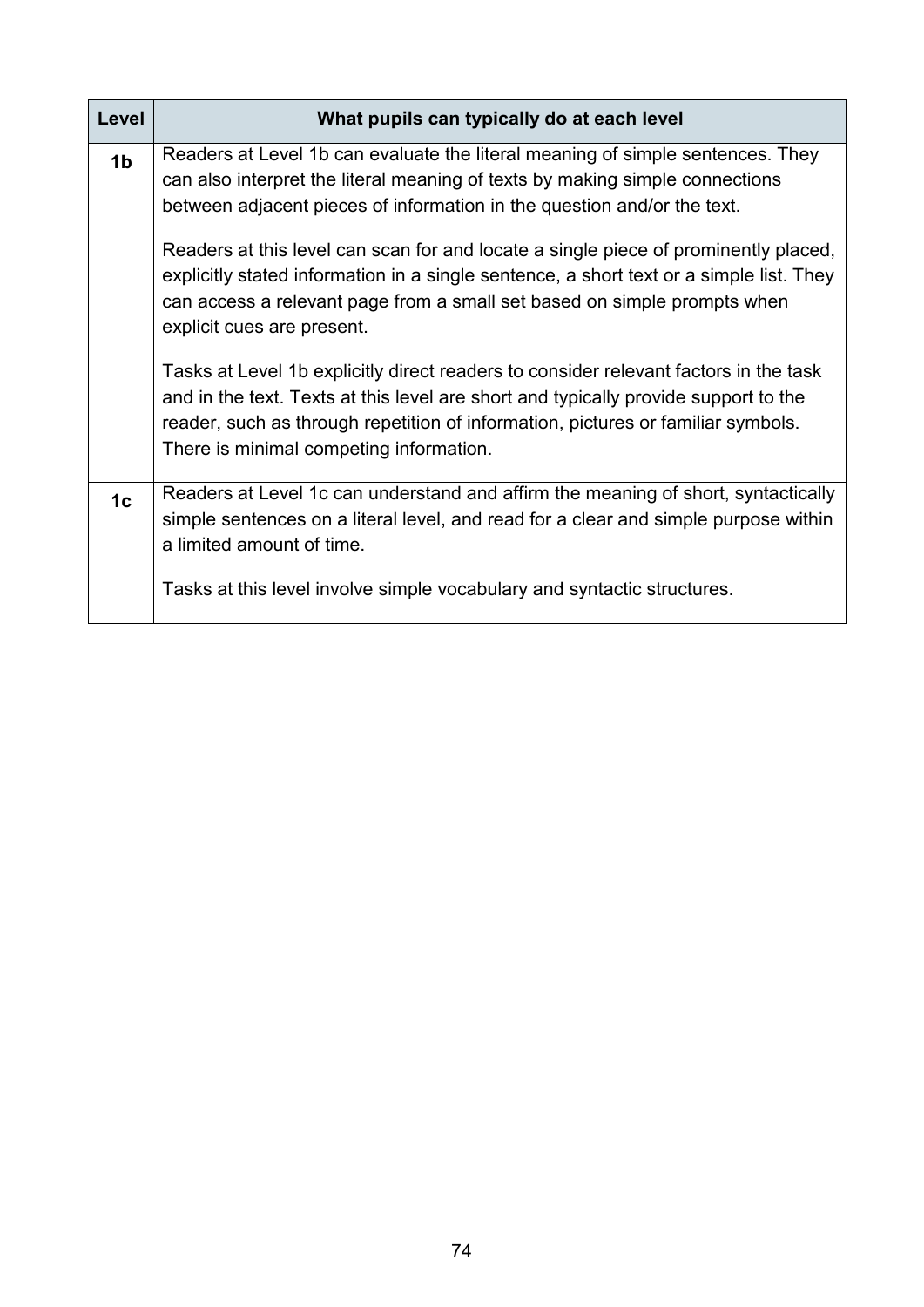# **Appendix 3 – Survey**

This appendix contains the survey sent to policy experts in the four UK nations and the Republic of Ireland. Colleagues in the five education departments were invited to comment on the questions below to collect their thoughts on successful reading policies implemented in their nation while the PISA 2018 cohort were in school. They were also asked to comment upon particular reasons for the successful implementation of these policies.

# **PISA 2018 additional analysis: policy review consultation**

Colleagues in [education department] have indicated that you are willing to contribute your views in this short verification survey. Please also feel free to consult with colleagues, if you wish.

Thank you for agreeing to take part, your views on this matter are highly valued.

We have conducted a series of policy reviews to identify the main policies designed to improve student reading outcomes from **2002** to **2018**, that is, during the lifetime of the PISA 2018 cohort (from birth, through pre-school, primary and into secondary/postprimary.)

A summary document outlining policy initiatives undertaken in your jurisdiction aimed at improving reading outcomes at pre-school, primary and secondary/post-primary levels is attached at Annex 1. We would be grateful if you could review the attached document and consider the questions that follow. The questions are all open-ended, so please feel free to write as much as you wish based on your experience and understanding of reading/literacy/language policy and implementation.

For your information, below is some background to PISA and the policy analysis we are undertaking.

## **Background to OECD Programme for International Student Assessment (PISA)**

Republic of Ireland participates in international comparison studies such as PISA to benchmark education policy and student performance against other countries, review system strengths and weaknesses in an international context, and monitor trends over time according to independent measures. The information collected is a vital part of the evidence base for providing our young people with a world-class education, and enabling us to learn from the policies and practices in other countries.

The PISA study collects a wealth of background information from the school and student questionnaires which can be analysed with student attainment data and compared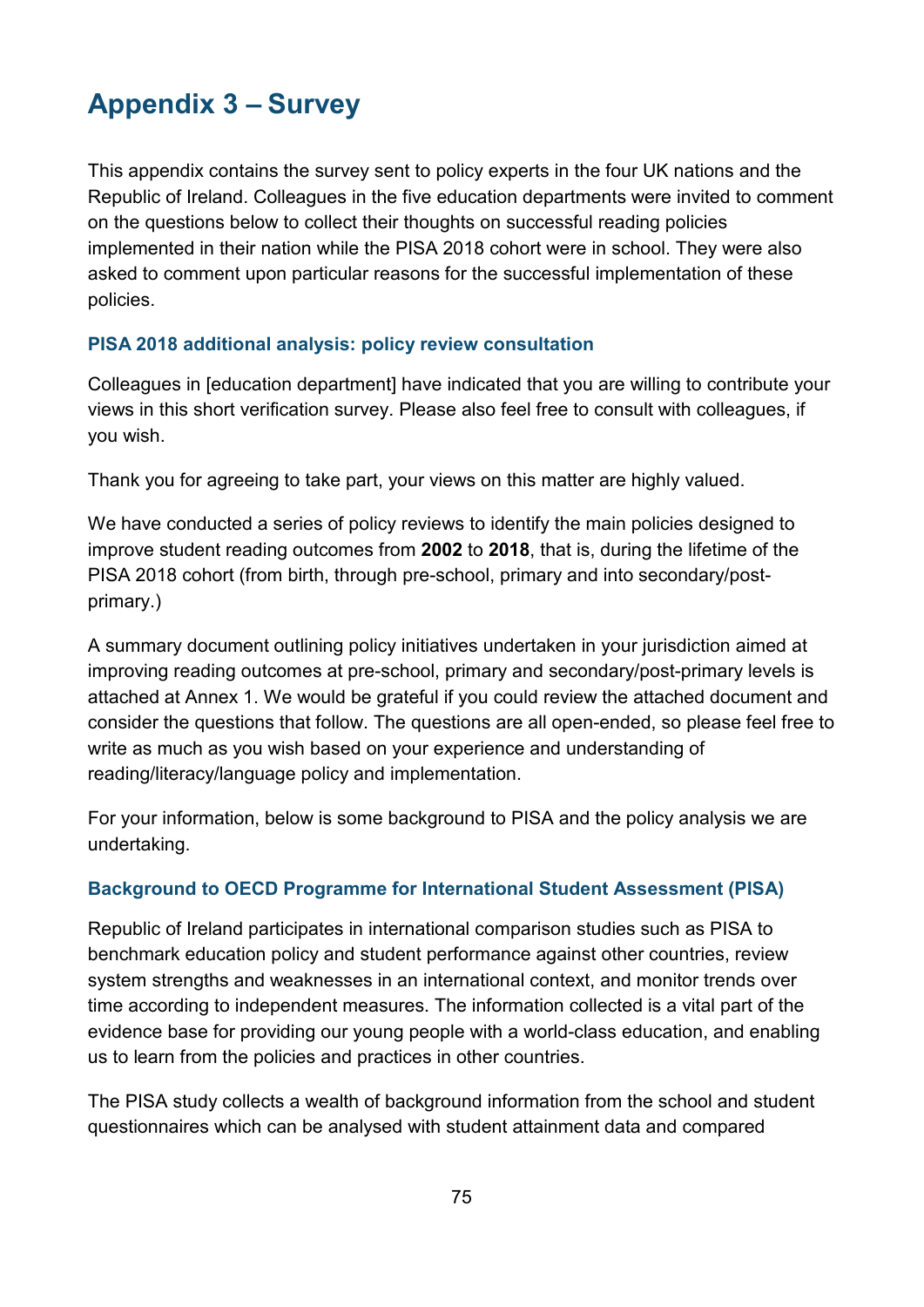internationally. These analyses can, in turn, be used to inform policy decisions in the future.

# **Background to this survey**

Following the publication of the PISA 2018 results in December 2019, [education department] has commissioned NFER to conduct further analyses of the PISA data to explore whether there are lessons that might be shared across countries, particularly in terms of education policies intended to improve the reading skills of students in the 2018 PISA cohorts.

We will be examining PISA reading results in England, Wales, Northern Ireland, Scotland and the Republic of Ireland to explore links between student attainment and policy implementation. As a first step in this process, we have conducted a series of policy reviews to identify the main policies designed to improve student reading outcomes from 2002 to 2018, when the PISA 2018 cohort of students would have been in formal education (from pre-school through primary and into secondary/post-primary).

# **Thank you.**

## **Policy review**

The questions below refer to policies implemented during the lifetime of students in the PISA 2018 cohort, from birth to age 16.

We are interested in your perception of how policies intended to improve literacy outcomes for impact on student attainment, but also on their reading behaviours and attitudes.

## **Question:**

1. Are you aware of any significant policies or interventions that are missing from the policy summary? If so, please add them here.

## **Question:**

2. Are you aware of any government funded large scale/national programmes or interventions set up to underlie and support literacy policy? (For example, book gifting programmes or national early years reading programmes etc.) If so, please add them here and comment on their effectiveness.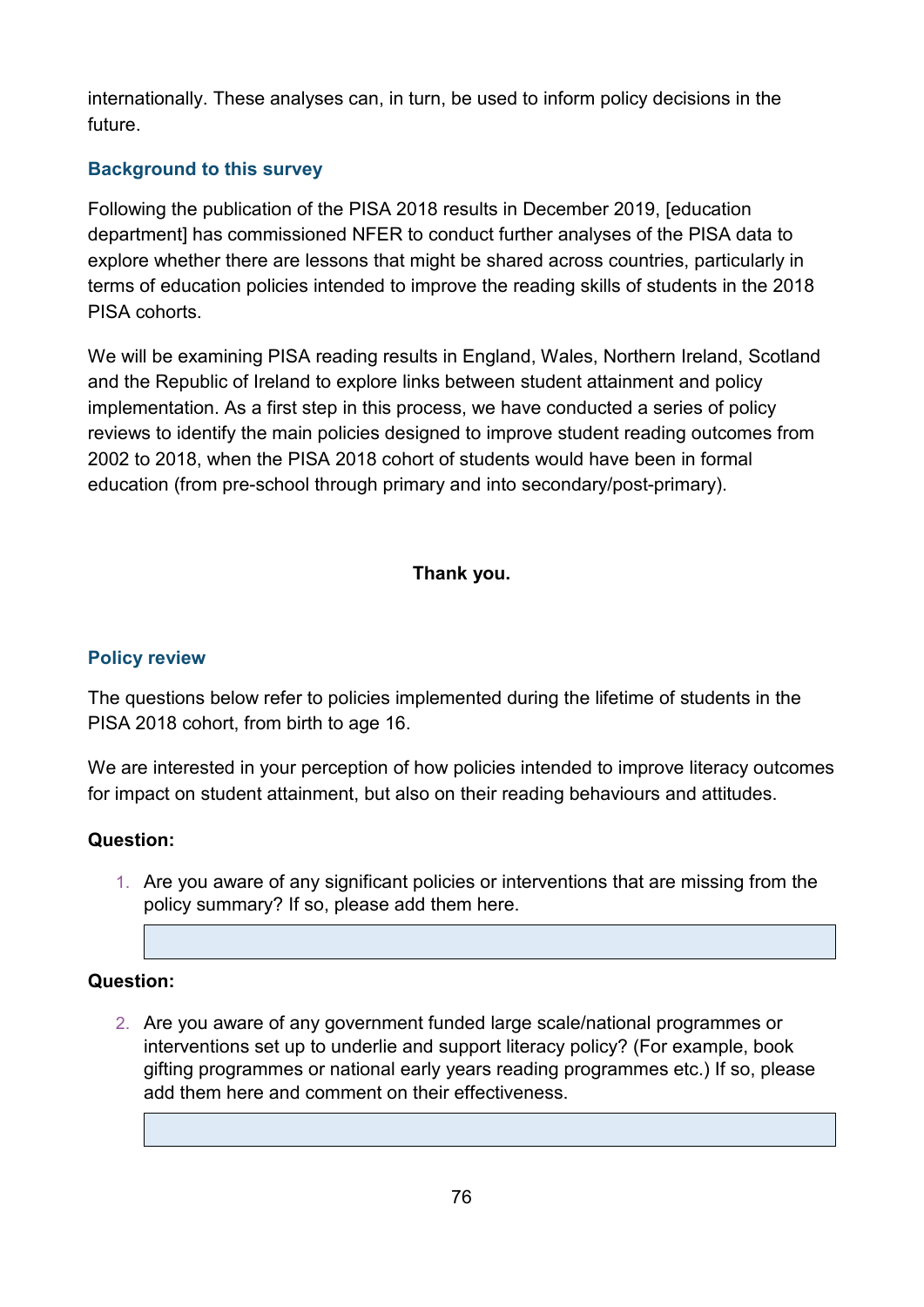### **Your views**

#### **Question:**

3. Which policies or interventions do you believe have been most important in improving reading outcomes? Please explain why, giving evidence where possible.

#### **Question:**

4. Which policies or interventions do you believe have been least important in improving reading outcomes? Please explain why, giving evidence where possible.

#### **Question:**

5. Are you aware of any evaluations or impact assessments that have been conducted on these policies or interventions? Please add them here.

#### **Policy implementation**

#### **We are particularly interested in how policies are most successfully implemented. Please can you describe the following?**

#### **Question:**

6. What, in your experience, are the key factors in the successful implementation of reading policy? Please give examples.

#### **Question:**

7. What, in your experience, do you see as the main barriers to successful implementation of reading policy? Please give examples.

#### **Question:**

8. Do you have any further comments on the impact or implementation of reading policy in your jurisdiction over the past 10 years?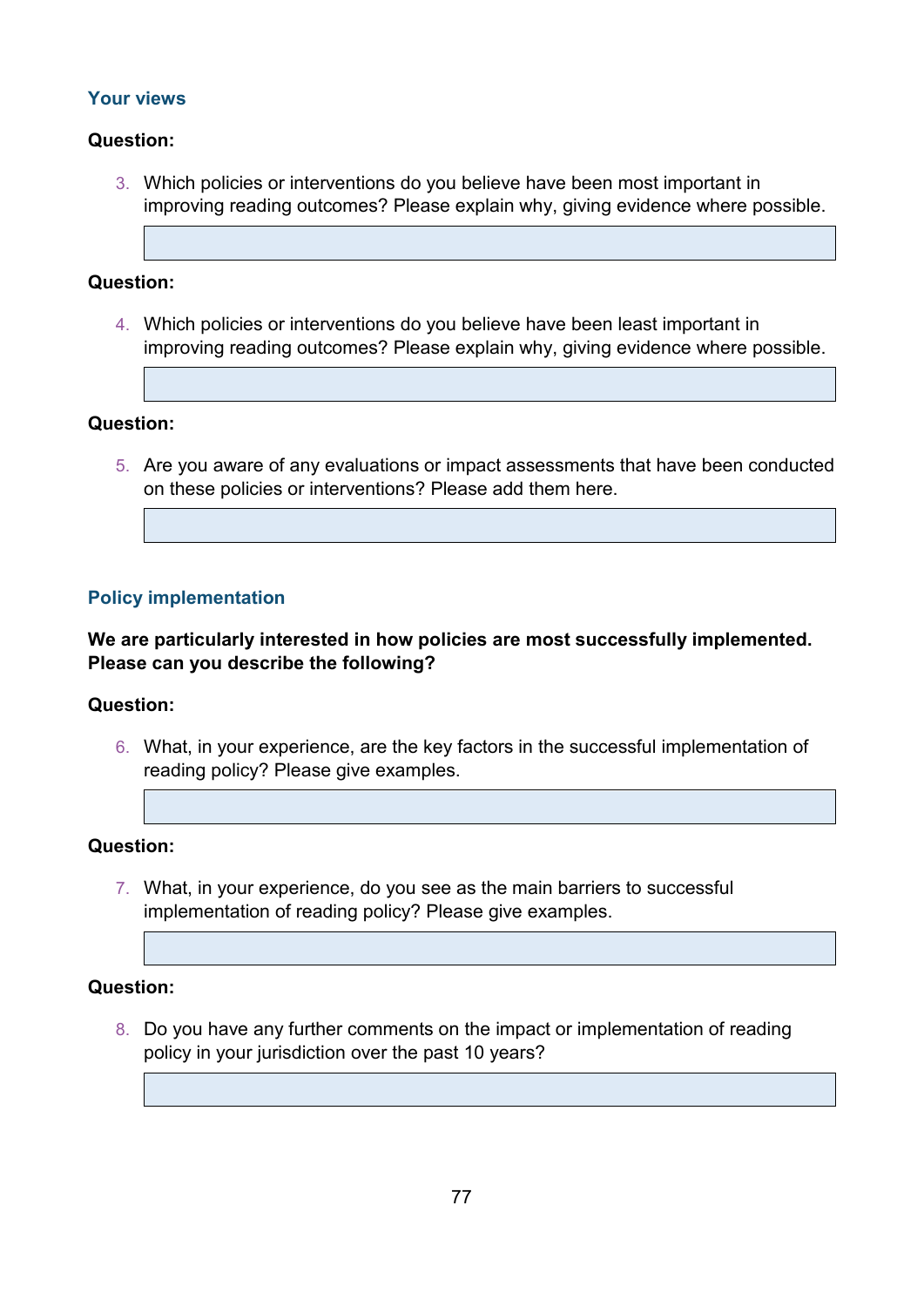# **Question:**

9. Are there any key areas that you feel policies should address to improve student reading in the future?

### **Question:**

10. Are you aware of any policies or interventions from other countries that might be beneficial in your jurisdiction? If yes, please describe why you think these might be beneficial.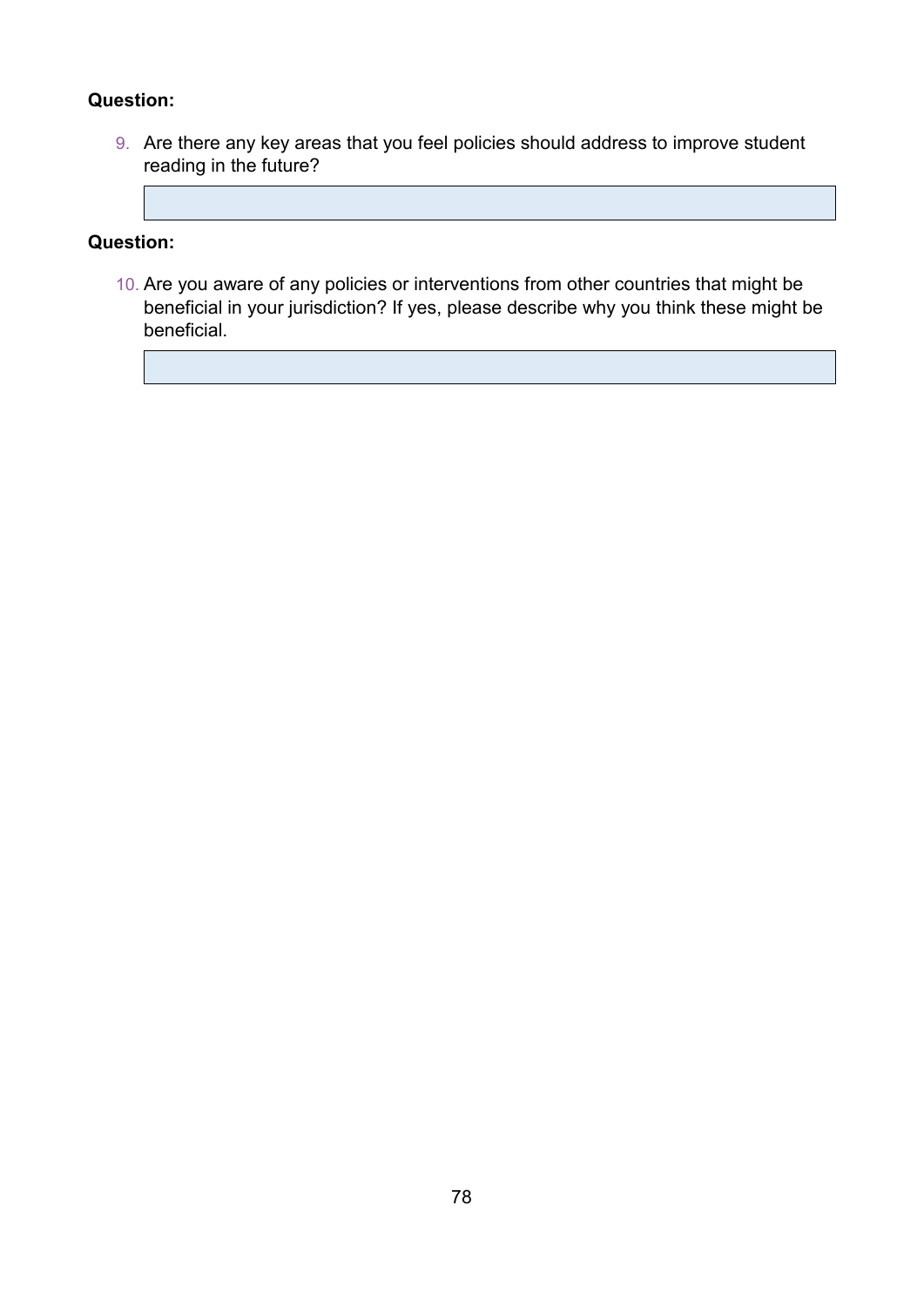# **Appendix 4 – Policy overview: UK and the Republic of Ireland**

To note: when looking at the pre-2003 policies, it should be taken into account that this runs into pre-devolution era:

- Welsh Assembly from 1999, however, there were more powers with subsequent legislation
- Northern Ireland Assembly from 1998
- Scottish Parliament from 1999, however, this is a historically distinct system.

For all devolved parts of UK, before there was legislative devolution, there was administrative devolution.

# **Abbreviations for each policy:**

L&N: key national literacy and numeracy strategies

LA/D: key national initiatives to support low attainment and/or disadvantage

PS: pre-school provision

| <b>School</b><br>year | <b>PISA</b><br>cohort<br>age<br>autumn | <b>England</b>                                                                                                                                                                                                      | <b>Wales</b>                                                                                                     | <b>Northern</b><br><b>Ireland</b>                                                                                                                                              | <b>Republic of</b><br><b>Ireland</b>                                                                                                                                                                                                                                   | <b>Scotland</b>                                                                                                      |
|-----------------------|----------------------------------------|---------------------------------------------------------------------------------------------------------------------------------------------------------------------------------------------------------------------|------------------------------------------------------------------------------------------------------------------|--------------------------------------------------------------------------------------------------------------------------------------------------------------------------------|------------------------------------------------------------------------------------------------------------------------------------------------------------------------------------------------------------------------------------------------------------------------|----------------------------------------------------------------------------------------------------------------------|
| Pre<br>2003           |                                        | Grants for<br>Education<br>Support and<br>Training<br>$(GEST) - to$<br>1998, then<br>The<br><b>Standards</b><br>Fund - some<br>disadvantage<br>$focus - to$<br>2004<br>1999-2003:<br>Excellence in<br><b>Cities</b> | Grants for<br>Education<br>Support and<br>Training<br>$(GEST) -$<br>some<br>disadvantage<br>$focus - to$<br>2004 | 1998-2006:<br>Strategy for the<br>Promotion of<br>Literacy and<br>Numeracy in<br>Primary and<br>Secondary<br>Schools (L&N)<br>School<br>Improvement<br>Programme,<br>1998-2006 | 1980s and 90s:<br>Disadvantaged<br>Areas Scheme<br>(primary and<br>secondary)<br>2001-2005:<br><b>Giving Children</b><br>an Even Break<br>(primary level;<br>incorporating the<br>Disadvantaged<br>Areas Scheme)<br>(LA/D)<br>$2001 - 2005 -$<br>Breaking the<br>Cycle | Mid-1980s:<br>Assessment of<br>Achievement<br>Programme<br>$(AAP)$ (L&N)<br>Social Justice<br>Strategy 1999-<br>2004 |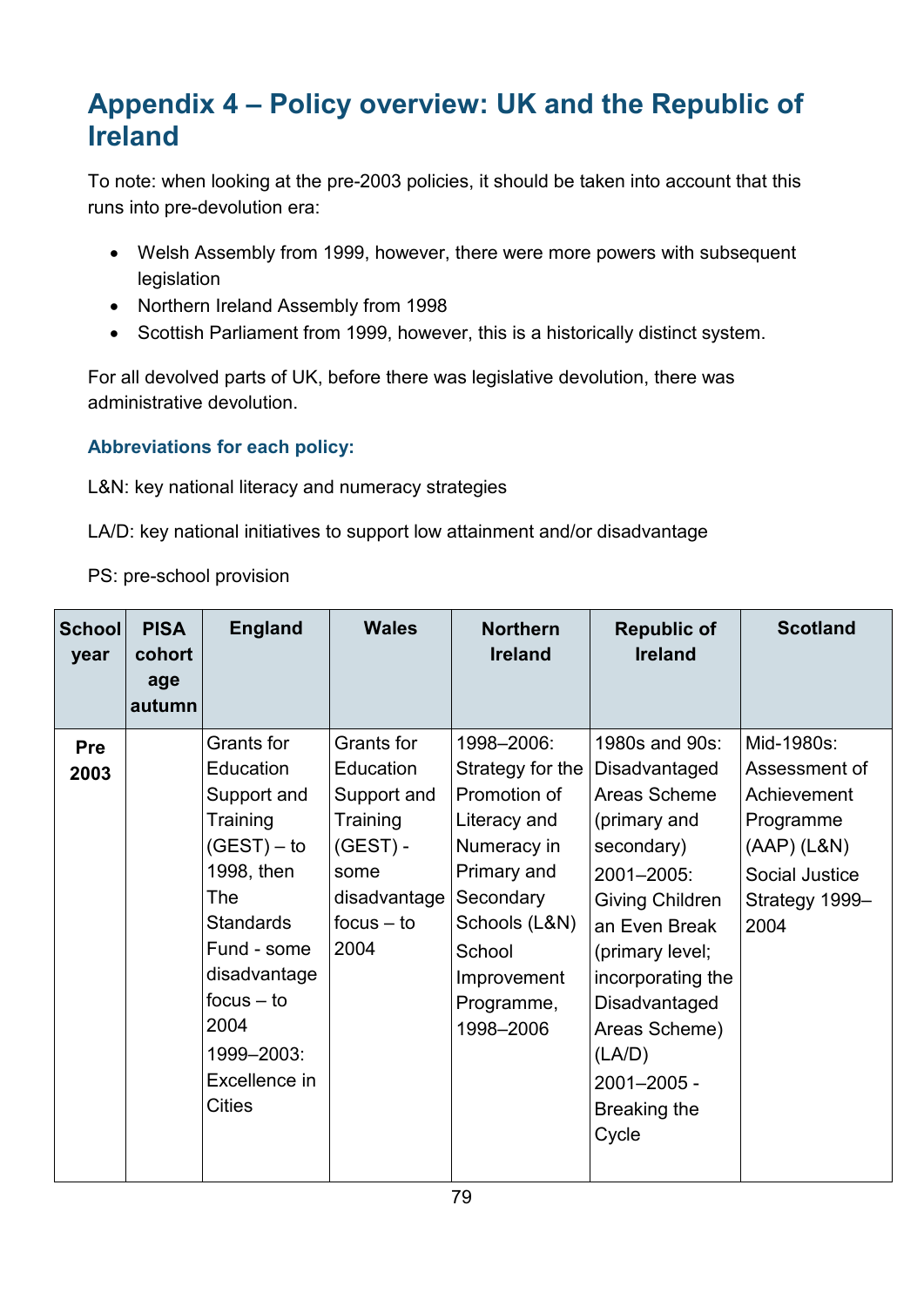| <b>School</b><br>year | <b>PISA</b><br>cohort<br>age<br>autumn | <b>England</b>                                                                                                                        | <b>Wales</b>                              | <b>Northern</b><br><b>Ireland</b>                                                                                | <b>Republic of</b><br><b>Ireland</b>                                                 | <b>Scotland</b> |
|-----------------------|----------------------------------------|---------------------------------------------------------------------------------------------------------------------------------------|-------------------------------------------|------------------------------------------------------------------------------------------------------------------|--------------------------------------------------------------------------------------|-----------------|
| 2003                  | $0 - 1$                                | <b>National</b><br>Strategies-<br>Literacy and<br>Numeracy<br>$(1997 - 2011)$<br>(L&N)<br>London<br>Challenge<br>launched May<br>2003 |                                           | School self-<br>evaluation:<br>Together<br><b>Towards</b><br>Improvement                                         | Early Start in<br>areas of<br>disadvantage<br>(from 1994) (PS)                       |                 |
| 2004                  | $1 - 2$                                |                                                                                                                                       | <b>Key Stage</b><br>tests<br>discontinued | ÷,                                                                                                               | $\overline{a}$                                                                       |                 |
| 2005                  | $2 - 3$                                | Free early<br>education for<br>all 3-year-olds<br>(PS)                                                                                |                                           |                                                                                                                  | Delivering<br>Equality of<br>Opportunity in<br>Schools (DEIS)<br>2005-2017<br>(LA/D) |                 |
| 2006                  | $3 - 4$                                | <b>Rose Report</b><br>recommends<br>systematic<br>synthetic<br>phonics                                                                |                                           | <b>Sure Start</b><br>widened to<br>cover<br>education<br>outcomes (PS)<br><b>Extended</b><br>Schools<br>launched | -                                                                                    |                 |
| 2007                  | $4 - 5$                                | City<br>Challenge<br>launched April<br>2008                                                                                           |                                           | Northern<br>Ireland<br>curriculum<br>(L&N)                                                                       | $\blacksquare$                                                                       |                 |
| 2008                  | $5-6$                                  | National roll-<br>out ECaR<br>KS3 tests<br>discontinued                                                                               |                                           | Every School a<br><b>Good School</b><br>April 2009                                                               |                                                                                      |                 |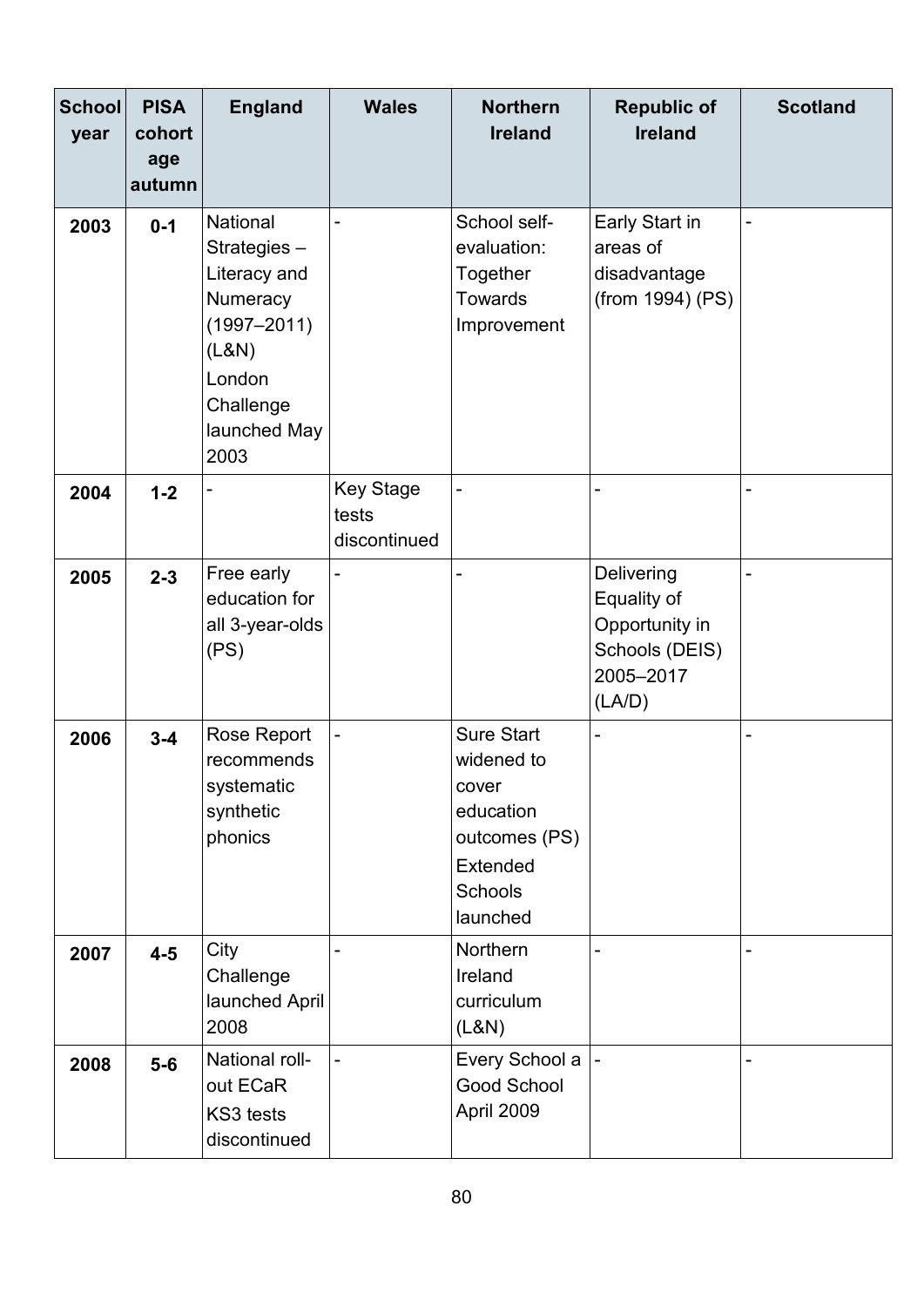| <b>School</b><br>year | <b>PISA</b><br>cohort<br>age | <b>England</b>                                                                                                                                                         | <b>Wales</b>                                                                                                                          | <b>Northern</b><br><b>Ireland</b>                                                                                                                                                                    | <b>Republic of</b><br><b>Ireland</b>                                                                              | <b>Scotland</b>                                                                     |
|-----------------------|------------------------------|------------------------------------------------------------------------------------------------------------------------------------------------------------------------|---------------------------------------------------------------------------------------------------------------------------------------|------------------------------------------------------------------------------------------------------------------------------------------------------------------------------------------------------|-------------------------------------------------------------------------------------------------------------------|-------------------------------------------------------------------------------------|
|                       | autumn                       |                                                                                                                                                                        |                                                                                                                                       |                                                                                                                                                                                                      |                                                                                                                   |                                                                                     |
| 2009                  | $6 - 7$                      | -                                                                                                                                                                      |                                                                                                                                       |                                                                                                                                                                                                      | -                                                                                                                 |                                                                                     |
| 2010                  | $7 - 8$                      | Academy<br>acceleration<br>Commitment<br>to expand<br>Teach First &<br>school-led<br><b>Initial Teacher</b><br>Training                                                |                                                                                                                                       |                                                                                                                                                                                                      | Universal early<br>education for 3<br>and 4 year olds<br>(PS)                                                     | Curriculum for<br><b>Excellence</b><br>(L&N)                                        |
| 2011                  | $8 - 9$                      | Pupil<br>Premium<br>(LA/D)<br>Education<br>Endowment<br>Foundation<br>established<br>(LA/D)<br>English<br><b>Baccalaureate</b><br>performance<br>measure<br>introduced | Welsh-<br>Medium<br>Education<br><b>Strategy April</b><br>2010                                                                        | Count, Read:<br>Succeed (L&N)                                                                                                                                                                        | Literacy &<br>Numeracy for<br>Learning & Life<br>2011 (L&N)                                                       | <b>Scottish Survey</b><br>of Literacy and<br>Numeracy<br>introduced (P4,<br>P7, S2) |
| 2012                  | $9 - 10$                     | Pupil<br>Premium<br>extended to<br>'ever-6'<br>(LA/D)<br>Year 7 catch-<br>up premium<br>introduced<br>(LA/D)                                                           | Regional<br>consortia<br>working from<br>September<br>2012<br>Standardised<br>tests in<br>reading and<br>numeracy<br>from May<br>2013 | Assessment of<br>Communication school self-<br>using Levels of<br>Progression<br>introduced<br>Understanding<br>Difficulties in<br>Literacy<br>Development<br><b>CPD</b><br>programme<br>$2012 - 15$ | Systematic<br>evaluation<br>introduced<br>Increased<br>literacy time and<br>standardised<br>testing<br>introduced |                                                                                     |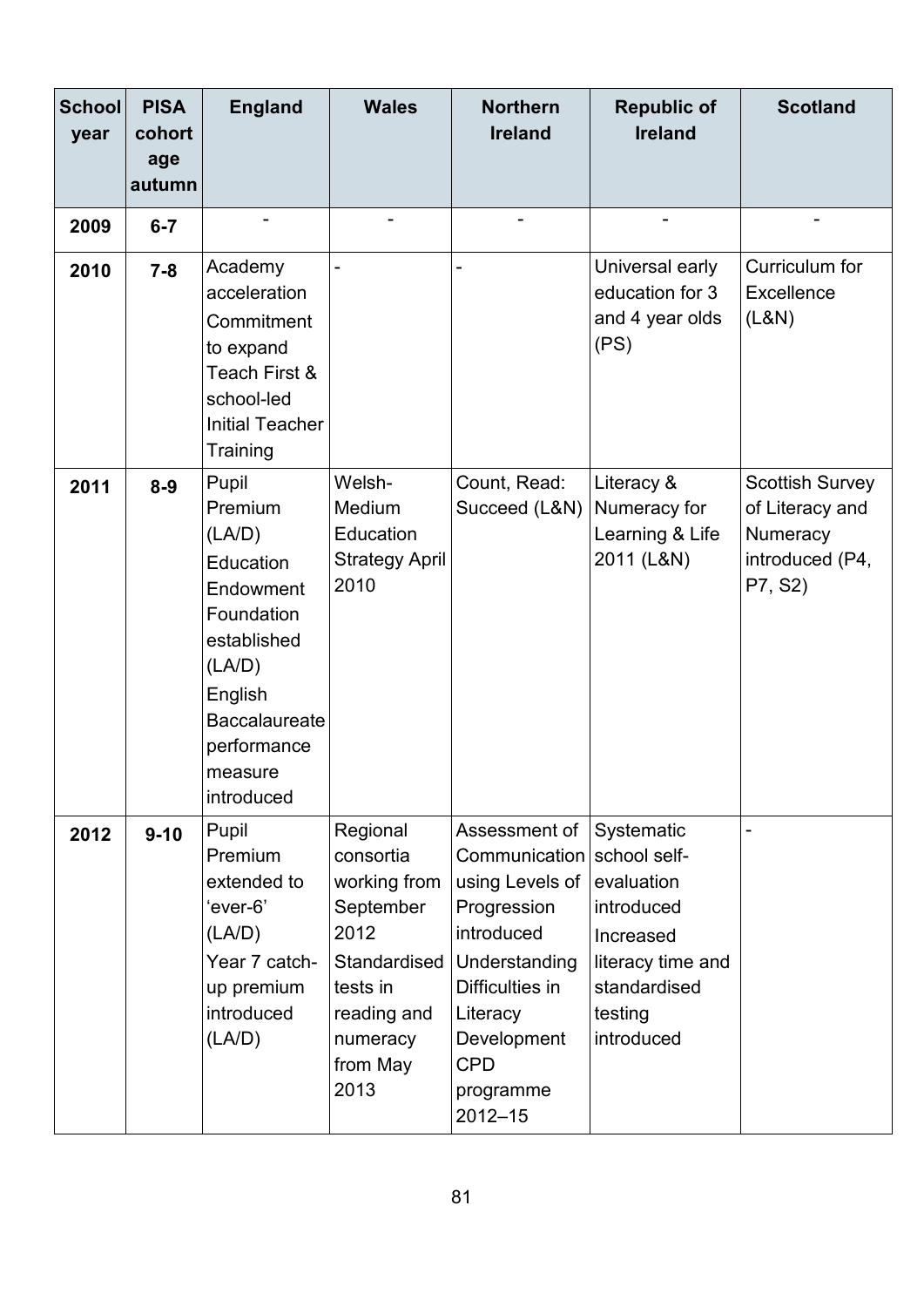| <b>School</b><br>year | <b>PISA</b><br>cohort<br>age<br>autumn | <b>England</b>                                                                                                      | <b>Wales</b>                                                                              | <b>Northern</b><br><b>Ireland</b>                                                                                                                  | <b>Republic of</b><br><b>Ireland</b>              | <b>Scotland</b>                                                                                                                                   |
|-----------------------|----------------------------------------|---------------------------------------------------------------------------------------------------------------------|-------------------------------------------------------------------------------------------|----------------------------------------------------------------------------------------------------------------------------------------------------|---------------------------------------------------|---------------------------------------------------------------------------------------------------------------------------------------------------|
|                       |                                        |                                                                                                                     | Pupil<br>Deprivation<br>Grant (LA/D)                                                      |                                                                                                                                                    |                                                   |                                                                                                                                                   |
| 2013                  | $10 - 11$                              |                                                                                                                     | National<br>Literacy and<br>Numeracy<br>Framework<br>statutory<br>September<br>2013 (L&N) | Literacy &<br>Numeracy<br>Signature<br>Programme<br>$2013 - 15$<br>Promoting<br>Improvement in<br>English and<br><b>Mathematics</b><br>$2013 - 15$ |                                                   |                                                                                                                                                   |
| 2014                  | $11 - 12$                              | Revised<br>national<br>curriculum for<br>most subjects<br>(L&N)                                                     |                                                                                           |                                                                                                                                                    | New Junior<br>Cycle introduced                    |                                                                                                                                                   |
| 2015                  | $12 - 13$                              | Reformed<br><b>GCSEs first</b><br>teaching<br><b>DfE</b> Single<br>Departmental<br>plan 2015<br>(withdrawn<br>2017) | Revised<br>programmes<br>of study for<br>English,<br>Welsh and<br>mathematics<br>(L&N)    |                                                                                                                                                    |                                                   |                                                                                                                                                   |
| 2016                  | $13 - 14$                              | Revised<br>national<br>curriculum for<br>English (L&N)<br>Opportunity<br>areas<br>launched                          |                                                                                           |                                                                                                                                                    | <b>Action Plan for</b><br>Education 2016-<br>2019 | National<br>Improvement<br>Framework<br>Delivering<br><b>Excellence and</b><br>Equity plan<br>(LA/D)<br><b>Scottish Survey</b><br>of Literacy and |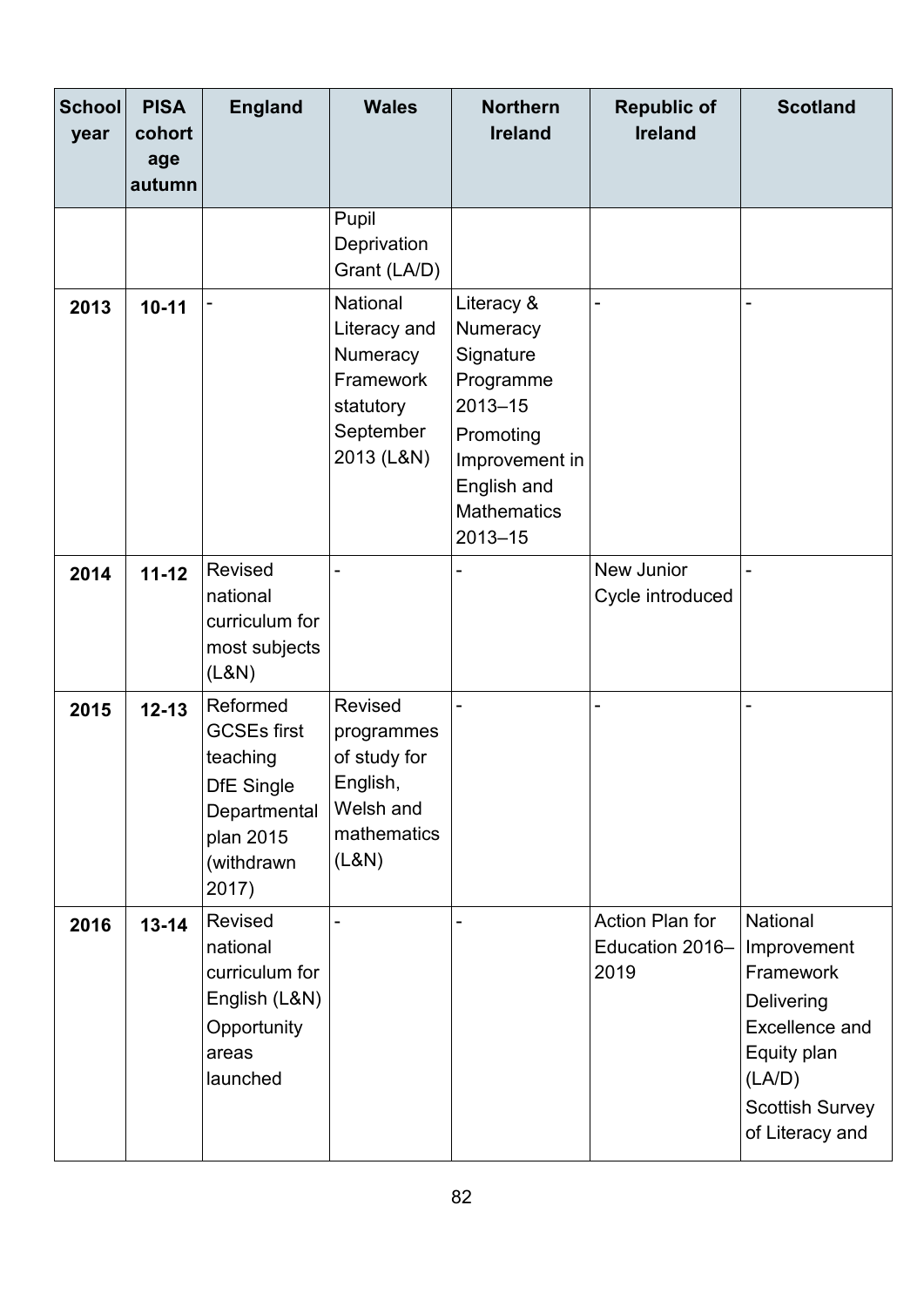| <b>School</b><br>year | <b>PISA</b><br>cohort<br>age<br>autumn | <b>England</b>                                                                                                                                                                                                                | <b>Wales</b>                                                    | <b>Northern</b><br><b>Ireland</b> | <b>Republic of</b><br><b>Ireland</b> | <b>Scotland</b>                                                                                                             |
|-----------------------|----------------------------------------|-------------------------------------------------------------------------------------------------------------------------------------------------------------------------------------------------------------------------------|-----------------------------------------------------------------|-----------------------------------|--------------------------------------|-----------------------------------------------------------------------------------------------------------------------------|
|                       |                                        |                                                                                                                                                                                                                               |                                                                 |                                   |                                      | Numeracy<br>discontinued                                                                                                    |
| 2017                  | $14 - 15$                              | Progress 8<br>performance<br>measure<br>Unlocking<br>Talent,<br>Fulfilling<br>Potential<br>(LA/D)<br>Strategic<br>School<br>Improvement<br>Fund (to<br>2018)<br>Teaching and<br>Leadership<br>Innovation<br>Fund (to<br>2020) | Welsh in<br>Education<br><b>Action Plan</b><br>December<br>2017 | $\overline{a}$                    | DEIS Plan 2017<br>(revised) (LA/D)   | <b>Scottish National</b><br>Standardised<br><b>Assessments</b><br>introduced (P1,<br>P4, P7, S3) not<br>used beyond<br>2018 |
| 2018                  | $15 - 16$                              |                                                                                                                                                                                                                               |                                                                 | -                                 |                                      |                                                                                                                             |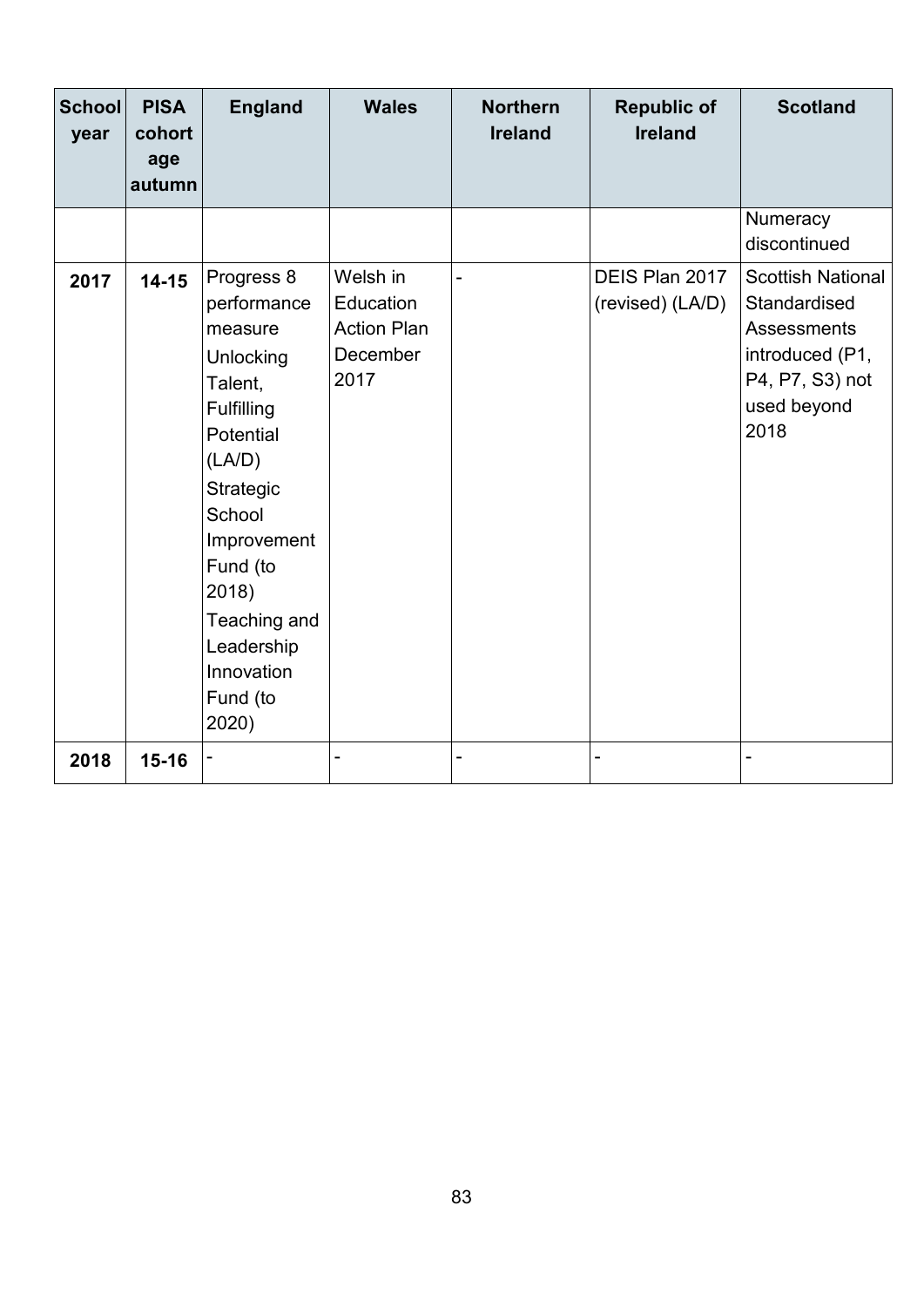# **Appendix 5 – Equivalence of pupils' age and school year in the UK nations and the Republic of Ireland**

| Age in years | <b>England and</b><br><b>Wales</b> | <b>Scotland and</b><br><b>Northern Ireland</b> | <b>Republic of</b><br><b>Ireland</b> |
|--------------|------------------------------------|------------------------------------------------|--------------------------------------|
| $4 - 5$      | Reception                          | <b>Primary 1</b>                               | Infants                              |
| $5-6$        | Year 1                             | Primary 2                                      | <b>Senior Infants</b>                |
| $6 - 7$      | Year <sub>2</sub>                  | Primary 3                                      | 1st Class                            |
| $7 - 8$      | Year <sub>3</sub>                  | Primary 4                                      | 2nd Class                            |
| $8 - 9$      | Year 4                             | Primary 5                                      | 3rd Class                            |
| $9 - 10$     | Year <sub>5</sub>                  | Primary 6                                      | 4th Class                            |
| $10 - 11$    | Year <sub>6</sub>                  | Primary 7                                      | 5th Class                            |
| $11 - 12$    | Year 7                             | Secondary 1                                    | 6th Class                            |
| $12 - 13$    | Year <sub>8</sub>                  | Secondary 2                                    | 1st Year                             |
| $13 - 14$    | Year 9                             | Secondary 3                                    | 2nd Year                             |
| $14 - 15$    | Year 10                            | Secondary 4                                    | 3rd Year                             |
| $15 - 16$    | Year 11                            | Secondary 5                                    | 4th Year                             |